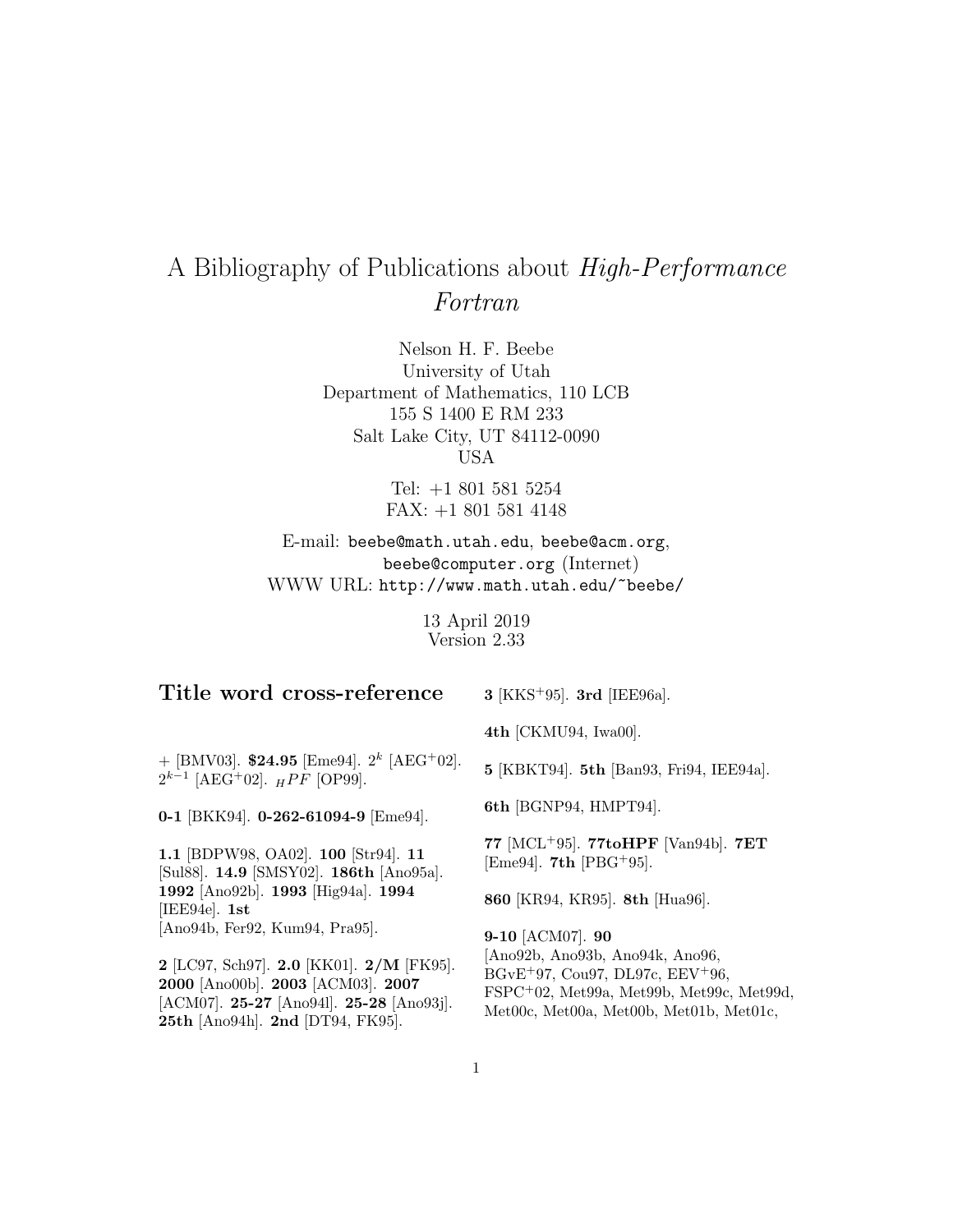Met $01a$ , Met $02a$ , Met $02b$ , MCL<sup>+</sup>95. **90/95/HPF** [Met99a, Met99b, Met99c, Met99d, Met00c, Met00a, Met00b, Met01b, Met01c, Met01a, Met02a, Met02b]. **90/HPF** [FSPC<sup>+</sup>02]. **90D** [BCF<sup>+</sup>94a, Ano94f, BCFH93, BCF<sup>+</sup>93a, BCF<sup>+</sup>93b, BCF<sup>+</sup>93c, BCF<sup>+</sup>94c, BCF<sup>+</sup>94b, BCF<sup>+</sup>94d, PHHF94a, PHHF94b, PHHF95, PH96a, PH96b, Pon94a, Pon94b]. **90D/High** [BCF<sup>+</sup>94a]. **90D/HPF** [BCFH93, BCF<sup>+</sup>93b, BCF<sup>+</sup>93c, BCF<sup>+</sup>94c, BCF<sup>+</sup>94b, BCF<sup>+</sup>94d, Pon94a, Pon94b]. **'92** [IEE92b]. **'93** [Ano93l, GGK<sup>+</sup>93, IEE93a, IEE93c]. **'94** [BLT94, BGG<sup>+</sup>94, CGS94, Fri94, HMPT94, IEE94b, IEE94e]. **94-VAPP** [BV94]. **'95** [HAM95, Hua96, IEE95a, Ano93k, Ano94k, BGvE<sup>+</sup>97, Cou97, MCL<sup>+</sup>95, vWAH<sup>+</sup>02]. **'96** [ACM96a, ACM96b, BDLS96]. **9th** [ACM95, IEE95a].

**abstracts** [Sch93]. **Academic** [BGvE<sup>+</sup>97]. **accelerating** [SIOS02]. **Access** [KNS95b, LP93, BxCW01, KNS95a]. **accesses** [DSvH94]. **achieved** [DPR94]. **ACM** [ACM97, ACM07, IEE02, Ano95b, EEV<sup>+</sup>96, Kar95]. **ACM/IEEE** [ACM97, Kar95, ACM98]. **ACPC** [Vol93]. **Activities** [Ano99, Ano00a, Ano00b, Ano01a, Ano01b, Ano01c, Ano02b, Ano02a, Ano03]. **Activity** [Ano00b]. **Adaptive** [KK94, KK95b, AES<sup>+</sup>96, CC94, HMS<sup>+</sup>95, SPM<sup>+</sup>94]. **Adaptor** [BZ94]. **add** [AEG<sup>+</sup>02]. **Address** [SSC00, TR96]. **Addresses** [CGL<sup>+</sup>95, CGL<sup>+</sup>93]. **ADDT** [SR96]. **Advance** [EEV<sup>+</sup>96]. **Advanced** [AMC01, Ben98, CZM94, CZVM94, Don95, MKF95, MCAB<sup>+</sup>02, BLT94, BP97, Ben99b, BLZ99, CMZ94b, CMZ94a, FSPC<sup>+</sup>02, CMZ95]. **Advances** [Nic91]. **Aeroacoustic** [NOL97]. **aerospace** [MZ00, MZ01]. **Affine** [SSC00]. **age** [HK95]. **Airshed** [SS00]. **Alexandria**

[Ano94b]. **algebra** [ACIK97]. **Algorithm**

[IK96, KNS95b, ADH95, KNS95a, SZG95]. **Algorithms** [Din98, HHK94, TCR96, BID95, Din99, FP92]. **Align** [HCLJ03]. **Alignment** [HCLJ03, CZM93, CMZ93, WI94]. **alignments** [vHKS94]. **Alive** [MCL<sup>+</sup>95]. **Allocatable** [BGvE<sup>+</sup>97]. **alternative** [CZM93, CMZ93]. **amplifier** [MIN<sup>+</sup>95]. **Analysis** [KOM94, SNK06, SVD96, SDv98, DSvH94, GS97, KW94, KOM93, LPA95, SSG94]. **'Annai** [CEF<sup>+</sup>95]. **Annapolis** [IEE96b]. **Anniversary** [Ano93j]. **Annual** [Iwa00]. **AP1000** [HDH<sup>+</sup>94, HDH<sup>+</sup>95, SIDH95]. **Application** [Fox94, GLPE97, PHHF94a, PHHF95, YFH97, PSG03]. **Applications** [ASS95, BGvE<sup>+</sup>97, Ben98, BSSV98, Ben99a, Bra94a, BCC<sup>+</sup>96a, BCC<sup>+</sup>96b, CNBB96, CZM94, CZVM94, FGRT00, Fer92, FK95, Jou95, SN94, SN95, ASS93, BLT94, BP97, Ben99b, BLZ99, Ben00, Bra94b, BCC<sup>+</sup>97b, BCC<sup>+</sup>97a, BCC<sup>+</sup>97c, BxCW01, BMV03, CMZ94b, CMZ94a, CMVZ94, CMZ95, DDcMR96, DSZ94, Don95, MM94, MZ00, MZ01, PD96, SM02a, SIOS02]. **Applied** [Lev94]. **Approach** [ASS95, BCFH93, CMMP98, BCF<sup>+</sup>94c, KHJS94, KJEM12, Wag94, WW94]. **Approaches** [SM02b]. **APR** [Wag94]. **April** [CKMU94, DR94, Fri94, GH94a, GH94b, IEE95a, Sie94a, Sie94b, Ano96]. **archetypal** [HKM98]. **Architectural** [Ano94a, HDH<sup>+</sup>94, HDH<sup>+</sup>95]. **Architecture** [Ano93a, CMVZ94]. **Architectures** [HHK94, BZ99, CGS94, HMPT94, Sab95, ZCP95]. **Arguments** [MCL<sup>+</sup>95]. **Arles** [Van95]. **Arlington** [IEE92a]. **Array** [BGvE<sup>+</sup>97, BBZ94, HM96, HM98, HLJ01, KHS96, Ste95, SOG94, TCF94, TCR96, AW94, BBDR94, BBDR95, KHS95, KHRS95, KW95, LPA95, PQ94, WW94, WW95, WI94]. **Arrays** [BGvE<sup>+</sup>97, vDSP96, BSCV95, DSvH94]. **Articles** [MCL<sup>+</sup>95]. **Ascona** [DR94]. **ASL**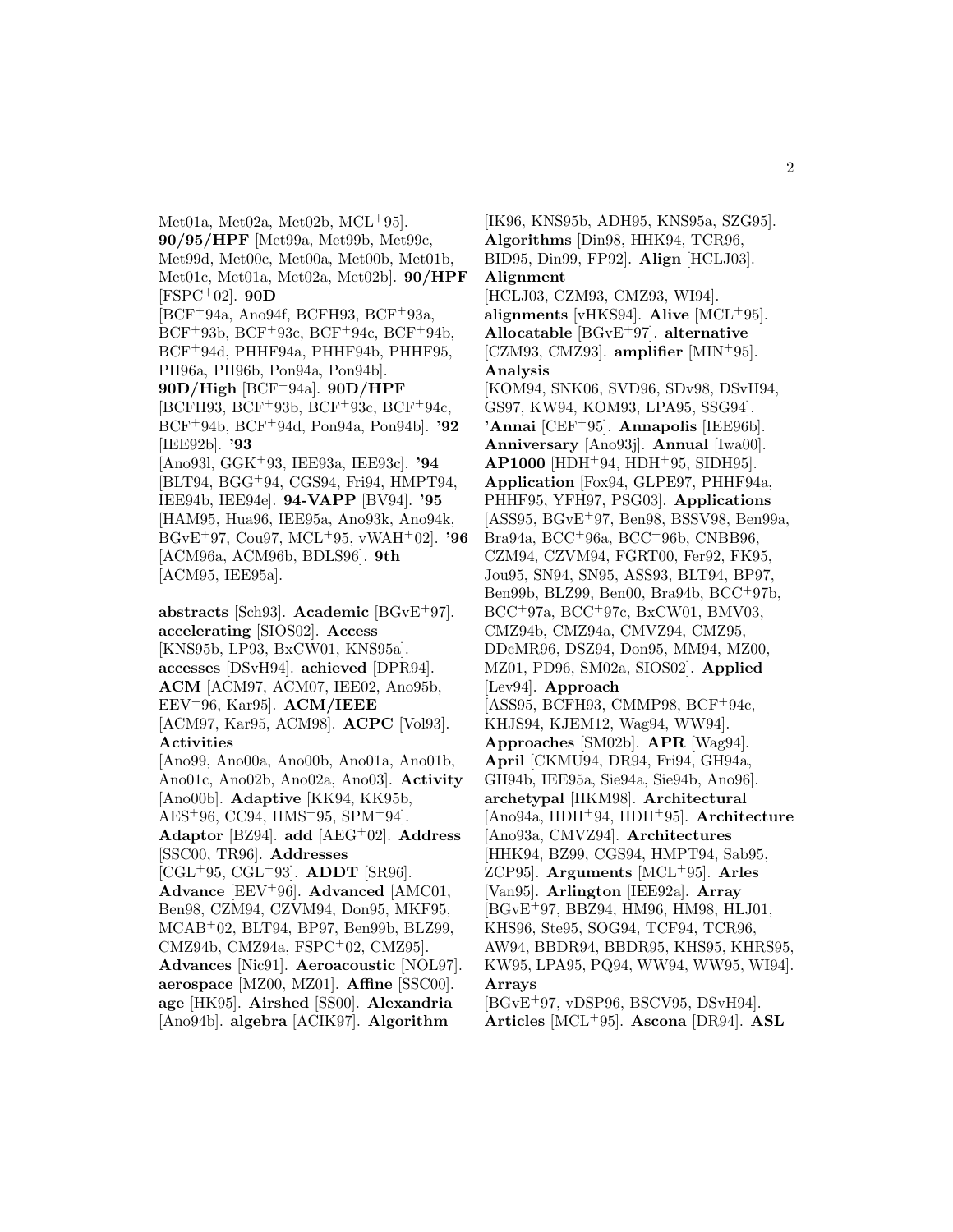[FGRT00]. **aspects** [Per94]. **ASPLOS** [Ano94a]. **ASPLOS-VI** [Ano94a]. **Assignment** [Ste95]. **assimilation** [HBD<sup>+</sup>93]. **Association** [BGvE<sup>+</sup>97, Hig94d]. **Athens** [HMPT94]. **Atmospheric** [HK93, PFS<sup>+</sup>04]. **Attribute** [BGvE<sup>+</sup>97]. **August** [Agr95, Ano00b, Ban93, BGNP94, CGS94, HAM95, Hua96, PBG<sup>+</sup>95, Van95]. **Austin** [IEE94b]. **Austria** [BV94, Vol93]. **Austrian** [Fer92, FK95]. **Austrian-Hungarian** [Fer92, FK95]. **Automatic** [BKK94, BB96, CGSS94, CMKH03, CP94, FGL01, KK95a, KK98, NVG94, SR96, WI94, AGG<sup>+</sup>97, GKH<sup>+</sup>93]. **Autonomous** [NJ94]. **Available** [MCL<sup>+</sup>95]. **award** [Str94]. **Awards** [Str94].

**B** [Eme94, UMM94]. **Bad** [BGvE<sup>+</sup>97]. **balanced** [vHK00]. **Baltimore** [IEE02]. **Bangalore** [Kum94, Pra95]. **Barbara** [Ano95b, IEE95a]. **Barcelona** [ACM95]. **Based** [DCBC98, GLPE97, Ger98a, Ger98b, HZ94, MKS94, NOL97, OP98b, OP98c, SSG94, vHKS94, ZCFL98]. **basic** [SZG95]. **Basis** [TR96]. **be** [DPR94, MCL<sup>+</sup>95]. **beam** [MKF95, QRH00]. **Benchmark** [SF02, DS02, HJJ<sup>+</sup>00]. **Benchmarks** [AHOK02, MMY95b, CDD<sup>+</sup>96, MMY95a]. **Better** [BBCR98, Str94]. **Betty** [BGvE<sup>+</sup>97]. **between** [BID95]. **big** [Str94]. **Binding** [DCBC98, DCR99a]. **Black** [Nel96]. **Blanks** [BGvE<sup>+</sup>97]. **Block** [ASS95, Van98, ASS93, HKMCS94, HC08, SZG95, VRT97, WO96]. **block-cyclic** [HKMCS94, HC08, VRT97, WO96]. **block-sparse** [SZG95]. **body** [MB95]. **Book** [Eme94, Rag95, UMM94]. **Books**

[Ano92a, Met99d, Met02b, Met01b]. **Boulder** [Sch93]. **breast** [Str94]. **Brian** [BGvE<sup>+</sup>97]. **Brinch** [Off98]. **Bringing** [FKKC96]. **Budapest** [FK95]. **buffers** [MR96]. **bugs** [DS02]. **Builder** [DL97c, Lef98].

**C**

[BBG<sup>+</sup>93, CC94, Chw97, EEV<sup>+</sup>96, YGS<sup>+</sup>94]. **CA** [Ano95b, BBG<sup>+</sup>95, IEE95a, Kar95]. **calculate** [SHZ13]. **California** [ACM93, ACM97, ACM07, Ano94a, IEE93a]. **call** [YO95]. **can** [DPR94]. **Canada** [BGG<sup>+</sup>94, CGS94, GGK<sup>+</sup>93]. **cancer** [Str94]. **Cancun** [Sie94a, Sie94b]. **Canonical** [BV98]. **Captured** [BGvE<sup>+</sup>97, EEV<sup>+</sup>96, MCL<sup>+</sup>95]. **Carlo** [MMV95]. **cars** [Str94]. **CASCON** [BGG<sup>+</sup>94, GGK<sup>+</sup>93]. **Case** [BF01, GLPE97, GS01, SS97, SN94, SN95, Bri00, DS97]. **CC** [Fri94]. **Cell** [ADHF96, CLiN<sup>+</sup>02]. **Cenju** [KKS<sup>+</sup>95]. **Cenju-3** [KKS<sup>+</sup>95]. **Center** [ACM98, IEE94b, Kar95, Wie94]. **CERN** [Van95]. **Cetraro** [Don95]. **CG** [SZG95]. **CG-algorithm** [SZG95]. **Challenge** [Sai95]. **Challenges** [Agr95, LL98, Ten93, BCM<sup>+</sup>93]. **Change** [Mei94]. **Chapter** [AMC01, KK01]. **Character** [Cou97]. **Charles** [Eme94, Rag95, UMM94]. **checks** [KW95]. **Chenies** [Eme94]. **Cholesky** [LC97]. **class** [PQ94]. **Client** [Ano93j]. **Client/Server** [Ano93j]. **climate** [Str94]. **Closed** [TR96]. **Cluster** [CLiN<sup>+</sup>02, BID95, SR95]. **Clusters** [Del98, BMV03, KJEM12]. **CM** [KBKT94, MM94, NOL97, Sai95]. **CM-5** [KBKT94]. **co** [OP99, Ano94h]. **co-ordination** [OP99]. **Coarse** [BR96]. **Coarse-Grained** [BR96]. **Code** [AMC01, CLiN<sup>+</sup>02, DCBC98, DCR99b, MB95, vWAH<sup>+</sup>02, ACIK97, Eli98, Ogi02, SHZ13, vHK00]. **Codes** [Adv98, ADHF96, DL97c, Nel96, BSCV95, Sai95, Sta94, UZCZ96]. **Colorado** [Ano94h, Sch93]. **COLT***}* [OP99]. **Columbus** [Hua96]. **combined** [MIN<sup>+</sup>95]. **Coming** [HK95]. **comments** [Str94]. **Committees** [Ano99, Ano00a, Ano00b, Ano01a, Ano01b, Ano01c, Ano02b, Ano02a, Ano03, Ano93k, Ano94j, Ano94k]. **Communicating** [FKK<sup>+</sup>96b, FKK96a]. **Communication** [BR98, BD96, CL97b,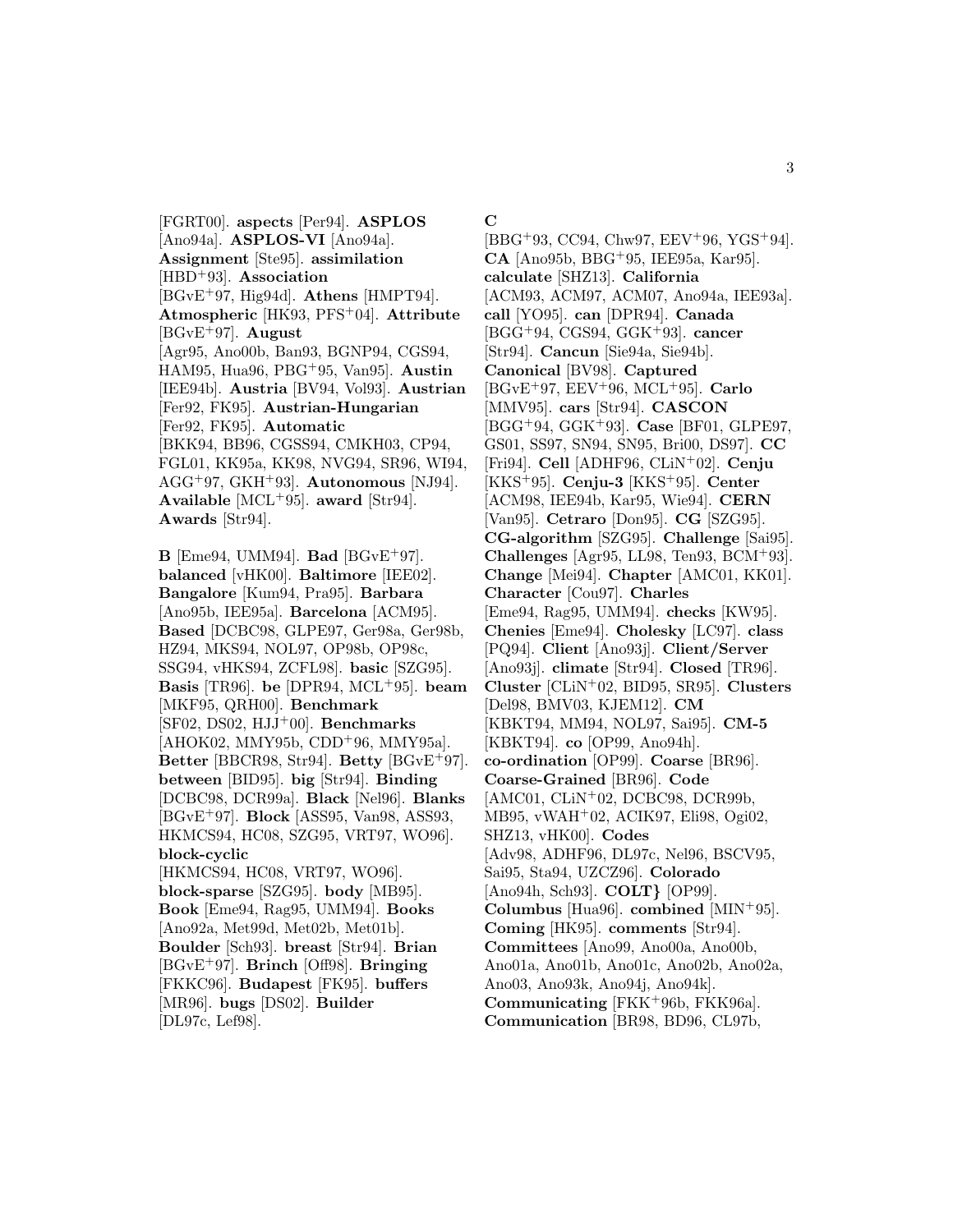CGL<sup>+</sup>95, KW94, MR96, PSC93b, SOG94, TRV96, VRT97, BBDR94, BBDR95,  $CGL+93$ ,  $GKH+92$ ,  $GB94$ ,  $KHJS94$ . **Communication-buffers** [MR96]. **communication-efficient** [KHJS94]. **communication/computation** [BBDR94, BBDR95]. **communications** [Ano94b, Coe94a]. **comp** [EEV<sup>+</sup>96]. **comp-fortran-90** [EEV<sup>+</sup>96]. **Comparing** [BF01]. **comparison** [BID95, GS95, HKM98, SM02a]. **Compatibility** [SM02a]. **Compcon** [IEE93a]. **Compilation** [Adv98, BCFH93, CMMP98, Coe94a, Coe94b, CA96, FXAC94, HHKT96, HKMCS94, PSC93b, TBC94a, UZCZ97, ZCFL98, BCF<sup>+</sup>94c, CGS94, MCH96, PSC<sup>+</sup>95]. **Compile** [ASS95, GB94, PH96a, PH96b, SPM<sup>+</sup>94]. **Compile-Time** [ASS95, PH96a, PH96b, GB94, SPM<sup>+</sup>94]. **Compiler** [ASS93, BBZ94, BSSV98, BCF<sup>+</sup>93c, BMN<sup>+</sup>97, BD96, Bra00, Fri94, GMS<sup>+</sup>95, HKT93a, HKT93b, IHKvW02, Ken94a, Nel96, SIDH95, SS97, TBC94b, ZCP95, AFMP95, ABC<sup>+</sup>96, BCM<sup>+</sup>93, BCF<sup>+</sup>93a, BCF<sup>+</sup>93b, BSCV95, CMT01, Chw97, DS97, HDH<sup>+</sup>94, KKS<sup>+</sup>95, Lov94, MCAB<sup>+</sup>02, NVG94, SNK06, Spo94, WCC99]. **Compilers** [Ano93i, BB96, BCFH93, IK96, LZ97, Nak95b, SF02, Sch93, SS96, Ban93, BGNP94, BCF<sup>+</sup>94c, DPR94, HDH<sup>+</sup>95, Hua96, KW94, Met99b, Met00a, Met01a, Nak95a, Nic91, PBG<sup>+</sup>95, Pon94a, Pon94b, SM02a, SNMC93]. **Compiling** [BZ99, BCF<sup>+</sup>93a, BCF<sup>+</sup>94b, BCF<sup>+</sup>94d, BMMN94, BMN<sup>+</sup>95, BMMN95, HBB<sup>+</sup>95, HKT92, KHS96, RMCKB97, HMS<sup>+</sup>95]. **Compositional** [KR94, KR95]. **Computation**

[BD96, IEE94a, IEE96b, JB01, Sch96a, TR96, BBDR94, BBDR95, Eme94, HKM98, Vol93].

**Computational**

[BFHH94, BLW02, HF95, PSG03, Str94]. **Computations** [Ano94l, Bra00, MR95, CC94, KB94, MR96, PDS<sup>+</sup>93, UZCZ95]. **Computer** [Ten93, vDSP96, Str94]. **Computers** [BCF<sup>+</sup>93c, SS96, BCF<sup>+</sup>93b, BCF<sup>+</sup>94b, BCF<sup>+</sup>94d, Duv92, Ger98a, Ger98b, KKS<sup>+</sup>95, LP93, Wie94]. **Computing** [ACM97, ACM98, Ano93i, BBG<sup>+</sup>95, Dow93, IEE94c, IEE96a, KNS95b, Kon00, LMR<sup>+</sup>97, Ten93, Van95, Ano93l, Ano94b, Ban93, BGNP94, Bou95, Cel96, CDF<sup>+</sup>93, DT94, Don95, GH94a, GH94b, HS95, Hua96, KNS95a, PBG<sup>+</sup>95, Sab95]. **Concepts** [Ano93f]. **Concerns** [Off98]. **Concurrent** [BGMZ92, Bre92].

#### **Conference**

[ACM94, ACM96a, ACM96b, ACM97, ACM98, ACM07, Ano94a, Ano94h, BBG<sup>+</sup>95, BV94, CGS94, DSZ94, ERS95, ERS96, Fri94, GH94a, GH94b, HMPT94, HAM95, HS95, HS94, IEE94c, IEE94d, IEE95b, IEE96a, IEE96c, IEE02, Kar95, Vol93, ACM95, Ano93l, BLT94, BDLS96, CKMU94, DR94]. **conformal** [MKF95]. **Confused** [MCL<sup>+</sup>95]. **Connecticut** [Ban93]. **CONPAR** [BV94]. **Constructing** [Ano93a]. **construction** [Fri94]. **Constructor** [BGvE<sup>+</sup>97]. **constructs** [ABC<sup>+</sup>96]. **containing** [BSCV95]. **Contribution** [BBCR98]. **Controlled** [NJ94]. **Convention** [ACM98, IEE94b, Kar95]. **cooperation** [Str94]. **Coordinate** [OP98b, OP98c, DRST03]. **Coordination** [OP98a, FKK96a]. **Copies** [Ano92b, Ano93k]. **copy** [GS97]. **Core** [TBC94b, TBC94a]. **Corporation** [AOL94a]. **Cosmological** [MB95]. **costs** [GB94, GS97]. **County** [ACM98]. **Courses** [Met01c, Met00c]. **CPAR** [CC94]. **CPAR-language** [CC94]. **Craft** [Chw97, SZG95, WCC99]. **Craft-y** [Chw97]. **CRAY** [PSG03, SZG95]. **CRPC** [Fox91]. **CRPC-TR92225** [Fox91]. **Curses**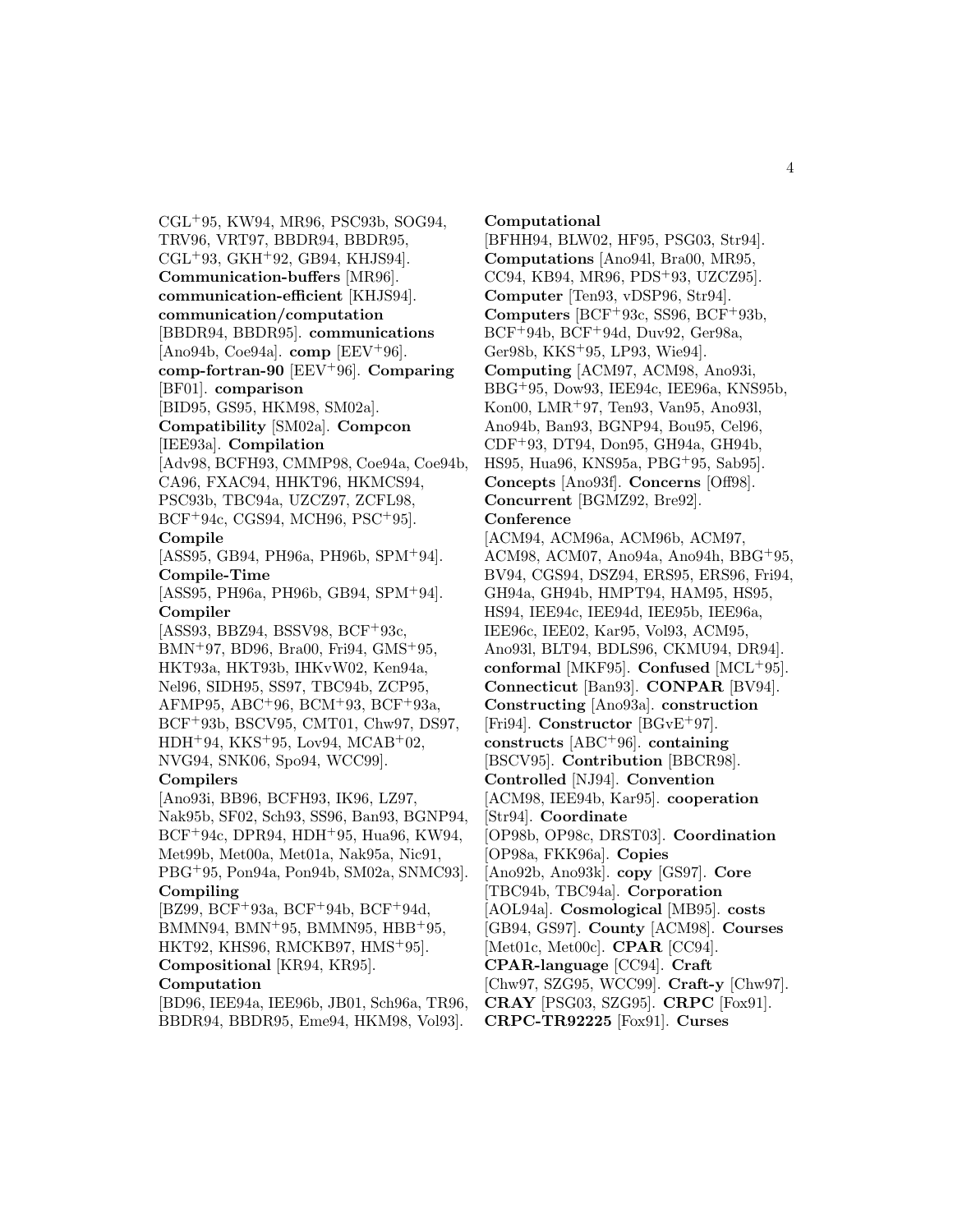[Ano93a]. **cyclic** [HKMCS94, HC08, VRT97, WO96].

#### **D**

[KR95, HHKT96, HKT92, HKT93a, HKT93b, HKTW94, Ken94b, KR94, Wie94, vHKS94]. **Dallas** [Ano94g, IEE93b]. **Dame** [IEE96c]. **DAQV** [HM98]. **d'Arc** [BLT94]. **DaReL** [KN95a]. **Data** [BCC<sup>+</sup>97b, Bra00, CFK<sup>+</sup>94, CZM94, CGL<sup>+</sup>95, Fox94, Guo01, HCLJ03, KK95a, KNS95b, KK98, Meh93a, Meh93b, MBFC98, PSC93b, PHD<sup>+</sup>95, RSB97, SSC00, SR96, SR04, Ste95, TR96, UZCZ96, AW94, AFMP95, ABC<sup>+</sup>96, AGG<sup>+</sup>97, BKK94, BID95, BxCW01, CMZ94b, CMVZ94,  $CGL+93$ , CP94, FKK+96b, GKH+92, GKH<sup>+</sup>93, GHSJ94, GS97, GS95, HBD<sup>+</sup>93, HC08, KN95a, KN95b, KHJS94, KNS95a, KGV97, Mar93, MBFC99, MR96, Off94, OPP00, PPW94, Per94, PD96, PSC<sup>+</sup>95, SNK06, SV95, TBC94a, UZCZ95, WO96, YO95, BCC<sup>+</sup>97c, BGvE<sup>+</sup>97]. **Data-Parallel** [CZM94, CGL<sup>+</sup>95, Guo01, KNS95b, PHD<sup>+</sup>95, SSC00, Ste95, UZCZ96, AFMP95, CGL<sup>+</sup>93, FKK<sup>+</sup>96b, GS97, KNS95a, MR96, UZCZ95]. **data-parallelism** [PPW94]. **Data-structure** [BCC<sup>+</sup>97b, BCC<sup>+</sup>97c]. **date** [Din99]. **David** [Eme94, Rag95, UMM94]. **DC** [IEE94e]. **DDT** [AGG<sup>+</sup>97]. **Debugger** [CH94, LL98, FSPC<sup>+</sup>02]. **debugging** [SSG94, SSG97]. **DEC** [EEV<sup>+</sup>96, Lov94]. **December** [HHK94, IEE92a, IEE93b, IEE96a, Kar95, Kum94, Pra95]. **Decks** [NOL97]. **Decomposition** [GLPE97, NVG94]. **DECUS** [EEV<sup>+</sup>96]. **Delaunay** [CCW04]. **Delft** [DSZ94]. **Denotational** [Guo01]. **densities** [SHZ13]. **dependent** [SHZ13]. **Deplore** [EEV<sup>+</sup>96]. **descriptions** [MKF95]. **Design** [BLLWW95, BDPW98, BCF<sup>+</sup>93b, BCF<sup>+</sup>93c, Coe96, PHHF94a, PHHF95, SOG94, ISKvW02, QRH00]. **Designing** [LL98]. **Details** [Cou97]. **detect** [Str94]. **detection**

[CFMR95]. **deterministic** [CFMR95]. **Developer** [IEE96c]. **developers** [Str94]. **developing** [CDF<sup>+</sup>93]. **Development** [Ano93g, NJ94, PHHF94a, PHHF95, DSZ94, KKMP95, Wie94]. **dHPF** [MCAB<sup>+</sup>02]. **Diego** [ACM93, ACM07, Kar95]. **difference** [Str94]. **Digest** [IEE93a]. **Digital** [AOL94a, BLLWW95]. **Dimensional** [CLiN<sup>+</sup>02, BSCV95, Eli98, Ogi02, SMSY02]. **Direct** [MMV95]. **Directions** [Bod94]. **directives** [BCF<sup>+</sup>93a]. **Discussing** [Coe96]. **Distributed** [AW94, BR96, BCF<sup>+</sup>93c, BMMN94, BMMN95, BMN<sup>+</sup>97, CL97a, CL97b, CH94, HM96, HBB<sup>+</sup>95, HLJ01, IEE92a, IEE93b, KHS96, KK98, RSB97, Sch93, vDSP96, BZ99, BCF<sup>+</sup>93b, BCF<sup>+</sup>94b, BCF<sup>+</sup>94d, CEF<sup>+</sup>95, DSvH94, DR94, GHSJ94, HKT92, HMS<sup>+</sup>95, KN95a, KMR<sup>+</sup>97, KHS95, KGV97, PZA93, SNK06, TBC94a, Wag94, WW95, WI94, YO95, ZA93, HM98]. **Distributed-Memory** [KHS96, KK98, HBB<sup>+</sup>95, BZ99, GHSJ94, HKT92, HMS<sup>+</sup>95, KN95a, KHS95, SNK06]. **Distribution** [CGSS94, SR96, ACIK97, AGG<sup>+</sup>97, BCF<sup>+</sup>93a, CZM93, CMZ93, CP94, LPA95]. **Distributions** [PHD<sup>+</sup>95, BSCV95, GKH<sup>+</sup>92, GKH<sup>+</sup>93, HKMCS94, Pon94a, Pon94b, PSC<sup>+</sup>95, VRT97, WO96, vHKS94]. **Do** [YWS<sup>+</sup>94, BGvE<sup>+</sup>97]. **Domain** [DRST03, GLPE97]. **Domain-Decomposition** [GLPE97]. **Don't** [BGvE<sup>+</sup>97]. **Double** [FKKC96]. **down** [Str94]. **Downloadable** [MCL<sup>+</sup>95]. **Draft** [EEV<sup>+</sup>96, Fox91, MCL<sup>+</sup>95]. **Driven** [CMKH03, NJ94]. **drugs** [Str94]. **Dusty** [NOL97]. **DVM** [KKMP95]. **Dybbuk** [PSC<sup>+</sup>93a, PDS<sup>+</sup>93]. **Dynamic** [AMKS02, SR04, KB94]. **Dynamics** [BFHH94, DCBC98, DCR99a, DCR99b, HF95, QRH00].

**Early** [CL97a]. **Earth** [Ogi02, SMSY02].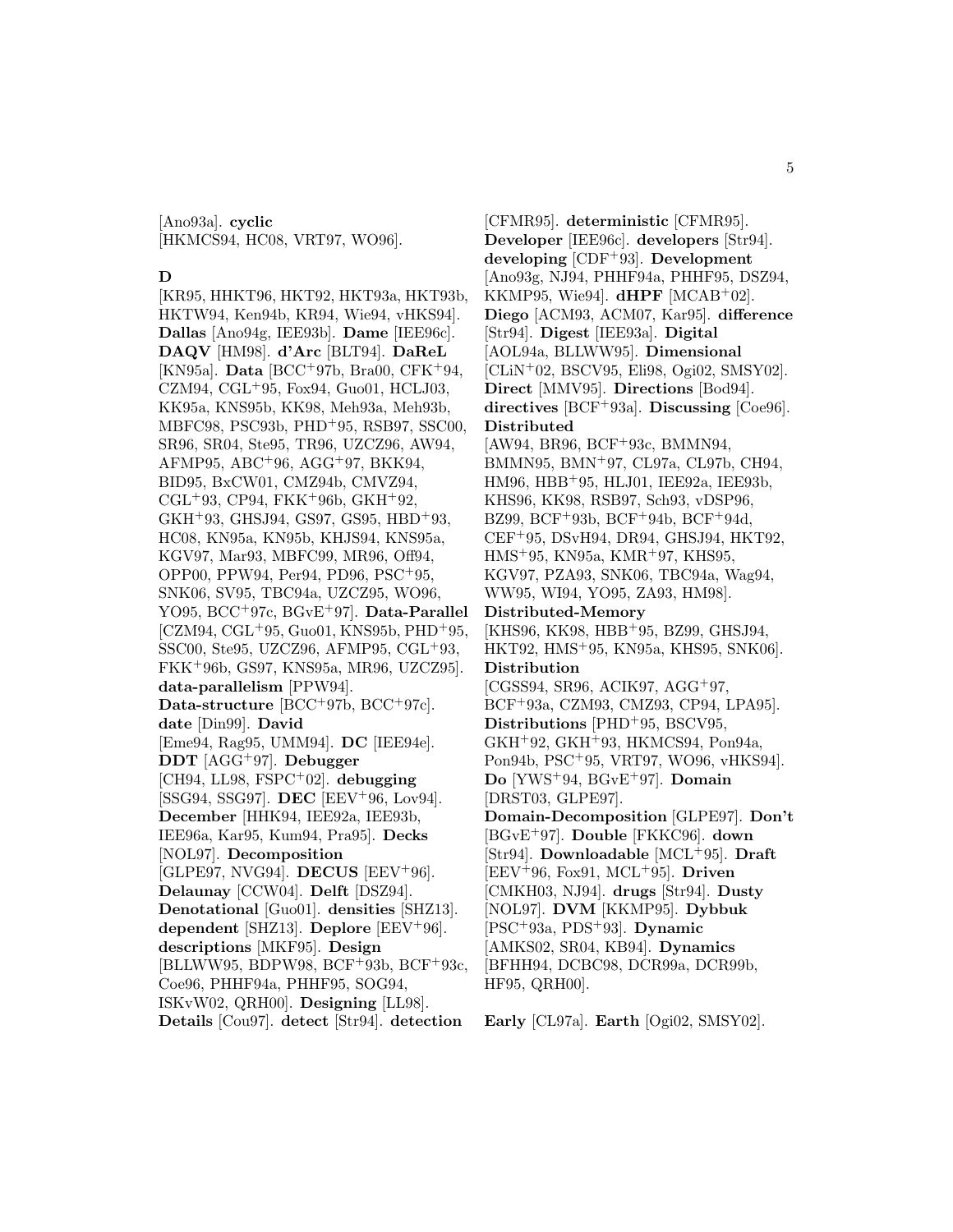**Easy** [Del98]. **ECMWF** [HK93, HK95]. **Edinburgh** [Fri94]. **Edition** [Lef98]. **Editor** [HKTW94, Hat94, Mei94]. **Efficiency** [BGvE<sup>+</sup>97]. **Efficient** [BB02, CCW04, JB01, KHS96, KK94, KK95b, MCL<sup>+</sup>95, SSC00, TCR96, TR96, CFPS94, KN95b, KHJS94, PPW94]. **Eighth** [ERS95, Sie94a, Sie94b]. **Electromagnetic** [CLiN<sup>+</sup>02]. **electromagnetics** [PSG03]. **Element** [Ano94l, SM02b, KBKT94, OA02]. **element-by-element** [OA02]. **ELF** [MCL<sup>+</sup>95]. **Elimination** [KW95]. **Email** [MCL<sup>+</sup>95]. **end** [Lov94]. **Engineering** [LMR<sup>+</sup>97, Str94, Ben99b, CKMU94, Eme94]. **England** [Eme94]. **English** [Met99d]. **Enhanced** [HCLJ03]. **entitled** [Wie94]. **Enumeration** [SVD96, SDv98]. **Environment** [BCC<sup>+</sup>96b, DL97c, SS00, BCC<sup>+</sup>97a, CEF<sup>+</sup>95, HZ94, JA92, Vee94, BLLWW95]. **Environments** [DT94, Sch93, AES<sup>+</sup>96, CDH<sup>+</sup>94, DR94]. **EPPP** [NVG94]. **Equation** [LZ97]. **Equipment** [AOL94a]. **Equivalent** [BGvE<sup>+</sup>97]. **Erratum** [KR95]. **ESPRIT**  $[CDH<sup>+</sup>94, Hey94]$ . **Essential**  $[MCL<sup>+</sup>95]$ . **estimation** [GB94]. **etc** [Met00c, Met01c, Met02a]. **EURO** [HAM95]. **EURO-PAR** [HAM95]. **Europe** [Ano93j, Ano93l, HMPT94]. **European** [BDLS96]. **EuroPVM** [BDLS96]. **EUROSIM** [DSZ94]. **Evaluating** [BBDR94, BBDR95]. **Evaluation** [AHOK02, BFHH94, BB96, Bra94a, Bra94b, Han98, LZ97, SF02, SM02b, SOG94, YFH97, BR98, Bou95, Din99, KKS<sup>+</sup>95, KHRS95, MAH<sup>+</sup>02, SM02a]. **Evaluations** [Din98]. **Executing** [BMMN94, BMMN95]. **Execution** [KMS<sup>+</sup>95, RHH96, KHS95]. **Exhibition** [GH94a, GH94b, HS95, Ano93l]. **Experience** [CL97a]. **Experiences** [CNBB96, HKT93a, HKT93b, Sai95]. **Experiments** [Coe94b, SZG95]. **Explained**

[Ano93a]. **explicit** [LC97]. **exploitation**

[JA92]. **Exploiting** [HF95, OP98a, RSB97]. **Expressing** [MMV95]. **Expressions** [BGvE<sup>+</sup>97, BBDR94, BBDR95, Mar93]. **extended** [Sch93]. **Extending** [CMZ94b, CZM94, MR95]. **Extensions** [AHOK02, UZCZ97, BCC<sup>+</sup>97b, BCC<sup>+</sup>97c, CC94, ISKvW02, SIOS02]. **Extrinsic** [Hig94c]. **eyes** [Str94].

**F90** [WCC99]. **F90/HPF** [WCC99]. **factorizations** [LC97]. **fall** [KKZ07, KKZ11, EEV<sup>+</sup>96]. **farming** [Str94]. **Farms** [AOL94a, AOL94b, KC94]. **Fast** [AEG<sup>+</sup>02, RHH96, GHSJ94]. **FCRC** [ACM96a]. **Feasibility** [KR94, KR95]. **Features** [Ano93b, Ano93h, UZCZ95, UZCZ96]. **February** [Ano93l, BBG<sup>+</sup>95, IEE93a, IEE94a]. **FEM** [OA02]. **Field** [Ano94g]. **Fifth** [Ano95b, HK93, IEE93b, Ano93l]. **File** [Met99d, Met01c, Met02a, Met02b, BGMZ92, Bre92, CFPS94, Met99b, Met99c, Met00c, Met00a, Met00b, Met01b, Met01a]. **Final** [EEV<sup>+</sup>96]. **Financial** [Jou95]. **Find** [MCL<sup>+</sup>95]. **Finding** [DS02]. **Fine** [CL97a, CL97b]. **Fine-Grain** [CL97a, CL97b]. **Finite** [Ano94l, SM02b, KBKT94, PSG03]. **finite-volume** [PSG03]. **Finland** [Ano00b]. **First** [HAM95, Kum94]. **Fitzroy** [Eme94]. **flexible** [HC08]. **Florida** [ACM98]. **flows** [KBKT94]. **Fluid** [BFHH94, SMSY02, HF95]. **Forecast** [RHH96]. **forecasting** [GS95]. **Form** [BGvE<sup>+</sup>97]. **Formal** [MCL<sup>+</sup>95]. **Forms** [TR96]. **Fortran** [AMC01, Ano93a, Ano94k, Ano00b, DL97b, Eme94, Hig92, KK01, KKMP95, KR95, MB95, MCL<sup>+</sup>95, Rag95, Sch97, UMM94, EEV<sup>+</sup>96, BGMZ92, Bre92, Meh94, Pon94a, Pon94b, Sul88, Adv98, ADHF96, ACIK97, AOL94a, AOL94b, Ano92a, Ano92b, Ano92c, Ano93b, Ano93c, Ano93d, Ano93e, Ano93f,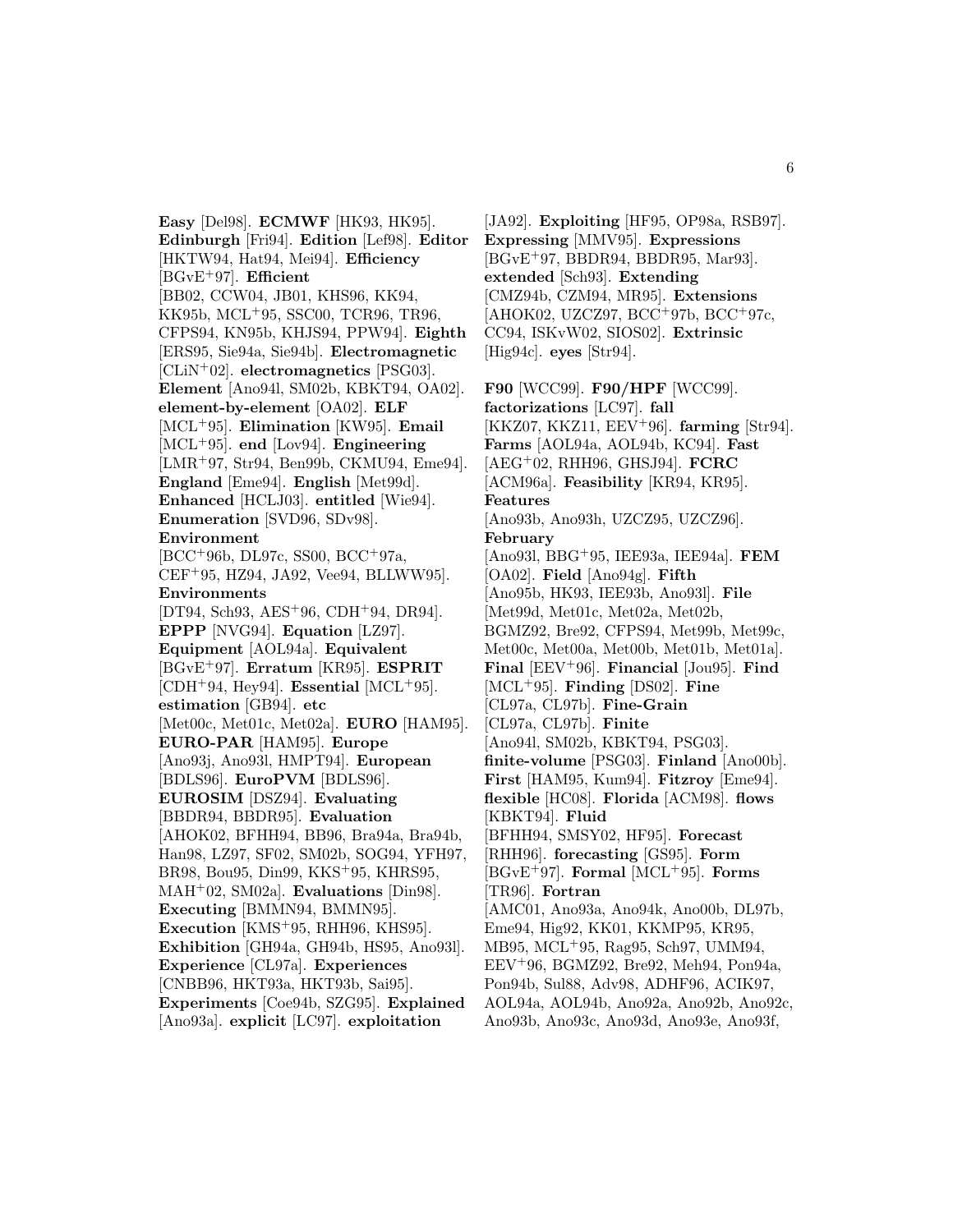Ano93h, Ano93k, Ano94c, Ano94d, Ano94f, Ano94i, Ano94k, Ano96, Ano99, Ano00a, Ano00b, Ano01a, Ano01b, Ano01c, Ano02b, Ano02a, Ano03, AGG<sup>+</sup>97, BCM<sup>+</sup>93, BGvE<sup>+</sup>97, BBZ94, Ben98, BZ99, Ben99b, BB02, BFHH94, BCFH93, BCF<sup>+</sup>93a, BCF<sup>+</sup>93b, BCF<sup>+</sup>93c, BCF<sup>+</sup>94c, BCF<sup>+</sup>94b,  $BCF+94d, BCF+94a, BMN+95, BMN+97,$ Bra94a, Bra94b, BCC<sup>+</sup>96a, BCC<sup>+</sup>96b, BCC<sup>+</sup>97b, BCC<sup>+</sup>97a, BCC<sup>+</sup>97c, CLiN<sup>+</sup>02, Cel96, CMZ92, CZM93, CMZ93, CZVM94, CMZ94a, CMZ95, CCW04, CKZ93, Cou97, DDcMR96, DL97a, DS97]. **Fortran** [DL97c, DZ98, DBVS98, DCR99a, Din99, Eli98, EEV<sup>+</sup>96, FSPC<sup>+</sup>02, Hig93, FXAC94, Fox91, God93, GOS94, Hig94a, Hig94b, Hig94c, Hig94d, HM96, HHKT96, Han98, HBB<sup>+</sup>95, Hat94, HF95, HKT92, HKT93a, HKT93b, HJT97, HJJ<sup>+</sup>00, Iwa00, ISKvW02, KMR<sup>+</sup>97, Ken94b, KK95a, KS02, KKZ07, KKZ11, KT00, KMBK96, KMS<sup>+</sup>95, KC94, KOM93, KOM94, Koe92, Koe94, KGV97, KK94, KK95b, KR94, LMMW96, Lov93, Lov94, LC97, MM94, MMY95a, Meh93a, Meh93b, MVZ98a, MVZ98c, MVZ98b, MZ00, MZ01, Mei94, MH95, MCH96, Met95, Met99a, Met99b, Met99c, Met99d, Met00c, Met00a, Met00b, Met01b, Met01c, Met01a, Met02a, Met02b, MMV95, MMY95b, MCL<sup>+</sup>95, MR95, NOL97, Off98, PFS<sup>+</sup>04, PHHF94a, PHHF94b, PHHF95, PH96a, PH96b, Paz96, QRH00, RMCKB97, Sai95, SZM98, Sch96a, SNMC93, SHZ13]. **Fortran** [SIOS02, Ste93, SS97, SSG97, Tho93, Wag94, YGS<sup>+</sup>94, YFH97, ZBC94, Zim02, Zos93, dSL98, van94a, vWAH<sup>+</sup>02, vHKS94]. **Fortran-based** [NOL97]. **Fortran-like** [KGV97]. **Fortran-Oriented** [Ano96]. **Fortran/HPF** [UZCZ97]. **Forum** [Fox91, Mei94, MCL<sup>+</sup>95, Str94]. **foundations** [PD96]. **Fourier** [GHSJ94]. **Fourth** [ACM93, IEE92a]. **Framework** [GOS94, RSB97, vDSP96, ACIK97, WCC99, vHK00, HM98]. **France** [BLT94, Van95].

**Francisco** [BBG<sup>+</sup>95, IEE93a]. **Free** [Chw97, MCL<sup>+</sup>95]. **friendly** [CFPS94]. **front** [Lov94]. **Frontiers** [IEE94a, IEE96b]. **Frontiers'95** [IEE94a]. **Frontiers'96** [IEE96b]. **ftp** [EEV<sup>+</sup>96]. **Fujitsu** [AHOK02]. **Function** [BGvE<sup>+</sup>97]. **functions** [vWAH<sup>+</sup>02]. **fused** [AEG<sup>+</sup>02]. **Fusion** [SMSY02]. **Future** [Ano92b, Ano92c, Ano93k, Zim02, MVZ98a, MVZ98c].

#### **Generating**

[CGL<sup>+</sup>93, CGL<sup>+</sup>95, SOG94, GKH<sup>+</sup>92]. **Generation** [AMC01, CMKH03, FGL01, KHS96, SSC00, GKH<sup>+</sup>93, KHS95, TRV96, VRT97]. **generator** [vWAH<sup>+</sup>02]. **generators** [AEG<sup>+</sup>02]. **Generic** [BGvE<sup>+</sup>97, BxCW01]. **Genesis** [Hey94]. **Germany** [BDLS96, GH94a, GH94b]. **get** [Str94, HDH<sup>+</sup>94]. **Getting** [Chw97]. **Give** [DZ98]. **global** [ADH95, Ogi02, Str94]. **Gmunden** [Vol93]. **Goals** [Ano93c]. **Grain** [CL97a, CL97b]. **Grained** [BR96]. **Grammars** [MCL<sup>+</sup>95]. **Grand** [Ten93]. **graphic** [Chw97]. **Greece** [HMPT94]. **Grid** [SR04]. **Grids** [BLW02]. **Group** [Iwa00, MCL<sup>+</sup>95, Sch94]. **Groups** [Ano92b, Ano93k, EEV<sup>+</sup>96]. **Guest** [Hat94]. **Guide** [BDPW98]. **Guy** [Eme94, Rag95, UMM94].

**H** [Eme94, UMM94]. **Hague** [Ano93j]. **Halos** [Ben99a, Bra00, Ben00]. **Hampton** [Wie94]. **Handbook** [Rag95, Koe94, UMM94, Eme94]. **Handling** [BBCR98, ABC<sup>+</sup>96]. **Hansen** [Off98]. **Haven** [Ban93]. **having** [MIN<sup>+</sup>95]. **Hawaii** [ERS95, ERS96, HS94]. **HI** [ERS96, HS94]. **HICSS** [ERS96]. **HICSS-29** [ERS96]. **hierarchical** [BMV03]. **High** [ACM97, ACM98, AMC01, AOL94b, Ano94b, BBZ94, BCF<sup>+</sup>94a, BCC<sup>+</sup>96b, CMZ94a, DL97b, Don95, Dow93, Fos94, Fox91, GH94a, GH94b, Ger98a, Ger98b, God93, HS95,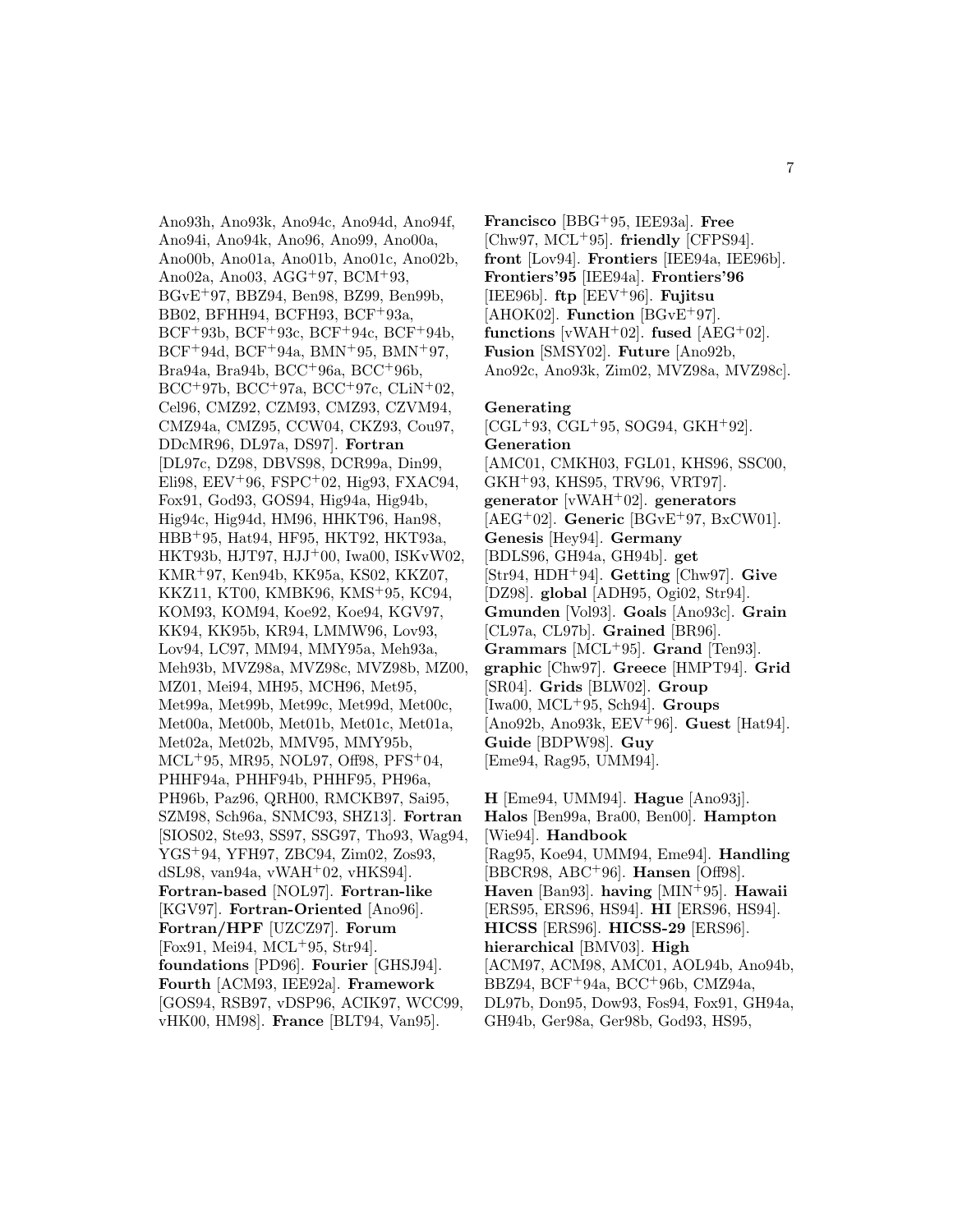IEE94c, IEE96a, Lov93, Lov94, MCH96, Rag95, Sab95, Ten93, UMM94, Zos93, Ano93l, BCM<sup>+</sup>93, BID95, BGMZ92, Bre92, CDF<sup>+</sup>93, Duv92, Eme94, KC94, MKF95, OP99, SHZ13, SSG97, Adv98, ADHF96, ACIK97, AOL94a, Ano92a, Ano92c, Ano93b, Ano93c, Ano93d, Ano93e, Ano93f, Ano93h, Ano93k, Ano94c, Ano94d, Ano94i, Ano94k, AGG<sup>+</sup>97, BGvE<sup>+</sup>97, Ben98, BZ99, Ben99b, BB02, BFHH94, BMN<sup>+</sup>95, BMN<sup>+</sup>97, Bra94a, Bra94b, BCC<sup>+</sup>96a, BCC<sup>+</sup>97b, BCC<sup>+</sup>97a, BCC<sup>+</sup>97c, CLiN<sup>+</sup>02, CZM93, CMZ93, CZVM94, CMZ95, CCW04, CKZ93, Cou97, DDcMR96, DL97a, DS97, DZ98, DBVS98, DCR99a, Din99, Eli98, FXAC94, GOS94, Hig92, HM96]. **High** [Han98, HBB<sup>+</sup>95, Hat94, HF95, HJT97, HJJ<sup>+</sup>00, Iwa00, KMR<sup>+</sup>97, Ken94b, KK95a, KK01, KS02, KKZ07, KKZ11, KT00, KMBK96, KMS<sup>+</sup>95, KOM93, KOM94, Koe92, Koe94, KGV97, KK94, KK95b, LMMW96, LC97, MB95, MMY95a, Meh93a, Meh93b, Meh94, MVZ98a, MVZ98c, MVZ98b, MZ00, MZ01, MH95, Met95, MMV95, MMY95b, MCL<sup>+</sup>95, MR95, NOL97, Off98, PFS<sup>+</sup>04, Paz96, RMCKB97, SZM98, Sch96a, Sch97, SNMC93, SIOS02, Ste93, SS97, Tho93, Wag94, YGS<sup>+</sup>94, YFH97, Zim02, dSL98, van94a]. **High-level** [Ger98a, Ger98b, OP99]. **High-Performance** [Fos94, GH94a, HS95, IEE94c, GH94b, Ano93l, SHZ13, BFHH94, Bra94a, CZVM94]. **Highly** [HJT97]. **HiPPI** [JA92]. **HIRLAM** [GS95]. **historical** [KKZ07]. **History** [ACM07, MVZ98a, Zim02, MVZ98c]. **HiWEP** [Zim02]. **Holberton** [BGvE<sup>+</sup>97]. **Home** [EEV<sup>+</sup>96]. **honor** [Str94]. **Honors** [BGvE<sup>+</sup>97]. **HOPL** [ACM07]. **HOPL-III** [ACM07]. **House** [Eme94]. **HPC** [Fox94]. **HPF** [ABC<sup>+</sup>96, Ano94e, Ano94f, Ano96, Ano99,

Ano00a, Ano00b, Ano01a, Ano01b, Ano01c, Ano02b, Ano02a, Ano03, AMKS02, AHOK02,

BP97, Ben98, BSSV98, Ben99b, BLZ99, Ben99a, Ben00, BP98, BF01, BDPW98, Bod94, BV98, BB96, BR98, Bou95, BCFH93, BCF<sup>+</sup>93b, BCF<sup>+</sup>93c, BCF<sup>+</sup>94c, BCF<sup>+</sup>94b, BCF<sup>+</sup>94d, BMMN94, BMMN95, BID95, BZ94, BD96, BG96, BCC<sup>+</sup>97b, BCC<sup>+</sup>97c, Bra00, BSCV95, BxCW01, BLW02, Bri00, BMV03, CNBB96, CMMP98, CMT01, CL97a, CL97b, CMZ94b, CZM94, CM98, CGSS94, Chw97, CDD<sup>+</sup>96, Coe94a, Coe94b, Coe96, CA96, Cou97, DL97c, Del98, DS02, DCBC98, DCR99b, DRST03, Din98, EGKU99, EGKU02, EEV<sup>+</sup>96, FGL01, FGRT00,  $FSPC+02$ ,  $FKK+96b$ ,  $FKKC96$ , FKK96a, Fox94, GLPE97, GS01, Guo01, GMS<sup>+</sup>95, HKM98, HLJ01, HCLJ03, IK96, IHKvW02, ISKvW02, JB01, Jou95, KKS<sup>+</sup>95]. **HPF**

- [KHS96, KMS<sup>+</sup>95, LL98, Lef98, LZ97, MM94, MBFC98, MBFC99, Met99a, Met99b, Met99c, Met99d, Met00c, Met00a, Met00b, Met01b, Met01c, Met01a, Met02a, Met02b, MAH<sup>+</sup>02, Nak95b, Nak95a, Nel96, NJ94, Ogi02, OA02, OP98a, OP98b, OP98c, OP99, OPP00, PSG03, PHHF94a, PHHF94b, PHHF95, PH96a, PH96b, PD96, Pon94a, Pon94b, Sai95, SM02a, SF02, SMSY02, SNK06, Sch96b, SZG95, SIOS02, SIDH95, SM02b, SVD96, SDv98, Smi95, Spo94, Str94, SS00, SN94, SN95, TBC94b, TCF94, TRV96, UZCZ97, Van98, Van94b, Vee94, WSL94, WCC99, ZCFL98, Zim99, vDSP96, vWAH<sup>+</sup>02]. **HPF-Builder** [DL97c, Lef98]. **HPF-combined** [MIN<sup>+</sup>95]. **HPF-Like** [Guo01, CMT01]. **HPF-MPI** [BP98]. **HPF/Fortran** [Ano94f, PHHF94a, PHHF94b, PHHF95, PH96a, PH96b]. **HPF/JA** [AHOK02, ISKvW02, Ogi02, SIOS02]. **HPF/SX** [MAH<sup>+</sup>02]. **HPF2** [BBCR98]. **HPFBench** [HJJ<sup>+</sup>00]. **HPFF** [Ano92b, Mei94]. **HPFIT** [BCC<sup>+</sup>96a,  $BCC+96b, BCC+97b, BCC+97a, BCC+97c$ .
- **HPFORTRAN** [Sul88]. **HUG2000**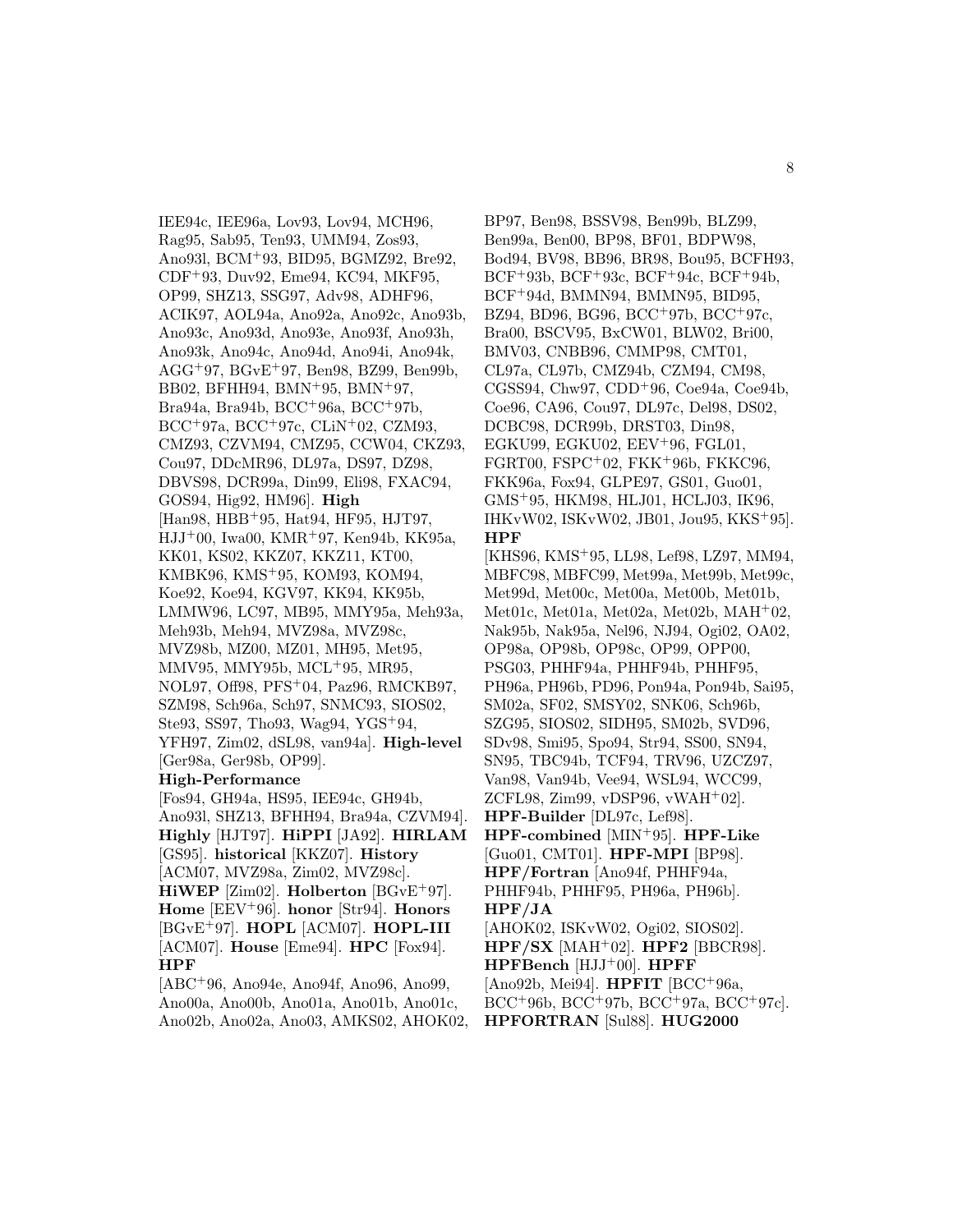[Iwa00]. **Hungarian** [Fer92, FK95]. **Hungary** [Fer92, FK95]. **hybrid** [KJEM12].

**I/O** [BLW02, Coe94a]. **I/Os** [CFPS94]. **IBM** [GMS<sup>+</sup>95, LC97, Sai95, Van98]. **ICIP** [IEE94b]. **ICPP** [Agr95]. **Idaho** [Str94]. **Idea** [BGvE<sup>+</sup>97]. **IEC** [Ano00b]. **IEEE** [ACM97, ACM98, Kar95]. **IFIP** [CGS94, DR94]. **Igniting** [ACM03]. **II**  $[Ano94c, BCC+97b, BCC+97c, Hig94b,$ Hig94c, Hig94d]. **III** [ACM07, Ano94d, Hig94a]. **image** [MKS94]. **Impact** [Hat94]. **impacts** [Str94]. **Implementation** [Ano92b, BP98, BCF<sup>+</sup>93c, CZVM94, KBKT94, KK94, KK95b, LZ97, MAH<sup>+</sup>02, SOG94, vDSP96, BCF<sup>+</sup>93b, BMV03, CMZ94a, CMZ95, CFMR95, DCR99a, KKS<sup>+</sup>95, PSG03, QRH00]. **implementations** [CCW04, HKM98]. **Implementing** [BBG<sup>+</sup>93, BD96, DL97a, GHSJ94]. **Implementor** [CKZ93]. **implicit** [KBKT94]. **Implied** [BGvE<sup>+</sup>97]. **Including** [Cou97]. **incompressible** [KBKT94]. **Incremental** [KHS95]. **independent** [Ken94a]. **Index** [KHS96, KHS95]. **India** [IEE96a, Kum94, Pra95]. **indirect** [DSvH94]. **Industrial** [Ben98, Kon00, BLT94, BLZ99]. **Information** [Ano92b, Ano92c, Ano93k, Ano94j, Ano94k, Ano96, Met99d, Met01c, Met02a, Met02b, Met99b, Met99c, Met00c, Met00a, Met00b, Met01b, Met01a]. **Innovation** [ACM03]. **Insight** [IEE02]. **Inspection** [NJ94]. **Installation** [BDPW98]. **Institute** [Ano94l]. **integer** [BKK94]. **Integrated**  $[ASS95, BGG+94, BCC+96a, BCC+96b,$  $CFK+94$ ,  $BCC+97b$ ,  $BCC+97a$ ,  $BCC+97c$ ]. **Integrates** [FXAC94]. **Integrating** [CM98, CMVZ94, YWS<sup>+</sup>94]. **Integration** [CMMP98, DCBC98]. **Intel** [KR94, KR95, SZG95]. **interaction** [DRST03, Eli98]. **interactive** [HKTW94, MKF95]. **Interface**

[BV98, BG96, FKKC96, YGS<sup>+</sup>94, BDPW98, BxCW01, HDH<sup>+</sup>94]. **Interfaces** [BBZ94]. **Interfacing** [LMMW96]. **International** [ACM94, ACM95, ACM96a, Ano92c, Ano93i, Ano94a, Ano94g, Ano99, Ano00a, Ano00b, Ano01a, Ano01b, Ano01c, Ano02b, Ano02a, Ano03, BV94, CKMU94, ERS95, ERS96, Fri94, GH94a, GH94b, HMPT94, HAM95, HS95, HS94, HHK94, IEE95a, IEE96a, Kum94, PBG<sup>+</sup>95, Pra95, Sie94a, Sie94b, Vol93, Ano93l, Ban93, BGNP94, BLT94, Hua96]. **Internetworking** [Ano93a]. **Interpretations** [Ano92b, Ano93k, Ano94k]. **Interpreting** [Ano94f, PHHF94b]. **Interprocedural** [HHKT96]. **interstage** [MIN<sup>+</sup>95]. **Intrinsic** [Hig94b]. **Introduction** [Hat94, MH95, Sch96b, Zim99]. **Invited** [Meh93b, Zim02]. **IO** [Sni92]. **IP** [Ano93a, JA92]. **IPPS** [IEE95a]. **iPSC** [KR94, KR95]. **iPSC/860** [KR94, KR95]. **Irregular** [BSSV98, Ben99a, BBCR98, Bra00, DL97a, DL97b, GLPE97, HJT97, PHD<sup>+</sup>95, Sch96a, UZCZ97, Ben00, BCC<sup>+</sup>97b, BCC<sup>+</sup>97c, BSCV95, CC94, HMS<sup>+</sup>95, MR96, Pon94a, Pon94b, PSC<sup>+</sup>95, SPM<sup>+</sup>94, dSL98]. **ISBN** [Eme94]. **ISO** [Ano00b]. **ISO/IEC** [Ano00b]. **ISPAN** [HHK94]. **Issue** [Ano94i, Hig94b, Hig94c, Hig94d, KS02]. **Issues** [Coe96, FGL01, Nak95b, CMT01, Nak95a]. **Italy** [DR94, Don95, HS95]. **Iterative** [DL97a, dSL98]. **Ithaca** [PBG<sup>+</sup>95]. **IWPP** [Kum94]. **IWPP-94** [Kum94]. **IWWP** [Kum94].

**JA** [AHOK02, ISKvW02, Ogi02, SIOS02]. **January** [ERS96, Eme94, HS94]. **Japan** [CKMU94, HHK94, Iwa00]. **Japanese** [SM02a, SF02]. **Joint** [BV94]. **Jose** [ACM97, Ano94a]. **Journal** [Ano93g, MCL<sup>+</sup>95]. **Jr** [Eme94, Rag95, UMM94]. **JTC1** [Ano00b].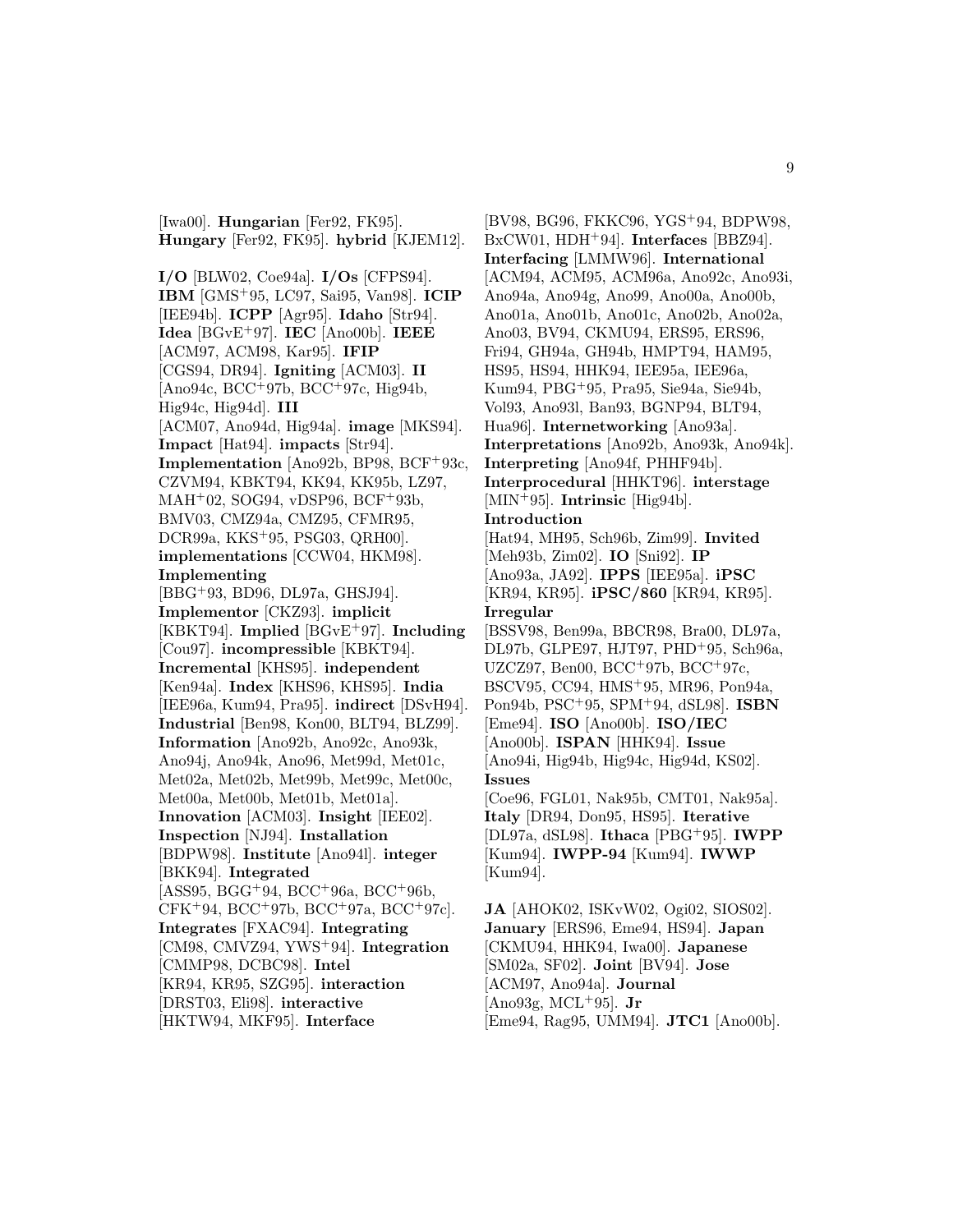**JTC1/SC22/WG5** [Ano00b]. **July** [ACM95, Ano95b, HMPT94, IEE96c]. **June** [ACM07, Ano94h, Ano95a, DSZ94, Don95, Wie94]. **Jupiter** [Str94].

**Kanazawa** [HHK94]. **KeLP** [MBFC98, MBFC99]. **Kemari** [KMR<sup>+</sup>97]. **Kernels** [YFH97]. **KFKI** [FK95]. **KFKI-1995-2** [FK95]. **KFKI-1995-2/M** [FK95]. **Knoxville** [IEE94c]. **Koelbel** [Eme94, Rag95, UMM94].

**L** [Eme94, UMM94]. **Lab** [Str94]. **Lahey** [MCL<sup>+</sup>95]. **Langley** [Wie94]. **Language** [Ano93e, Ano93k, Ano94c, Ano94d, Ano94i, Ano94k, BFHH94, Hig93, Fox91, Guo01, Hig92, Hig94a, Hig94b, Hig94c, Hig94d, Cel96, HMS<sup>+</sup>95, KKMP95, UZCZ95, UZCZ96, dLD85, CC94]. **Languages** [ACM07, Ano93i, Ano94a, Ban93, BGNP94, CZVM94, CMZ95, CMKH03, Fos94, Fox94, Hua96, Mar93, PZA93, PBG<sup>+</sup>95, PHD<sup>+</sup>95, Sch93, SS96, ZA93, ASM<sup>+</sup>94, CMZ94a, HMPT94, KGV97, Nic91]. **LARC** [Wie94]. **large** [BxCW01]. **laser** [Eli98]. **lasers** [Ano94h]. **Latest** [MCL<sup>+</sup>95]. **Lattice** [Ano94g]. **Layer** [OP98a, FKK96a, PFS<sup>+</sup>04]. **Layout** [KK95a, KK98, BKK94]. **LCPC** [Hua96]. **Lecture** [Meh93b]. **Length** [Cou97]. **lesson** [KKZ07]. **level** [Ger98a, Ger98b, MKF95, OP99, SNK06, SHZ13]. **Libraries** [BGvE<sup>+</sup>97, DCBC98, EGKU99, IEE94d, IEE95b, BCF<sup>+</sup>94a]. **Library** [Bra00, CMKH03, Hig94b, Chw97, FKK<sup>+</sup>96b, HKM98, KN95a, PQ94, vWAH<sup>+</sup>02]. **Life** [NOL97, Str94]. **Lightweight** [IHKvW02]. **Like** [Guo01, CMT01, KGV97]. **Limitations** [Meh93b, Meh93a]. **Line** [MCL<sup>+</sup>95]. **Linear** [ACIK97, KNS95b, LZ97, KNS95a]. **Linear-Time** [KNS95b, KNS95a]. **Linked** [BGvE<sup>+</sup>97]. **Linker** [MCL<sup>+</sup>95]. **Linking** [MCL<sup>+</sup>95]. **Linux** [Ano96, Del98]. **Linz**

[BV94]. **List** [EEV<sup>+</sup>96]. **Lists** [BGvE<sup>+</sup>97].

**Living** [MCL<sup>+</sup>95]. **Local** [CGL<sup>+</sup>95, EGKU02, SVD96, CGL<sup>+</sup>93, SDv98]. **locality** [ADH95]. **localization** [HC08]. **Lockheed** [Str94]. **London** [Eme94, MCL<sup>+</sup>95]. **Loop** [FGL01, IK96, LPA95, LP93]. **Loops** [BGvE<sup>+</sup>97, YWS<sup>+</sup>94]. **lossy** [MIN<sup>+</sup>95]. **Loveman** [Eme94, Rag95, UMM94]. **Low** [Str94]. **Low-life** [Str94]. **Lowering** [BV98]. **LPF** [MIN<sup>+</sup>95]. **LPF/HPF** [MIN<sup>+</sup>95]. **LPF/HPF-combined** [MIN<sup>+</sup>95]. **LU** [LC97].

**M** [FK95, FXAC94]. **M.I.T** [Eme94]. **machine** [BDLS96, Ken94a]. **machine-independent** [Ken94a]. **Machines** [BR96, BMN<sup>+</sup>97, HLJ01, KHS96, KK98, BBDR94, BBDR95, HKT92, HMS<sup>+</sup>95, KN95a, KHS95, SNK06, TBC94a, WSL94]. **Macintosh** [Ano96]. **magnetohydrodynamic** [KT00]. **magnetosphere** [Ogi02]. **Mailbase** [EEV<sup>+</sup>96]. **MAKE** [MCL<sup>+</sup>95]. **makes** [Str94]. **management** [AW94]. **managing** [Off94]. **mapping** [HC08, KN95b, MKF95, SNK06, SV95]. **Mappings** [Lef98]. **March** [Ano94b]. **Mary** [Eme94, Rag95, UMM94]. **Maryland** [IEE96b]. **Massively** [DSZ94, IEE94a, IEE96b, ASM<sup>+</sup>94, BBDR94, BBDR95, DR94, Ger98a, Ger98b, Sta94]. **match** [MIN<sup>+</sup>95]. **Mathematically** [BGvE<sup>+</sup>97]. **Matrices** [MCL<sup>+</sup>95, dSL98]. **Matrix** [DL97a, DL97b, UZCZ95]. **May** [ACM93, ACM96a, DT94, Hig94a, Hig94b, Hig94c, Hig94d, HS95, IEE94c, SS96]. **McLean** [IEE94a]. **MD** [IEE02]. **measurements** [SZG95]. **Media** [Ano93a]. **Meek** [BGvE<sup>+</sup>97]. **Meeting** [Ano93j, Ano95a, Iwa00, Mei94, MCL<sup>+</sup>95, Ano00b]. **Meetings** [Ano92b, Ano92c, Ano93k, Ano99, Ano00a, Ano00b, Ano01a, Ano01b, Ano01c, Ano02b, Ano02a, Ano03]. **Memory**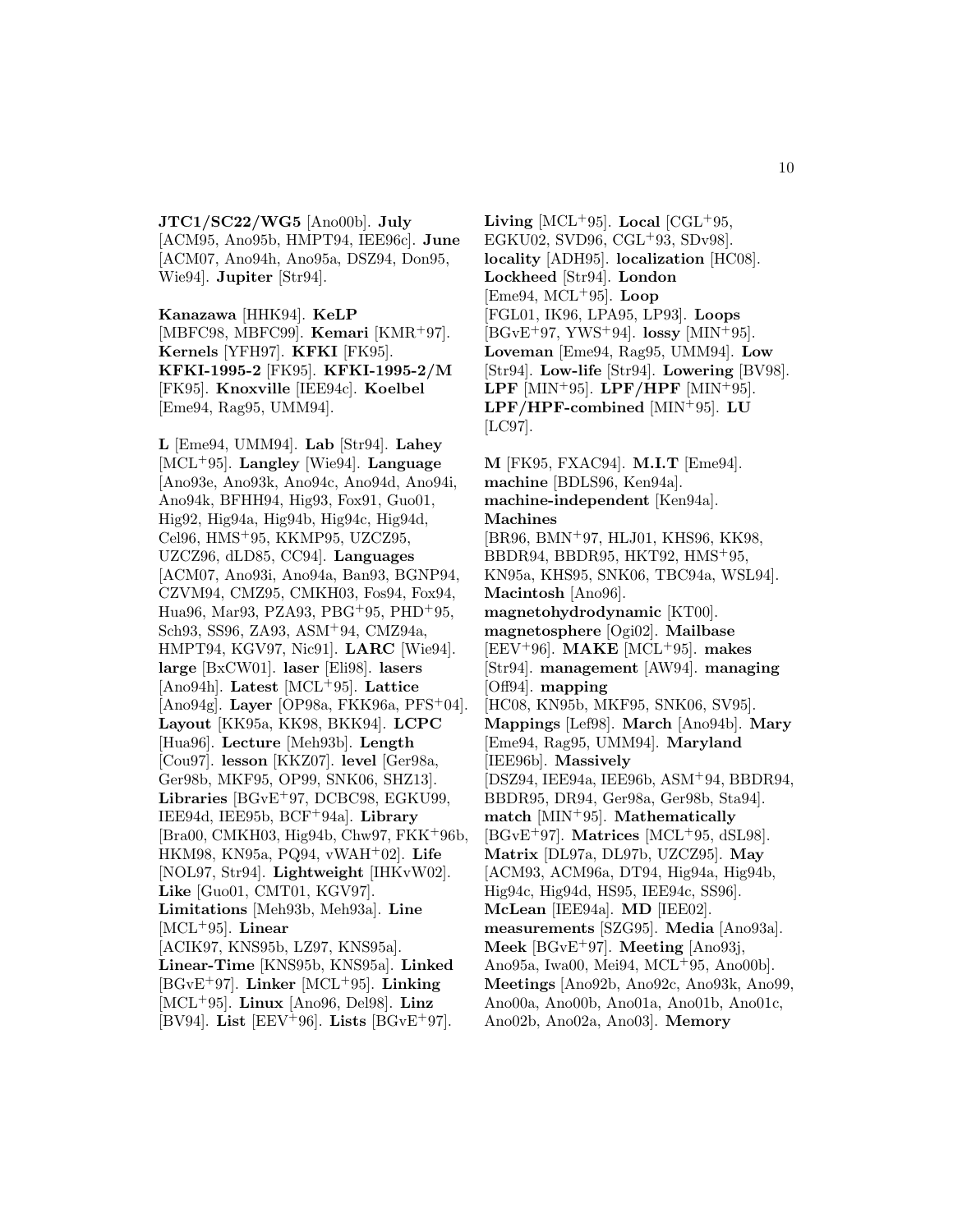[BR96, BCF<sup>+</sup>93c, BMMN94, BMMN95, BMN<sup>+</sup>97, CL97a, CL97b, HLJ01, KHS96, KNS95b, KK98, RSB97, Sch93, BZ99, BB02, Bod94, BCF<sup>+</sup>93b, BCF<sup>+</sup>94b, BCF<sup>+</sup>94d, Ger98a, Ger98b, GHSJ94, GS97, HBB<sup>+</sup>95, HKT92, HMS<sup>+</sup>95, KN95a, KMR<sup>+</sup>97, KHS95, KNS95a, PZA93, SNK06, TBC94a, Wag94, WW95, WI94, ZA93]. **Merge** [YWS<sup>+</sup>94]. **Message** [FKKC96, vDSP96, GS95, Hem96, LC97]. **Message-Passing** [vDSP96, Hem96]. **Metcalf** [Ano96]. **Meteorology** [HK93, HK95]. **methodology** [CDF<sup>+</sup>93, GKH<sup>+</sup>92]. **Methods** [CMK00, MMV95, Don95, KBKT94, PSC<sup>+</sup>95]. **Mexico** [Sie94a, Sie94b]. **MHD** [Ogi02]. **Michael** [Ano96]. **Microsoft** [Sul88]. **Migrating** [MM94]. **Milan** [HS95]. **MIMD** [BCF<sup>+</sup>93b, BCF<sup>+</sup>93c, BCF<sup>+</sup>94b, BCF<sup>+</sup>94d, HKT92]. **Mind** [Ano93k]. **mining** [WW94]. **Minneapolis** [Ano94l, IEE92b]. **Minnesota** [IEE92b]. **Mississippi** [IEE94d, IEE95b]. **Mixed** [OPP00]. **MN** [Ano94l]. **Model** [Guo01, HCLJ03, MKS94, NOL97, BMV03, CZM93, CMZ93, GS95, HBD<sup>+</sup>93, KB94, PFS<sup>+</sup>04, PD96, Str94]. **Model-based** [MKS94]. **Modeling** [FGRT00, SS00, KHRS95]. **Models** [CMK00, RHH96, CDF<sup>+</sup>93, Duv92, YO95]. **Modern** [Cel96]. **Module** [BGvE<sup>+</sup>97, Cou97, MCL<sup>+</sup>95]. **Modules** [BGvE<sup>+</sup>97, MCL<sup>+</sup>95]. **modulus** [AEG<sup>+</sup>02]. **Molecular** [DCBC98, DCR99a, DCR99b]. **monolithic** [MIN<sup>+</sup>95]. **Monte** [MMV95]. **Montreal** [CGS94]. **MPI** [BP98, BF01, CFMR95, CDD<sup>+</sup>96, DZ98, FKK<sup>+</sup>96b, FKK96a, Hem96, IEE96c, LZ97, OP98b, OP98c, SM02b, WO96]. **MPI-based** [OP98b, OP98c]. **Multi** [KHRS95, BSCV95, PFS<sup>+</sup>04]. **multi-dimensional** [BSCV95]. **multi-layer** [PFS<sup>+</sup>04]. **Multi-phase** [KHRS95]. **multicomputer** [KW94]. **Multicomputers** [RSB97, WW95, WI94]. **Multiconference**

[Ten93]. **multidisciplinary** [CMVZ94]. **Multiple** [MBFC98, MBFC99]. **multiply** [AEG<sup>+</sup>02]. **Multiprocessor** [SR04, Wag94]. **MultiProcessors**

[BMV03, Sch93, AW94, GHSJ94]. **Munich** [BDLS96, GH94a, GH94b].

**N** [FK95, DCR99a, MB95]. **N-body** [MB95]. **NAS** [AHOK02, CDD<sup>+</sup>96, Sai95]. **National** [Ano92b, Ano00a, Ano00b, Ano01b, Ano01c, Ano02b, Ano02a, Ano03, Str94, Ano93k]. **NC** [Agr95]. **near** [CCW04]. **Nested** [EEV<sup>+</sup>96, PPW94]. **Net**  $[EEV+96, BGvE+97, MCL+95].$ **Netherlands** [Ano93j, Ano93l, DSZ94]. **nets** [Str94]. **Network** [Coe94b, BID95, MIN<sup>+</sup>95]. **Networking** [ACM97, ACM98, GH94a, GH94b, HS95]. **Networks** [HHK94]. **Neural** [Str94]. **News** [Str94]. **Ninth** [ERS96]. **non** [KB94]. **non-uniform** [KB94]. **normalization** [LP93]. **Note** [GS01]. **Notes** [EEV<sup>+</sup>96]. **Notre** [IEE96c]. **Nov** [Ano92b]. **November** [ACM96b, ACM97, ACM98, ACM03, BGG<sup>+</sup>94, Fox91, HK95, IEE92b, IEE93c, IEE94b, IEE94e, IEE02]. **nuclear** [SHZ13]. **NUMA** [AW94, LP93]. **number** [AEG<sup>+</sup>02]. **Numerical** [EGKU99, FP92]. **NY** [PBG<sup>+</sup>95, SS96].

**O** [BLW02, Coe94a]. **obituary** [BGvE<sup>+</sup>97]. **Object** [BGvE<sup>+</sup>97, Bod94, KKZ07, QRH00]. **Object-Oriented** [BGvE<sup>+</sup>97, QRH00]. **Objects** [MCL<sup>+</sup>95]. **October** [Ano93j, Ano94a, Ano94g, Ano94l, BDLS96, BGG<sup>+</sup>94, Fer92, FK95, GGK<sup>+</sup>93, IEE94d, IEE95b, IEE96b, Sch93, Vol93, Iwa00]. **Offshore** [CKMU94]. **Ohio** [Hua96]. **Oil** [KR94, KR95]. **Ontario** [BGG<sup>+</sup>94, GGK<sup>+</sup>93]. **OpenMP** [BF01, Bri00, BMV03, CM98, KJEM12]. **Operating** [Ano94a]. **Operation** [HLJ01]. **Operational** [RHH96]. **operations** [BGMZ92, Bre92, Off94]. **optical** [Chw97].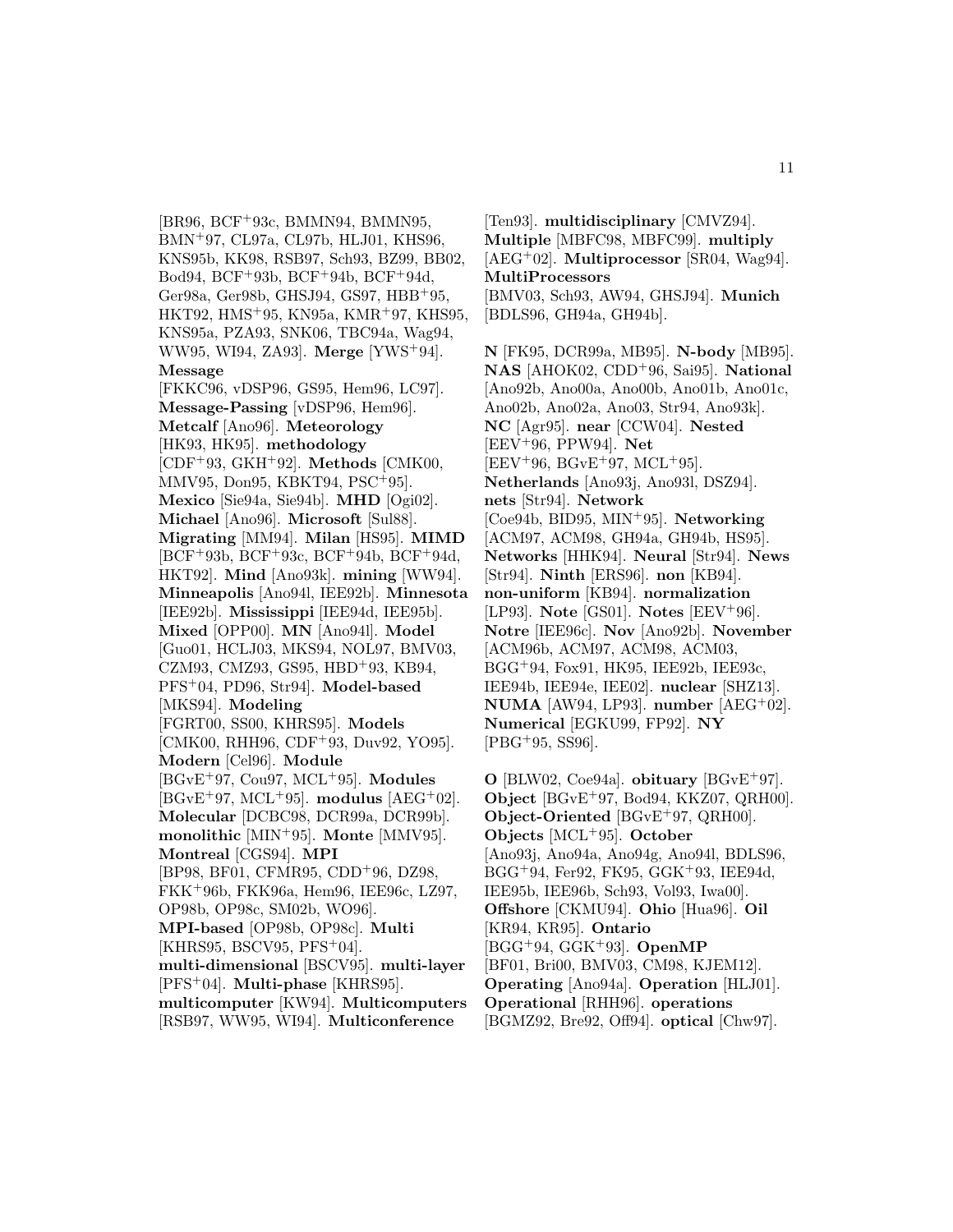**Optimal** [CA96, SV95]. **Optimization** [AMKS02, BGvE<sup>+</sup>97, OA02, WW95, ADH95, MCAB<sup>+</sup>02, TRV96. **Optimizations** [Nel96, WCC99]. **Optimize** [HLJ01, GKH<sup>+</sup>92]. **Optimized** [DCBC98]. **Optimizing** [BP97, Ben99a, Ben00, BMN<sup>+</sup>97, CL97b, EGKU02]. **Orange** [ACM98]. **ordination** [OP99]. **Oregon** [BGNP94, IEE93c]. **Organization** [Ano93k, Ano94j, Ano94k, Ano99, Ano00a, Ano00b, Ano01a, Ano01b, Ano01c, Ano02b, Ano02a, Ano03]. **Oriented** [Ano96, BGvE<sup>+</sup>97, QRH00]. **Origin2000** [Bri00]. **Orlando** [ACM98]. **Osaka** [CKMU94]. **Oulu** [Ano00b]. **Out-of-Core** [TBC94b, TBC94a]. **overlap** [BBDR94, BBDR95]. **Overview** [Koe92, KK94, KK95b, dLD85, Hey94, ZCP95, Zos93]. **Ownership** [JB01].

**P** [PQ94]. **PA** [ACM96b, Ano95a]. **Pacific** [Van94b]. **PACK** [BR96]. **PACK/UNPACK** [BR96]. **PACT** [CGS94]. **Page** [EEV<sup>+</sup>96]. **Pandore** [AFMP95]. **Paperback** [Eme94]. **papers** [Ano93l, IEE93a]. **Paradigms** [CM98]. **Paragon** [SZG95]. **Parallel** [ACM93, Agr95, Ano93i, Ano94l, Ano95b, AHOK02, BR96, BBG<sup>+</sup>95, BP98, BDLS96, BMMN94, BMMN95, Bra00, BLW02, BV94, CZM94, CGL<sup>+</sup>95, CH94, CGS94, DL97b, DBVS98, DCBC98, Fox94, FP92, Guo01, HK93, HK95, HHK94, HCLJ03, IEE92a, IEE93b, IEE94a, IEE94d, IEE95b, IEE96b, Ken94b, KNS95b, Kon00, Kum94, Lev94, LZ97, LMR<sup>+</sup>97, Meh93b, PHD<sup>+</sup>95, Pra95, SZM98, SSC00, Sie94a, Sie94b, Ste95, Str94, TR96, Vol93, YGS<sup>+</sup>94, dSL98, vDSP96, AES<sup>+</sup>96, ASM<sup>+</sup>94, AFMP95, ABC<sup>+</sup>96, Ban93, BGNP94, BB02, BBG<sup>+</sup>93, Bod94, BBDR94, BBDR95, BID95, BxCW01, Cel96, CMZ94b, CGL<sup>+</sup>93, CC94, CCW04, CEF<sup>+</sup>95, CDD<sup>+</sup>96, CFPS94, CDH<sup>+</sup>94, DR94, DSZ94, DT94, Duv92, FKK<sup>+</sup>96b, Ger98a, Ger98b,

GS97, GS95, HMPT94, HAM95, HZ94, HKTW94, Hua96, IEE95a, KKS<sup>+</sup>95, KMR<sup>+</sup>97, Kas93, Ken94a]. **parallel** [KNS95a, KB94, KKMP95, LPA95, LC97, Meh93a, MKS94, MR96, Nic91, Off94, PSG03, PQ94, Per94, PD96, PBG<sup>+</sup>95, QRH00, Sab95, Sta94, SV95, TBC94a, UZCZ95, UZCZ96, YWS<sup>+</sup>94, YO95, ZCP95, BLLWW95]. **Parallelisation** [HBD<sup>+</sup>93]. **parallelise** [PFS<sup>+</sup>04]. **Parallelism** [CFK<sup>+</sup>94, Fos94, FKKC96, GOS94, MBFC98, OP98a, RSB97, ADH95, Bod94, CMVZ94, Mar93, MBFC99, OPP00, PPW94, PQ94]. **Parallelization** [BB96, BCC<sup>+</sup>96a, BCC<sup>+</sup>96b, DCR99b, Eli98, IK96, Van98, BCC<sup>+</sup>97b, BCC<sup>+</sup>97a,  $BCC+97c$ ,  $CDD+96$ ,  $DDCMR96$ . **Parallelizing** [Adv98, ASS95, BSSV98, DPR94, RHH96, SR95, HDH<sup>+</sup>94, HDH<sup>+</sup>95]. **parameters** [YO95]. **parity** [SHZ13]. **parity-dependent** [SHZ13]. **PARLE** [HMPT94]. **Part** [Ano93e, Ano94c, Ano94d, Hig94a, Met02a, Met02b, BCC<sup>+</sup>97b, BCC<sup>+</sup>97c, BCC<sup>+</sup>96b, BCC<sup>+</sup>97a, Hig94b, Hig94c, Hig94d, Met99b, Met99c, Met99d, Met00c, Met00a, Met00b, Met01b, Met01c, Met01a]. **Participants** [MCL<sup>+</sup>95]. **Particle** [ADHF96, CLiN<sup>+</sup>02]. **Particle-in-Cell** [ADHF96, CLiN<sup>+</sup>02]. **Partitioning** [PSC93b, LPA95]. **partners** [Str94]. **Pass** [MCL<sup>+</sup>95]. **Passing** [FKKC96, vDSP96, GS95, Hem96, LC97]. **patterns** [DRST03]. **PC** [Ano96, CLiN<sup>+</sup>02, Bod94]. **PCRC** [ZCFL98]. **PCRC-based** [ZCFL98]. **PCTE** [HZ94]. **PDS** [HKM98]. **Pennsylvania** [ACM96a]. **Performance** [ACM97, ACM98, Adv98, AMC01, ADHF96, ACIK97, AOL94a, Ano92a, Ano92c, Ano93a, Ano93b, Ano93c, Ano93d, Ano93e, Ano93f, Ano93h, Ano93k, Ano94c, Ano94d, Ano94f, Ano94i, Ano94k, AGG<sup>+</sup>97, BGvE<sup>+</sup>97, BBZ94, Ben98, BZ99, Ben99b, BB02, Bou95, BCF<sup>+</sup>93c, BCF<sup>+</sup>94a, BMN<sup>+</sup>95, BMN<sup>+</sup>97,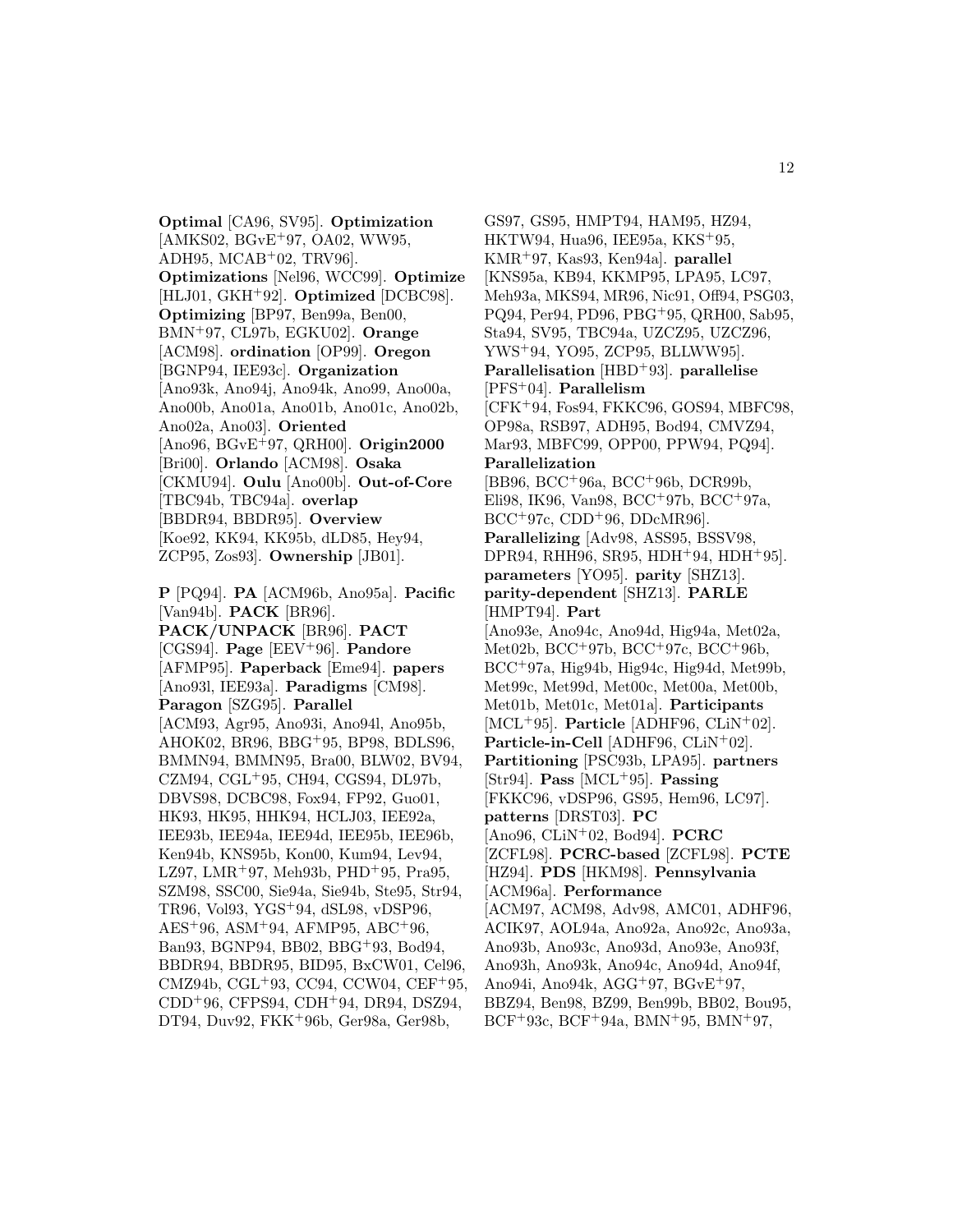Bra94b, BCC<sup>+</sup>96a, BCC<sup>+</sup>96b, BCC<sup>+</sup>97b, BCC<sup>+</sup>97a, BCC<sup>+</sup>97c, CLiN<sup>+</sup>02, CMMP98, CMT01, CZM93, CMZ93, CMZ95, CCW04, CKZ93, Cou97, DDcMR96, DL97a, DL97b, DS97, DZ98, DBVS98, DCR99a, Din99, Dow93, EGKU02, Eli98, FGRT00, FXAC94, Fos94, Fox91, GH94a, GOS94, Hig92, HM96, Han98, HBB<sup>+</sup>95, Hat94, HF95, HS95, HJT97, HJJ<sup>+</sup>00, IEE94c, IEE96a, Iwa00, KMR<sup>+</sup>97, Ken94b, KK95a, KK01, KS02, KKZ07, KKZ11, KT00, KMBK96, KMS<sup>+</sup>95, KOM93, KOM94, Koe92, Koe94, KGV97, KK94, KK95b, LMMW96]. **Performance** [Lov94, LC97, MB95, MMY95a, Meh93a, Meh93b, Meh94, MVZ98a, MVZ98c, MVZ98b, MZ00, MZ01, MH95, MCH96, Met95, MMV95, MMY95b, MCL<sup>+</sup>95, MR95, NOL97, Off98, PFS<sup>+</sup>04, PHHF94b, PH96a, PH96b, Paz96, Rag95, RMCKB97, SF02, SZM98, Sch96a, Sch97, SNMC93, SIOS02, SM02b, Ste93, SS97, SSG94, Ten93, Tho93, UMM94, Wag94, YGS<sup>+</sup>94, YFH97, Zim02, dSL98, van94a, AOL94b, Ano93l, Ano94b, BCM<sup>+</sup>93, BCF<sup>+</sup>93b, BGMZ92, Bre92, BMV03, CMZ94a, CDF<sup>+</sup>93, DS02, Don95, Duv92, Eme94, GH94b, God93, KKS<sup>+</sup>95, KC94, Lov93, Sab95, SM02a, SZG95, SHZ13, SSG97, Zos93, BFHH94, Bra94a, CZVM94]. **performance-prediction** [BMV03]. **Performances** [DCR99b]. **PerfVisS** [KC94]. **Periodicals** [Ano92a, Ano96]. **Perspective** [Fox94, Smi95]. **PETSc** [HKM98]. **PGHPF** [BMN<sup>+</sup>97, Sch94]. **phase** [KHRS95]. **Philadelphia** [ACM96a]. **Phoenix** [ACM03]. **PIC** [BMV03]. **Pipeline** [SR04]. **Pipelined** [BD96]. **Pittsburgh** [ACM96b, Ano95a]. **Placement** [EEV<sup>+</sup>96, vHK00]. **planning** [MKF95]. **Plans** [Ano94k, WSL94]. **Plasma** [DBVS98, Eli98]. **Plasmadynamics** [Ano94h]. **PM** [MB95]. **Pointer** [BGvE<sup>+</sup>97]. **Pointers** [BGvE<sup>+</sup>97]. **Poisson** [BP98]. **polar** [CKMU94]. **Pollution** [SS00]. **Portable**

[CH94, CDH<sup>+</sup>94, RHH96, Sta94, AFMP95, CEF<sup>+</sup>95, HZ94, KN95a, KMR<sup>+</sup>97, KKMP95]. **Porting** [NOL97, SR96, SN94, SN95, Sai95]. **Portland** [BGNP94, IEE93c, Sch94]. **poster** [Sch93]. **Power** [Sai95, MIN<sup>+</sup>95, Ano96]. **PPOPP** [ACM93, Ano95b]. **PPPE** [CDH<sup>+</sup>94]. **PPTran** [KMBK96]. **Practical** [Din98, KOM94, Din99, KOM93]. **Practice** [ACM93, Ano95b]. **Pre** [BR98]. **Pre-evaluation** [BR98]. **Predictable** [Ano93a]. **Prediction** [PH96a, PH96b, BMV03, CDF<sup>+</sup>93]. **Preliminary** [BFHH94, HKT93a, HKT93b]. **PREPARE** [BBZ94, BSCV95, Vee94]. **presentations** [Sch93]. **presented** [Ano00b]. **Press** [Eme94]. **Price** [Eme94]. **Principles** [ACM93, Ano93a, Ano95b]. **print** [BGvE<sup>+</sup>97]. **private** [Str94]. **problem** [Sab95]. **Problems** [BBCR98, DL97a, DL97b, HJT97, UZCZ97, BCC<sup>+</sup>97b, BCC<sup>+</sup>97c, SPM<sup>+</sup>94]. **Procedure** [BBZ94, BV98, YO95]. **Procedures** [Hig94b, Hig94c]. **Proceedings** [ACM93, ACM94, ACM96b, ACM97, ACM98, Agr95, Ano93i, Ano93j, BBG<sup>+</sup>95, BGG<sup>+</sup>94, ERS95, ERS96, Fer92, FK95, GGK<sup>+</sup>93, HS94, HK93, IEE92a, IEE92b, IEE93b, IEE93c, IEE94c, IEE94d, IEE95b, IEE96c, IEE02, Kar95, Sie94a, Sie94b, Ten93, ACM96a, ACM07, Ano94a, Ano94g, Ban93, BGNP94, BLT94, BDLS96, BV94, CGS94, DSZ94, Fri94, GH94a, GH94b, HMPT94, HAM95, HS95, HK95, HHK94, Hua96, IEE94a, IEE94b, IEE96b, IEE96a, Kum94, PBG<sup>+</sup>95, Van95, Vol93, IEE94e]. **Processing** [Agr95, BBG<sup>+</sup>95, BBZ94, BSCV95, IEE92a, IEE93b, Sie94a, Sie94b, ASM<sup>+</sup>94, BV94, Chw97, DSZ94, HAM95, IEE95a, Kas93, Kum94, MKS94, Nic91, Pra95]. **Processor** [KN95b, HC08]. **Processors** [HK93, HK95, KMR<sup>+</sup>97, Sta94]. **Products** [Chw97]. **program** [KKMP95]. **Programmers** [Ano93a]. **Programming**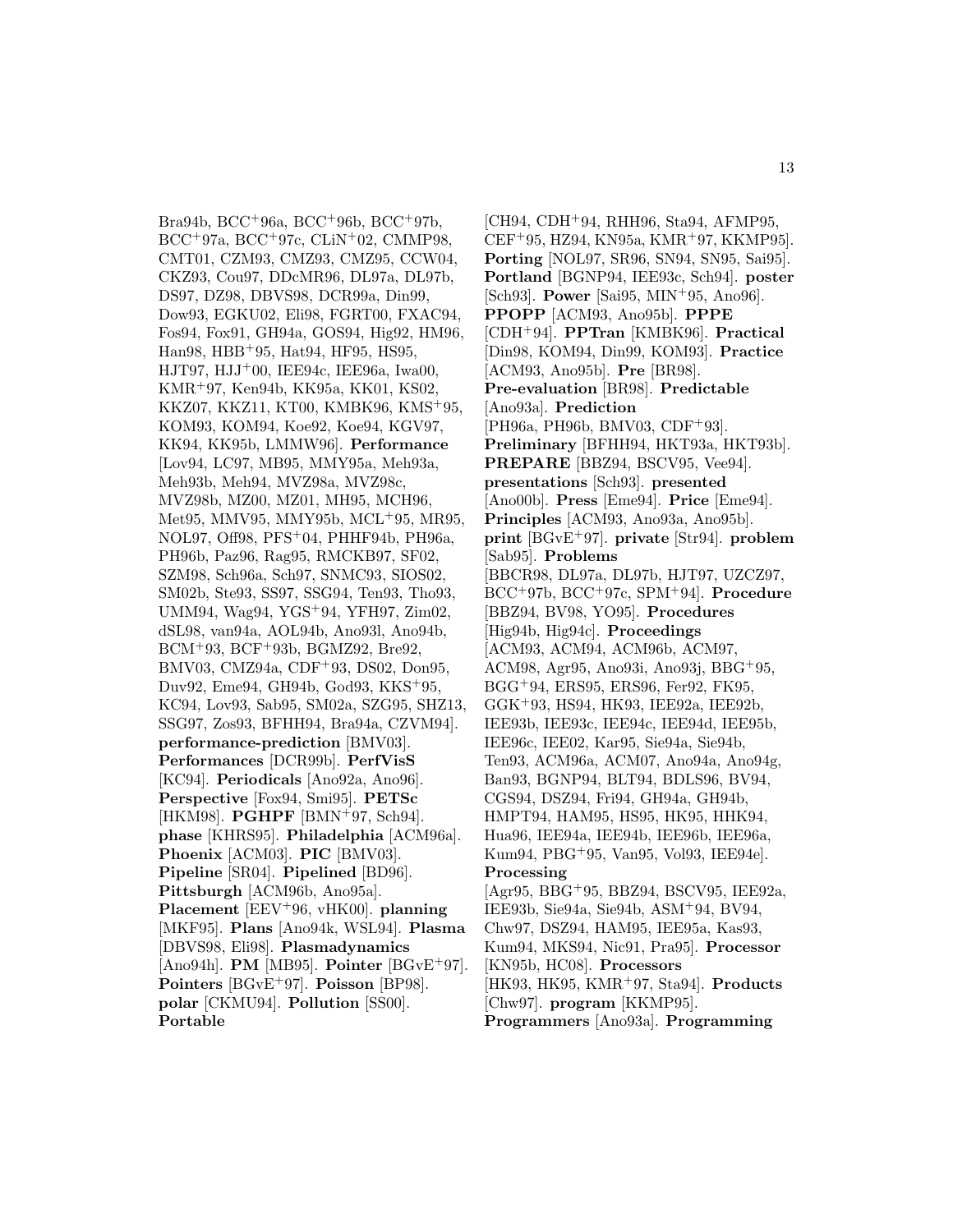[ACM93, ACM07, Ano94a, Ano95b, BF01, CMK00, CMZ92, DR94, Del98, EEV<sup>+</sup>96, Ken94b, Meh93b, SZM98, SS97, AES<sup>+</sup>96, ASM<sup>+</sup>94, BB02, BKK94, Bod94, CEF<sup>+</sup>95, CDH<sup>+</sup>94, DS97, Duv92, Ger98a, Ger98b, GS95, HZ94, HKTW94, Ken94a, KB94, Meh93a, MKS94, Per94, PD96, PZA93, Vee94, ZA93, dLD85]. **Programs** [AMKS02, BMMN94, BMMN95, BZ94, CL97b, CGL<sup>+</sup>95, CH94, FGL01, HLJ01, HCLJ03, KNS95b, KMS<sup>+</sup>95, SSC00, SR96, TBC94b, TCF94, TR96, CGL<sup>+</sup>93, FSPC<sup>+</sup>02, GB94, GS97, HMS<sup>+</sup>95, KNS95a, KC94, SR95, SSG97, TBC94a, YO95]. **Progress** [Fei94]. **Project** [Zim99, BLZ99, CDH<sup>+</sup>94, Hey94]. **Promise** [Ano93j]. **Promises** [Meh93b, Meh93a]. **Proposal** [Sni92]. **Prospects** [MVZ98b]. **Protocols** [Ano93a]. **pseudorandom** [AEG<sup>+</sup>02]. **pseudorandom-number** [AEG<sup>+</sup>02]. **Public** [Str94]. **Public-private** [Str94]. **Publications** [Ano92a]. **PUT** [HDH<sup>+</sup>94]. **PUT/GET** [HDH<sup>+</sup>94]. **PVM** [BDLS96, BID95, Hem96, OPP00, SR96, Str94].

**QCD** [Sta94]. **QR** [LC97]. **Query** [HM96, HM98].

**R** [Wie94]. **R&D** [Str94]. **R&D-100** [Str94]. **race** [CFMR95]. **Raleigh** [Agr95]. **RAM** [Chw97]. **range** [KW95]. **read** [BGvE<sup>+</sup>97]. **Reading** [HK95]. **Ready** [DZ98]. **Real** [Ano93a, Bra94a, Chw97, Bra94b, SIOS02, Ano94k]. **Real-Time** [Ano93a, Chw97, Ano94k]. **real-world** [SIOS02]. **Realistic** [SN94, SN95]. **Reality** [Ano93j]. **Realization** [BG96, PD96]. **Reasoning** [Ste95]. **recognition** [PQ94]. **Recompilation** [AMKS02]. **Red** [Nel96]. **Red-Black** [Nel96]. **redefinition** [Sul88]. **Redistribution** [TCF94, TCR96, WO96, HC08, KN95a, KN95b, KHJS94, KHRS95, WW94, WW95].

**Redistributions** [BG96, GHSJ94]. **reduce** [GS97]. **reductions** [YWS<sup>+</sup>94]. **redundant** [KW95]. **relation** [Hem96]. **Remappings** [CA96]. **remote** [GS97]. **Replacement** [BGvE<sup>+</sup>97]. **replay** [CFMR95]. **Report** [DZ98, Iwa00, Ste93, Ano00b]. **Reports** [Ano94e]. **Representation** [BV98]. **Research** [ASM<sup>+</sup>94, GS01, AGG<sup>+</sup>97, BLT94, Wie94, Lev94]. **Reservoir** [KR94, KR95]. **Resolution** [Str94]. **restructuring** [DDcMR96, LP93]. **Results** [BGvE<sup>+</sup>97, BCF<sup>+</sup>93c, MMY95b, NOL97, BCF<sup>+</sup>93b, MMY95a]. **Retargetable** [BCM<sup>+</sup>93, SNMC93]. **Reuse** [PSC93b]. **Review** [Eme94, Rag95, UMM94]. **revived** [Cel96]. **Rice** [MCAB<sup>+</sup>02]. **rise** [KKZ07, KKZ11]. **Robert** [Eme94, Rag95, UMM94]. **Robot** [NJ94]. **robust** [KB94]. **Role** [Wie94]. **Royale** [BLT94]. **Run** [OP98b, OP98c, PQ94, Sch93, SPM<sup>+</sup>94, SS96, OP99, Str94]. **Run-Time** [OP98b, OP98c, Sch93, SS96, PQ94, SPM<sup>+</sup>94, OP99]. **Runtime** [ASS95, AES<sup>+</sup>96, HMS<sup>+</sup>95, PSC93b, PSC<sup>+</sup>95, TBC94b, TCF94, ASS93, AFMP95,  $BBG+93$ ,  $PSC+93a$ ,  $PDS+93$ .

**S** [Eme94, UMM94]. **SAC** [GS01]. **Saline** [BLT94]. **San** [ACM93, ACM97, ACM07, Ano94a, BBG<sup>+</sup>95, IEE93a, Kar95]. **Santa** [Ano95b, IEE95a]. **save** [BGvE<sup>+</sup>97]. **SC2002** [IEE02]. **SC2003** [ACM03]. **SC22** [Ano00b]. **SC97** [ACM97, ACM97]. **SC98** [ACM98, ACM98]. **scalability** [SSG94]. **Scalable** [BCF<sup>+</sup>94a, Fox94, IEE94c, IEE94d, IEE95b, SS96, BB02, BBG<sup>+</sup>93, PSG03, ZCP95]. **ScaLAPACK** [BDPW98, BG96, LMMW96]. **scale** [CDF<sup>+</sup>93]. **Schedule** [Mei94, PSC93b]. **Scheduling** [KK94, KK95b]. **scheme** [HBD<sup>+</sup>93]. **Schemes** [SVD96, SDv98]. **School** [Van95]. **Schreiber** [Eme94, Rag95, UMM94]. **Science** [HK93, SMSY02]. **Sciences**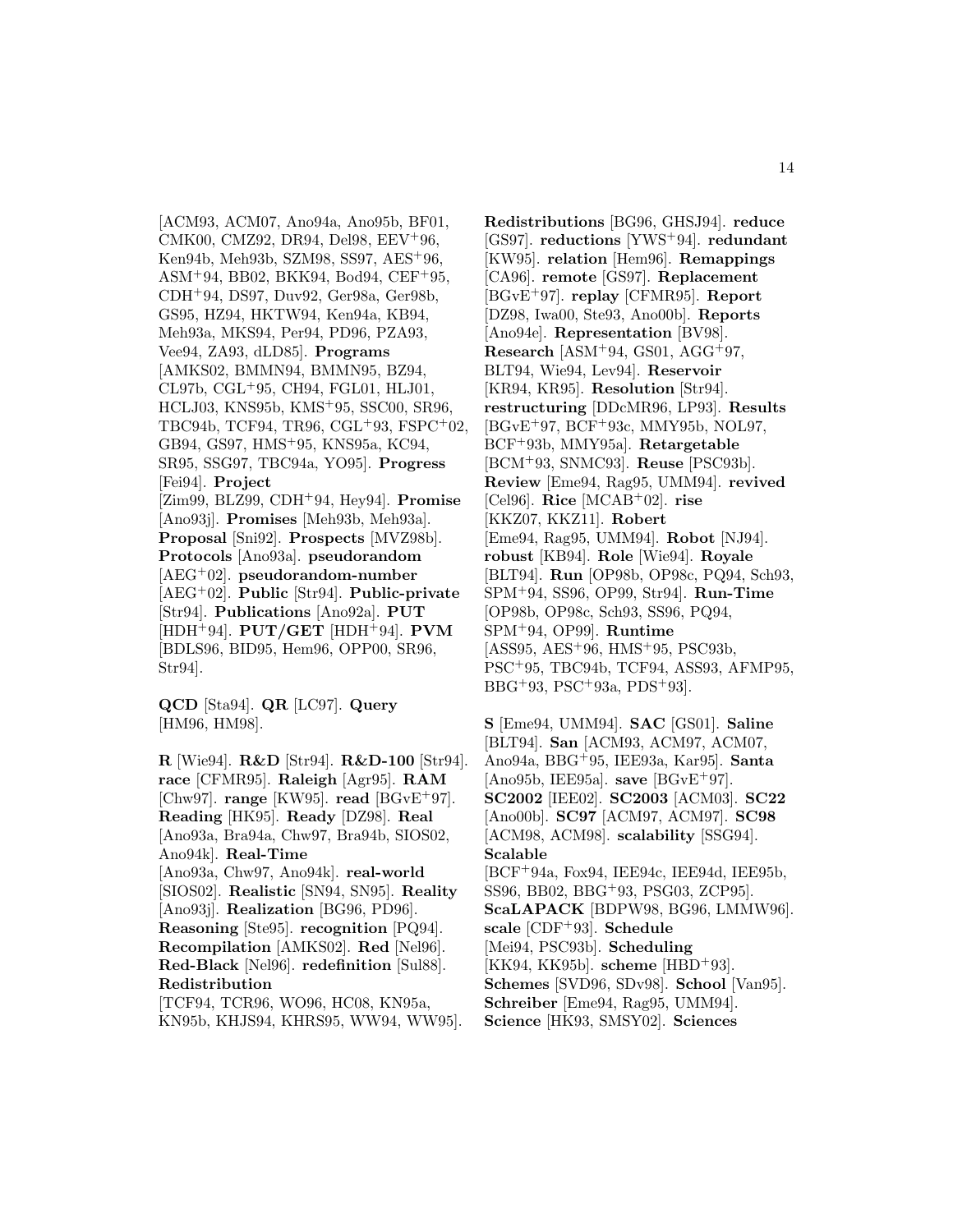[ERS95, ERS96, HS94]. **Scientific** [Adv98, BBG<sup>+</sup>95, CNBB96, DS97, Din98, Eme94, LMR<sup>+</sup>97, SS97, Ben99b, Bou95, Cel96, Din99, DT94, KB94, PD96, SM02a]. **scientists** [Str94]. **Scope** [Ano93c]. **Second** [IEE96c, Vol93]. **sees** [Chw97]. **Segmented** [HCLJ03]. **Semantics** [Guo01]. **Sempa** [LMR<sup>+</sup>97]. **Senans** [BLT94]. **September** [BLT94, BV94, FK95, Sch93, Van95]. **Sequence** [Hig94d, KNS95b, KNS95a]. **Sequences** [TR96, SV95]. **sequential** [SR95]. **series** [Eme94]. **Server** [Ano93j]. **Session** [EEV<sup>+</sup>96]. **Set** [BCC<sup>+</sup>96a, BCC<sup>+</sup>96b, KHS96, BCC<sup>+</sup>97b, BCC<sup>+</sup>97a, BCC<sup>+</sup>97c]. **Sets** [CGL<sup>+</sup>95, JB01, BxCW01, CGL<sup>+</sup>93, KHS95]. **Seventh** [BBG<sup>+</sup>95, HS94]. **Several** [MMY95b, MMY95a]. **SGI** [Sai95]. **SHARE** [Ano93j]. **Shared** [BMMN94, BMMN95, CL97a, CL97b, BB02, Bod94, Ger98a, Ger98b]. **Short** [BGvE<sup>+</sup>97, ZCP95]. **SHPF** [MCH96]. **SIAM** [BBG<sup>+</sup>95]. **Sierra** [Van94b]. **Significant** [BGvE<sup>+</sup>97]. **SIGPLAN** [ACM07, ACM93, Ano95b]. **Simulation** [ADHF96, DBVS98, KR94, KR95, MMV95, SMSY02, Ten93, DCR99a, Ogi02]. **Simulations** [MB95, SM02b, KT00, QRH00]. **Simulator** [SMSY02]. **Sixth** [Ano94a, HK95, IEE96b]. **SLHPF** [BDPW98]. **Slicing** [DSvH94]. **Smithsonian** [Str94]. **Snobs** [BGvE<sup>+</sup>97]. **SofTech** [Spo94]. **Software** [Ano96, BLLWW95, HS94, LMR<sup>+</sup>97, CMVZ94, Kas93, Str94]. **Solution** [DL97b]. **Solutions** [BGG<sup>+</sup>94]. **Solver** [BP98, LZ97, Van98]. **Solvers** [DL97a, dSL98]. **solving** [Sab95]. **Some** [Bra94a, Per94, Bra94b]. **Sopron** [Fer92]. **Source** [KMBK96]. **SP** [LC97]. **SP-2** [LC97]. **SP2** [GMS<sup>+</sup>95, Sai95, Van98]. **Spain** [ACM95]. **Sparse** [DL97a, DL97b, UZCZ97, SZG95, UZCZ95, UZCZ96, dSL98]. **Speak** [Ano93k]. **Special** [Ano94i, Hig94b,

Hig94c, Hig94d, KS02, SF02]. **Specification** [Ano93e, Ano93k, Ano94c, Ano94d, Ano94i, Ano94k, Hig93, Fox91, Hig94a, Hig94b, Hig94c, Hig94d, Hig92]. **specified** [PSC<sup>+</sup>95]. **spectral** [Eli98, GS95]. **speed** [BID95]. **SPiDER** [FSPC<sup>+</sup>02]. **spin** [SHZ13]. **spin-** [SHZ13]. **spring** [IEE93a]. **Springs** [Ano94h]. **standard** [Hem96, Ano92b, Ano93k, Ano94k, Ano02a, Ano03, EEV<sup>+</sup>96]. **Standardize** [BGvE<sup>+</sup>97]. **Standards** [Ano92b, Ano92c, Ano93k, Ano02b, Ano02a, Ano03, Fei94, FKKC96, Ano93k, Ano94j, Ano94k, Ano99, Ano00a, Ano00b, Ano01a, Ano01b, Ano01c, Ano02b, Ano02a, Ano03]. **State** [IEE94d, IEE95b]. **statement** [KHS95]. **Statements** [BGvE<sup>+</sup>97, BBZ94, KHS96, SOG94]. **Static** [GS97, ACIK97]. **Status** [BGvE<sup>+</sup>97, DZ98, MVZ98b, Nak95b, Nak95a, Zim02, Hem96, MVZ98a, MVZ98c, Ste93]. **Steele** [Eme94, Rag95, UMM94]. **Stencils** [RMCKB97]. **Stockholm** [HAM95]. **Storage** [Hig94d, MCL<sup>+</sup>95, SVD96, SDv98]. **storm** [CDF<sup>+</sup>93]. **storm-scale** [CDF<sup>+</sup>93]. **Strategies** [BB96, DCR99b, MCAB<sup>+</sup>02]. **Street** [Eme94]. **Strength** [Kon00]. **String** [MCL<sup>+</sup>95]. **Strings** [Cou97]. **strip** [WW94]. **structure** [BCC<sup>+</sup>97b, BCC<sup>+</sup>97c, Off94]. **Structured** [ASS95, ASS93]. **structures** [KGV97]. **Study** [BF01, GLPE97, GS01, KR94, KR95, SS97, SN94, SN95, Bri00, DS97]. **Style** [SS00]. **subscript** [KW95]. **Subscripts** [SSC00]. **Subset** [Ano93b, BGvE<sup>+</sup>97, MCH96]. **Suite** [SF02, DS02, HJJ<sup>+</sup>00]. **Summation** [EEV<sup>+</sup>96]. **SUPERB** [ZBC94]. **Supercomputer** [Ano94l, Str94]. **Supercomputing** [ACM94, ACM95, ACM96a, ACM96b, Ano93l, HK93, IEE92b, IEE93c, IEE94e, Kar95]. **Support** [Ano94a, Bra00, BLW02, CFK<sup>+</sup>94, Ken94b, MR95, OP98b, OP98c, Sch96a, TBC94b, ASS93, AES<sup> $+$ </sup>96, HDH<sup> $+$ </sup>94, HDH<sup> $+$ </sup>95, HMS<sup>+</sup>95, OP99, PSC<sup>+</sup>95, SPM<sup>+</sup>94].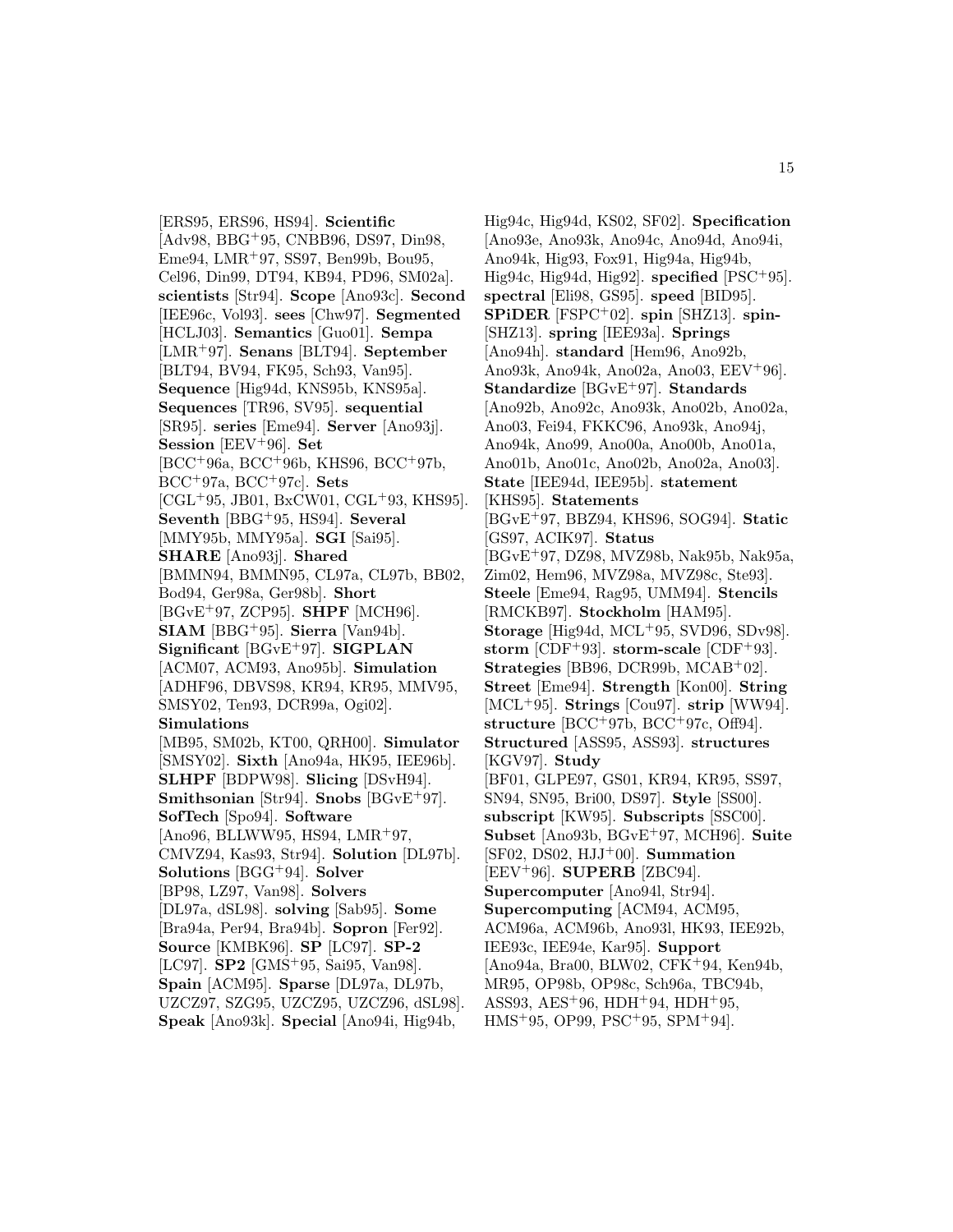**supported** [CDD<sup>+</sup>96]. **Supporting** [BLZ99, Pon94a, Pon94b, PHD<sup>+</sup>95]. **Survey** [Paz96]. **Sweden** [HAM95]. **Switch** [EEV<sup>+</sup>96]. **SX** [MAH<sup>+</sup>02]. **Symbol**  $[EEV+96]$ . **symbolic**  $[FSPC+02]$ . **Symmetric** [BMV03]. **Symposium** [ACM93, Ano94b, Ano94g, Ano94l, Ano95b, HHK94, IEE92a, IEE93b, IEE94a, IEE96b, Sie94a, Sie94b, Ten93, IEE95a]. **synchronization** [GS97]. **Synthesis** [HLJ01, Per94]. **System** [Ano93a, CMMP98, ERS95, ERS96, FXAC94, HS94, Kas93, BBG<sup>+</sup>93, CFPS94, KMR<sup>+</sup>97, Lev94, MCH96, PSG03, PSC<sup>+</sup>93a, PDS<sup>+</sup>93, dLD85]. **Systematical** [NJ94]. **Systems** [Ano94a, BMMN94, BMMN95, HBB<sup>+</sup>95, SS96, vDSP96, BB02, BBG<sup>+</sup>93, DR94, PZA93, Wag94, ZA93].

**T3D** [SZG95]. **T3E** [Din98, PSG03]. **Talk** [Zim02]. **talks** [Sch93]. **Targets** [BGvE<sup>+</sup>97]. **Task**

[CFK<sup>+</sup>94, Fos94, FKKC96, Fox94, GOS94, OP98a, RSB97, CMVZ94, OPP00, PQ94]. **Tasks** [OP98b, OP98c, DRST03, FKK<sup>+</sup>96b, FKK96a, OP99, SV95]. **TBSCM** [BP98]. **TCP** [Ano93a, JA92]. **TCP/IP** [Ano93a, JA92]. **Teach** [BGvE<sup>+</sup>97]. **Technique** [AMKS02, SR04, HC08]. **Techniques** [Adv98, BMMN94, BMMN95, PSC93b, CGS94, HKMCS94, KN95b, MKF95]. **Technology**

[HS94, ABC<sup>+</sup>96, Don95, Ken94a, ZCP95]. **Telescoping** [CMKH03]. **template** [Chw97]. **templates** [CZM93, CMZ93]. **Templex** [Chw97]. **Tennessee** [IEE94c]. **Terabytes** [IEE02]. **Terms** [Ano93f]. **Texas**

[Ano94g, IEE92a, IEE93b, IEE94b]. **Textbook** [MCL<sup>+</sup>95]. **TFLOPS** [SMSY02].

**Their**

[CZVM94, UZCZ97, CMZ94a, CMZ95]. **Theory** [Ano94g]. **therapy** [MKF95]. **Thinking** [WSL94]. **Third**

[ACM07, BDLS96, BV94]. **Three** [CLiN<sup>+</sup>02, Ogi02, SMSY02, Eli98]. **Three-Dimensional** [CLiN<sup>+</sup>02, Ogi02, SMSY02, Eli98]. **Tight** [DCBC98, DCR99a]. **Tight-Binding** [DCBC98, DCR99a]. **Time** [ASS95, Ano93a, KNS95b, OP98b, OP98c, PH96a, PH96b, Sch93, SS96, Chw97, GB94, KNS95a, OP99, PQ94, SPM<sup>+</sup>94, Ano94k]. **TN** [DT94]. **TNO** [DS02]. **Tokyo** [Iwa00]. **Tool** [BZ94, CMMP98, SR96, AGG<sup>+</sup>97, DDcMR96, HKTW94, SSG97]. **Toolkit** [PHHF94a, PHHF95]. **Tools**  $[BCC+96a, BCC+96b, CDD+96, Met02a,$ Paz96, BCC<sup>+</sup>97b, BCC<sup>+</sup>97a, BCC<sup>+</sup>97c, DT94, Met00b]. **Tools-supported** [CDD<sup>+</sup>96]. **Toronto** [BGG<sup>+</sup>94, GGK<sup>+</sup>93]. **Townsend** [DT94]. **TPL** [dLD85]. **TR92225** [Fox91]. **Transfer** [SR04]. **Transform** [DL97c]. **Transformation** [BZ94]. **transformational** [vWAH<sup>+</sup>02]. **transforms** [GHSJ94]. **translation** [Sul88]. **Translator** [KMBK96]. **transport** [PFS<sup>+</sup>04]. **transportable** [dLD85]. **Transputer** [Fer92, FK95]. **Transputers** [BLT94]. **TransTOOL** [BCC<sup>+</sup>97a, DDcMR96, BCC<sup>+</sup>96b]. **Trends** [Duv92]. **Triangular** [MCL<sup>+</sup>95]. **triangulation** [CCW04]. **Tridiagonal** [Van98]. **Trivandrum** [IEE96a]. **Troy** [SS96]. **Tuning** [Ano93a]. **Twenty** [ERS95, ERS96, HS94]. **Twenty-Eighth** [ERS95]. **Twenty-Ninth** [ERS96]. **Twenty-Seventh** [HS94]. **Two** [CM98, SNK06]. **two-level** [SNK06]. **Type** [CMKH03]. **Type-Driven** [CMKH03].

**UK** [Ano00b, Fri94, HK95]. **Undefined** [BGvE<sup>+</sup>97]. **unified** [HBD<sup>+</sup>93]. **uniform** [KB94]. **University** [IEE95b]. **Unix** [Ano93a]. **UNPACK** [BR96]. **Unstructured** [MR95, PDS<sup>+</sup>93, SM02b]. **up-to-date** [Din99]. **Update** [Ano92b]. **USA** [ACM07, ACM96a, ACM97, ACM98,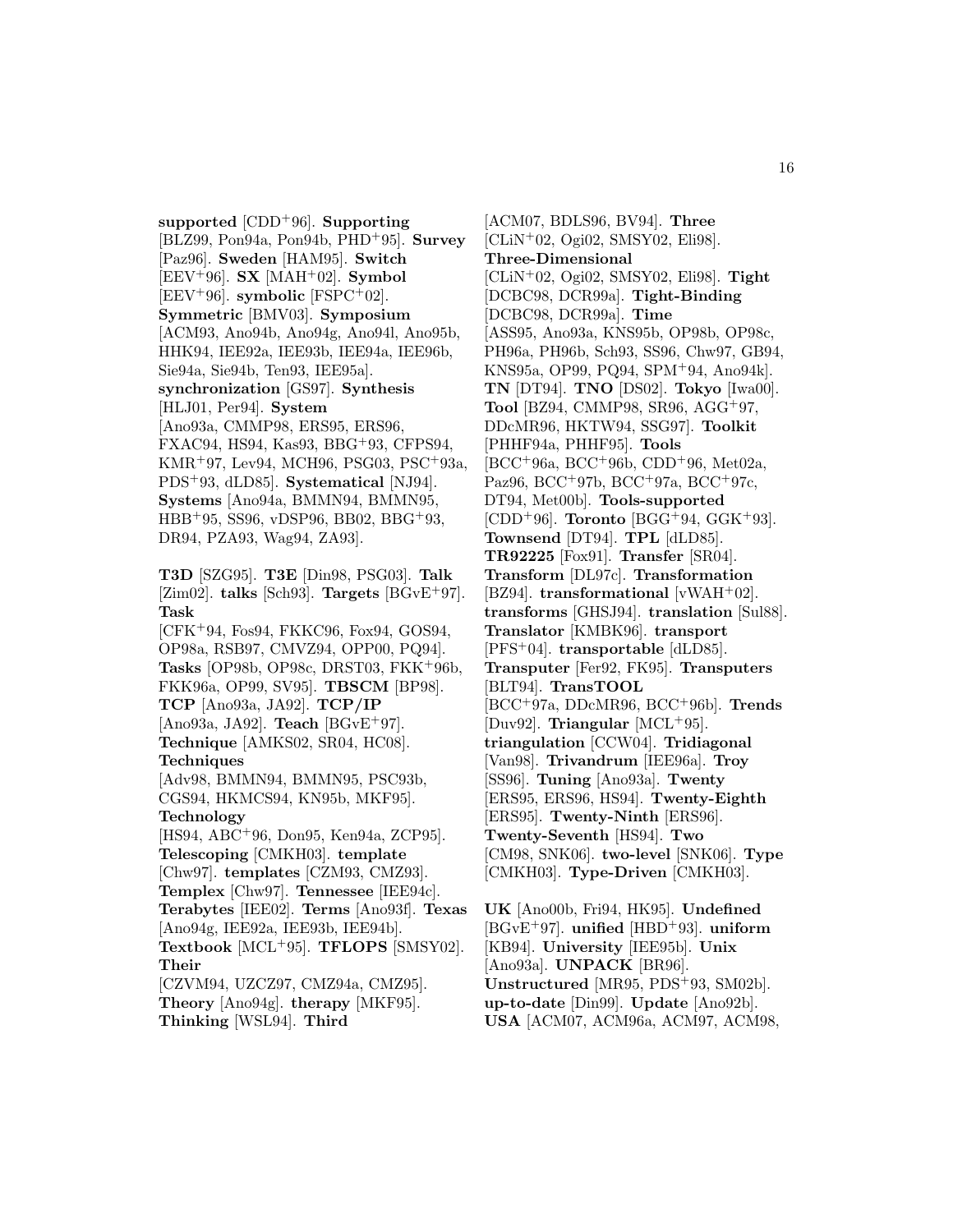#### *REFERENCES* 17

Agr95, Ano94g, Ano94l, BBG<sup>+</sup>95, Ban93, BGNP94, ERS96, HS94, Hua96, IEE94c, IEE96c, IEE02, Kar95, PBG<sup>+</sup>95, SS96]. **Use** [HK93, HK95, Sul88]. **User** [CFPS94, EEV<sup>+</sup>96, Iwa00, Smi95, PSC<sup>+</sup>95]. **User-friendly** [CFPS94]. **user-specified** [PSC<sup>+</sup>95]. **Users** [CKZ93]. **Using** [AHOK02, Ben99a, BCC<sup>+</sup>96a, BCC<sup>+</sup>96b,  $CLiN+02$ , DL97b, KT00, LZ97, PFS<sup>+</sup>04, PHD<sup>+</sup>95, SZM98, SS97, TR96, AEG<sup>+</sup>02, Ben00, BKK94, BID95, BCC<sup>+</sup>97b, BCC<sup>+</sup>97a, BCC<sup>+</sup>97c, CFPS94, DDcMR96, DS97, Eli98, GHSJ94, Ogi02, SM02a, WO96]. **utilities** [Met99c]. **Utrecht** [Ano93l].

**V2** [MAH<sup>+</sup>02]. **VA** [Ano94b, Wie94]. **Validation** [BMV03]. **Value** [vHKS94]. **Value-based** [vHKS94]. **Values** [MCL<sup>+</sup>95]. **VAPP** [BV94]. **variable** [BGvE<sup>+</sup>97, Cou97]. **Variable-Length** [Cou97]. **Variables** [BGvE<sup>+</sup>97, MCL<sup>+</sup>95]. **Varying** [MCL<sup>+</sup>95]. **VAST** [Van94b]. **VAST-HPF** [Van94b]. **VAST/77toHPF** [Van94b]. **VAX** [Sul88]. **VAX-11** [Sul88]. **Vector** [BV94, Sab95]. **Vectors** [TR96]. **Version** [Sch97, Str94, Hig92, Hig94a, Hig94b, Hig94c, Hig94d]. **versus** [LC97]. **Vesta** [CFPS94]. **VFC** [BSSV98]. **VI** [Ano94a, BV94]. **Via** [FKKC96, EEV<sup>+</sup>96, KK94, KK95b]. **Vienna** [BSSV98, CMZ92, UZCZ97, ZBC94]. **Vienna-Fortran** [UZCZ97]. **Vienna-Fortran/HPF** [UZCZ97]. **Virginia** [IEE94a]. **virtual** [BDLS96, Bod94, Ger98a, Ger98b]. **viruses** [Str94]. **Visibility** [BGvE<sup>+</sup>97]. **vision** [Chw97]. **Visual** [DL97c, Lef98]. **Visualization** [HM96, HM98, KGV97, BCC<sup>+</sup>97b, BCC<sup>+</sup>97c]. **visualizer** [KC94]. **Visualizing** [KMS<sup>+</sup>95]. **Vol.II** [HS94]. **Volatile** [BGvE<sup>+</sup>97]. **Volume** [Ano93a, PSG03]. **volumetric** [MKF95]. **VPP** [AHOK02, ISKvW02]. **vs** [GS01].

**Wailea** [ERS96, HS94]. **Wants** [MCL<sup>+</sup>95].

**Washington** [IEE94e]. **Way** [Del98]. **WC1E** [Eme94]. **Weather** [RHH96, CDF<sup>+</sup>93, GS95]. **Welcomes** [MCL<sup>+</sup>95, Str94]. **Well** [MCL<sup>+</sup>95]. **WG10.3** [CGS94, DR94]. **WG5** [Ano00b]. **Where** [MCL<sup>+</sup>95]. **wideband** [MIN<sup>+</sup>95]. **within** [PQ94]. **without** [CZM93, CMZ93, MCL<sup>+</sup>95]. **Work** [PPW94]. **Work-efficient** [PPW94]. **Working** [Ano92b, Ano93k, CGS94, DR94]. **Workshop** [Agr95, Ano92b, Ano93i, CKZ93, DT94, Fer92, FK95, HK93, HK95, Kum94, PBG<sup>+</sup>95, Sch93, Smi95, Wie94, Ban93, BGNP94, Don95, Hua96, Pra95]. **Workstation** [AOL94a, AOL94b, KC94]. **Workstations** [Coe94b, BID95, SR95]. **world** [SIOS02]. **WWW** [EEV<sup>+</sup>96].

**xHPF** [DS97, Lev94, SS97].

**Zosel** [Eme94, UMM94, Rag95].

# **References**

**Andre:1996:NCT**

[ABC<sup>+</sup>96] F. Andre, P. Brezany, O. Cheron, W. Denissen, J.-L. Pazat, and K. Sanjari. A new compiler technology for handling HPF data parallel constructs. In Szymanski and Sinharoy [SS96], pages 279–282. ISBN 0-7923-9635-9. LCCN QA76.58.L37 1996.

#### **Ancourt:1997:LAF**

[ACIK97] Corinne Ancourt, Fabien Coelho, François Irigoin, and Ronan Keryell. Linear algebra framework for static High Performance Fortran code distribution. Scientific Programming, 6(1):3–27, Spring 1997. CO-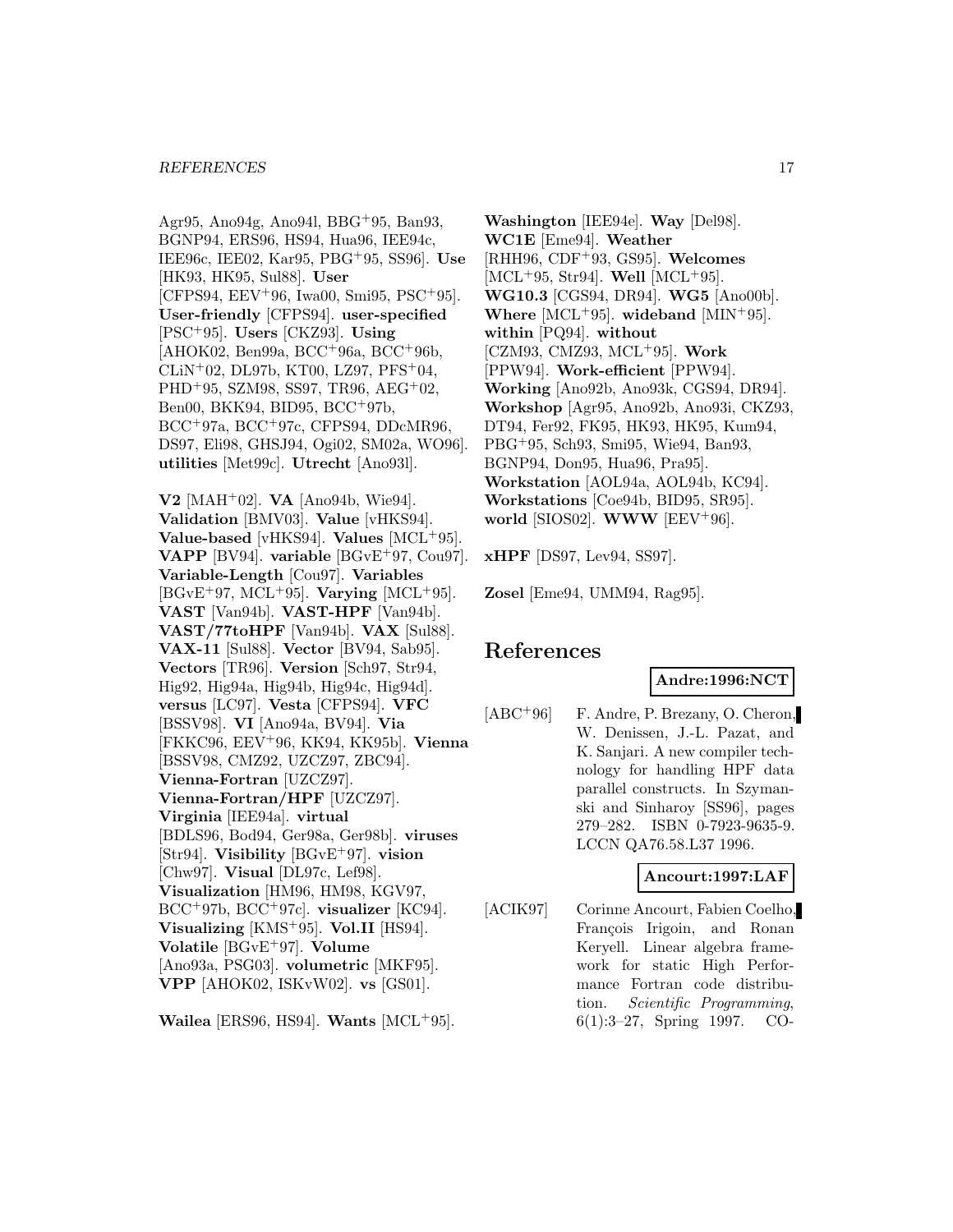DEN SCIPEV. ISSN 1058-9244 (print), 1875-919X (electronic).

# **ACM:1993:PFA**

[ACM93] ACM, editor. Proceedings of the Fourth ACM SIGPLAN Symposium on Principles and Practice of Parallel Programming, PPOPP: San Diego, California, May 19–22, 1993, volume 28(7) of ACM SIGPLAN Notices. ACM Press, New York, NY 10036, USA, July 1993. CO-DEN SINODQ. ISBN 0-89791- 589-5. ISSN 0362-1340 (print), 1523-2867 (print), 1558-1160 (electronic). LCCN QA76.7 .S54 v.28:7.

# **ACM:1994:CPI**

[ACM94] ACM, editor. Conference Proceedings. 1994 International Conference on Supercomputing. ACM Press, New York, NY 10036, USA, 1994. ISBN 0- 89791-665-4. LCCN ????

# **ACM:1995:SIC**

[ACM95] ACM, editor. Supercomputing: 9th International conference — July 1995, Barcelona, Spain, Conference Proceedings of the International Conference on Supercomputing. ACM Press, New York, NY 10036, USA, 1995. ISBN 0-89791-728-6. LCCN ????

#### **ACM:1996:FCP**

[ACM96a] ACM, editor. FCRC '96: Conference proceedings of the 1996 International Conference on Supercomputing: Philadelphia, Pennsylvania, USA, May

25–28, 1996. ACM Press, New York, NY 10036, USA, 1996. ISBN 0-89791-803-7. LCCN QA76.5 I61 1996. ACM order number 415961.

# **ACM:1996:SCP**

[ACM96b] ACM, editor. Supercomputing '96 Conference Proceedings: November 17–22, Pittsburgh, PA. ACM Press and IEEE Computer Society Press, New York, NY 10036, USA and 1109 Spring Street, Suite 300, Silver Spring, MD 20910, USA, 1996. ISBN 0-89791-854-1. LCCN ???? URL http://www.supercomp. org/sc96/proceedings/. ACM Order Number: 415962, IEEE Computer Society Press Order Number: RS00126.

# **ACM:1997:SHP**

[ACM97] ACM, editor. SC'97: High Performance Networking and Computing: Proceedings of the 1997 ACM/IEEE SC97 Conference: November 15–21, 1997, San Jose, California, USA. ACM Press and IEEE Computer Society Press, New York, NY 10036, USA and 1109 Spring Street, Suite 300, Silver Spring, MD 20910, USA, 1997. ISBN 0-89791-985-8. LCCN ???? URL http://www.supercomp. org/sc97/proceedings/. ACM SIGARCH order number 415972. IEEE Computer Society Press order number RS00160.

# **ACM:1998:SHP**

[ACM98] ACM, editor. SC'98: High Performance Networking and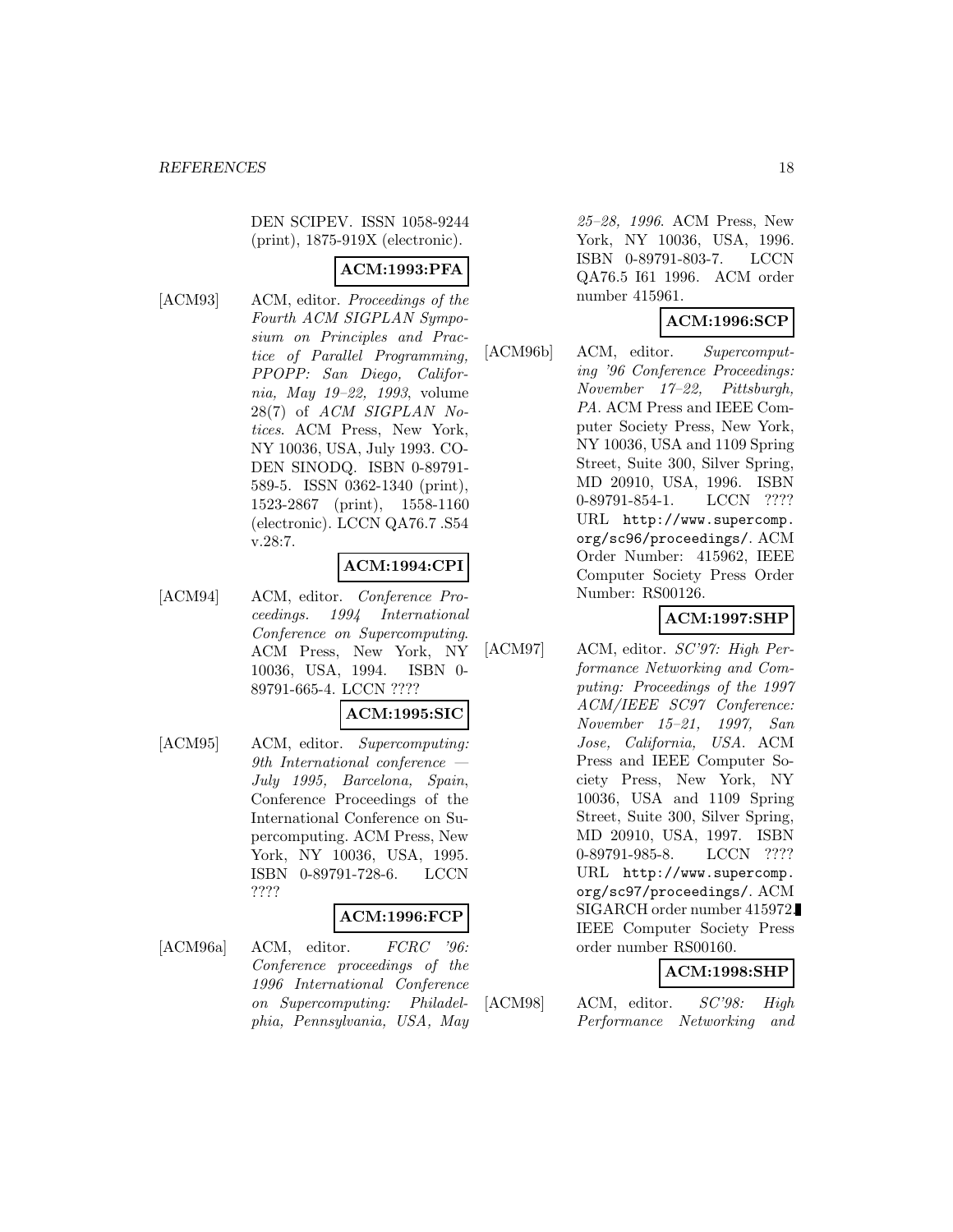#### *REFERENCES* 19

Computing: Proceedings of the 1998 ACM/IEEE SC98 Conference: Orange County Convention Center, Orlando, Florida, USA, November 7–13, 1998. ACM Press and IEEE Computer Society Press, New York, NY 10036, USA and 1109 Spring Street, Suite 300, Silver Spring, MD 20910, USA, 1998. ISBN ???? LCCN ???? URL http://www.supercomp. org/sc98/papers/.

#### **ACM:2003:SII**

[ACM03] ACM, editor. SC2003: Igniting Innovation. Phoenix, AZ, November 15–21, 2003. ACM Press and IEEE Computer Society Press, New York, NY 10036, USA and 1109 Spring Street, Suite 300, Silver Spring, MD 20910, USA, 2003. ISBN 1- 58113-695-1. LCCN ????

#### **ACM:2007:TAS**

[ACM07] ACM, editor. The Third ACM SIGPLAN History of Programming Languages Conference (HOPL-III): proceedings: San Diego, California, USA, 9-10 June 2007. ACM Press, New York, NY 10036, USA, 2007. ISBN 1-59593-766-8. LCCN QA76.7 .H56 2007. URL http://portal.acm.org/toc. cfm?id=1238844.

#### **Appelbe:1995:NAG**

[ADH95] B. Appelbe, S. Doddapaneni, and C. Hardnett. A new algorithm for global optimization for parallelism and locality. In Pingali et al. [PBG<sup>+</sup>95], pages

#### 125–140. ISBN 3-540-58868-X. LCCN QA76.58 .W656 1994.

#### **Akarsu:1996:PCS**

[ADHF96] Erol Akarsu, Kivanc Dincer, Tomasz Haupt, and Geoffrey C. Fox. Particle-in-cell simulation codes in High Performance Fortran. In ACM [ACM96b], page ?? ISBN 0-89791- 854-1. LCCN ???? URL http://www.supercomp.org/ sc96/proceedings/SC96PROC/ AKARSU/INDEX.HTM. ACM Order Number: 415962, IEEE Computer Society Press Order Number: RS00126.

# **Adve:1998:HPF**

[Adv98] Vikram S. Adve. High Performance Fortran compilation techniques for parallelizing scientific codes. In ACM [ACM98], page ?? ISBN ???? LCCN ???? URL http://www. supercomp.org/sc98/papers/.

# **Agarwal:2002:FPN**

[AEG<sup>+</sup>02] R. C. Agarwal, R. F. Enenkel, F. G. Gustavson, A. Kothari, and M. Zubair. Fast pseudorandomnumber generators with modulus  $2^k$  or  $2^{k-1}$  using fused multiply–add. IBM Journal of Research and Development, 46 (1):97–116, January 2002. CO-DEN IBMJAE. ISSN 0018- 8646 (print), 2151-8556 (electronic). URL http://www. research.ibm.com/journal/ rd/461/agarwal.html; http: //www.research.ibm.com/journal/ rd/461/agarwal.pdf.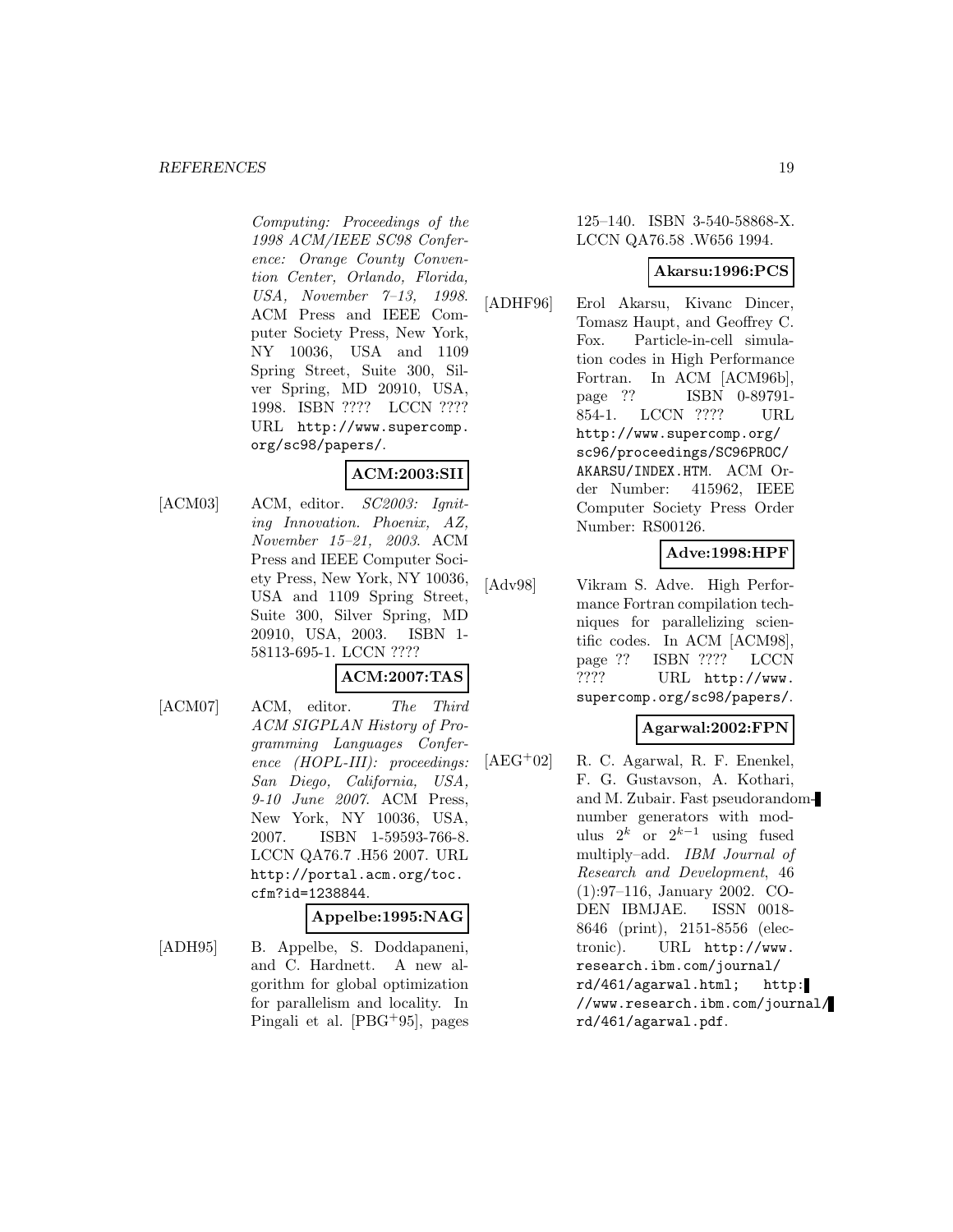# **Agrawal:1996:RSP**

[AES<sup>+</sup>96] G. Agrawal, G. Edjlali, A. Sussman, J. Humphries, and J. Saltz. Runtime support for programming in adaptive parallel environments. In Szymanski and Sinharoy [SS96], pages 241–252. ISBN 0-7923-9635-9. LCCN QA76.58.L37 1996.

# **Andre:1995:PDC**

[AFMP95] F. Andre, M. Le Fur, Y. Maheo, and J.-L. Pazat. The Pandore data-parallel compiler and its portable runtime. In Hertzberger and Serazzi [HS95], pages 176–183. ISBN 3-540- 59393-4 (paperback). ISSN 0302-9743 (print), 1611-3349 (electronic). LCCN QA76.88 .I57 1995.

# **Ayguade:1997:DRT**

[AGG<sup>+</sup>97] Eduard Ayguade, Jordi Garcia, Merce Girones, M. Luz Grande, and Jesus Labarta. DDT: a research tool for automatic data distribution in High Performance Fortran. Scientific Programming, 6(1):73–94, Spring 1997. CODEN SCIPEV. ISSN 1058-9244 (print), 1875- 919X (electronic).

#### **Agrawal:1995:PIW**

[Agr95] D. P. Agrawal, editor. Proceedings of the 1995 ICPP Workshop on Challenges for Parallel Processing, August 14, 1995, Raleigh, NC, USA. CRC Press, 2000 N.W. Corporate Blvd., Boca Raton, FL 33431-9868,

#### USA, 1995. ISBN 0-8493-2618- 4. LCCN QA76.58.I34 1995.

# **Asaoka:2002:EHJ**

[AHOK02] Kae Asaoka, Akio Hirano, Yasuo Okabe, and Masanori Kanazawa. Evaluation of the HPF/JA extensions on Fujitsu VPP using the NAS parallel benchmarks. Lecture Notes in Computer Science, 2327:503– ??, 2002. CODEN LNCSD9. ISSN 0302-9743 (print), 1611- 3349 (electronic). URL http:// link.springer-ny.com/link/ service/series/0558/bibs/ 2327/23270503.htm; http: //link.springer-ny.com/link/ service/series/0558/papers/ 2327/23270503.pdf.

# **Adve:2001:CAC**

[AMC01] Vikram Adve and John Mellor-Crummey. Chapter 16. advanced code generation for high performance fortran. Lecture Notes in Computer Science, 1808:553–??, 2001. CODEN LNCSD9. ISSN 0302-9743 (print), 1611-3349 (electronic). URL http://link.springerny.com/link/service/series/ 0558/bibs/1808/18080553.htm; http://link.springer-ny. com/link/service/series/0558/ papers/1808/18080553.pdf.

# **Araki:2002:OHP**

[AMKS02] Takuya Araki, Hitoshi Murai, Tsunehiko Kamachi, and Yoshiki Seo. Optimization of HPF programs with dynamic recompilation technique.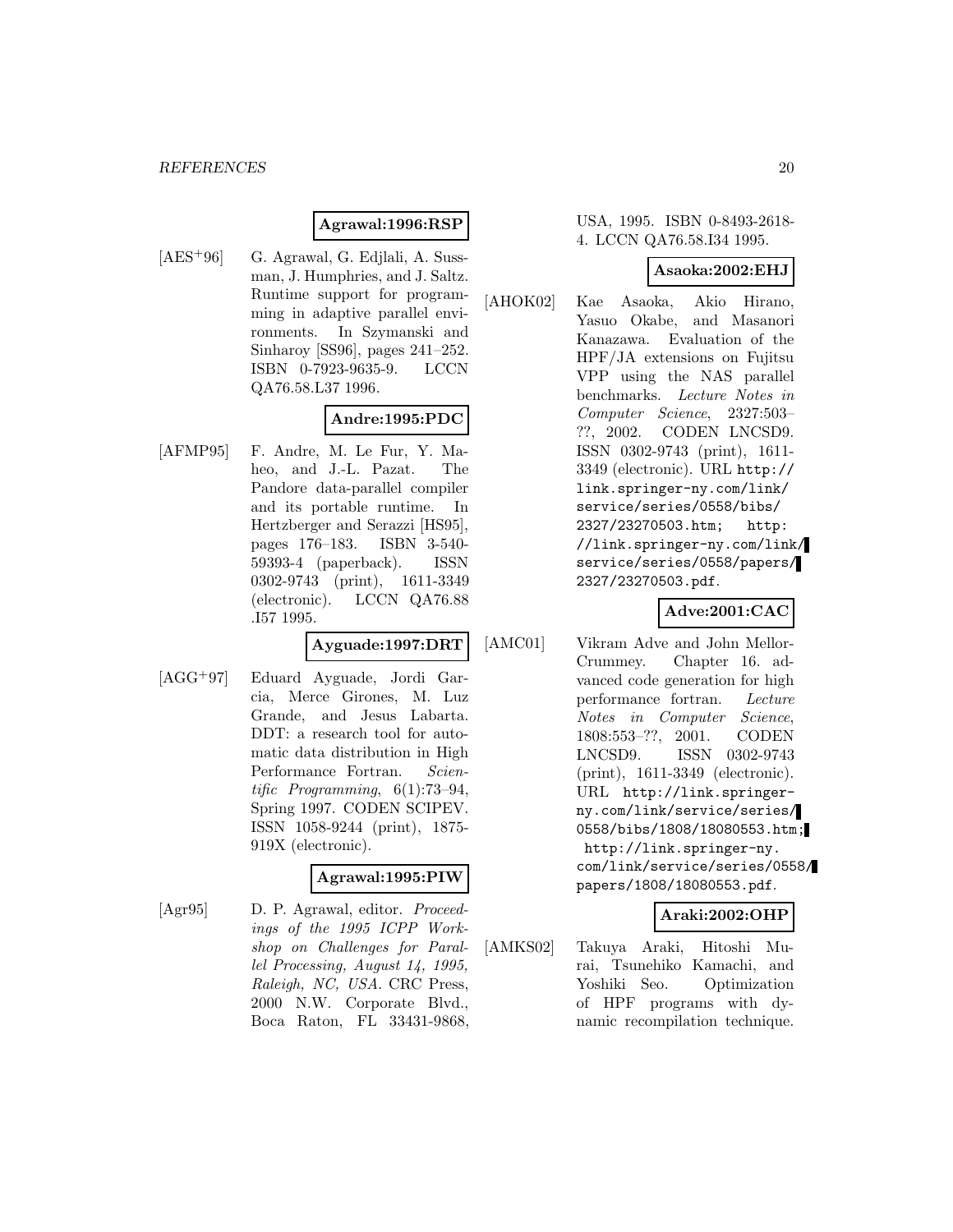Lecture Notes in Computer Science, 2327:551-??, 2002. CODEN LNCSD9. ISSN 0302-9743 (print), 1611-3349 (electronic). URL http:// link.springer-ny.com/link/ service/series/0558/bibs/ 2327/23270551.htm; http: //link.springer-ny.com/link/ service/series/0558/papers/ 2327/23270551.pdf.

#### **Anonymous:1992:PHP**

[Ano92a] Anonymous. Publications: High Performance Fortran, books, periodicals. ACM Fortran Forum, 11(3):5–6, September 1992. CO-DEN ???? ISSN 1061-7264 (print), 1931-1311 (electronic).

# **Anonymous:1992:SIC**

[Ano92b] Anonymous. Standards information: Copies of Fortran Standard; interpretations; future meetings; national Fortran working groups; HPFF update; Fortran 90 implementation workshop, Nov 1992. ACM Fortran Forum, 12(2):2–5, June 1992. CODEN ???? ISSN 1061- 7264 (print), 1931-1311 (electronic).

# **Anonymous:1992:SIFb**

[Ano92c] Anonymous. Standards: Information; future meetings; international meetings; High Performance Fortran. ACM Fortran Forum, 11(2):2–5, June 1992. CODEN ???? ISSN 1061-7264 (print), 1931-1311 (electronic).

# **Anonymous:1993:CPR**

[Ano93a] Anonymous. Constructing Predictable Real-Time System; Unix for Fortran Programmers; Unix Curses Explained; Internetworking with TCP/IP, Volume I: Principles, Protocols, and Architecture; System Performance Tuning; New Media. IEEE Software, 10(3):106–111, May 1993. CODEN IESOEG. ISSN 0740-7459 (print), 0740- 7459 (electronic).

#### **Anonymous:1993:FFS**

[Ano93b] Anonymous. Fortran 90 features in subset High Performance Fortran. ACM Fortran Forum, 12 (4):151–??, December 1, 1993. ISSN 1061-7264 (print), 1931- 1311 (electronic).

# **Anonymous:1993:GSH**

[Ano93c] Anonymous. Goals and scope of High Performance Fortran. ACM Fortran Forum, 12(4):1– ??, December 1, 1993. ISSN 1061-7264 (print), 1931-1311 (electronic).

# **Anonymous:1993:HPFa**

[Ano93d] Anonymous. High Performance Fortran. Scientific Program $ming, \quad 2(1-2):1-170, \quad Spring-$ Summer 1993. CODEN SCIPEV. ISSN 1058-9244 (print), 1875-919X (electronic).

# **Anonymous:1993:HPFb**

[Ano93e] Anonymous. High Performance Fortran language specification (part I). ACM Fortran Forum,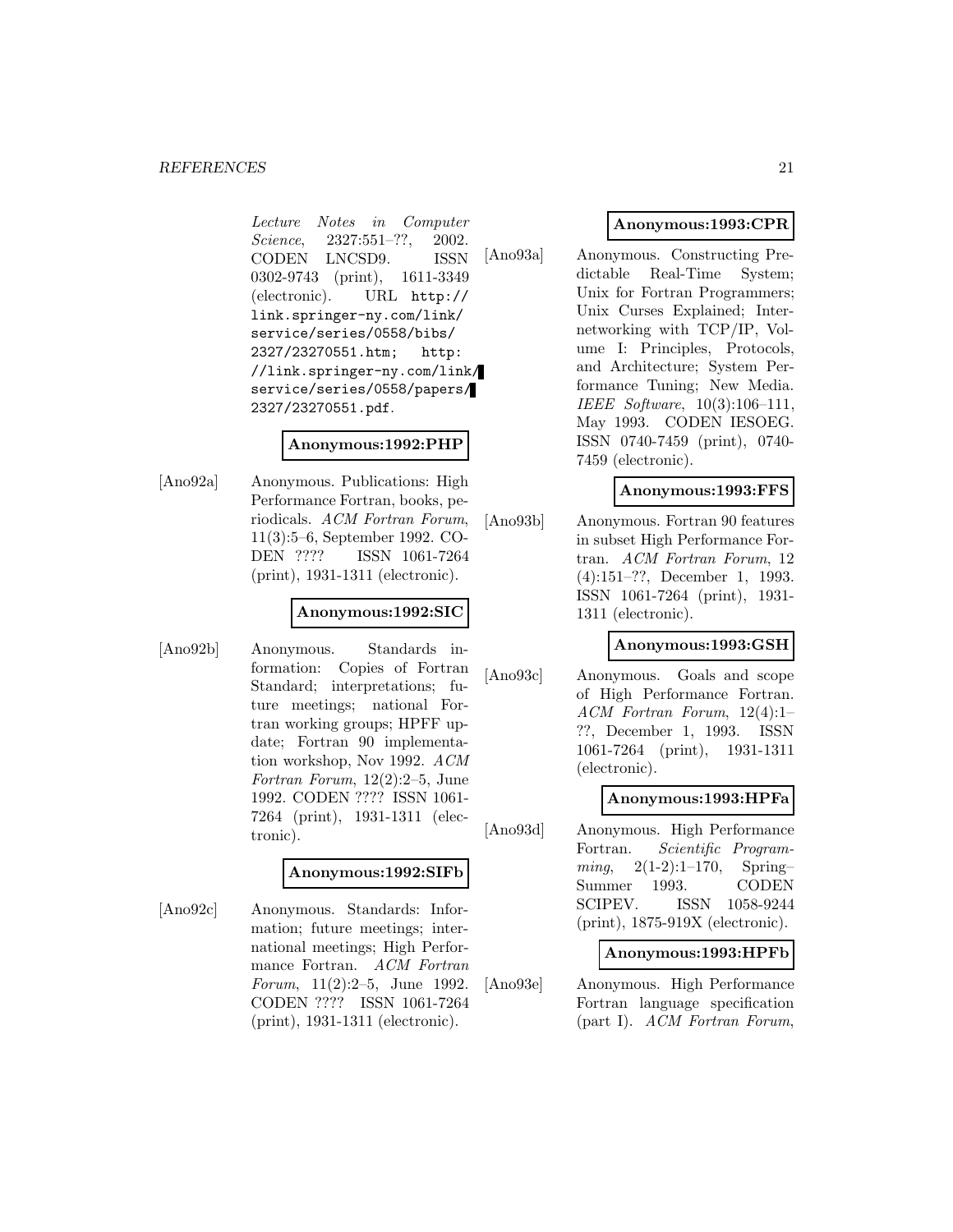12(4):1–86, December 1, 1993. ISSN 1061-7264 (print), 1931- 1311 (electronic).

#### **Anonymous:1993:HPFc**

[Ano93f] Anonymous. High Performance Fortran terms and concepts. ACM Fortran Forum, 12(4): 169–??, December 1, 1993. ISSN 1061-7264 (print), 1931-1311 (electronic).

#### **Anonymous:1993:JD**

[Ano93g] Anonymous. Journal of development. Scientific Programming, 2(1-2):A1–44, Spring–Summer 1993. CODEN SCIPEV. ISSN 1058-9244 (print), 1875-919X (electronic).

# **Anonymous:1993:NFH**

[Ano93h] Anonymous. New features in High Performance Fortran. ACM Fortran Forum, 12(4):3– ??, December 1, 1993. ISSN 1061-7264 (print), 1931-1311 (electronic).

# **Anonymous:1993:PIW**

[Ano93i] Anonymous, editor. Proceedings of International Workshop on Languages and Compilers for Parallel Computing. Min. Sci. and Technol, Jerusalem, Israel, 1993. ISBN ???? LCCN ????

#### **Anonymous:1993:PSE**

[Ano93j] Anonymous, editor. Proceedings. SHARE Europe Anniversary Meeting Client/Server the Promise and the Reality: October 25-28, 1993, the Hague,

the Netherlands. SHARE Europe, Carouge/Geneva, Switzerland, 1993. ISBN ???? ISSN 0254-6213. LCCN ????

# **Anonymous:1993:SIS**

[Ano93k] Anonymous. Standards information: Speak your mind on Fortran 95; interpretations; organization of Standards Committees; future meetings; copies of Fortran 90 Standard; National Fortran working groups; High Performance Fortran language specification. ACM Fortran Forum, 12(3):1–5, September 1993. CODEN ???? ISSN 1061-7264 (print), 1931-1311 (electronic).

# **Anonymous:1993:SEC**

[Ano93l] Anonymous, editor. Supercomputing Europe '93 conference papers: fifth international exhibition and conference highperformance computing, 22–24 February, 1993, Utrecht, The Netherlands. Royal Dutch Fairs, Utrecht, Netherlands, 1993. ISBN ???? LCCN ????

# **Anonymous:1994:AVP**

[Ano94a] Anonymous, editor. ASPLOS-VI proceedings / Sixth International Conference on Architectural Support for Programming Languages and Operating Systems, San Jose, California, October 4–7, 1994, volume  $29(11)$  of ACM SIGPLAN Notices. ACM Press, New York, NY 10036, USA, November 1994. CODEN SINODQ. ISBN 0-89791-660-3. ISSN 0362- 1340 (print), 1523-2867 (print),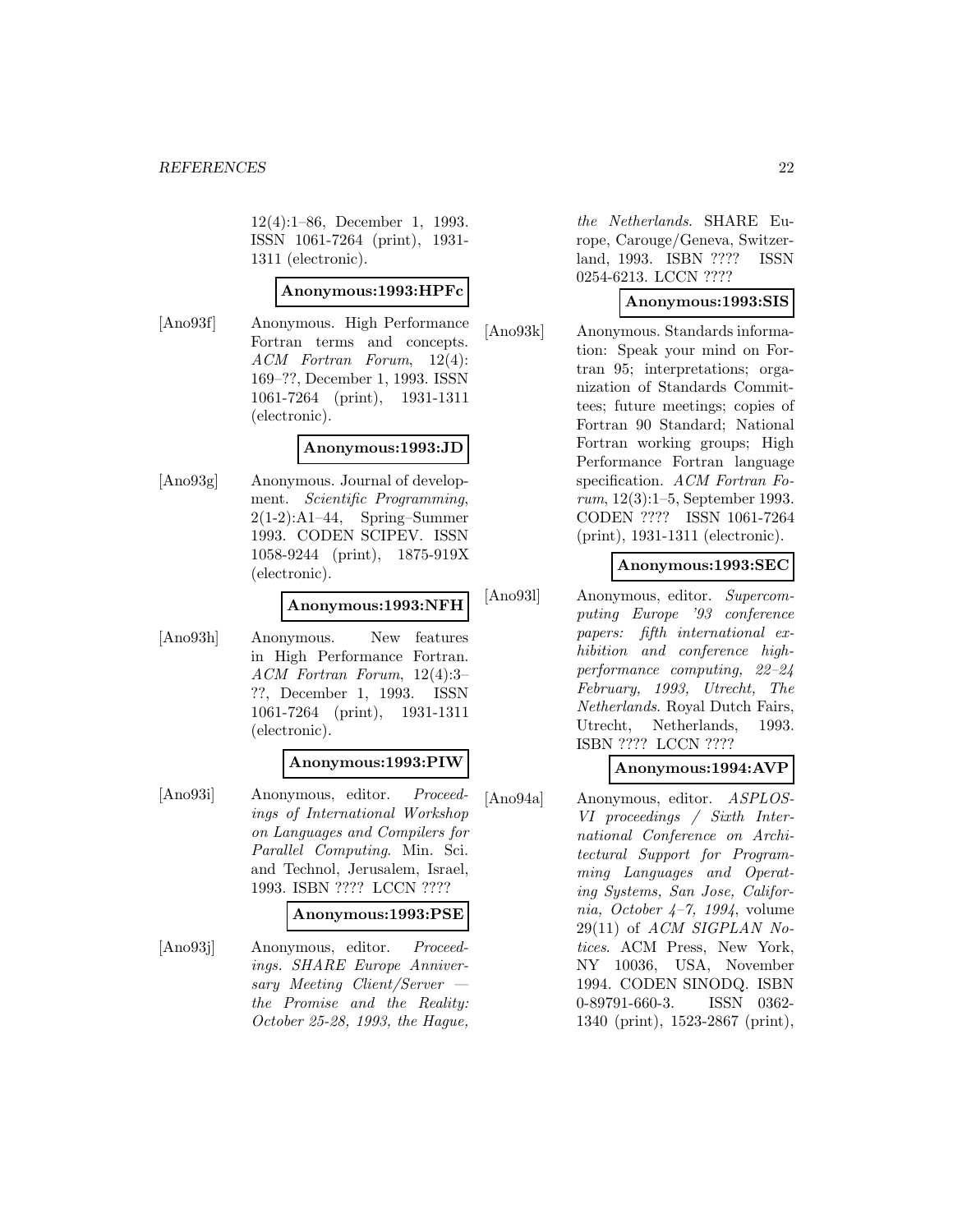1558-1160 (electronic). LCCN QA76.9.A73 I558 1994.

#### **Anonymous:1994:HPC**

[Ano94b] Anonymous, editor. High performance computing and communications 1st Symposium High performance computing and communications symposium: March 1994, Alexandria, VA. ARPA-CSTO, Arlington, VA, USA, 1994.

#### **Anonymous:1994:HPFa**

[Ano94c] Anonymous. High Performance Fortran language specification (part II). ACM Fortran Fo $rum, 13(2):87-150, June 1, 1994.$ ISSN 1061-7264 (print), 1931- 1311 (electronic).

#### **Anonymous:1994:HPFb**

[Ano94d] Anonymous. High Performance Fortran language specification (part III). ACM Fortran Forum, 13(3):22–55, September 1, 1994. ISSN 1061-7264 (print), 1931-1311 (electronic).

#### **Anonymous:1994:HR**

[Ano94e] Anonymous. HPF reports. IEEE parallel and distributed technology: systems and applications, 2(3):71–??, Fall 1994. CO-DEN IPDTEX. ISSN 1063-6552 (print), 1558-1861 (electronic).

#### **Anonymous:1994:IPH**

[Ano94f] Anonymous. Interpreting the performance of HPF/Fortran 90D. In IEEE [IEE94e], pages 743–752. ISBN 0-8186- 6605-6 (paper), 0-8186-66064 (microfiche), 0-8186-6607- 2 (case). ISSN 1063-9535. LCCN QA76.5 .S894 1994. URL http://sc94.ameslab. gov/AP/contents.html. IEEE catalog number 94CH34819.

# **Anonymous:1994:ISL**

[Ano94g] Anonymous, editor. Lattice 93: proceedings of the International Symposium on Lattice Field Theory, Dallas Texas, USA, 12– 16 October 1993, volume 34 of Nuclear Physics B, Proceedings Supplements. North-Holland, Amsterdam, The Netherlands, April 1994. CODEN NPBSE7. ISBN ???? ISSN 0920-5632 (print), 1873-3832 (electronic). LCCN ????

# **Anonymous:1994:PLC**

[Ano94h] Anonymous, editor. Plasmadynamics and lasers: 25th Conference — June 1994, Colorado Springs, CO, number 94 in Papers — American Institute of Aeronautics and Astronautics 1994; 2262. American Institute of Aeronautics and Astronautics, 370 L'Enfant Promenade SW, Washington, DC 20024– 2518, 1994.

#### **Anonymous:1994:SIH**

[Ano94i] Anonymous. Special issue: High Performance Fortran language specification. ACM Fortran Forum, 13(2), June 1, 1994. ISSN 1061-7264 (print), 1931- 1311 (electronic).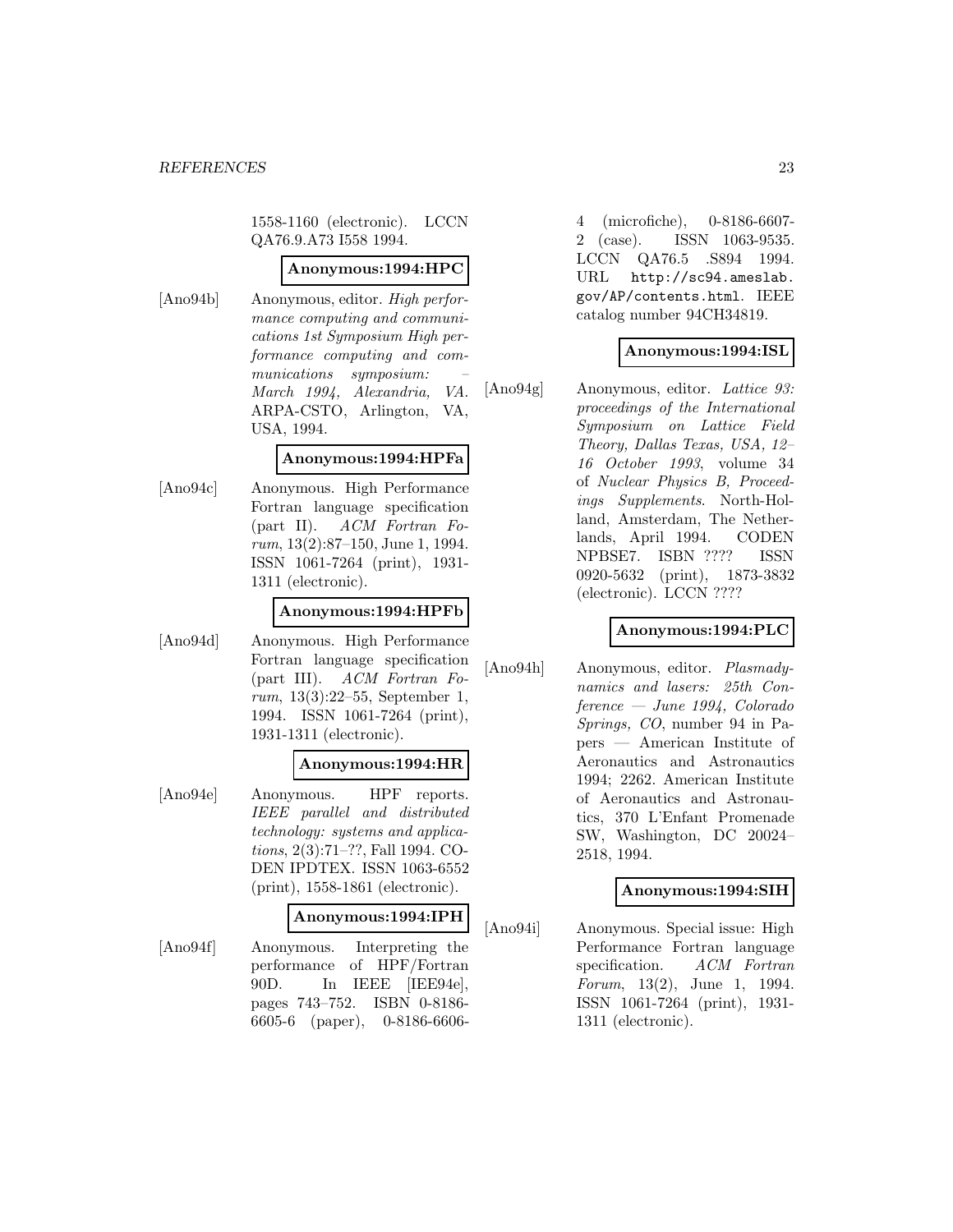#### **Anonymous:1994:SIO**

[Ano94j] Anonymous. Standards information. organization of Standards Committees. ACM Fortran Forum, 13(1):4–??, March 1, 1994. ISSN 1061-7264 (print), 1931- 1311 (electronic).

#### **Anonymous:1994:SIOa**

[Ano94k] Anonymous. Standards information. organization of Standards Committees; Real-Time Fortran Standard; Fortran 90 interpretations; plans for Fortran 95; High Performance Fortran language specification. ACM Fortran Forum,  $13(1):4-6$ , March 1994. CODEN ???? ISSN 1061- 7264 (print), 1931-1311 (electronic).

# **Anonymous:1994:SPF**

[Ano94l] Anonymous, editor. Symposium on Parallel Finite Element Computations: October 25-27, 1993, Supercomputer Institute, Minneapolis, MN, USA, volume 119(1–2) of Computer Methods in Applied Mechanics and Engineering. Elsevier, Amsterdam, The Netherlands, November 1994. CODEN CMMECC. ISBN ???? ISSN 0045-7825, 0374-2830. LCCN ????

#### **Anonymous:1995:MJP**

[Ano95a] Anonymous, editor. 186th Meet $ing: - June 1995, Pittsburgh,$ PA, volume  $27(2)$  of Bulletin – American Astronomical Society. American Institute of Physics, Woodbury, NY, USA, 1995. ISSN 0002-7537.

#### **Anonymous:1995:FAS**

[Ano95b] Anonymous, editor. Fifth ACM SIGPLAN Symposium on Principles and Practice of Parallel Programming (PPoPP), Santa Barbara, CA, July 19–21, 1995, volume 30(8) of ACM SIGPLAN Notices. ACM Press, New York, NY 10036, USA, August 1995. CODEN SINODQ. ISBN ???? ISSN 0362-1340 (print), 1523- 2867 (print), 1558-1160 (electronic). LCCN ????

# **Anonymous:1996:SFP**

[Ano96] Anonymous. Software: Fortran 90 for Power Macintosh; Fortran 90 and HPF for Linux (PC); Fortran-oriented periodicals; Fortran 90 information (April) from Michael Metcalf. ACM Fortran Forum, 15(1):15– 19, April 1996. CODEN ???? ISSN 1061-7264 (print), 1931- 1311 (electronic).

# **Anonymous:1999:FSA**

[Ano99] Anonymous. Fortran Standards activities: Organization of Standards committees; international meetings; the Fortran and HPF Standards. ACM Fortran Forum, 19(1):30–31, December 1999. CODEN ???? ISSN 1061- 7264 (print), 1931-1311 (electronic).

#### **Anonymous:2000:FSOa**

[Ano00a] Anonymous. Fortran Standards: Organization of Standards committees; international meetings; national Fortran activities; the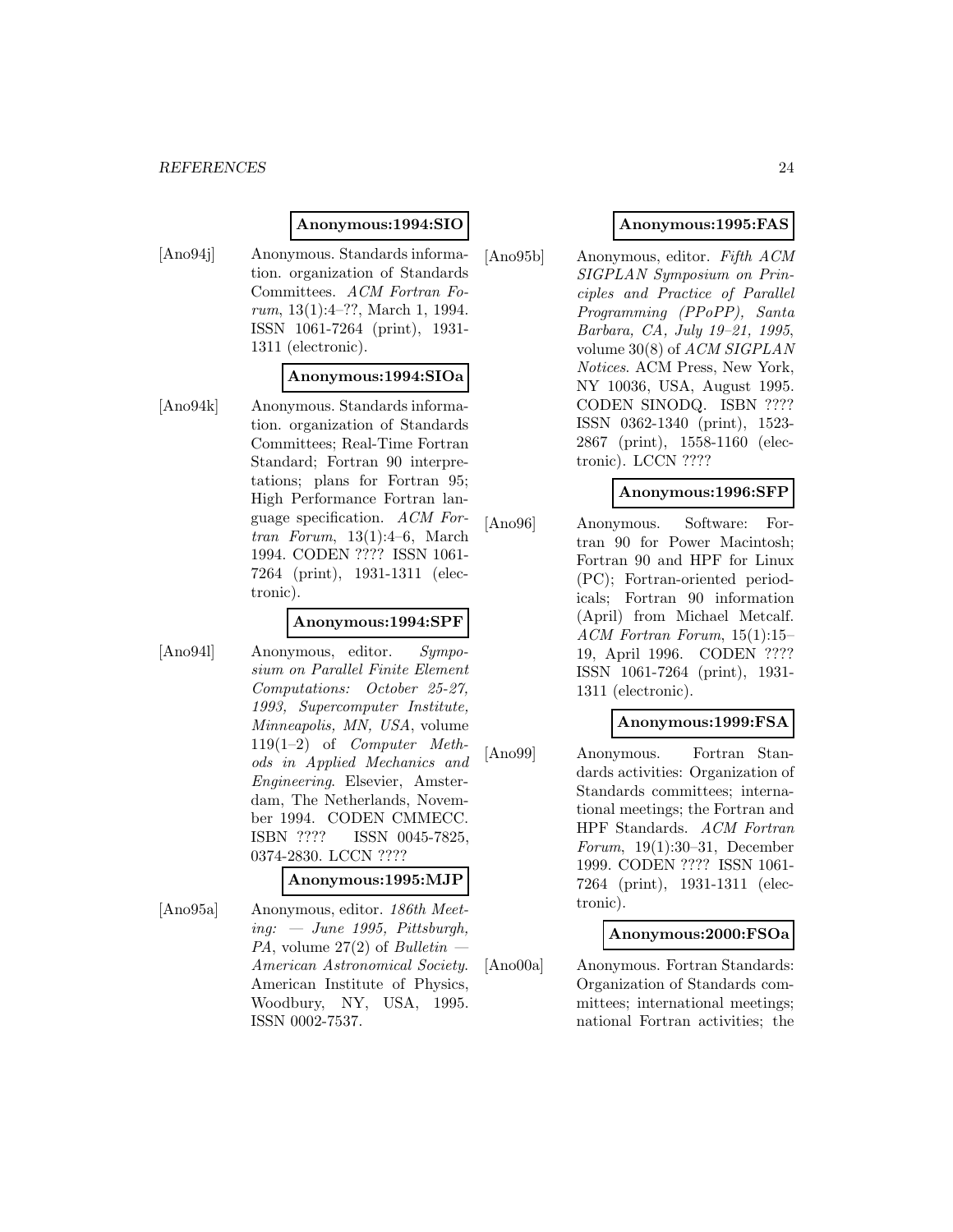Fortran and HPF Standards. ACM Fortran Forum, 19(2):31– 32, August 2000. CODEN ???? ISSN 1061-7264 (print), 1931- 1311 (electronic).

#### **Anonymous:2000:FSOb**

[Ano00b] Anonymous. Fortran Standards: Organization of Standards committees; international meetings; national Fortran activities; the Fortran and HPF Standards; UK National Activity Report presented to the meeting of ISO/ IEC JTC1/SC22/WG5 (Fortran), Oulu, Finland, August 14–18, 2000. ACM Fortran Forum, 19(3):29–31, December 2000. CODEN ???? ISSN 1061- 7264 (print), 1931-1311 (electronic).

#### **Anonymous:2001:FSA**

[Ano01a] Anonymous. Fortran Standards activities: Organization of Standards committees; international meetings; the Fortran and HPF Standards. ACM Fortran Forum, 20(2):8–9, August 2001. CODEN ???? ISSN 1061-7264 (print), 1931-1311 (electronic).

# **Anonymous:2001:FSOa**

[Ano01b] Anonymous. Fortran Standards: Organization of Standards committees; international meetings; national Fortran activities; the Fortran and HPF Standards. ACM Fortran Forum, 20(1):31– 32, April 2001. CODEN ???? ISSN 1061-7264 (print), 1931- 1311 (electronic).

#### **Anonymous:2001:FSOb**

[Ano01c] Anonymous. Fortran Standards: Organization of Standards committees; international meetings; national Fortran activities; the Fortran and HPF Standards. ACM Fortran Forum, 20(3):31– 32, December 2001. CODEN ???? ISSN 1061-7264 (print), 1931-1311 (electronic).

# **Anonymous:2002:FSAb**

[Ano02a] Anonymous. Fortran Standard activities: Organization of Standards committees; international meetings; national Fortran activities; the Fortran and HPF standards. ACM Fortran Forum, 21(3):30–31, December 2002. CODEN ???? ISSN 1061- 7264 (print), 1931-1311 (electronic).

# **Anonymous:2002:FSAa**

[Ano02b] Anonymous. Fortran Standards activities: Organization of Standards committees; international meetings; national Fortran activities; the Fortran and HPF standards. ACM Fortran Forum, 21(1):31–32, April 2002. CODEN ???? ISSN 1061-7264 (print), 1931-1311 (electronic). URL ftp://softlib.rice. edu/pub/HPF/hpf-v20.ps.gz; http://www.crpc.rice.edu/ HPFF/; http://www.fortran. com/fortran/; http://www. iso.ch/; http://www.j3-fortran. org/; http://www.nag.co. uk/sc22wg5/.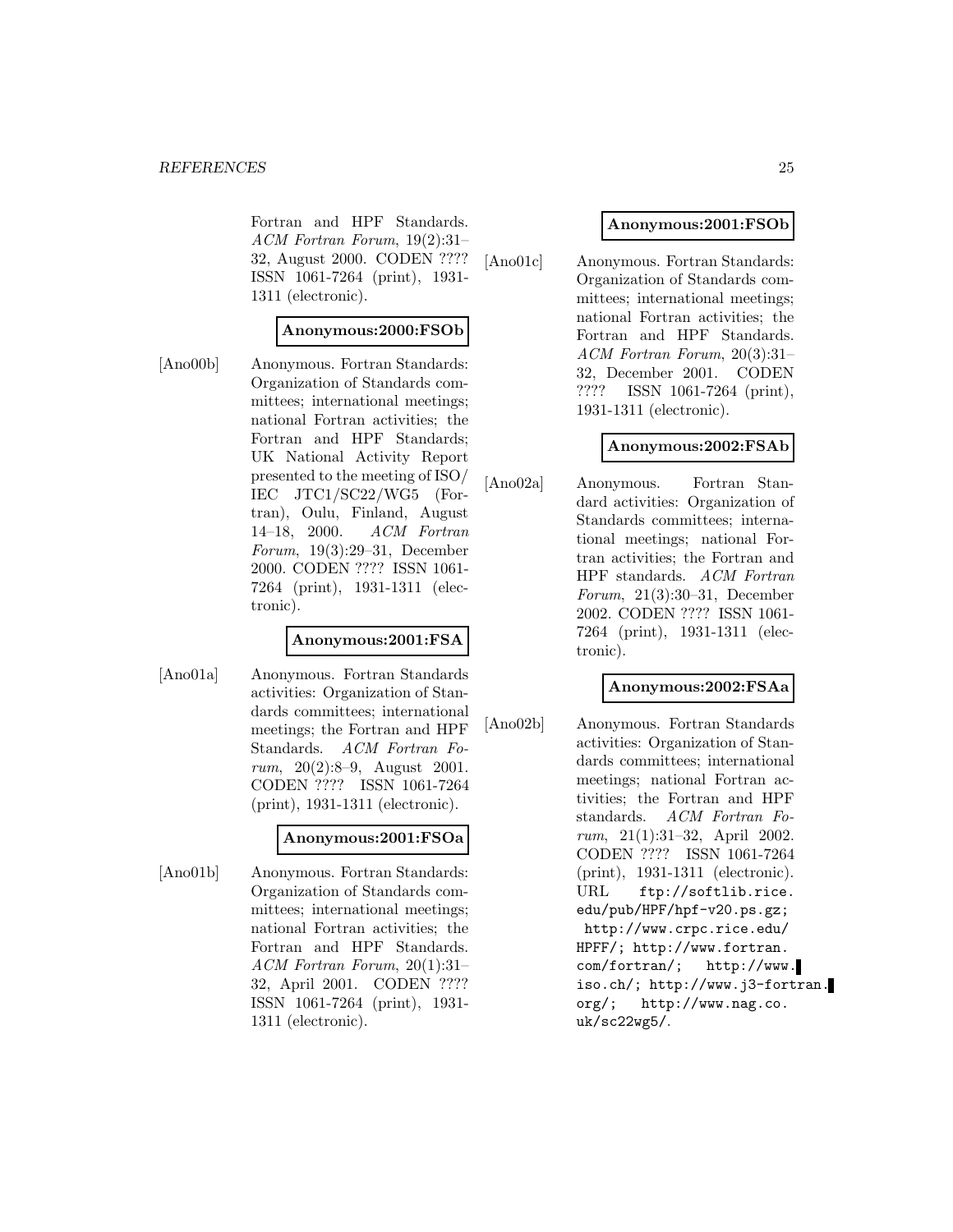#### **Anonymous:2003:FSA**

[Ano03] Anonymous. Fortran Standard activities: Organization of Standards committees; international meetings; national Fortran activities; the Fortran and HPF standards. ACM Fortran Forum, 22(1):27–28, April 2003. CODEN ???? ISSN 1061-7264 (print), 1931-1311 (electronic).

# **Annaratone:1994:DEC**

[AOL94a] M. Annaratone, C. D. Offner, and D. B. Loveman. Digital Equipment Corporation — High Performance Fortran on workstation farms. In Siegel [Sie94b], pages 664–669. ISBN 0-8186- 5602-6, 0-8186-5601-8. ISSN 1063-7133. LCCN QA 76.58 I56 1994.

#### **Annaratone:1994:HPF**

[AOL94b] M. Annaratone, C. D. Offner, and D. B. Loveman. High performance Fortran on workstation farms. In Siegal [Sie94a], pages 664–669. ISBN 0-8186-5602-6. LCCN QA76.58.I58 1994. IEEE catalog no. 94CH34819.

# **Amamiya:1994:RPL**

[ASM<sup>+</sup>94] M. Amamiya, M. Satoh, A. Makinouchi, K. Hagiwara, T. Yuasa, H. Aida, K. Ueda, K. Araki, T. Ida, and T. Baba. Research on programming languages for massively parallel processing. In Horiguchi et al. [HHK94], pages 443–450. ISBN 0-8186-6507- 6. LCCN QA76.58 .I5673 1994. IEEE catalog no. 94TH0697-3.

# **Agrawal:1993:CRS**

[ASS93] G. Agrawal, A. Sussman, and J. Saltz. Compiler and runtime support for structured and block structured applications. In IEEE [IEE93c], pages 578–587. ISBN 0-8186-4340- 4 (paperback), 0-8186-4341- 2 (microfiche), 0-8186-4342-0 (hardback), 0-8186-4346-3 (CD-ROM). ISSN 1063-9535. LCCN QA76.5 .S96 1993.

# **Agrawal:1995:IRC**

[ASS95] Gagan Agrawal, Alan Sussman, and Joel Saltz. An integrated runtime and compile-time approach for parallelizing structured and block structured applications. IEEE Transactions on Parallel and Distributed Systems, 6(7):747–754, July 1995. CODEN ITDSEO. ISSN 1045- 9219 (print), 1558-2183 (electronic). URL http://www. computer.org/tpds/td1995/ l0747abs.htm.

#### **Abdelrahman:1994:DAD**

[AW94] T. S. Abdelrahman and T. N. Wong. Distributed array data management on NUMA multiprocessors. In IEEE [IEE94c], pages 551–559. ISBN 0-8186- 5680-8, 0-8186-5681-6. LCCN QA76.5 .S244 1994. IEEE catalog no. 94TH0637-9.

#### **Banerjee:1993:LCP**

[Ban93] Utpal Banerjee, editor. Languages and compilers for parallel computing: 5th international workshop, New Haven,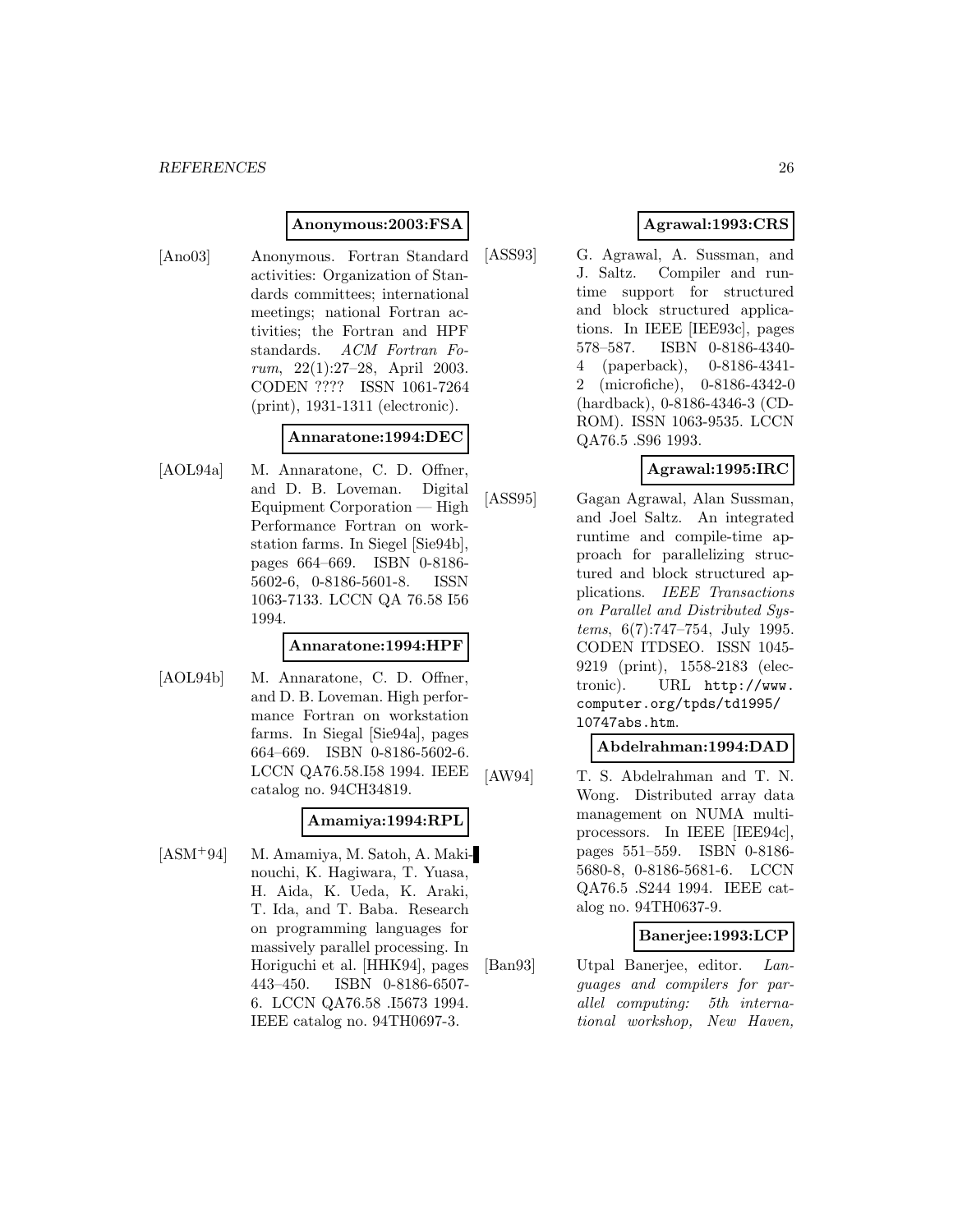#### *REFERENCES* 27

Connecticut, USA, August 3– 5, 1992: proceedings, volume 757 of Lecture Notes in Computer Science. Springer-Verlag, Berlin, Germany / Heidelberg, Germany / London, UK / etc., 1993. ISBN 3-540-57502-2, 0- 387-57502-2. ISSN 0302-9743 (print), 1611-3349 (electronic). LCCN QA76.58 .L36 1993.

# **Boulet:1996:EAP**

[BB96] P. Boulet and T. Brandes. Evaluation of automatic parallelization strategies for HPF compilers. Lecture Notes in Computer Science, 1067:778–??, 1996. CO-DEN LNCSD9. ISSN 0302-9743 (print), 1611-3349 (electronic).

#### **Benkner:2002:EPP**

[BB02] Siegfried Benkner and Thomas Brandes. Efficient parallel programming on scalable shared memory systems with High Performance Fortran. Concurrency and Computation: Practice and Experience, 14(8–9): 789–803, July/August 2002. CODEN CCPEBO. ISSN 1532-0626 (print), 1532-0634 (electronic). URL http:/ /www3.interscience.wiley. com/cgi-bin/abstract/95016125/ START; http://www3.interscience. wiley.com/cgi-bin/fulltext? ID=95016125{\&}PLACEBO=IE. pdf.

#### **Brandes:1998:CBH**

[BBCR98] T. Brandes, F. Bregier, M. C. Counilh, and J. Roman. Contribution to better handling of irregular problems in HPF2. Lecture Notes in Computer Science, 1470:639–??, 1998. CO-DEN LNCSD9. ISSN 0302-9743 (print), 1611-3349 (electronic).

#### **Bouchitte:1994:EAE**

[BBDR94] V. Bouchitte, P. Boulet, A. Darte, and Y. Robert. Evaluating array expressions on massively parallel machines with communication/computation overlap. In Buchberger and Volkert [BV94], pages 713–724. ISBN 3-540- 58430-7 (Berlin), 0-387-58430-7 (New York). LCCN QA76.58 .J65 1994.

#### **Bouchitte:1995:EAE**

[BBDR95] V. Bouchitte, P. Boulet, A. Darte, and Y. Robert. Evaluating array expressions on massively parallel machines with communication/computation overlap. International Journal of Supercomputer Applications and High Performance Computing, 9(3): 205–219, Fall 1995. CODEN IJSCFG. ISSN 0890-2720.

# **Bodin:1993:IPC**

[BBG<sup>+</sup>93] F. Bodin, P. Beckman, D. Gannon, S. Yang, S. Kesavan, A. Malony, and B. Mohr. Implementing a parallel C++ runtime system for scalable parallel systems. In IEEE [IEE93c], pages 588–597. ISBN 0-8186-4340- 4 (paperback), 0-8186-4341- 2 (microfiche), 0-8186-4342-0 (hardback), 0-8186-4346-3 (CD-ROM). ISSN 1063-9535. LCCN QA76.5 .S96 1993.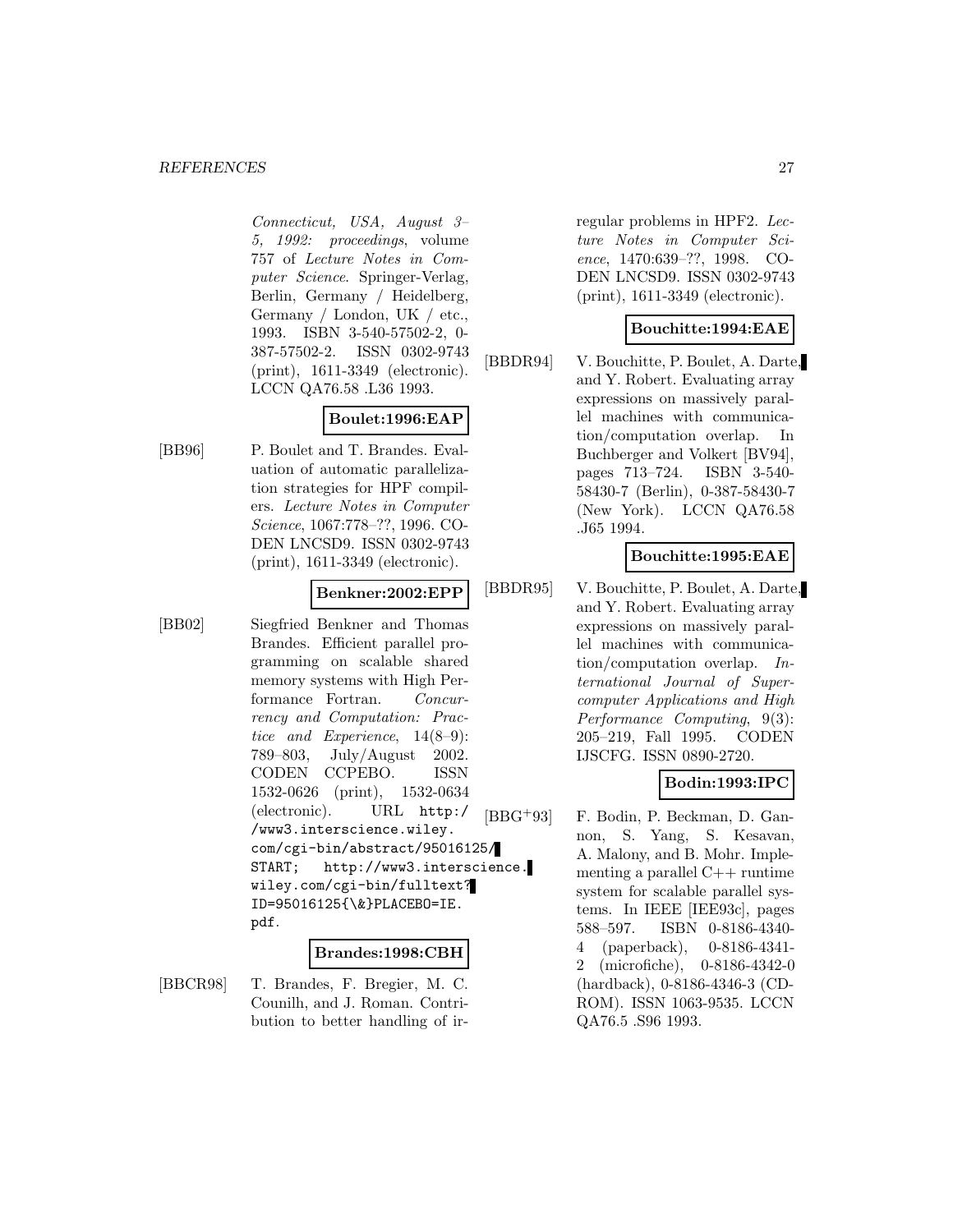#### **Bailey:1995:PSS**

[BBG<sup>+</sup>95] D. H. Bailey, P. E. Bjorstad, J. R. Gilbert, M. V. Mascagni, R. S. Schreiber, H. D. Simon, V. J. Torczon, and L. T. Watson, editors. Proceedings of the Seventh SIAM Conference on Parallel Processing for Scientific Computing (15–17 February, 1995, San Francisco, CA, USA). SIAM Press, Philadelphia, PA, USA, 1995. ISBN 0-89871-344- 7. LCCN QA76.58.S55 1995.

#### **Benkner:1994:PAS**

[BBZ94] S. Benkner, P. Brezany, and H. Zima. Processing array statements and procedure interfaces in the PREPARE High Performance Fortran compiler. In Fritzson [Fri94], pages 324–338. ISBN 0-387-57877- 3 (New York), 3-540-57877- 3 (Berlin). ISSN 0302-9743 (print), 1611-3349 (electronic). LCCN QA76.76.C65 I52 1994.

#### **Brandes:1996:HSIa**

[BCC<sup>+</sup>96a] T. Brandes, S. Chaumette, M.- C. Counilh, A. Darte, J. Mignot, F. Desprez, and J. Roman. HP-FIT: A set of integrated tools for the parallelization of applications using High Performance Fortran. Rapport de recherche 96-28, LIP ENS, Lyon, France, 1996.

#### **Brandes:1996:HSIb**

[BCC<sup>+</sup>96b] T. Brandes, S. Chaumette, M.- C. Counilh, A. Darte, J. Mignot, F. Desprez, and J. Roman. HPFIT: A set of integrated tools for the parallelization of applications using high performance Fortran: Part I: HP-FIT and the Transtool environment'. In J. Dongarra and B. Tourancheau, editors, Third Workshop on Environments and Tools for Parallel Scientific Computing. SIAM Press, Philadelphia, PA, USA, 1996. ISBN ???? LCCN ????

# **Brandes:1997:HSIa**

[BCC<sup>+</sup>97a] T. Brandes, S. Chaumette, M. C. Counilh, J. Roman, A. Darte, F. Desprez, and J. C. Mignot. HPFIT: A set of integrated tools for the parallelization of applications using High Performance Fortran. Part I: HPFIT and the TransTOOL environment. Parallel Computing, 23(1–2):71–87, April 16, 1997. CODEN PACOEJ. ISSN 0167- 8191 (print), 1872-7336 (electronic). URL http://www. elsevier.com/cgi-bin/cas/ tree/store/parco/cas\_sub/ browse/browse.cgi?year=1997& volume=23&issue=1-2&aid=1148.

# **Brandes:1997:HSI**

[BCC<sup>+</sup>97b] T. Brandes, S. Chaumette, M. C. Counilh, J. Roman, F. Desprez, and J. C. Mignot. HP-FIT: A set of integrated tools for the parallelization of applications using High Performance Fortran. PART II: Datastructure visualization and HPF extensions for irregular problems. Parallel Computing, 23 (1):89–105, April 1997. CO-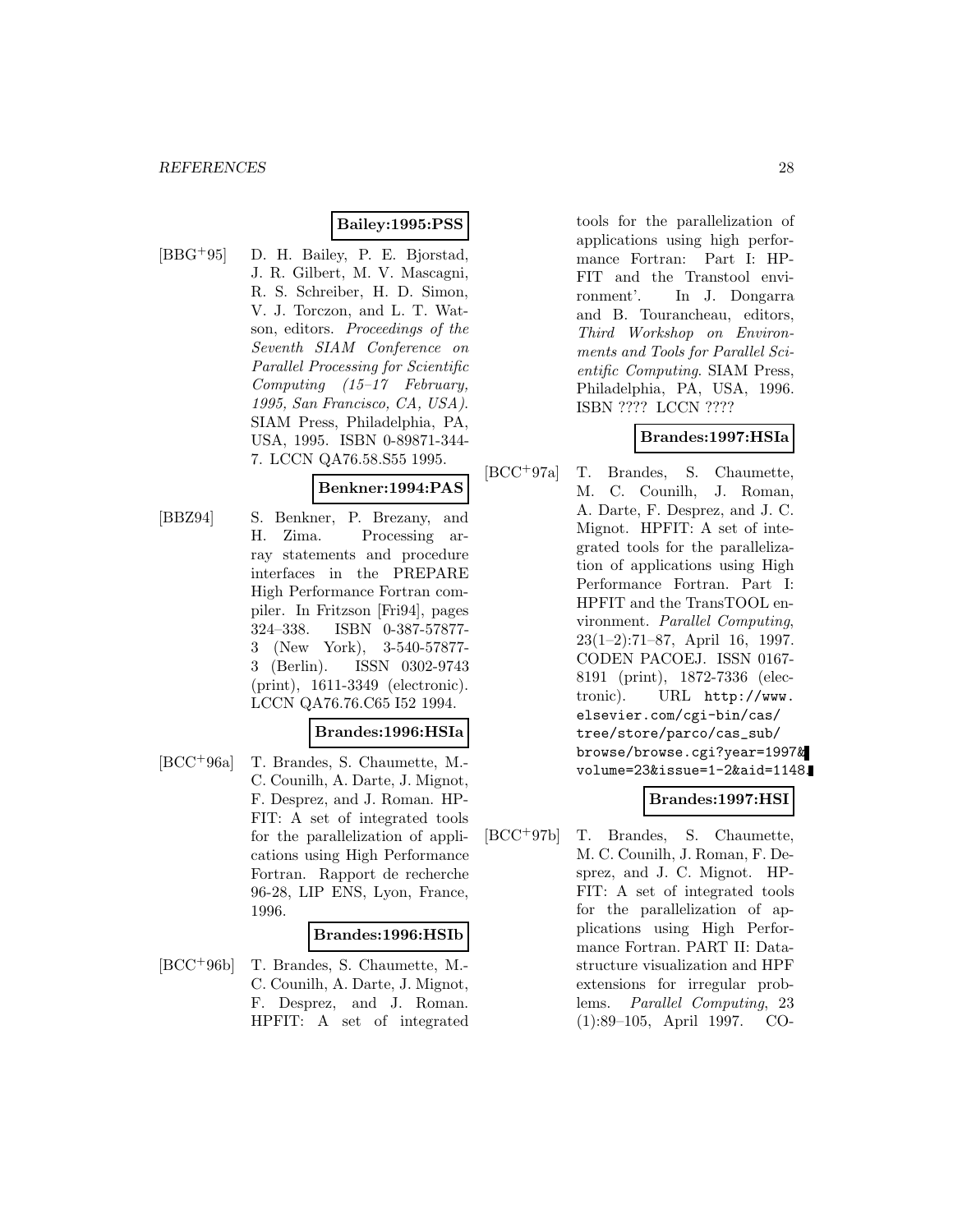DEN PACOEJ. ISSN 0167-8191 (print), 1872-7336 (electronic).

#### **Brandes:1997:HSIb**

[BCC<sup>+</sup>97c] T. Brandes, S. Chaumette, M. C. Counilh, J. Roman, F. Desprez, and J. C. Mignot. HP-FIT: A set of integrated tools for the parallelization of applications using High Performance Fortran. PART II: Datastructure visualization and HPF extensions for irregular problems. Parallel Computing, 23 (1–2):89–105, April 16, 1997. CODEN PACOEJ. ISSN 0167- 8191 (print), 1872-7336 (electronic). URL http://www. elsevier.com/cgi-bin/cas/ tree/store/parco/cas\_sub/ browse/browse.cgi?year=1997& volume=23&issue=1-2&aid=1149.

**Bozkus:1993:CDD**

[BCF<sup>+</sup>93a] Z. Bozkus, A. Choudhary, G. Fox, T. Haupt, and S. Ranka. Compiling distribution directives in a Fortran 90D compiler. In IEEE [IEE93b], pages 617–620. ISBN 0-8186-4222-X. LCCN QA 76.58 I42 1993. IEEE catalog no. 93TH0584-3.

# **Bozkus:1993:FCD**

[BCF<sup>+</sup>93b] Z. Bozkus, A. Choudhary, G. Fox, T. Haupt, and S. Ranka. Fortran 90D/HPF compiler for distributed memory MIMD computers: Design, implementation, and performance results. In IEEE [IEE93c], pages 351–360. ISBN 0-8186-4340- 4 (paperback), 0-8186-4341- 2 (microfiche), 0-8186-4342-0

(hardback), 0-8186-4346-3 (CD-ROM). ISSN 1063-9535. LCCN QA76.5 .S96 1993.

# **Bozkus:1993:FHC**

[BCF<sup>+</sup>93c] Zeki Bozkus, Alok Choudhary, Geoffrey Fox, Tomasz Haupt, and Sanjay Ranka. Fortran 90D/HPF compiler for distributed memory MIMD computers: Design, implementation, and performance results. In IEEE [IEE93c], pages 351–360. ISBN 0-8186-4340- 4 (paperback), 0-8186-4341- 2 (microfiche), 0-8186-4342-0 (hardback), 0-8186-4346-3 (CD-ROM). ISSN 1063-9535. LCCN QA76.5 .S96 1993.

#### **Bozkus:1994:SLF**

[BCF<sup>+</sup>94a] Z. Bozkus, A. Choudhary, G. Fox, T. Haupt, S. Ranka, R. Thakur, and Jhy-Chun Wang. Scalable libraries for Fortran 90D/High Performance Fortran. In IEEE [IEE94d], pages 67–76. ISBN 0-8186-4980- 1. LCCN QA76.58.S34 1993.

# **Bozkus:1994:CFD**

[BCF<sup>+</sup>94b] Z. Bozkus, A. Choudhary, G. Fox, T. Haupt, S. Ranka, and Min-You Wu. Compiling Fortran 90D/HPF for distributed memory MIMD computers. Journal of Parallel and Distributed Computing, 21 (1):15–26, April 1994. CO-DEN JPDCER. ISSN 0743-7315 (print), 1096-0848 (electronic).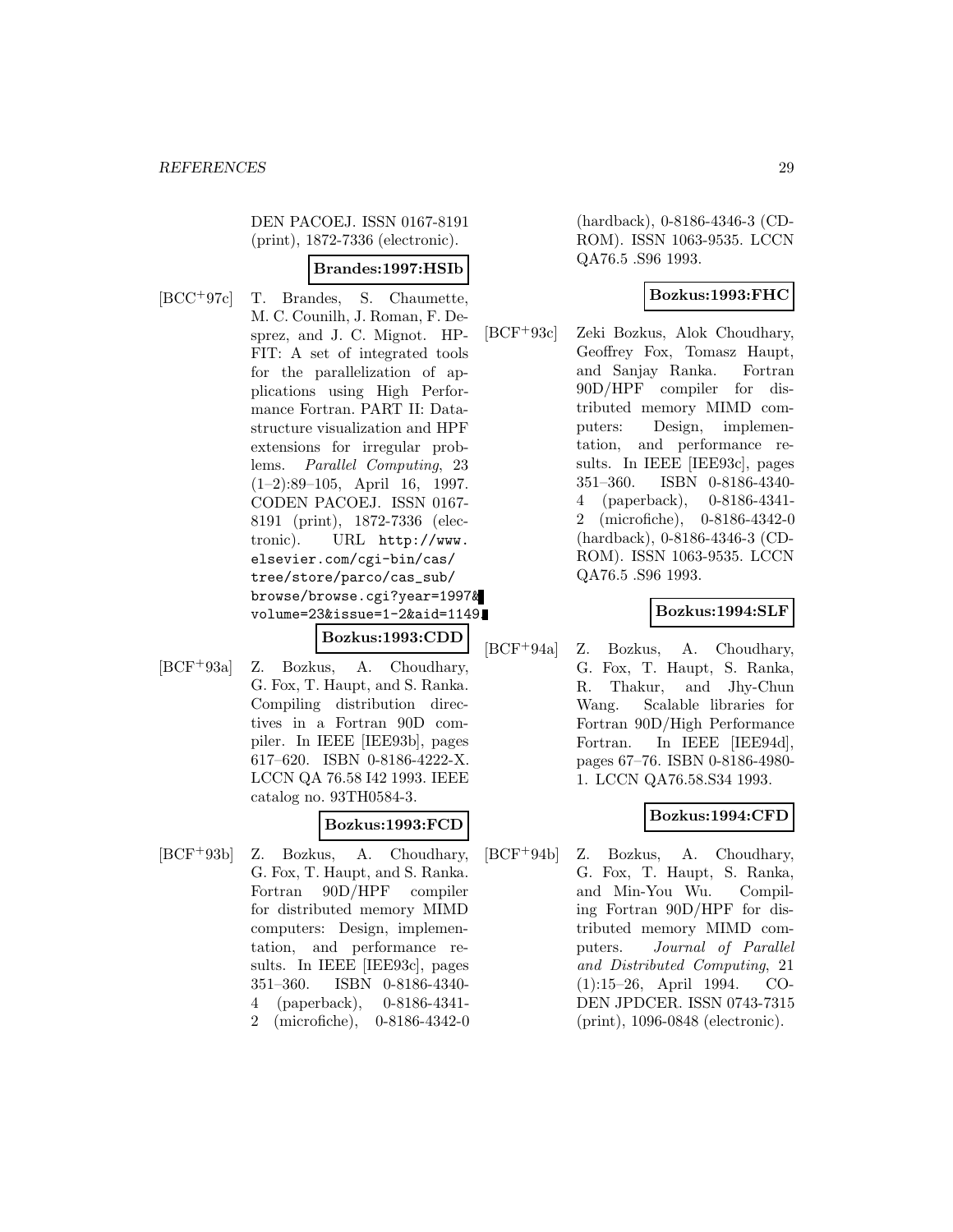# **Bozkus:1994:CAF**

[BCF<sup>+</sup>94c] Zeki Bozkus, Alok Choudhary, Geoffrey Fox, Tomasz Haupt, and Sanjay Ranka. A compilation approach for Fortran 90D/ HPF compilers. In Banerjee et al. [BGNP94], pages 200– 215. ISBN 3-540-57659-2. LCCN QA76.58 .W656 1993.

# **Bozkus:1994:CFH**

[BCF<sup>+</sup>94d] Zeki Bozkus, Alok Choudhary, Geoffrey Fox, Tomasz Haupt, Sanjay Ranka, and Min-You Wu. Compiling Fortran 90D/ HPF for distributed memory MIMD computers. Journal of Parallel and Distributed Computing, 21(1):15–26, April 1994. CODEN JPDCER. ISSN 0743- 7315 (print), 1096-0848 (electronic). URL http://www. idealibrary.com/links/doi/ 10.1006/jpdc.1994.1039/production; http://www.idealibrary.com/ links/doi/10.1006/jpdc.1994. 1039/production/pdf.

#### **Bozkus:1993:CAF**

[BCFH93] Z. Bozkus, A. Choudhary, G. Fox, and T. Haupt. A compilation approach for Fortran 90D/HPF compilers. In Banerjee [Ban93], pages 200– 215. ISBN 3-540-57502-2, 0- 387-57502-2. ISSN 0302-9743 (print), 1611-3349 (electronic). LCCN QA76.58 .L36 1993.

# **Babb:1993:RHP**

[BCM<sup>+</sup>93] R. Babb II, A. Choudhary, L. Meadows, S. Nakamoto, and V. J. Schuster. Retargetable high performance Fortran compiler challenges. In IEEE [IEE93a], pages 137–146. ISBN 0-8186-3400-6. LCCN QA75.5.C58 1993. IEEE catalog no. 93CH3251-6.

# **Brandes:1996:IPC**

[BD96] T. Brandes and F. Desprez. Implementing pipelined computation and communication in an HPF compiler. Lecture Notes in Computer Science, 1123:459–??, ???? 1996. CODEN LNCSD9. ISSN 0302-9743 (print), 1611- 3349 (electronic).

# **Bode:1996:PVM**

[BDLS96] Arndt Bode, Jack Dongarra, T. Ludwig, and V. Sunderam, editors. Parallel virtual machine, EuroPVM '96: third European PVM conference, Munich, Germany, October 7–9, 1996: proceedings, volume 1156 of Lecture Notes in Computer Science. Springer-Verlag, Berlin, Germany / Heidelberg, Germany / London, UK / etc., 1996. ISBN 3-540-61779-5. ISSN 0302- 9743 (print), 1611-3349 (electronic). LCCN QA76.58.E975 1996.

# **Blackford:1998:IGD**

[BDPW98] L. S. Blackford, J. J. Dongarra, C. A. Papadopoulos, and R. C. Whaley. Installation guide and design of the HPF 1.1 interface to ScaLAPACK, SLHPF. LAPACK Working Note 137, Department of Com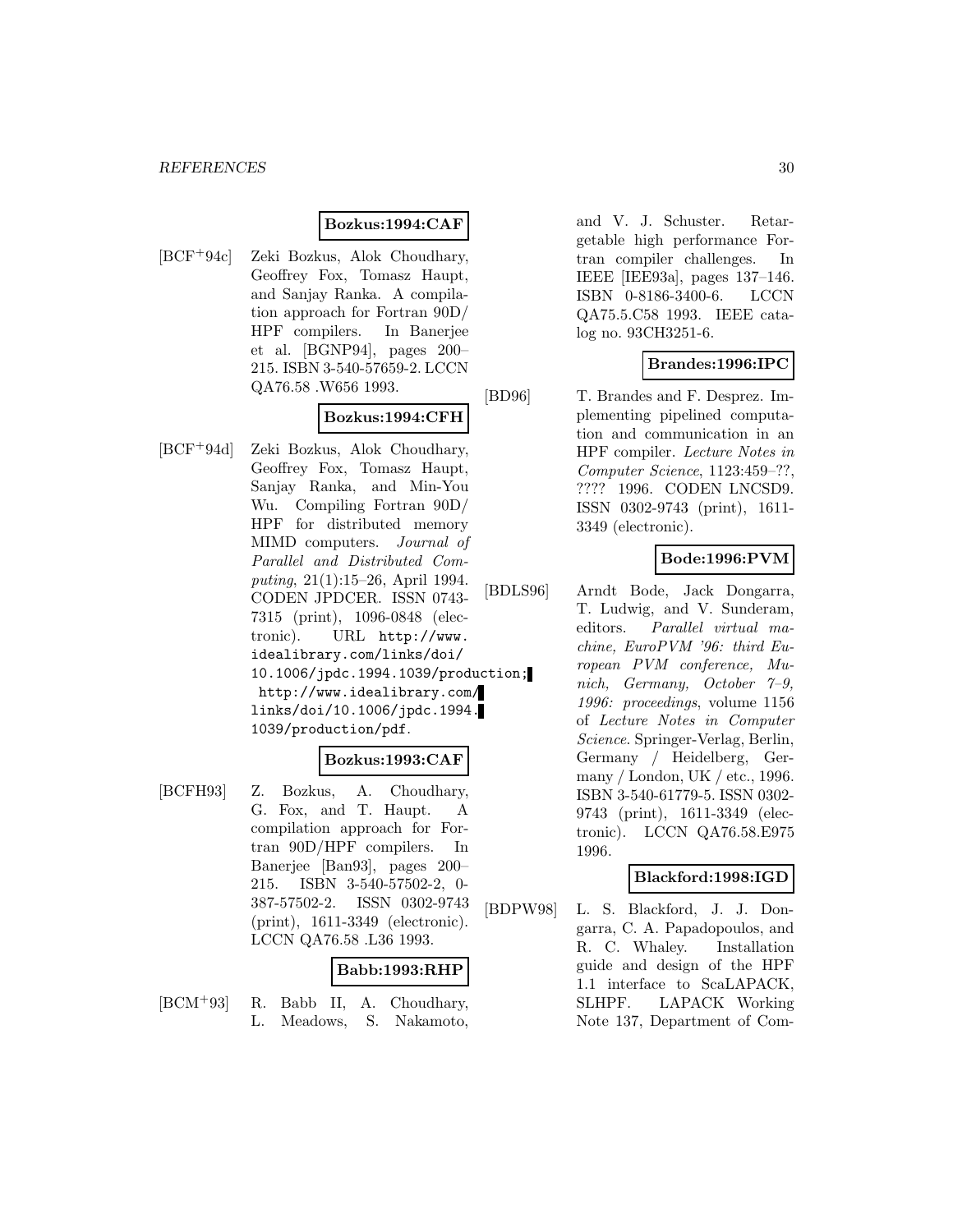puter Science, University of Tennessee, Knoxville, Knoxville, TN 37996, USA, August 1998. URL http://www.netlib.org/ lapack/lawns/lawn137.ps; http://www.netlib.org/lapack/ lawnspdf/lawn137.pdf. UT-CS-98-396, August 1998.

#### **Benkner:1998:HHP**

[Ben98] S. Benkner. HPF+: High Performance Fortran for advanced industrial applications. Lecture Notes in Computer Science, 1401:797–??, 1998. CO-DEN LNCSD9. ISSN 0302-9743 (print), 1611-3349 (electronic).

#### **Benkner:1999:OIH**

[Ben99a] S. Benkner. Optimizing irregular HPF applications using halos. Lecture Notes in Computer Science, 1586:1015– ??, 1999. CODEN LNCSD9. ISSN 0302-9743 (print), 1611- 3349 (electronic).

# **Benkner:1999:HHP**

[Ben99b] Siegfried Benkner. HPF+: High Performance Fortran for advanced scientific and engineering applications. Future Generation Computer Systems, 15(3): 381–??, ???? 1999. CODEN FG-SEVI. ISSN 0167-739X (print), 1872-7115 (electronic).

# **Benkner:2000:OIH**

[Ben00] Siegfried Benkner. Optimizing irregular HPF applications using halos. Concurrency: Practice and Experience, 12 (2-3):137–155, February–March 2000. CODEN CPEXEI. ISSN 1040-3108. URL http: //www3.interscience.wiley. com/cgi-bin/abstract/72504938/ START; http://www3.interscience. wiley.com/cgi-bin/fulltext? ID=72504938&PLACEBO=IE.pdf.

# **Berthou:2001:COH**

[BF01] Jean-Yves Berthou and Eric Fayolle. Comparing OpenMP, HPF, and MPI programming: a study case. The International Journal of High Performance Computing Applications, 15(3):297–309, Fall 2001. CODEN IHPCFL. ISSN 1094-3420 (print), 1741-2846 (electronic). URL http:/ /journals.sagepub.com/doi/ pdf/10.1177/109434200101500307.

# **Bogucz:1994:PEH**

[BFHH94] E. A. Bogucz, G. C. Fox, T. Haupt, and K. A. Hawick. Preliminary evaluation of High-Performance Fortran as a language for computational fluid dynamics. In Anonymous [Ano94h], page ALL.

# **Brandes:1996:RHI**

[BG96] T. Brandes and D. Greco. Realization of an HPF interface to ScaLAPACK with redistributions. Lecture Notes in Computer Science, 1067:834– ??, 1996. CODEN LNCSD9. ISSN 0302-9743 (print), 1611- 3349 (electronic).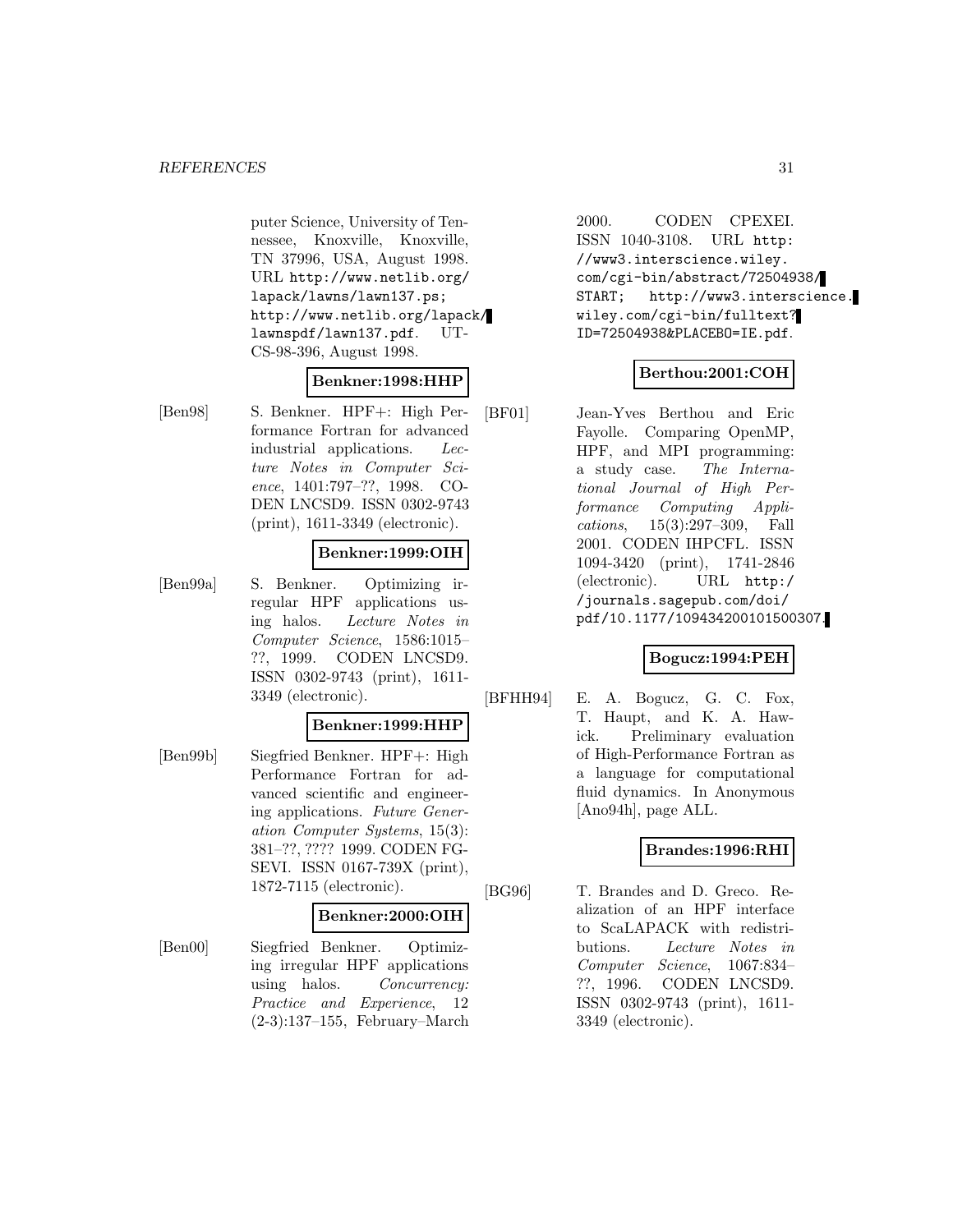#### **Botsford:1994:PCI**

[BGG<sup>+</sup>94] J. Botsford, A. Gawman, M. Gentleman, E. Kidd, K. Lyons, and J. Slonim, editors. Proceedings. CASCON '94. Integrated Solutions: Toronto, Ontario, Canada, 31 October–3 November 1994. Nat. Res. Council Canada, Ottawa, Ont., Canada, 1994. ISBN ???? LCCN ????

# **Brezany:1992:CFOa**

[BGMZ92] Peter Brezany, Michael Gerndt, Piyush Mehrotra, and Hans Zima. Concurrent file operations in a high performance FOR-TRAN. In IEEE [IEE92b], pages 230–237. ISBN 0-8186-2630- 5. LCCN QA76.5 .S894 1992. IEEE catalog no. 92CH3216-9.

# **Banerjee:1994:LCP**

[BGNP94] Uptal Banerjee, D. Gelernter, A. Nicolau, and D. Padua, editors. Languages and compilers for parallel computing: 6th international workshop, Portland, Oregon, USA, August 12–14, 1993: proceedings, volume 768 of Lecture notes in computer science. Springer-Verlag, Berlin, Germany / Heidelberg, Germany / London, UK / etc., 1994. ISBN 3-540-57659-2. LCCN QA76.58 .W656 1993.

# **Barkley:1997:CNB**

[BGvE<sup>+</sup>97] John Barkley, Roman Grzonka, Axel vom Endt, David Muxworthy, Tim Zeisloft, Michael Metcalf, Van Snyder, Robert Corbett, Lawrie Schonfelder, Dave Bailey, Pierre Hugonnet, Charles Knoebel, Clifford Blair, Loren P. Meissner, Phillip Helbig, Dirk Thorsten Vogel, Ronald Sverdlove, Dick Hendrickson, Malcom Cohen, Roger Young, James Giles, Larry Rolison, Richard Maine, Henry Zongarro, Petros Dafniotis, Jing Guo, David C. P. LaFrance-Linden, Harvey Richardson, Walt Brainerd, Patrice Lignelet, Jean Vezina, David Vowles, Clive Page, Viggo Norum, Neil N. Carlson, John Reid, Mike Lijewski, William F. Mitchell, and Robert Ferrell. Captured on the Net: Brian Meek (obituary); honors for Betty Holberton; significant new applications for Fortran 90 and Fortran 95?; why don't academic snobs teach Fortran? is object-oriented Fortran a bad idea? status of High Performance Fortran; replacement for data statements; array of pointers; blanks in short form read and print; undefined pointer association status; visibility of implied do variable in array constructor; efficiency of loops; generic linked lists; module variables and the save attribute; modules and libraries; standardize Subset Fortran?; "mathematically equivalent" expressions, "volatile" variables, and optimization; pointers, targets, and allocatable arrays as function results. ACM Fortran Forum, 16(2):5–17, August 1997. CODEN ???? ISSN 1061-7264 (print), 1931-1311 (electronic).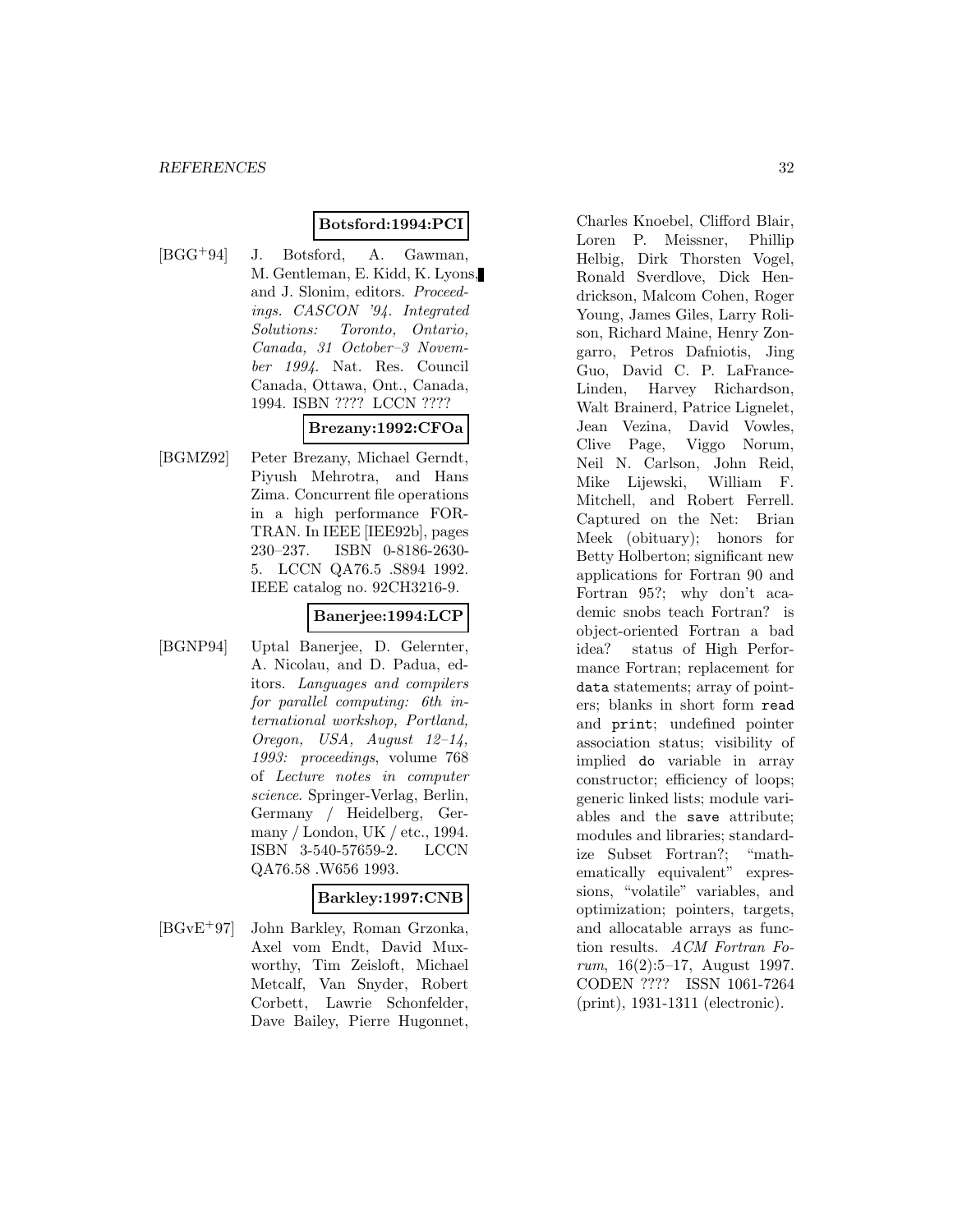# **Branca:1995:CBH**

[BID95] A. Branca, M. Ianigro, and A. Distante. A comparison between HPF and PVM for data parallel algorithms on a cluster of workstations using a high speed network. In Hertzberger and Serazzi [HS95], pages 930– 931. ISBN 3-540-59393-4 (paperback). ISSN 0302-9743 (print), 1611-3349 (electronic). LCCN QA76.88 .I57 1995.

# **Bixby:1994:ADL**

[BKK94] R. Bixby, K. Kennedy, and U. Kremer. Automatic data layout using 0-1 integer programming. In Cosnard et al. [CGS94], pages 111–122. CO-DEN ITATEC. ISBN 0-444- 81926-6. ISSN 0926-5473. LCCN QA76.58 .I46 1994.

#### **Benson:1995:DDP**

[BLLWW95] Edward G. Benson, David C. P. LaFrance-Linden, Richard A. Warren, and Santa Wiryaman. Design of Digital's Parallel Software Environment. Digital Technical Journal, 7(3): 24–38, Fall 1995. CODEN DTJOEL. ISSN 0898-901X. URL ftp://ftp.digital.com/ pub/Digital/info/DTJ/v7n3/ Design\_of\_Digitals\_Parallel\_[BLZ99] S\_02jan1996DTJJ02P8.ps; http://www.digital.com:80/ info/DTJJ02/DTJJ02AH.HTM; http://www.digital.com:80/ info/DTJJ02/DTJJ02P8.PS; http://www.digital.com:80/ info/DTJJ02/DTJJ02PF.PDF;

http://www.digital.com:80/ info/DTJJ02/DTJJ02SC.TXT.

#### **Becker:1994:TPI**

[BLT94] M. Becker, L. Litzler, and M. Tehel, editors. Transputers '94: [advanced research and industrial applications]: proceedings of the international conference, September 21–23, 1994, Saline Royale d'Arc et Senans, France. IOS Press, Postal Drawer 10558, Burke, VA 2209-0558, USA, 1994. ISBN 90- 5199-179-7 (IOS Press), 4-274- 90003-7 (Ohmsha). LCCN ????

#### **Brezany:2002:PSH**

[BLW02] Peter Brezany, Jonghyun Lee, and Marianne Winslett. Parallel I/O support for HPF on computational grids. Lecture Notes in Computer Science, 2327:539– ??, 2002. CODEN LNCSD9. ISSN 0302-9743 (print), 1611- 3349 (electronic). URL http:// link.springer-ny.com/link/ service/series/0558/bibs/ 2327/23270539.htm; http: //link.springer-ny.com/link/ service/series/0558/papers/ 2327/23270539.pdf.

# **Benkner:1999:HPS**

S. Benkner, G. Lonsdale, and H. P. Zima. The HPF+ project: Supporting HPF for advanced industrial applications. Lecture Notes in Computer Science, 1685:??, 1999. CO-DEN LNCSD9. ISSN 0302-9743 (print), 1611-3349 (electronic).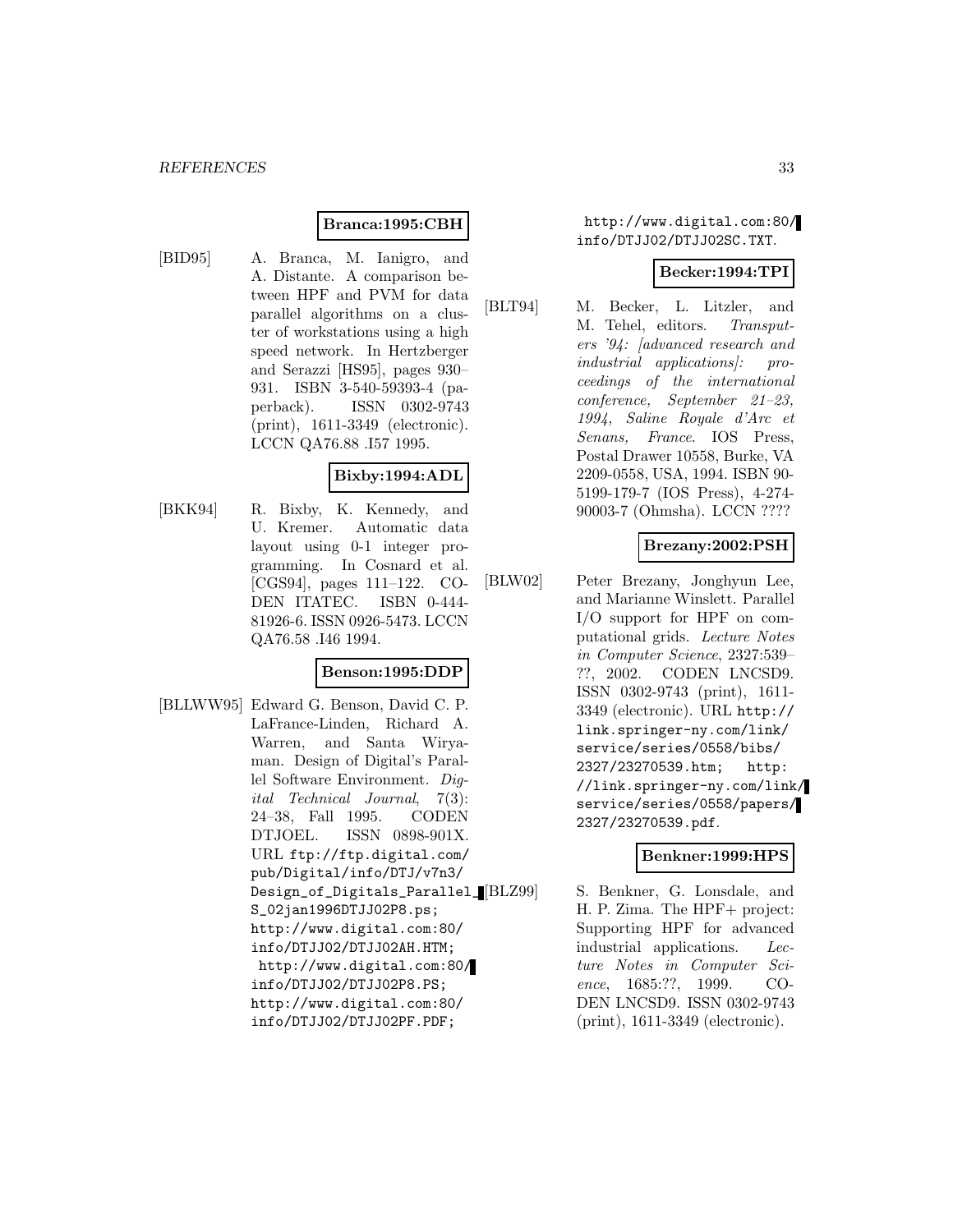# **Bozkus:1994:TCE**

[BMMN94] Z. Bozkus, L. Meadows, D. Miles, [BMV03] and S. Nakamoto. Techniques for compiling and executing HPF programs on shared memory and distributed memory parallel systems. In Kumar [Kum94], pages 515–520. ISBN 0-07-462332-X. LCCN QA 76.58 I587 1994.

# **Bozkus:1995:TCE**

[BMMN95] Z. Bozkus, L. Meadows, D. Miles, and S. Nakamoto. Techniques for compiling and executing HPF programs on shared memory and distributed memory parallel systems. In Prasanna [Pra95], pages 515–520. ISBN 0-07-462332-X. LCCN ????

#### **Bozkus:1995:CHP**

[BMN<sup>+</sup>95] Z. Bozkus, L. Meadows, S. Nakamoto, V. Schuster, and M. Young. Compiling High Performance Fortran. In Bailey et al. [BBG<sup>+</sup>95], pages 704–709. ISBN 0-89871-344-7. LCCN QA76.58.S55 1995.

# **Bozkus:1997:POH**

[BMN<sup>+</sup>97] Zeki Bozkus, Larry Meadows, Steven Nakamoto, Vincent Schuster, and Mark Young.  $PGHPF$  — an optimizing High Performance Fortran compiler for distributed memory machines. Scientific Programming, 6(1):29–40, Spring 1997. CO-DEN SCIPEV. ISSN 1058-9244 (print), 1875-919X (electronic).

# **Briguglio:2003:PPM**

Sergio Briguglio, Beniamino Di Martino, and Gregorio Vlad. A performance-prediction model for PIC applications on clusters of symmetric multiprocessors: Validation with hierarchical HPF + OpenMP implementation. Scientific Programming, 11(2):159–176, 2003. CO-DEN SCIPEV. ISSN 1058-9244 (print), 1875-919X (electronic).

#### **Bodin:1994:DPP**

[Bod94] François Bodin. Directions in parallel programming HPF, shared virtual memory and object parallelism in pC++. NASA contractor report NASA CR-194943; ICASE report no. 94- 54, Institute for Computer Applications in Science and Engineering, NASA Langley Research Center, Hampton, VA, USA, 1994.

# **Boulter:1995:PEH**

[Bou95] B. Boulter. Performance evaluation of HPF for scientific computing. In Hertzberger and Serazzi [HS95], pages 652–657. ISBN 3-540-59393-4 (paperback). ISSN 0302-9743 (print), 1611-3349 (electronic). LCCN QA76.88 .I57 1995.

# **Benkner:1997:OHA**

[BP97] S. Benkner and M. Pantano. Optimizing HPF for advanced applications. Supercomputer, 13 (2):31–43, ???? 1997. CODEN SPCOEL. ISSN 0168-7875.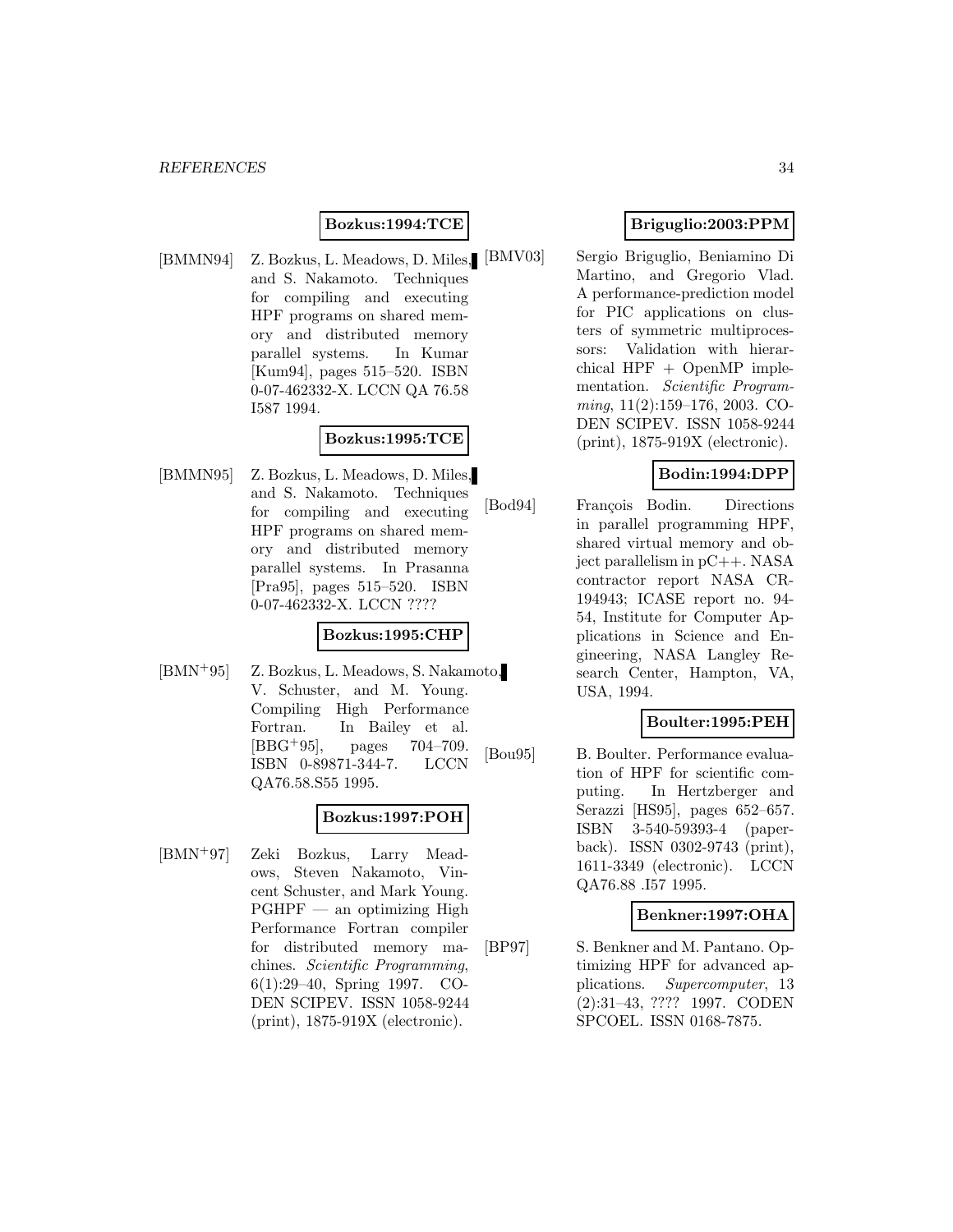#### **Berthou:1998:PHM**

[BP98] J.-Y. Berthou and L. Plagne. Parallel HPF-MPI implementation of the TBSCM Poisson solver. Lecture Notes in Computer Science, 1401:252– ??, 1998. CODEN LNCSD9. ISSN 0302-9743 (print), 1611- 3349 (electronic).

# **Bae:1996:PUC**

[BR96] Seungjo Bae and Sanjay Ranka. PACK/UNPACK on coarsegrained distributed memory parallel machines. Journal of Parallel and Distributed Computing, 38(2):204–216, November 1, 1996. CODEN JPDCER. ISSN 0743-7315 (print), 1096-0848 (electronic). URL http://www. idealibrary.com/links/doi/ 10.1006/jpdc.1996.0141/production; http://www.idealibrary.com/ links/doi/10.1006/jpdc.1996. 0141/production/pdf.

# **Boulet:1998:CPH**

[BR98] P. Boulet and X. Redon. Communication pre-evaluation in HPF. Lecture Notes in Computer Science, 1470:263–??, 1998. CODEN LNCSD9. ISSN 0302-9743 (print), 1611-3349 (electronic).

#### **Brandes:1994:EHF**

[Bra94a] T. Brandes. Evaluation of High-Performance Fortran on some real applications. Lecture Notes in Computer Science, 797:417– 422, 1994. CODEN LNCSD9. ISSN 0302-9743 (print), 1611- 3349 (electronic).

# **Brandes:1994:EHP**

[Bra94b] T. Brandes. Evaluation of High Performance Fortran on some real applications. In Gentzsch and Harms [GH94a], pages 417–422. ISBN 3-540- 57980-X (Berlin), 0-387-57980- X (New York). ISSN 0302-9743 (print), 1611-3349 (electronic). LCCN QA76.88 .I57 1994 v.1–2  $(c1994).$ 

# **Brandes:2000:HLC**

[Bra00] T. Brandes. HPF library and compiler support for halos in data parallel irregular computations. Parallel Processing Letters, 10(2/3):189–??, September 2000. CODEN PPLTEE. ISSN 0129-6264 (print), 1793- 642X (electronic). URL http:// ejournals.wspc.com.sg/ppl/ 10/1002\_03/S0129626400000196. html.

# **Brezany:1992:CFOb**

[Bre92] Peter Brezany. Concurrent file operations in a high performance FORTRAN. NASA contractor report CR-189711; ICASE report no. 92-46, National Aeronautics and Space Administration, Langley Research Center; National Technical Information Service, distributor, Hampton, VA, USA, 1992.  $i + 15$  pp.

#### **Brieger:2000:HOO**

[Bri00] Leesa Brieger. HPF to OpenMP on the Origin2000: a case study. Concurrency: Practice and Experience, 12(12):1147–1154, Oc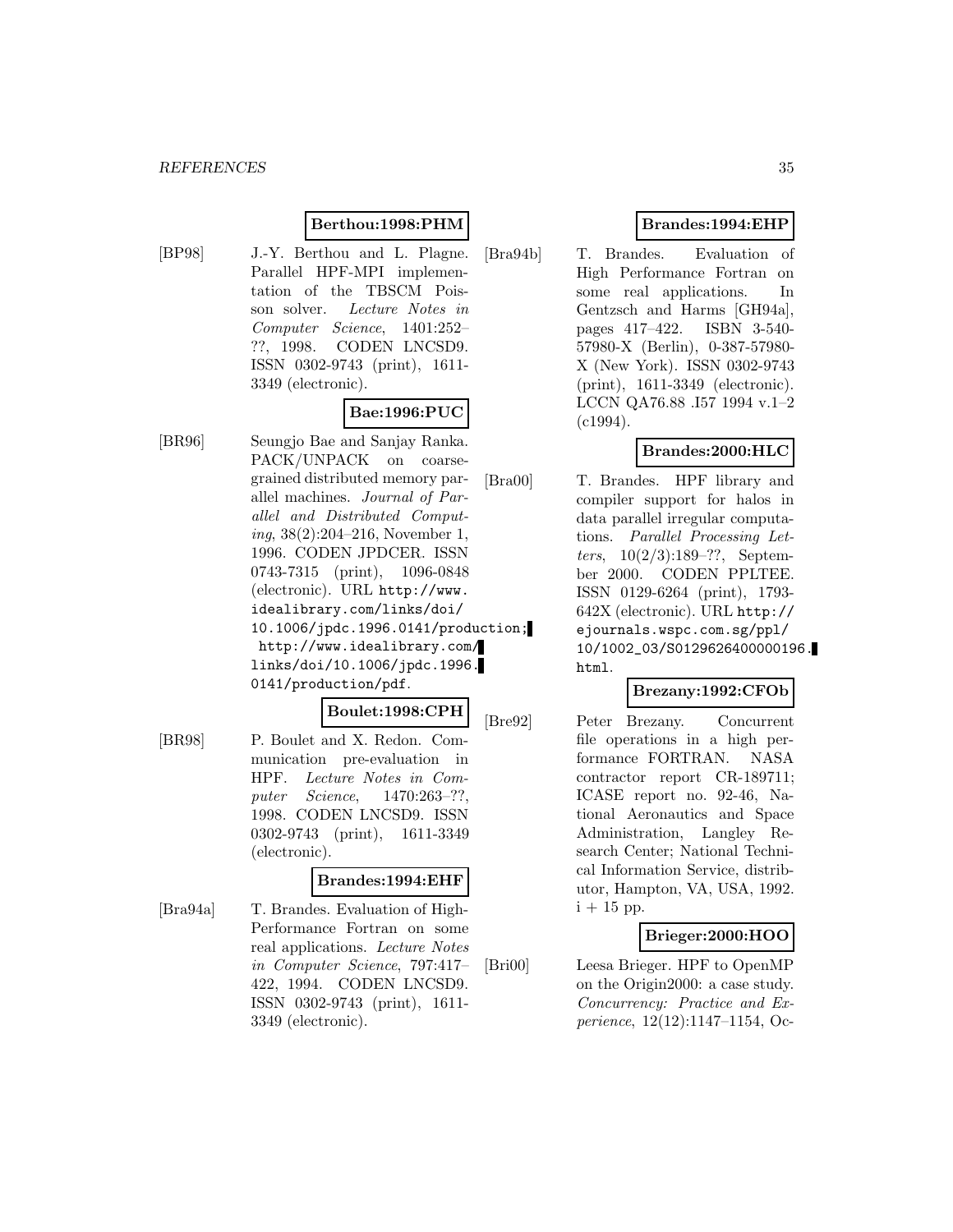tober 2000. CODEN CPEXEI. ISSN 1040-3108. URL http: //www3.interscience.wiley. com/cgi-bin/abstract/76500351/ START; http://www3.interscience. wiley.com/cgi-bin/fulltext? ID=76500351&PLACEBO=IE.pdf.

#### **Brezany:1995:PIC**

[BSCV95] P. Brezany, K. Sanjari, O. Cheron, and E. Van Konijnenburg. Processing irregular codes containing arrays with multidimensional distributions by the PREPARE HPF compiler. In Hertzberger and Serazzi [HS95], pages 526–531. ISBN 3-540- 59393-4 (paperback). ISSN 0302-9743 (print), 1611-3349 (electronic). LCCN QA76.88 .I57 1995.

#### **Benkner:1998:PIA**

[BSSV98] S. Benkner, K. Sanjari, V. Sipkova, and B. Velkov. Parallelizing irregular applications with the Vienna HPF+ compiler VFC. Lecture Notes in Computer Science, 1401:816– ??, 1998. CODEN LNCSD9. ISSN 0302-9743 (print), 1611- 3349 (electronic).

#### **Buchberger:1994:PPC**

[BV94] Bruno Buchberger and Jens Volkert, editors. Parallel processing: CONPAR 94-VAPP VI: third Joint International Conference on Vector and Parallel Processing, Linz, Austria, September 6–8, 1994: proceedings. Springer-Verlag, Berlin, Germany / Heidelberg, Germany / London, UK / etc., 1994.

ISBN 3-540-58430-7 (Berlin), 0- 387-58430-7 (New York). LCCN QA76.58 .J65 1994.

#### **Borowiec:1998:LHP**

[BV98] J. Borowiec and A. Veen. Lowering HPF procedure interface to a canonical representation. Lecture Notes in Computer Science, 1366:192–??, 1998. CO-DEN LNCSD9. ISSN 0302-9743 (print), 1611-3349 (electronic).

#### **Brezany:2001:GIP**

[BxCW01] P. Brezany, P. x. Czerwinski, and M. Winslett. A generic interface for parallel access to large data sets from HPF applications. Future Generation Computer Systems, 17(8):977– 985, June 2001. CODEN FG-SEVI. ISSN 0167-739X (print), 1872-7115 (electronic).

# **Brandes:1994:ATT**

[BZ94] T. Brandes and F. Zimmermann. Adaptor — A transformation tool for HPF programs. In Decker and Rehmann [DR94], pages 91–96. ISBN 0-8176-5090- 3. LCCN QA76.58 .P767 1994.

# **Benkner:1999:CHP**

[BZ99] S. Benkner and H. Zima. Compiling High Performance Fortran for distributed-memory architectures. Parallel Computing, 25(13):1785–1825, December 1999. CODEN PACOEJ. ISSN 0167-8191 (print), 1872- 7336 (electronic).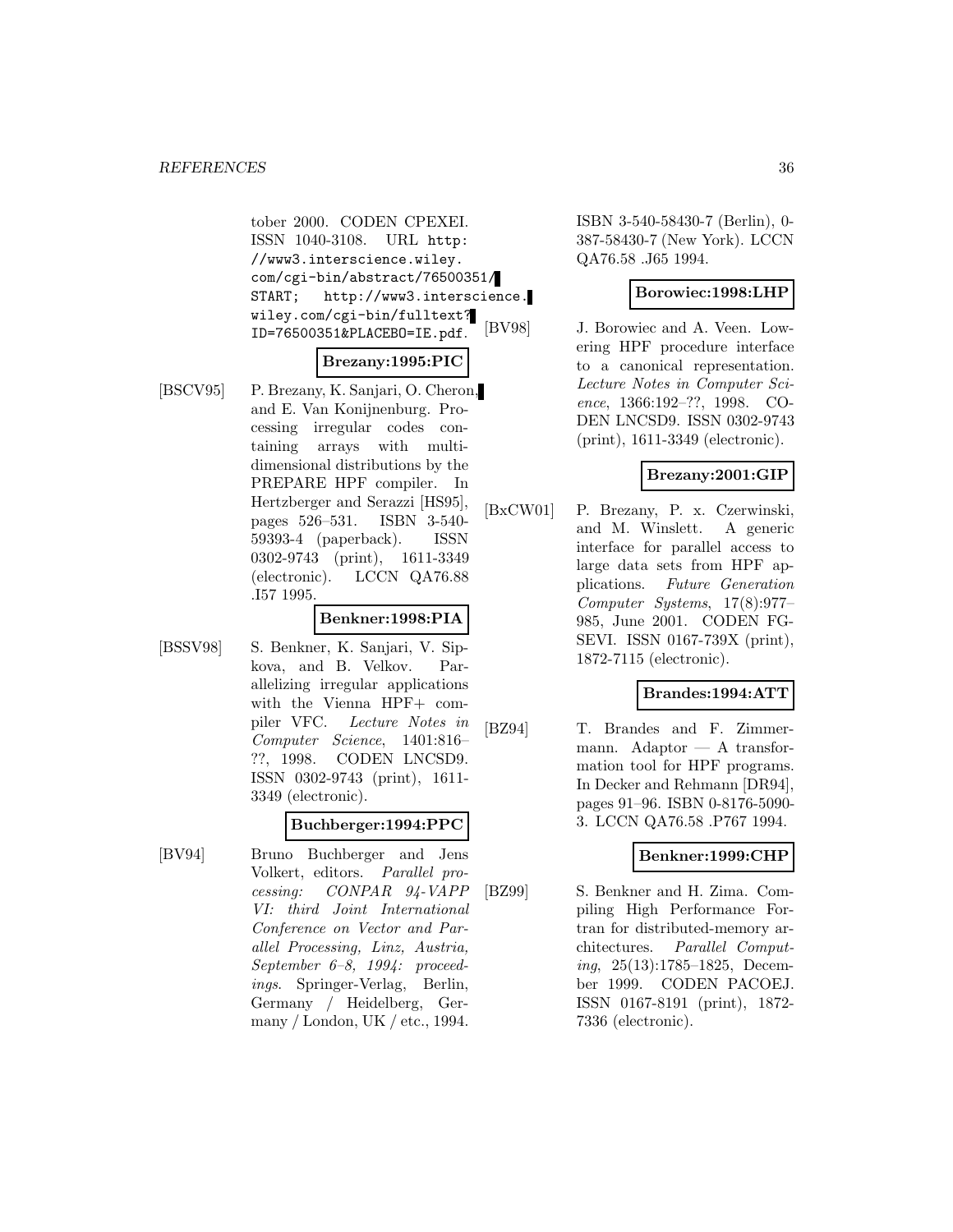# **Coelho:1996:OCH**

[CA96] Fabien Coelho and Corinne Ancourt. Optimal compilation of HPF remappings. Journal of Parallel and Distributed Computing, 38(2):229– 236, November 1, 1996. CO-DEN JPDCER. ISSN 0743- 7315 (print), 1096-0848 (electronic). URL http://www. idealibrary.com/links/doi/ 10.1006/jpdc.1996.0143/produqtion; http://www.idealibrary.com/ links/doi/10.1006/jpdc.1996. 0143/production/pdf.

#### **Chen:1994:CEC**

[CC94] Dong-Yuan Chen and M. C. Chen. CPAR-language extensions to C for irregular and adaptive parallel computations. In IEEE [IEE94c], pages 501– 508. ISBN 0-8186-5680-8, 0- 8186-5681-6. LCCN QA76.5 .S244 1994. IEEE catalog no. 94TH0637-9.

#### **Chen:2004:EPI**

[CCW04] Min-Bin Chen, Tyng-Ruey Chuang, and Jan-Jan Wu. Efficient parallel implementations of near Delaunay triangulation with High Performance Fortran. Concurrency and Computation: Practice and Experience, 16(12): 1143–1159, October 2004. CO-DEN CCPEBO. ISSN 1532-0626 (print), 1532-0634 (electronic).

#### **Clemencon:1996:THM**

[CDD<sup>+</sup>96] C. Clemencon, K. M. Decker, V. R. Deshpande, A. Endo, J. Fritscher, P. A. R. Lorenzo,

N. Masuda, A. Muller, R. Ruhl, W. Sawyer, B. J. N. Wylie, and F. Zimmermann. Toolssupported HPF and MPI parallelization of the NAS parallel benchmarks. In IEEE [IEE96b], pages 309–318. ISBN 0-8186- 7551-9. LCCN QA76.58 .S95 1996. IEEE catalog number 96TB100062.

# **Chrisochoides:1993:MDH**

N. Chrisochoides, K. Droegemeier, G. Fox, K. Mills, and Ming Xue. A methodology for developing high performance computing models: storm-scale weather prediction. In Tentner [Ten93], pages 82–89. ISBN 1- 56555-052-8. LCCN ????

## **Cownie:1994:PPP**

[CDH<sup>+</sup>94] J. Cownie, A. Dunlop, S. Hellberg, A. J. G. Hey, and D. Pritchard. Portable parallel programming environments the ESPRIT PPPE project. In Dekker et al. [DSZ94], pages 135–142. ISBN 0-444-81784-0. LCCN QA76.58.E98 1994.

#### **Clemencon:1995:AEP**

[CEF<sup>+</sup>95] C. Clemencon, A. Endo, J. Fritscher, A. Muller, R. Ruhl, and B. J. N. Wylie. The 'annai' environment for portable distributed parallel programming. In El-Rewini and Shriver [ERS95], pages 242–251 (vol. 2). ISBN 0-8186-6935-7. LCCN ????

#### **Celmaster:1996:MFR**

[Cel96] William N. Celmaster. Modern Fortran revived as the language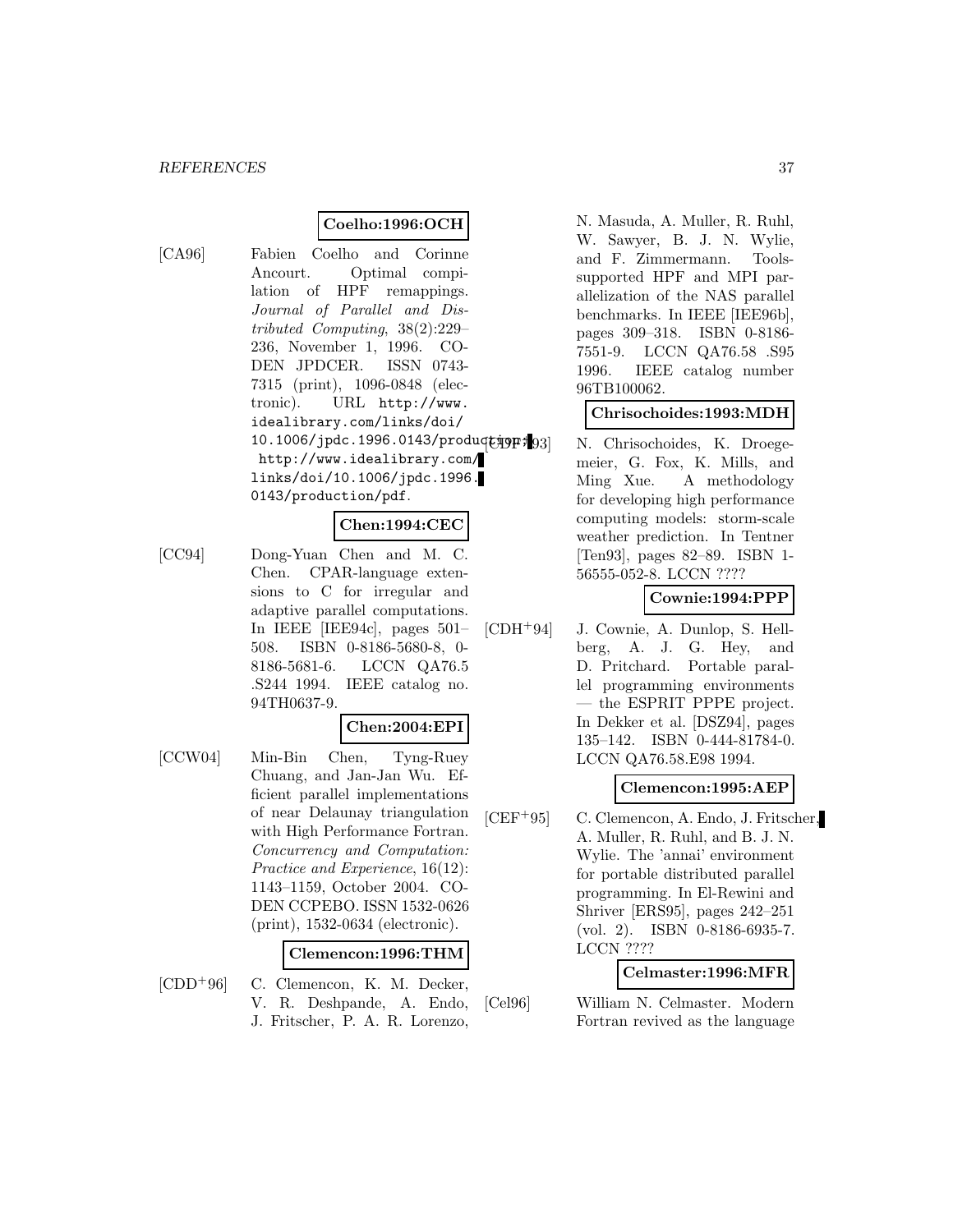of scientific parallel computing. Digital Technical Journal, 8(3): 39–45, December 1996. CODEN DTJOEL. ISSN 0898-901X. URL ftp://ftp.digital.com/ pub/Digital/info/DTJ/v8n3/ Modern\_Fortran\_Revived\_as\_ the\_07jan1997DTJN03P8.ps; http://www.digital.com:80/ info/DTJN03/DTJN03AH.HTM; http://www.digital.com:80/ info/DTJN03/DTJN03HM.HTM; http://www.digital.com:80/ info/DTJN03/DTJN03P8.PS; http://www.digital.com:80/ info/DTJN03/DTJN03PF.PDF; http://www.digital.com:80/ info/DTJN03/DTJN03SC.TXT.

# **Chandy:1994:IST**

[CFK<sup>+</sup>94] Mani Chandy, Ian Foster, Ken Kennedy, Charles Koelbel, and Chau-Wen Tseng. Integrated support for task and data parallelism. International Journal of Supercomputer Applications, 8(2):80–98, Summer 1994. CO-DEN IJSAE9. ISSN 0890-2720.

## **Clemencon:1995:IRD**

[CFMR95] C. Clemencon, J. Fritscher, M. J. Meehan, and R. Ruhl. An implementation of race detection and deterministic replay with MPI. In Haridi et al. [HAM95], pages 155–166. ISBN 3-540-60247-X. ISSN 0302-9743 (print), 1611-3349 (electronic). LCCN QA76.58.I553 1995.

#### **Corbett:1994:UEP**

[CFPS94] P. F. Corbett, D. G. Feitelson, J.-P. Prost, and M. Snir. User-friendly and efficient parallel I/Os using the Vesta parallel file system. In Becker et al. [BLT94], pages 23–38. ISBN 90- 5199-179-7 (IOS Press), 4-274- 90003-7 (Ohmsha). LCCN ????

#### **Chatterjee:1993:GLA**

[CGL<sup>+</sup>93] Siddhartha Chatterjee, John R. Gilbert, Fred J. E. Long, Robert Schreiber, and Shang-Hua Teng. Generating local addresses and communication sets for dataparallel programs. ACM SIG-PLAN Notices, 28(7):149–158, July 1993. CODEN SINODQ. ISSN 0362-1340 (print), 1523- 2867 (print), 1558-1160 (electronic).

#### **Chatterjee:1995:GLA**

[CGL<sup>+</sup>95] Siddhartha Chatterjee, John R. Gilbert, Fred J. E. Long, Robert Schreiber, and Shang-Hua H. Teng. Generating local addresses and communication sets for data-parallel programs. Journal of Parallel and Distributed Computing, 26(1): 72–84, April 1, 1995. CO-DEN JPDCER. ISSN 0743- 7315 (print), 1096-0848 (electronic). URL http://www. idealibrary.com/links/doi/ 10.1006/jpdc.1995.1049/production; http://www.idealibrary.com/ links/doi/10.1006/jpdc.1995. 1049/production/pdf.

#### **Cosnard:1994:PAC**

[CGS94] Michel Cosnard, Guang R. Gao, and Gabriel M. Silberman, editors. Parallel architectures and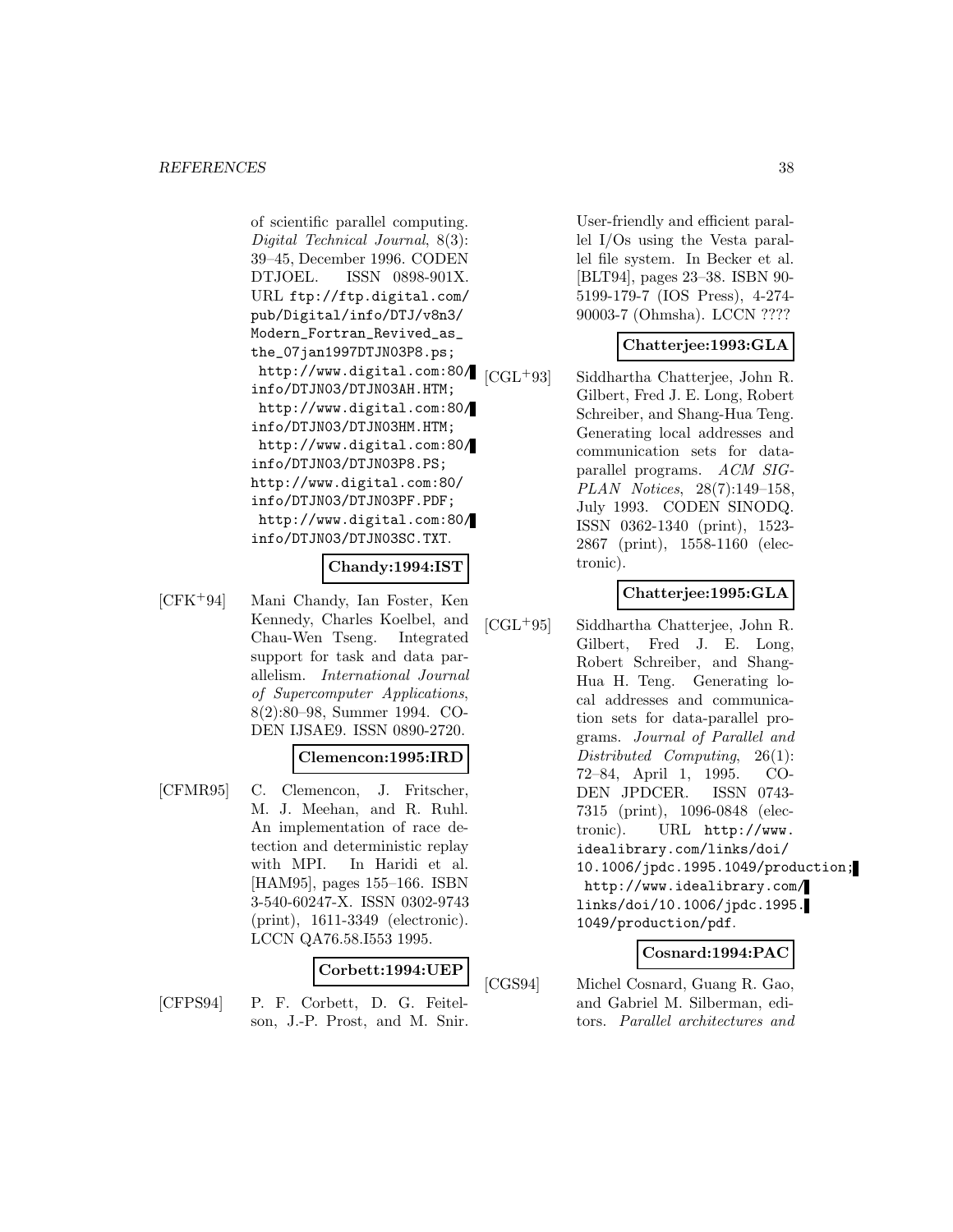#### *REFERENCES* 39

compilation techniques: proceedings of the IFIP WG10.3 Working Conference on Parallel Architectures and Compilation Techniques, PACT '94, Montreal, Canada, 24–26 August, 1994, volume A-50 of IFIP Transactions. A. Computer Science and Technology. North-Holland, Amsterdam, The Netherlands, 1994. CODEN ITATEC. ISBN 0-444-81926-6. ISSN 0926- 5473. LCCN QA76.58 .I46 1994.

#### **Chatterjee:1994:ADH**

[CGSS94] S. Chatterjee, J. R. Gilbert, R. Schreiber, and T. J. Sheffler. Automatic distribution in HPF. In Dongarra and Tourancheau [DT94], pages 11– 18. ISBN 0-89871-343-9. LCCN QA76.58.I568 1994.

# **Cheng:1994:PDP**

[CH94] Doreen Cheng and Robert Hood. A portable debugger for parallel and distributed programs. In IEEE [IEE94e], pages 723–732. ISBN 0-8186- 6605-6 (paper), 0-8186-6606- 4 (microfiche), 0-8186-6607- 2 (case). ISSN 1063-9535. LCCN QA76.5 .S894 1994. URL http://sc94.ameslab. gov/AP/contents.html. IEEE catalog number 94CH34819.

## **Chweh:1997:NPF**

[Chw97] Crystal Chweh. New products: Free C++ template library; templex sees vision of optical RAM; craft-y HPF compiler; getting graphic; realtime vision processing. IEEE Concurrency,  $5(3):81-82$ , July/ September 1997. CODEN IECMFX. ISSN 1092-3063 (print), 1558-0849 (electronic). URL http://dlib.computer. org/pd/books/pd1997/pdf/p3081. pdf.

#### **Chung:1994:OPE**

[CKMU94] J. S. Chung, K. Karal, H. Maeda, and Y. Ueda, editors. Offshore and polar engineering: 4th International conference — April 1994, Osaka, Japan. ISOPE, Golden, 1994. ISBN 1-880653- 12-5, 1-880653-10-9. LCCN ????

#### **Choudhary:1993:HPF**

[CKZ93] Alok Choudhary, Charles Koelbel, and Mary Zosel. High Performance Fortran: Implementor and users workshop. In IEEE [IEE93c], pages 610–614. ISBN 0-8186-4340-4 (paperback), 0- 8186-4341-2 (microfiche), 0- 8186-4342-0 (hardback), 0-8186- 4346-3 (CD-ROM). ISSN 1063- 9535. LCCN QA76.5 .S96 1993.

#### **Chandra:1997:HFG**

[CL97a] S. Chandra and J. R. Larus. HPF on fine-grain distributed shared memory: Early experience. Lecture Notes in Computer Science, 1239:450–??, 1997. CO-DEN LNCSD9. ISSN 0302-9743 (print), 1611-3349 (electronic).

#### **Chandra:1997:OCH**

[CL97b] Satish Chandra and James R. Larus. Optimizing communication in HPF programs on fine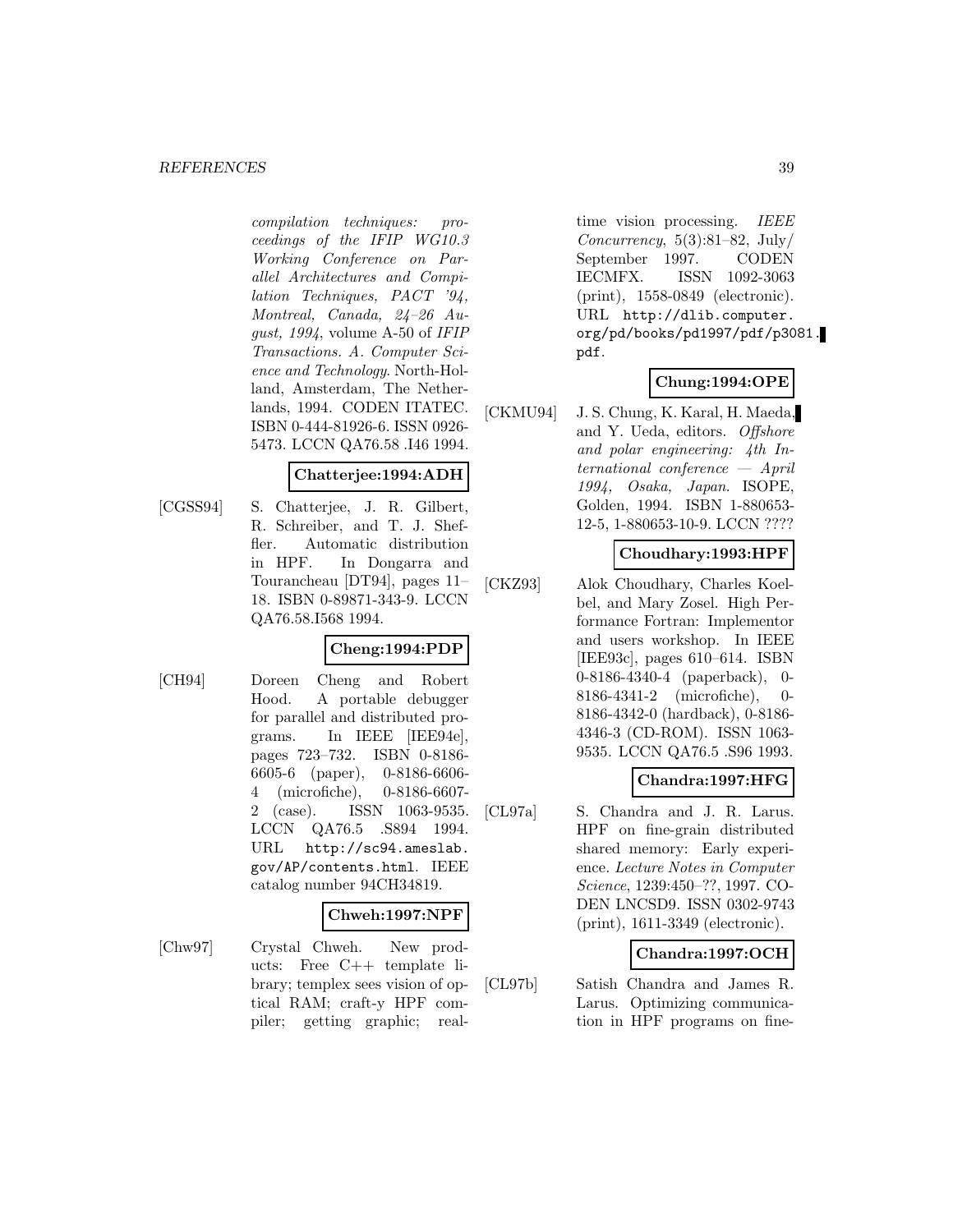grain distributed shared memory. ACM SIGPLAN Notices, 32(7):100–111, July 1997. CO-DEN SINODQ. ISSN 0362-1340 (print), 1523-2867 (print), 1558- 1160 (electronic).

# **Cai:2002:TDE**

[CLiN<sup>+</sup>02] DongSheng Cai, Yaoting Li, Ken ichi Nishikawa, Chiejie Xiao, and Xiaoyan Yan. Threedimensional electromagnetic particle-in-cell code using High Performance Fortran on PC cluster. Lecture Notes in Computer Science, 2327:515– ??, 2002. CODEN LNCSD9. ISSN 0302-9743 (print), 1611- 3349 (electronic). URL http:// link.springer-ny.com/link/ service/series/0558/bibs/ 2327/23270515.htm; http: //link.springer-ny.com/link/ service/series/0558/papers/ 2327/23270515.pdf.

#### **Chapman:1998:OHI**

[CM98] B. Chapman and P. Mehrotra. OpenMP and HPF: Integrating two paradigms. Lecture Notes in Computer Science, 1470:650– ??, 1998. CODEN LNCSD9. ISSN 0302-9743 (print), 1611- 3349 (electronic).

#### **Cahir:2000:PMM**

[CMK00] Margaret Cahir, Robert Moench, and Alice E. Koniges. Programming models and methods. In Koniges [Kon00], chapter 3, pages 27–54. ISBN 1-55860-540- 1. LCCN QA76.58 .I483 2000. Discusses PVM, MPI, SHMEM,

High-Performance Fortran, and POSIX threads.

#### **Chauhan:2003:ATD**

[CMKH03] Arun Chauhan, Cheryl McCosh, Ken Kennedy, and Richard Hanson. Automatic type-driven library generation for telescoping languages. In ACM [ACM03], page ?? ISBN 1-58113-695-1. LCCN ???? URL http://www. sc-conference.org/sc2003/ inter\_cal/inter\_cal\_detail. php?eventid=10692#1; http: //www.sc-conference.org/sc2003/ paperpdfs/pap296.pdf.

## **Calzarossa:1998:ICS**

[CMMP98] M. Calzarossa, L. Massari, A. Merlo, and M. Pantano. Integration of a compilation system and a performance tool: The HPF+ approach. Lecture Notes in Computer Science, 1401:809– ??, 1998. CODEN LNCSD9. ISSN 0302-9743 (print), 1611- 3349 (electronic).

## **Calzarossa:2001:PIH**

[CMT01] M. Calzarossa, L. Massari, and D. Tessera. Performance issues of an HPF-like compiler. Future Generation Computer Systems, 18(1):147–156, September 2001. CODEN FGSEVI. ISSN 0167- 739X (print), 1872-7115 (electronic).

#### **Chapman:1994:SAM**

[CMVZ94] B. Chapman, P. Mehrotra, J. Van Rosendale, and H. Zima. A software architecture for multidisciplinary applications: in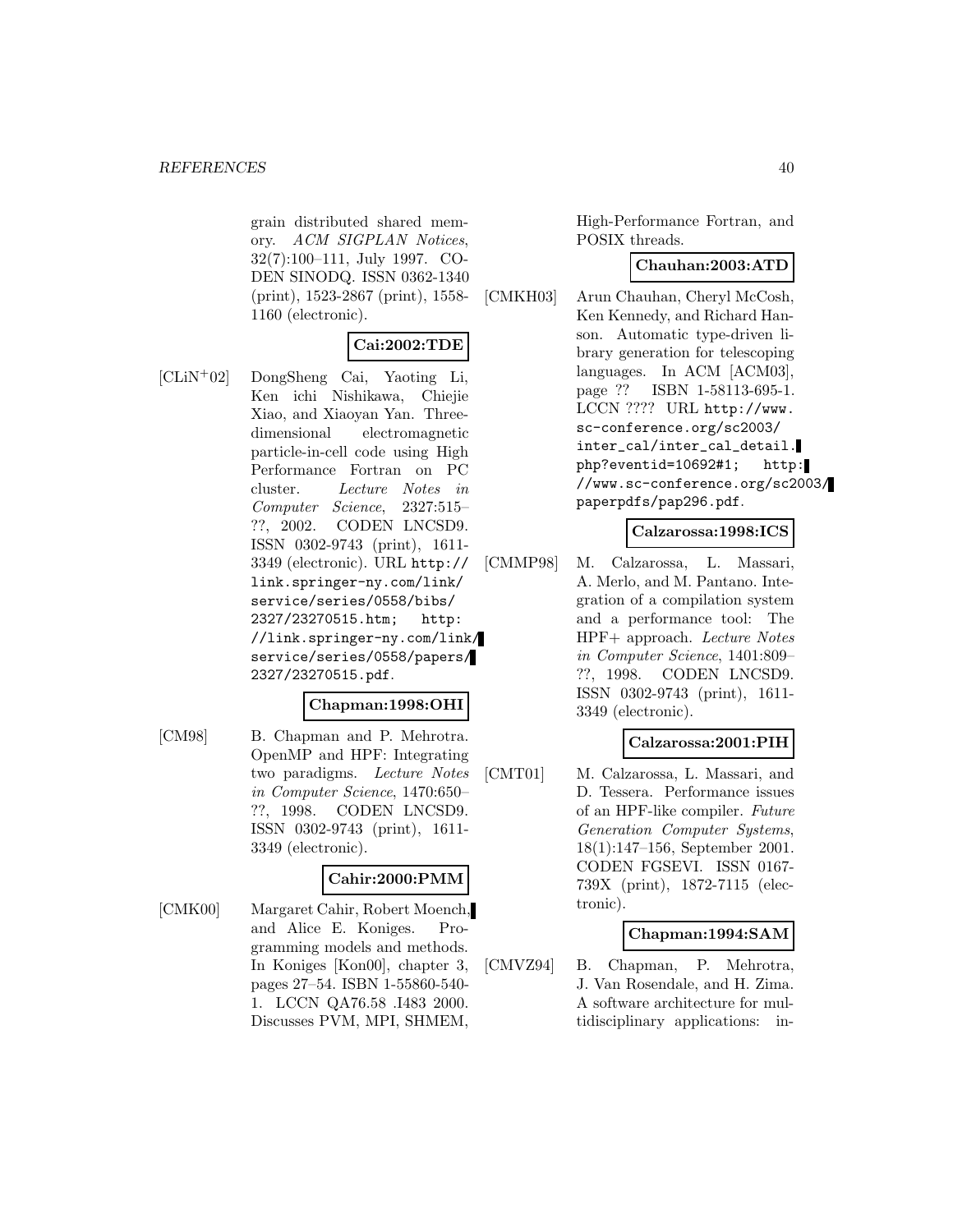tegrating task and data parallelism. In Buchberger and Volkert [BV94], pages 664–676. ISBN 3-540-58430-7 (Berlin), 0-387- 58430-7 (New York). LCCN QA76.58 .J65 1994.

## **Chapman:1992:PVF**

[CMZ92] Barbara M. Chapman, Piyush Mehrotra, and Hans P. Zima. Programming in Vienna Fortran. Scientific Programming, 1(1):31–50, Fall 1992. CO-DEN SCIPEV. ISSN 1058-9244 (print), 1875-919X (electronic).

## **Chapman:1993:HPFb**

[CMZ93] B. M. Chapman, P. Mehrotra, and H. P. Zima. High Performance Fortran without templates: an alternative model for distribution and alignment. In ACM [ACM93], pages 92– 101. CODEN SINODQ. ISBN 0-89791-589-5. ISSN 0362- 1340 (print), 1523-2867 (print), 1558-1160 (electronic). LCCN QA76.7 .S54 v.28:7.

## **Chapman:1994:HPF**

[CMZ94a] B. Chapman, P. Mehrotra, and H. Zima. High performance Fortran languages: advanced applications and their implementation. In Gentzsch and Harms [GH94a], pages 407–416. ISBN 3-540-57980-X (Berlin), 0-387- 57980-X (New York). ISSN 0302-9743 (print), 1611-3349 (electronic). LCCN QA76.88 .I57 1994 v.1–2 (c1994).

## **Chapman:1994:EHAa**

[CMZ94b] Barbara Chapman, Piyush Mehrotra, and Hans Zima. Extending HPF for advanced data parallel applications. NASA contractor report NASA CR-194913; ICASE report no. 94- 34, Institute for Computer Applications in Science and Engineering, NASA Langley Research Center, Hampton, VA, USA, 1994.

## **Chapman:1995:HPF**

[CMZ95] Barbara Chapman, Piyush Mehrotra, and Hans Zima. High Performance Fortran languages: Advanced applications and their implementation. Future Generation Computer Systems, 11(4– 5):401–407, August 1995. CO-DEN FGSEVI. ISSN 0167-739X (print), 1872-7115 (electronic).

# **Cabitza:1996:EHS**

[CNBB96] G. Cabitza, C. Nardone, C. Bagaini, and A. Balzano. Experiences with HPF for scientific applications. Lecture Notes in Computer Science, 1067:290– ??, 1996. CODEN LNCSD9. ISSN 0302-9743 (print), 1611- 3349 (electronic).

## **Coelho:1994:CIC**

[Coe94a] F. Coelho. Compilation of I/O communications for HPF. In IEEE [IEE94a], pages 102–109. ISBN 0-8186-6965-9. LCCN QA76.58.S95 1994. IEEE catalog no. 95TH8024.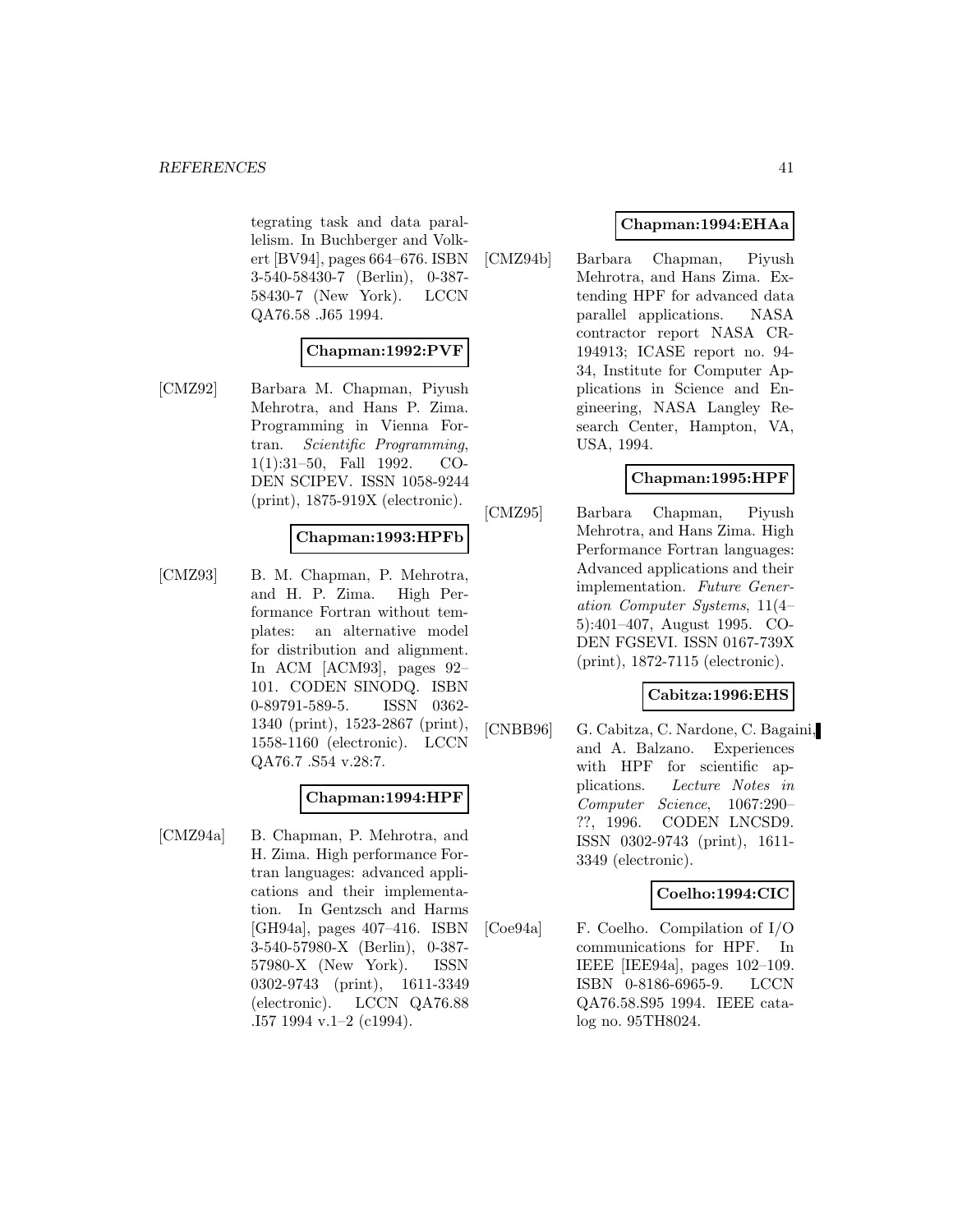## **Coelho:1994:EHC**

[Coe94b] F. Coelho. Experiments with HPF compilation for a network of workstations. In Gentzsch and Harms [GH94a], pages 423–428. ISBN 3-540-57980-X (Berlin), 0- 387-57980-X (New York). ISSN 0302-9743 (print), 1611-3349 (electronic). LCCN QA76.88 .I57 1994 v.1–2 (c1994).

## **Coelho:1996:DHD**

[Coe96] F. Coelho. Discussing HPF design issues. Lecture Notes in Computer Science, 1123:571–??, ???? 1996. CODEN LNCSD9. ISSN 0302-9743 (print), 1611- 3349 (electronic).

#### **Counihan:1997:FIF**

[Cou97] Martin Counihan. Fortran 95: Including Fortran 90, Details of High Performance Fortran (HPF), and the Fortran Module for Variable-Length Character Strings. UCL Press, January 1997. ISBN 1-85728-367- 8. US\$37.95. URL http:/ /www.cbooks.com/sqlnut/SP/ search/gtsumt?source=&isbn= 1857283678.

#### **Crooks:1994:ADD**

[CP94] P. Crooks and R. H. Perrott. Automatic data distribution. In Gentzsch and Harms [GH94a], pages 463–468. ISBN 3-540- 57980-X (Berlin), 0-387-57980- X (New York). ISSN 0302-9743 (print), 1611-3349 (electronic). LCCN QA76.88 .I57 1994 v.1–2  $(c1994)$ .

## **Chapman:1993:HPFa**

[CZM93] Barbara Chapman, Hans Zima, and Piyush Mehrotra. High Performance Fortran without templates an alternative model for distribution and alignment. NASA contractor report NASA CR-191451; ICASE report 93- 17, National Aeronautics and Space Administration, Langley Research Center; National Technical Information Service, distributor, Hampton, VA, USA, 1993. ???? pp.

#### **Chapman:1994:EHAb**

[CZM94] Barbara Chapman, Hans Zima, and Piyush Mehrotra. Extending HPF for advanced dataparallel applications. IEEE parallel and distributed technology: systems and applications, 2(3):59–70, Fall 1994. CO-DEN IPDTEX. ISSN 1063-6552 (print), 1558-1861 (electronic).

## **Chapman:1994:HFL**

[CZVM94] B. Chapman, H. Zima, Vienna, and P. Mehrotra. High-Performance Fortran languages: Advanced applications and their implementation. Lecture Notes in Computer Science, 797:407– 416, 1994. CODEN LNCSD9. ISSN 0302-9743 (print), 1611- 3349 (electronic).

## **DiMartino:1998:PPS**

[DBVS98] B. Di Martino, S. Briguglio, G. Vlad, and P. Sguazzero. Parallel plasma simulation in High Performance Fortran. Lec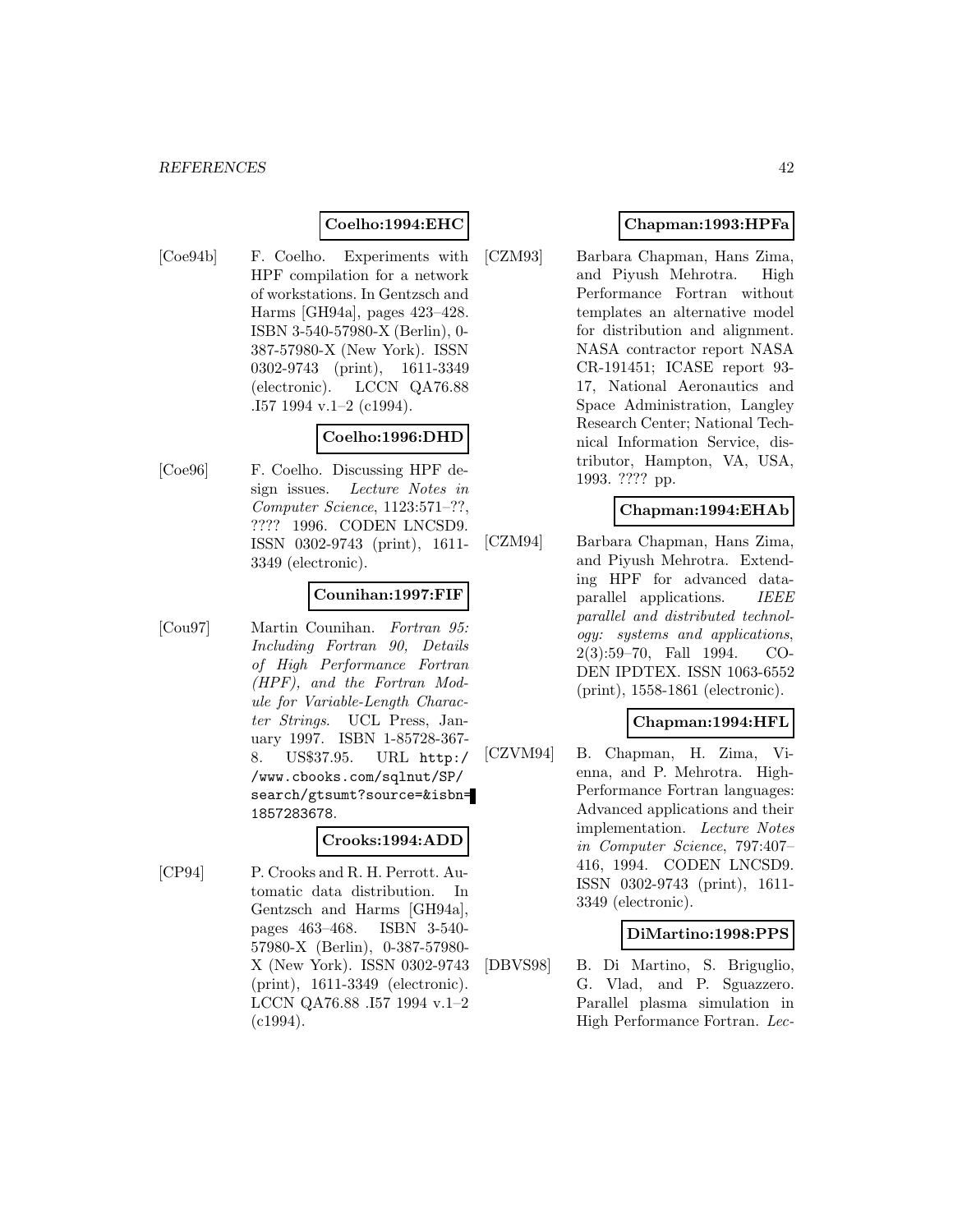ture Notes in Computer Science, 1401:203–??, 1998. CO-DEN LNCSD9. ISSN 0302-9743 (print), 1611-3349 (electronic).

## **DiMartino:1998:PTB**

[DCBC98] B. Di Martino, M. Celino, M. Briscolini, and L. Colombo. Parallel tight-binding molecular dynamics code based on integration of HPF and optimized parallel libraries. Lecture Notes in Computer Science, 1541:104– 111, 1998. CODEN LNCSD9. ISSN 0302-9743 (print), 1611- 3349 (electronic).

## **DiMartino:1999:HPF**

[DCR99a] B. Di Martino, M. Celino, and V. Rosato. A[n] High Performance Fortran implementation of a tight-binding molecular dynamics simulation. Computer Physics Communications, 120 (2):255–268, August 1999. CO-DEN CPHCBZ. ISSN 0010-4655 (print), 1879-2944 (electronic).

# **DiMartino:1999:HPM**

[DCR99b] B. Di Martino, M. Celino, and V. Rosato. HPF parallelization of a molecular dynamics code: Strategies and performances. Lecture Notes in Computer Science, 1593:535– ??, 1999. CODEN LNCSD9. ISSN 0302-9743 (print), 1611- 3349 (electronic).

## **Darte:1996:TRT**

[DDcMR96] A. Darte, F. Desprez, J. c. Mignot, and Y. Robert. TransTOOL: A restructuring tool for the

parallelization of applications using High Performance Fortran. Journal of the Brazilian Computer Society, 3(2):5– 12, ???? 1996. ISSN 0104- 6500 (print), 1678-4804 (electronic). URL http://www.cs. utk.edu/~yrobert/journals/ transtool.ps.gz.

## **Delves:1998:HPL**

[Del98] Mike Delves. HPF: Programming Linux clusters the easy way. *Linux Journal*, 45:??, January 1998. CODEN LI-JOFX. ISSN 1075-3583 (print), 1938-3827 (electronic). URL ftp://ftp.ssc.com/pub/lj/ listings/issue45/2432.tgz.

## **Ding:1998:EHP**

[Din98] C. H. Q. Ding. Evaluations of HPF for practical scientific algorithms on T3E. Lecture Notes in Computer Science, 1401:223– ??, 1998. CODEN LNCSD9. ISSN 0302-9743 (print), 1611- 3349 (electronic).

## **Ding:1999:HPF**

[Din99] Chris H. Q. Ding. High Performance Fortran for practical scientific algorithms: An up-todate evaluation. Future Generation Computer Systems, 15(3): 343–352, April 1, 1999. CO-DEN FGSEVI. ISSN 0167-739X (print), 1872-7115 (electronic).

## **DeSturler:1997:IIS**

E. De Sturler and D. Loher. Implementing iterative solvers for irregular sparse matrix problems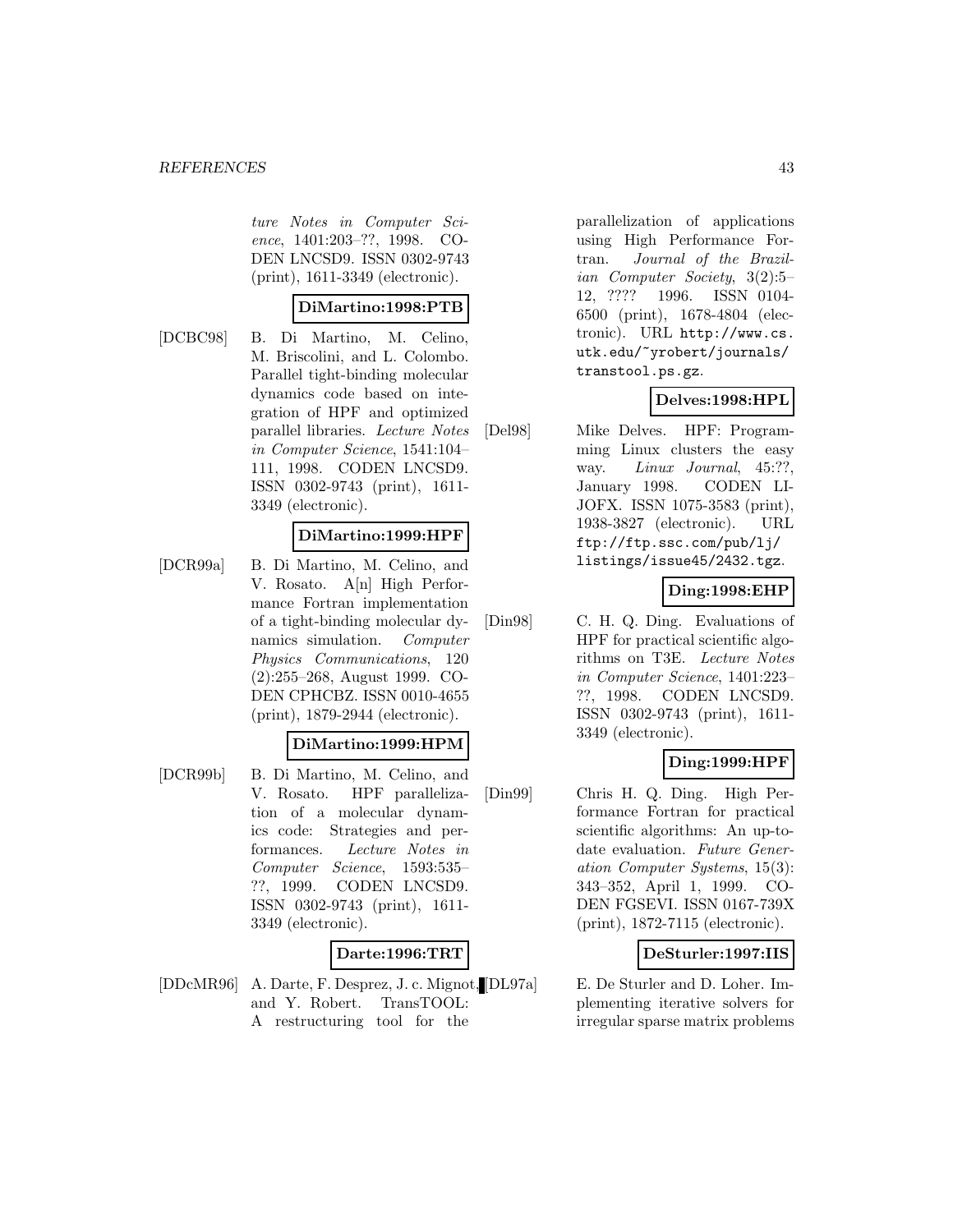in High Performance Fortran. Lecture Notes in Computer Science, 1336:293–??, 1997. CO-DEN LNCSD9. ISSN 0302-9743 (print), 1611-3349 (electronic).

## **DeSturler:1997:PSI**

[DL97b] E. De Sturler and D. Loher. Parallel solution of irregular, sparse matrix problems using high performance fortran. Lecture Notes in Computer Science, 1225:360– ??, 1997. CODEN LNCSD9. ISSN 0302-9743 (print), 1611- 3349 (electronic).

# **Dekeyser:1997:HBV**

[DL97c] J.-L. Dekeyser and C. Lefebvre. HPF-Builder: A visual environment to transform Fortran 90 codes to HPF. International Journal of Supercomputer Applications and High Performance Computing, 11(2):95–102, Summer 1997. CODEN IJSCFG. ISSN 1078-3482.

#### **deMaine:1985:TPL**

[dLD85] P. A. D. de Maine, S. Leong, and C. G. Davis. A transportable programming language (TPL) system. I overview. International Journal of Computer and Information Sciences, 14(3): 161–182, June 1985. CODEN IJ-CIAH. ISSN 0091-7036.

#### **Dongarra:1995:HPC**

[Don95] J. J. Dongarra, editor. High performance computing: technology, methods and applications: Advanced workshop — June 1994, Cetraro, Italy, volume 10 of Advances in Parallel

 $Computing - Amsterdam.$  Elsevier, Amsterdam, The Netherlands, 1995. ISBN 0-444-82163- 5. ISSN 0927-5452. LCCN QA76.88 .H54 1995.

# **Dowd:1993:HPC**

[Dow93] Kevin Dowd. High Performance Computing. RISC architectures, optimization and benchmarks; A Nutshell handbook. O'Reilly & Associates, Inc., 981 Chestnut Street, Newton, MA 02164, USA, 1993. ISBN 1-56592-032-5. xxv + 371 pp. LCCN QA76.88 .D6 1993; QA76.9.A73 D68 1993. US\$25.95. URL http: //www.oreilly.com/catalog/ 9781565920323.

## **Dion:1994:PCW**

[DPR94] M. Dion, J.-L. Philippe, and Y. Robert. Parallelizing compilers: what can be achieved? In Gentzsch and Harms [GH94a], pages 447–456. ISBN 3-540- 57980-X (Berlin), 0-387-57980- X (New York). ISSN 0302-9743 (print), 1611-3349 (electronic). LCCN QA76.88 .I57 1994 v.1–2  $(c1994)$ .

## **Decker:1994:PEM**

[DR94] K. M. Decker and R. M. Rehmann, editors. Programming environments for massively parallel distributed systems: working conference of the IFIP WG10.3, April 25–29, 1994, Ascona, Italy. Birkhäuser Boston Inc., Cambridge, MA, USA, 1994. ISBN 0-8176-5090-3. LCCN QA76.58 .P767 1994.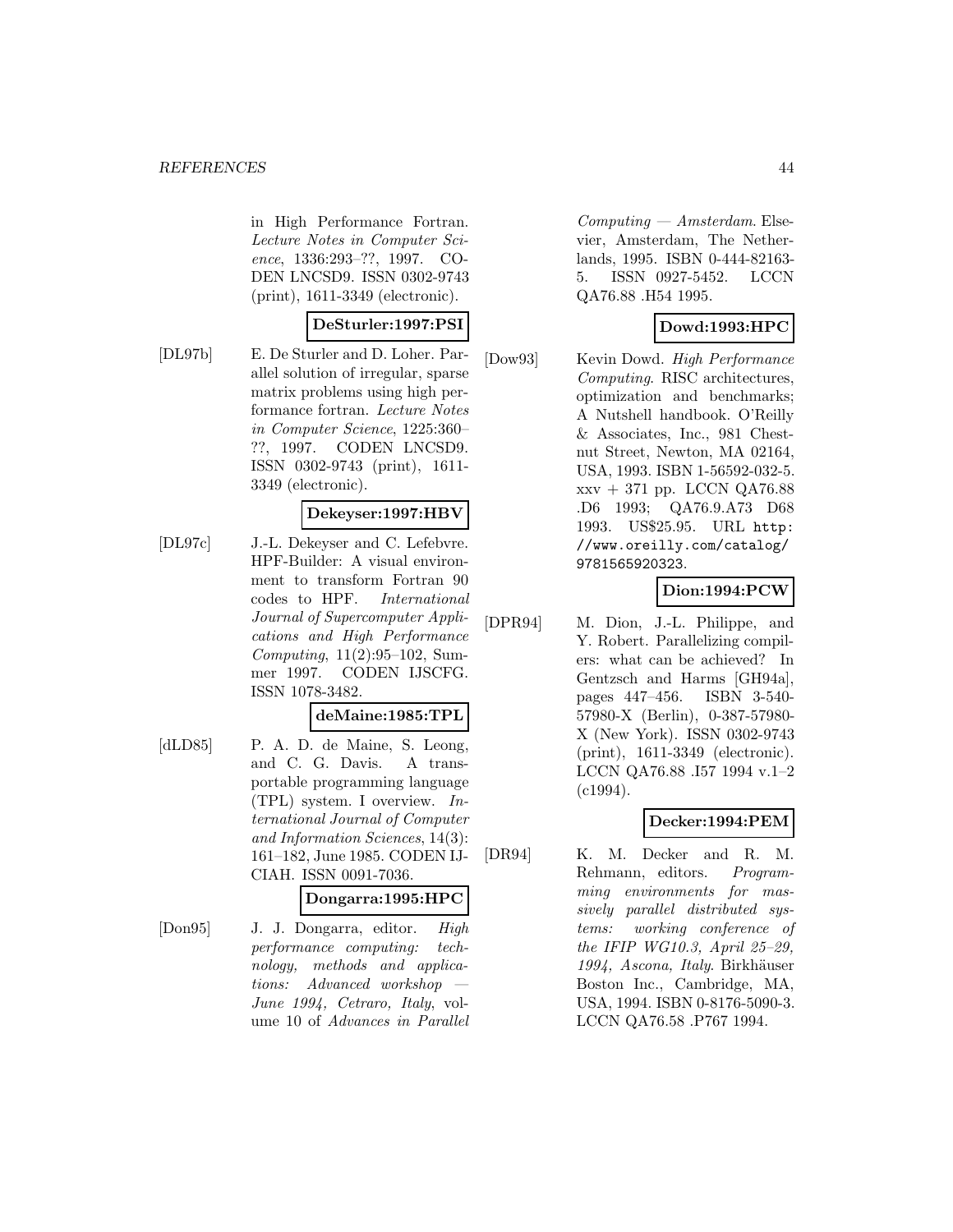#### **Diaz:2003:DIP**

[DRST03] Manuel Díaz, Bartolomé Rubio, Enrique Soler, and José M. Troya. Domain interaction patterns to coordinate HPF tasks. Parallel Computing, 29(7):925– 951, July 2003. CODEN PA-COEJ. ISSN 0167-8191 (print), 1872-7336 (electronic).

## **DeSturler:1997:SPH**

[DS97] Eric De Sturler and Volker Strumpen. Scientific programming with High Performance Fortran: a case study using the xHPF compiler. Scientific Programming, 6(1):127–152, Spring 1997. CODEN SCIPEV. ISSN 1058-9244 (print), 1875-919X (electronic).

## **Denissen:2002:FPB**

[DS02] Will Denissen and Henk J. Sips. Finding performance bugs with the TNO HPF benchmark suite. Concurrency and Computation: Practice and Experience, 14(8–9):691–712, July/August 2002. CODEN CCPEBO. ISSN 1532-0626 (print), 1532- 0634 (electronic). URL http: //www3.interscience.wiley. com/cgi-bin/abstract/95016124/ START; http://www3.interscience. wiley.com/cgi-bin/fulltext? ID=95016124{\&}PLACEBO=IE. pdf.

#### **deSturler:1998:PIS**

[dSL98] E. de Sturler and D. Loher. Parallel iterative solvers for irregular sparse matrices in High Performance Fortran. Future Generation Computer Systems, 13 (4):315–325, March 1998. CO-DEN FGSEVI. ISSN 0167-739X (print), 1872-7115 (electronic).

## **Das:1994:SAI**

[DSvH94] R. Das, J. Saltz, and R. von Hanxleden. Slicing analysis and indirect accesses to distributed arrays. In Banerjee et al. [BGNP94], pages 152–168. ISBN 3-540-57659-2. LCCN QA76.58 .W656 1993.

## **Dekker:1994:MPP**

[DSZ94] L. (Leendert) Dekker, W. Smit, and J. C. Zuidervaart, editors. Massively parallel processing applications and development: proceedings of the 1994 EUROSIM Conference on Massively Parallel Processing Applications and Development, Delft, The Netherlands, 21–23 June 1994. Elsevier, Amsterdam, The Netherlands, 1994. ISBN 0-444- 81784-0. LCCN QA76.58.E98 1994.

## **Dongarra:1994:ETP**

[DT94] J. J. Dongarra and B. Tourancheau, editors. Environments and tools for parallel scientific computing: 2nd Workshop — May 1994, Townsend, TN, Proceedings of the Workshop on Environments and Tools for Parallel Scientific Computing. SIAM Press, Philadelphia, PA, USA, 1994. ISBN 0-89871-343-9. LCCN QA76.58.I568 1994.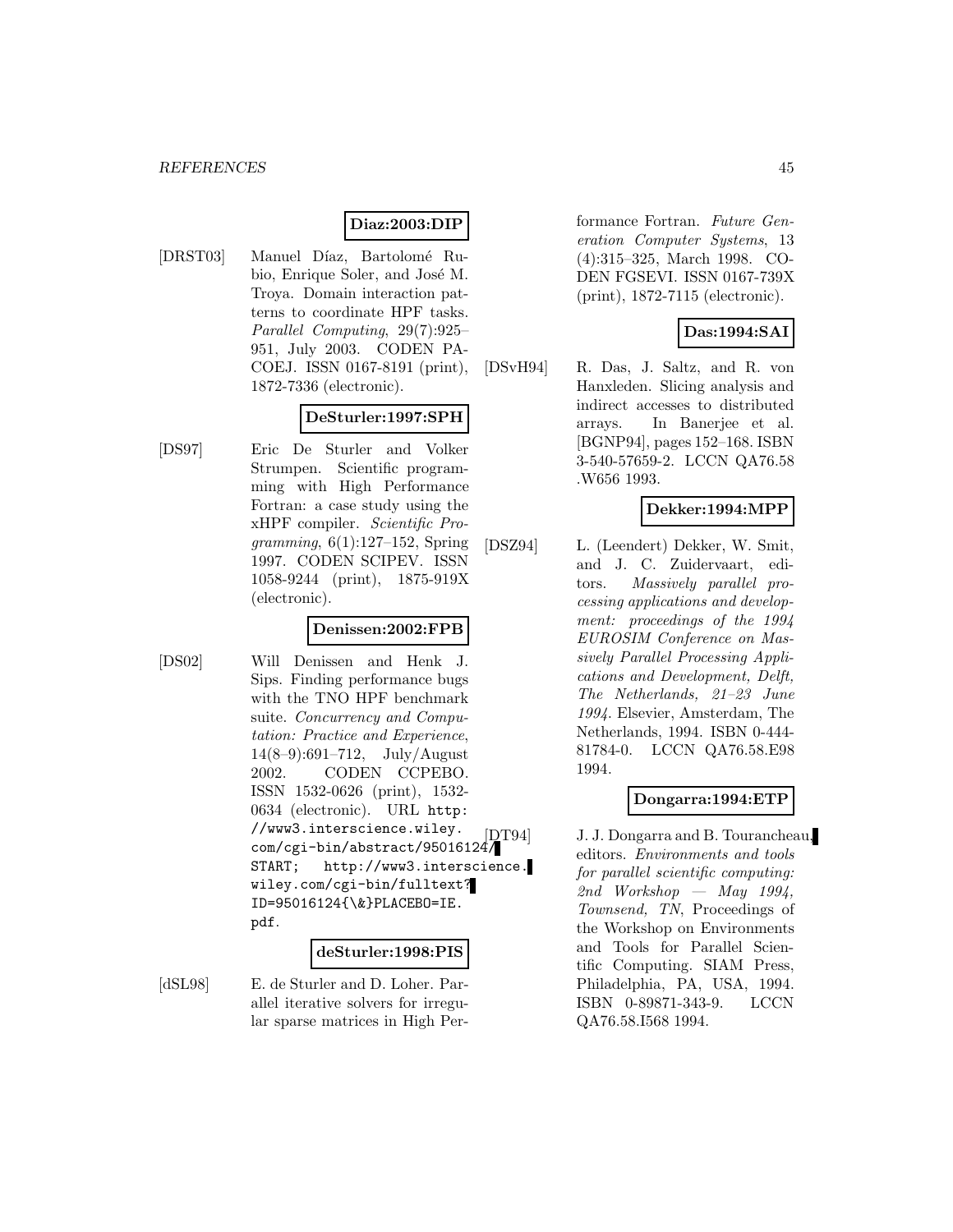## **Duval:1992:TPP**

[Duv92] D. Duval. Trends in parallel programming models for high performance computers. In Ferenczi [Fer92], page 33. ISBN ???? LCCN ???? KFKI preprint/report series: KFKI-1992-34/M,N.

## **Delves:1998:HPF**

[DZ98] M. Delves and H. Zima. High Performance Fortran: A status report or: Are we ready to give up MPI? Lecture Notes in Computer Science, 1497:161– ??, 1998. CODEN LNCSD9. ISSN 0302-9743 (print), 1611- 3349 (electronic).

#### **Ellis:1996:CNF**

[EEV<sup>+</sup>96] Miles Ellis, Bernd Eggen, Arne Vajhoej, Emili Besalu, and Steve Lionel. Captured on the net: Final Fortran 95 Draft Standard via ftp; comp-fortran-90 mailbase list now on WWW; HPF home page on WWW; user notes on Fortran programming on WWW; nested summation symbol; session notes for Fall 1995 DECUS DEC Fortran 90 session; ACM groups deplore switch to C++ for advance placement. ACM Fortran Forum, 15(1):2–3, April 1996. CO-DEN ???? ISSN 1061-7264 (print), 1931-1311 (electronic).

#### **Ehold:1999:HNL**

[EGKU99] H. J. Ehold, W. N. Gansterer, D. F. Kvasnicka, and C. W. Ueberhuber. HPF and numerical libraries. Lecture Notes

in Computer Science, 1557:140– 152, 1999. CODEN LNCSD9. ISSN 0302-9743 (print), 1611- 3349 (electronic).

# **Ehold:2002:OLP**

[EGKU02] H. J. Ehold, W. N. Gansterer, D. F. Kvasnicka, and C. W. Ueberhuber. Optimizing local performance in HPF. Parallel Computing, 28(3):415–432, March 2002. CODEN PACOEJ. ISSN 0167-8191 (print), 1872- 7336 (electronic).

#### **Elisseev:1998:PTD**

[Eli98] V. V. Elisseev. Parallelization of three-dimensional spectral laser–plasma interaction code using High Performance Fortran. Computers in Physics, 12 (2):173–??, March 1998. CO-DEN CPHYE2. ISSN 0894-1866 (print), 1558-4208 (electronic). URL https://aip.scitation. org/doi/10.1063/1.168630.

#### **Emerson:1994:BRH**

[Eme94] D. R. Emerson. Book review: The high performance Fortran handbook, Scientific and engineering computation series: Charles H. Koelbel, David B. Loveman, Robert S. Schreiber, Guy L. Steele Jr. and Mary E. Zosel, M.I.T. Press, Fitzroy House, 11, Chenies Street, London WC1E 7ET, England, ISBN 0-262-61094-9, January 1994, Price: \$24.95 (Paperback). Journal of Computational and Applied Mathematics, 54(3):N4, October 20, 1994.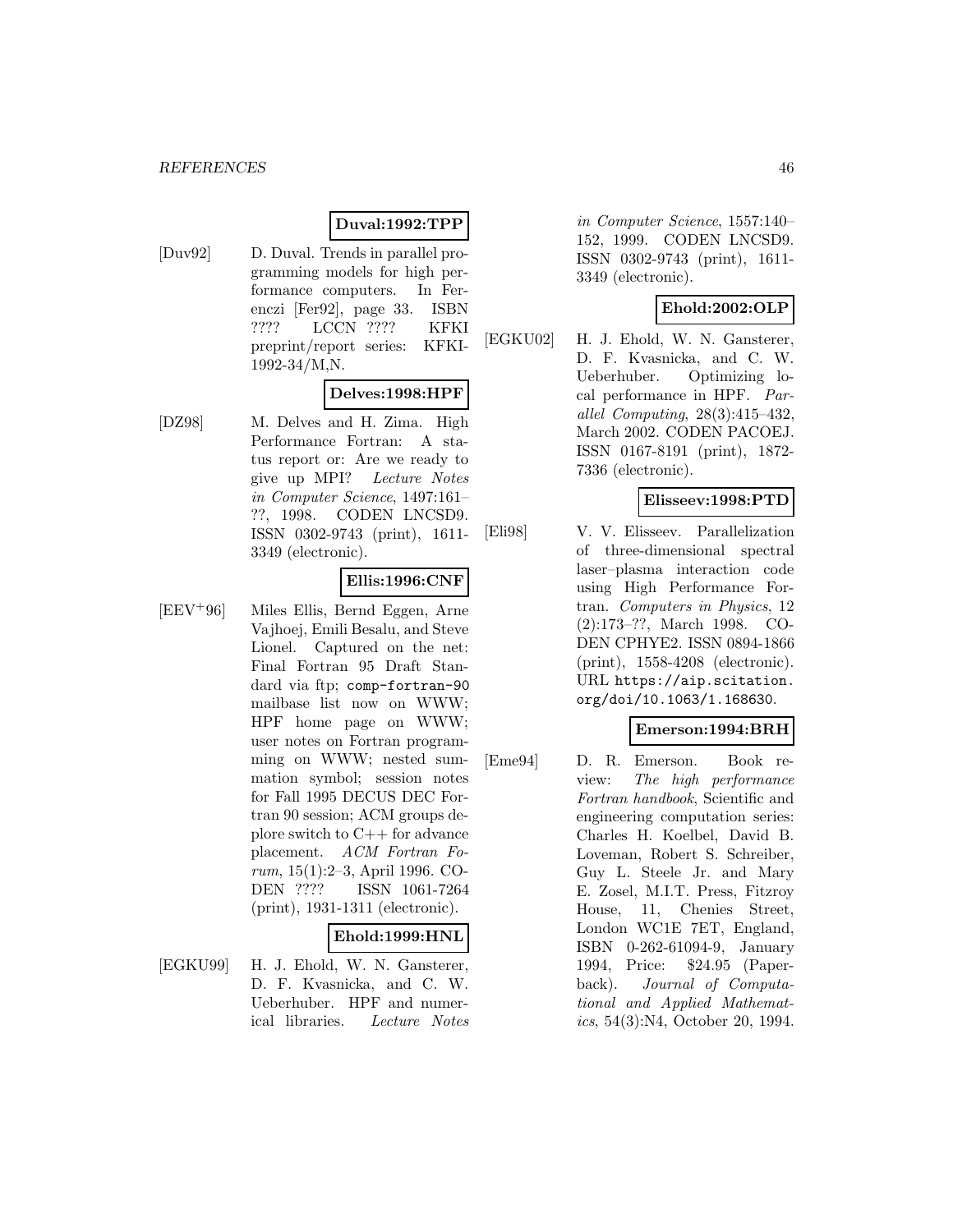CODEN JCAMDI. ISSN 0377- 0427 (print), 1879-1778 (electronic). URL http://www. sciencedirect.com/science/ article/pii/0377042794902631.

#### **El-Rewini:1995:PTH**

[ERS95] H. El-Rewini and B. D. Shriver, editors. Proceedings of the Twenty-Eighth Hawaii International Conference on System Sciences. IEEE Computer Society Press, 1109 Spring Street, Suite 300, Silver Spring, MD 20910, USA, 1995. ISBN 0-8186- 6935-7. LCCN ????

#### **El-Rewini:1996:PTN**

[ERS96] Hesham El-Rewini and Bruce D. Shriver, editors. Proceedings of the Twenty-Ninth Hawaii International Conference on System Sciences (HICSS-29): Wailea, HI, USA, 3–6 January 1996. IEEE Computer Society Press, 1109 Spring Street, Suite 300, Silver Spring, MD 20910, USA, 1996. ISBN 0-8186-7324-9. ISSN 1060-3425. LCCN ???? Five volumes.

#### **Feibus:1994:SP**

[Fei94] Andy Feibus. Standards in progress. Open Systems Today, ??(163):20–??, November 1994. ISSN 1061-0839.

#### **Ferenczi:1992:AWT**

[Fer92] S. Ferenczi, editor. Proceedings of the 1st Austrian-Hungarian Workshop on Transputer Applications: October 8–10, 1992, Sopron, Hungary. Hungarian Academy of Sciences Central

Research Institute for Physics, Budapest, Hungary, 1992. ISBN ???? LCCN ???? KFKI preprint/report series: KFKI-1992-34/M,N.

# **Faber:2001:IAG**

[FGL01] Peter Faber, Martin Griebl, and Christian Lengauer. Issues of the automatic generation of HPF loop programs. Lecture Notes in Computer Science, 2017:359– ??, 2001. CODEN LNCSD9. ISSN 0302-9743 (print), 1611- 3349 (electronic). URL http:// link.springer-ny.com/link/ service/series/0558/bibs/ 2017/20170359.htm; http: //link.springer-ny.com/link/ service/series/0558/papers/ 2017/20170359.pdf.

## **Fahringer:2000:PMH**

[FGRT00] Thomas Fahringer, Michael Gerndt, Graham Riley, and Jesper Larsson Träff. On performance modeling for HPF applications with ASL. Lecture Notes in Computer Science, 1940:191– ??, 2000. CODEN LNCSD9. ISSN 0302-9743 (print), 1611- 3349 (electronic). URL http:// link.springer-ny.com/link/ service/series/0558/bibs/ 1940/19400191.htm; http: //link.springer-ny.com/link/ service/series/0558/papers/ 1940/19400191.pdf.

#### **Ferenczi:1995:PAW**

[FK95] Szabolcs Ferenczi and Peter Kacsuk, editors. Proceedings of the 2nd Austrian-Hungarian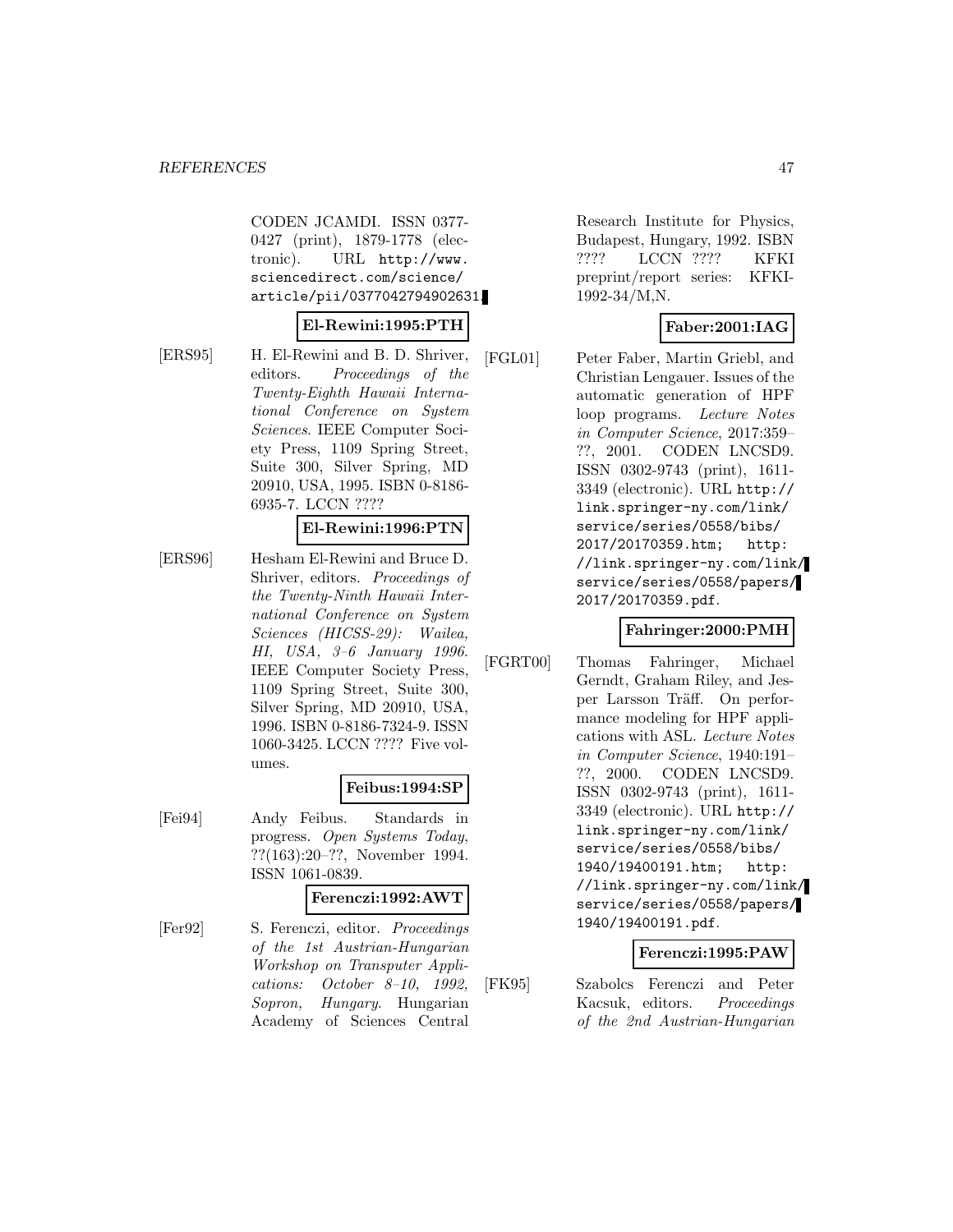Workshop on Transputer Applications (KFKI-1995-2/M, N), September 29–October 1, 1994, Budapest, Hungary, volume 2 of Hungarian Academy of Sciences Central Research Institute for Physics — Publications, KFKI  $//M,N.$  Hungarian Acad. Sci, Budapest, Hungary, 1995. ISBN ???? LCCN ????

## **Foster:1996:MCL**

[FKK96a] I. T. Foster, D. R. Kohr, Jr., and R. Krishnaiyer. MPI as a coordination layer for communicating HPF tasks. In IEEE [IEE96c], pages 68–78. ISBN 0-8186-7533- 0. LCCN QA76.642 .M67 1996.

## **Foster:1996:CDT**

[FKK<sup>+</sup>96b] I. T. Foster, D. R. Kohr, Jr., R. Krishnaiyer, Choudhary, and A. Communicating data-parallel tasks: an MPI library for HPF. In IEEE [IEE96a], pages 433– 438. ISBN 0-8186-7557-8. LCCN QA76.88.I575 1996. IEEE catalog number 96TB100074.

#### **Foster:1996:DSB**

[FKKC96] Ian Foster, David R. Kohr, Jr., Rakesh Krishnaiyer, and Alok Choudhary. Double standards: Bringing task parallelism to HPF via the message passing interface. In ACM [ACM96b], page ?? ISBN 0- 89791-854-1. LCCN ???? URL http://www.supercomp.org/ sc96/proceedings/SC96PROC/ FOSTER2/INDEX.HTM. ACM Order Number: 415962, IEEE Computer Society Press Order Number: RS00126.

# **Foster:1994:TPH**

[Fos94] Ian Foster. Task parallelism and high-performance languages. IEEE parallel and distributed technology: systems and applications, 2(3):27–36, Fall 1994. CO-DEN IPDTEX. ISSN 1063-6552 (print), 1558-1861 (electronic).

## **Fox:1991:DHP**

[Fox91] G. Fox. Draft High Performance Fortran Language Specification: High Performance Fortran Forum, CRPC-TR92225, November 1992. Computer Information Technical, June 1991. ISBN 99922-4-636- 7. US\$50.00. URL http:/ /www.cbooks.com/sqlnut/SP/ search/gtsumt?source=&isbn= 9992246367.

## **Fox:1994:APS**

[Fox94] G. Fox. The application perspective for scalable data and task parallel languages HPF and HPC++. In Anonymous [Ano94b], pages 445–457.

## **Freeman:1992:PNA**

[FP92] T. L. (Len) Freeman and C. (Christopher) Phillips. Parallel numerical algorithms. Prentice Hall International Series in Computer Science. Prentice-Hall International, Englewood Cliffs, NJ 07632, USA, 1992. ISBN 0-13-651597-5. xii + 315 pp. LCCN QA76.9.A43 F74 1992. US\$40.00. Chapter 5 discusses HPF and PVM.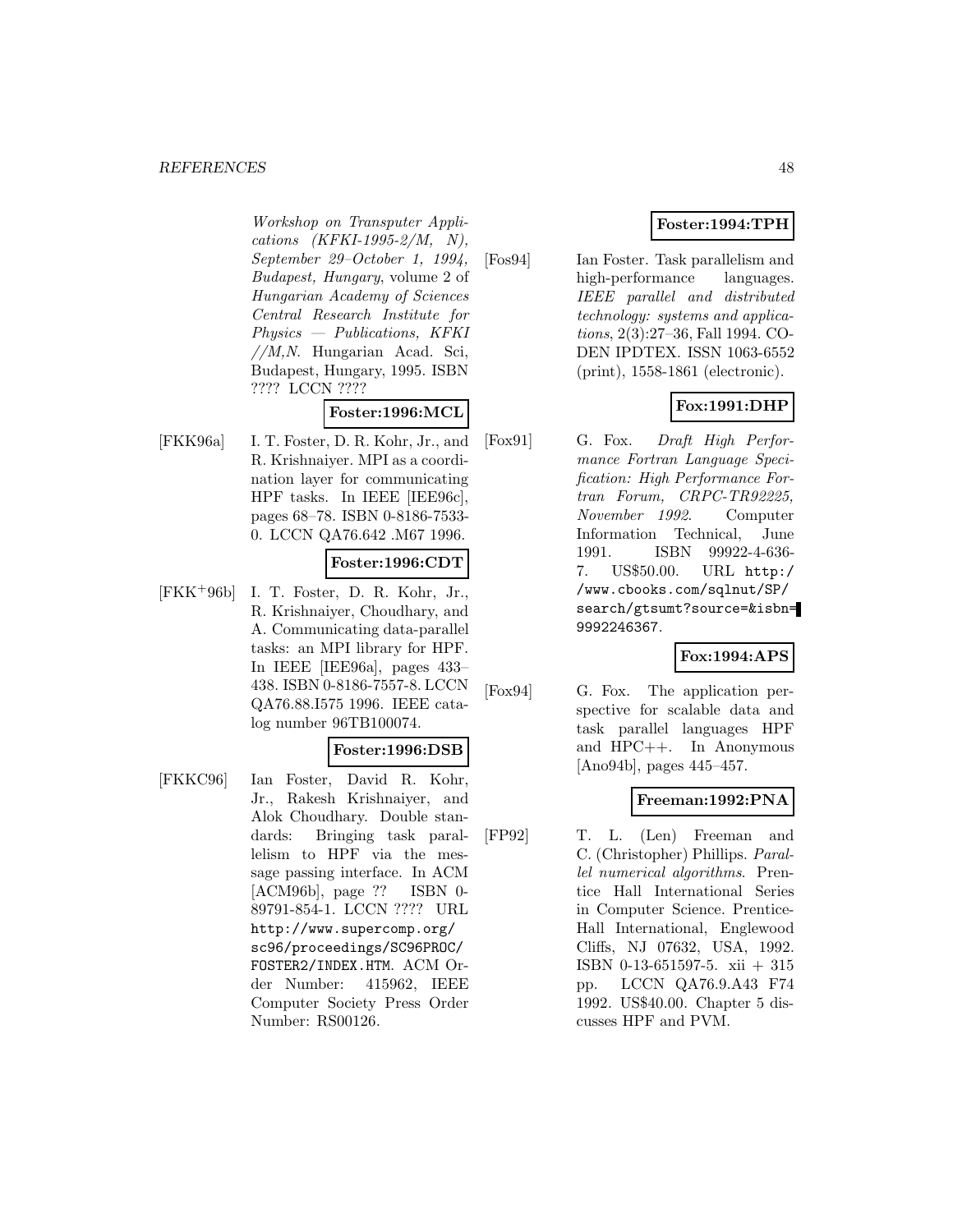## **Fritzson:1994:CCI**

[Fri94] Peter A. Fritzson, editor. Compiler construction: 5th International Conference, CC '94, Edinburgh, UK, April 7–9, 1994: proceedings, volume 786 of Lecture Notes in Computer Science. Springer-Verlag, Berlin, Germany / Heidelberg, Germany / London, UK / etc., 1994. ISBN 0-387-57877- 3 (New York), 3-540-57877- 3 (Berlin). ISSN 0302-9743 (print), 1611-3349 (electronic). LCCN QA76.76.C65 I52 1994.

#### **Fahringer:2002:SAS**

 $[FSPC^+02]$  T. Fahringer, K. Sowa-Pieklo, P. Czerwiński, P. Brezany, M. Bubak, R. Koppler, and R. Wismüller. SPiDER An advanced symbolic debugger for Fortran 90/HPF programs. Concurrency and Computation: Practice and Experience, 14(2):103–136, February 2002. CODEN CCPEBO. ISSN 1532-0626 (print), 1532- 0634 (electronic). URL http: //www3.interscience.wiley. com/cgi-bin/abstract/91513538/ START; http://www3.interscience. wiley.com/cgi-bin/fulltext? ID=91513538&PLACEBO=IE.pdf.

#### **Foster:1994:CSI**

[FXAC94] I. Foster, Ming Xu, B. Avalani, and A. Choudhary. A compilation system that integrates High Performance Fortran and Fortran M. In IEEE [IEE94c], pages 293–300. ISBN 0-8186-5680-8, 0-8186-5681-6. LCCN QA76.5

.S244 1994. IEEE catalog no. 94TH0637-9.

#### **Gupta:1994:CEC**

[GB94] M. Gupta and P. Banerjee. Compile-time estimation of communication costs of programs. Journal of Programming Languages, 2(3):191–225, September 1994. CODEN JPLAER. ISSN 0963-9306.

# **Gerndt:1998:HLP**

[Ger98a] Michael Gerndt. High-level programming of massively parallel computers based on shared virtual memory. Parallel Computing, 24(3–4):383–400, May 1, 1998. CODEN PACOEJ. ISSN 0167-8191 (print), 1872- 7336 (electronic). URL http:// www.elsevier.com/cas/tree/ store/parco/sub/1998/24/3- 4/1295.pdf.

## **Gerndt:1998:HPM**

[Ger98b] Michael Gerndt. High-level programming of massively parallel computers based on shared virtual memory. Parallel Computing, 24(3-4):383–400, May 1998. CODEN PACOEJ. ISSN 0167- 8191 (print), 1872-7336 (electronic).

## **Gawman:1993:PC**

[GGK<sup>+</sup>93] Ann Gawman, W. Morven Gentleman, E. Kidd, Per-Åke Larson, and J. Slonim, editors. Proceedings CASCON '93: Toronto, Ontario, Canada, 24–28 October 1993. Nat. Res. Council of Canada, Ottawa, Ont., Canada,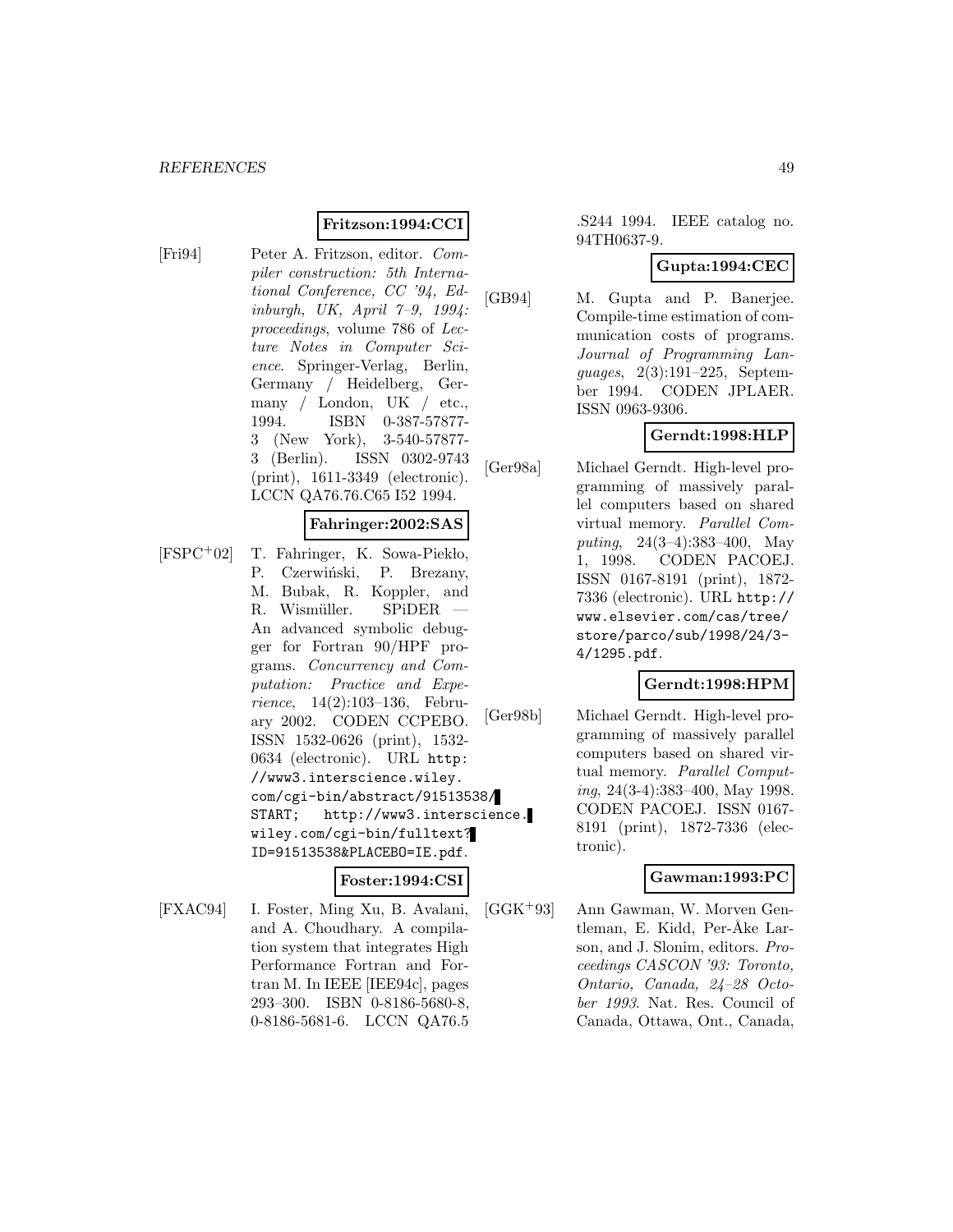1993. ISBN ???? LCCN QA76.76.S64 C378 1993 v.1-2. Two volumes.

#### **Gentzsch:1994:HCNa**

[GH94a] Wolfgang Gentzsch and Uwe Harms, editors. High-Performance computing and networking: International Conference and Exhibition, Munich, Germany, April 18–20, 1994: proceedings, volume 796 of Lecture Notes in Computer Science. Springer-Verlag, Berlin, Germany / Heidelberg, Germany / London, UK / etc., 1994. ISBN 3-540-57980-X (Berlin), 0-387- 57980-X (New York). ISSN 0302-9743 (print), 1611-3349 (electronic). LCCN QA76.88 .I57 1994 v.1–2 (c1994).

# **Gentzsch:1994:HCNb**

[GH94b] Wolfgang Gentzsch and Uwe Harms, editors. *High-performance* [GKH<sup>+</sup>93] computing and networking: International Conference and Exhibition, Munich, Germany, April 18–20, 1994: proceedings, volume 797 of Lecture Notes in Computer Science. Springer-Verlag, Berlin, Germany / Heidelberg, Germany / London, UK / etc., 1994. ISBN 3-540- 57981-8 (Berlin: vol. 2: paperback), 0-387-57981-8 (New York: vol. 2: paperback). ISSN 0302- 9743 (print), 1611-3349 (electronic). LCCN QA76.88 .I57 1994 v.1–2 (c1994). DM96.00. Two volumes.

## **Gupta:1994:IFF**

[GHSJ94] S. K. S. Gupta, C.-H. Huang,

P. Sadayappan, and R. W. Johnson. Implementing fast Fourier transforms on distributed-memory multiprocessors using data redistributions. Parallel Processing Letters, 4(4):477–488, December 1994. CODEN PPLTEE. ISSN 0129-6264 (print), 1793- 642X (electronic).

# **Gupta:1992:MGD**

[GKH<sup>+</sup>92] S. K. S. Gupta, S. D. Kaushik, C.-H. Huang, J. R. Johnson, R. W. Johnson, and P. Sadayappan. A methodology for generating data distributions to optimize communication. In IEEE [IEE92a], pages 436–441. ISBN 0-8186-3200-3. LCCN QA 76.58 I42 1992. IEEE catalog no. 92TH0492-9.

## **Gupta:1993:AGD**

S. K. S. Gupta, S. D. Kaushik, C.-H. Huang, J. R. Johnson, R. W. Johnson, and P. Sadayappan. On the automatic generation of data distributions. In Schnabel [Sch93], page 82. CO-DEN SINODQ. ISBN ???? ISSN 0362-1340 (print), 1523- 2867 (print), 1558-1160 (electronic). LCCN QA76.7 .S54 v.28:1.

## **Germain:1997:HCS**

[GLPE97] C. Germain, J. Laminie, M. Pallud, and D. Etiemble. An HPF case study of a domaindecomposition based irregular application. Lecture Notes in Computer Science, 1277:201– ??, 1997. CODEN LNCSD9.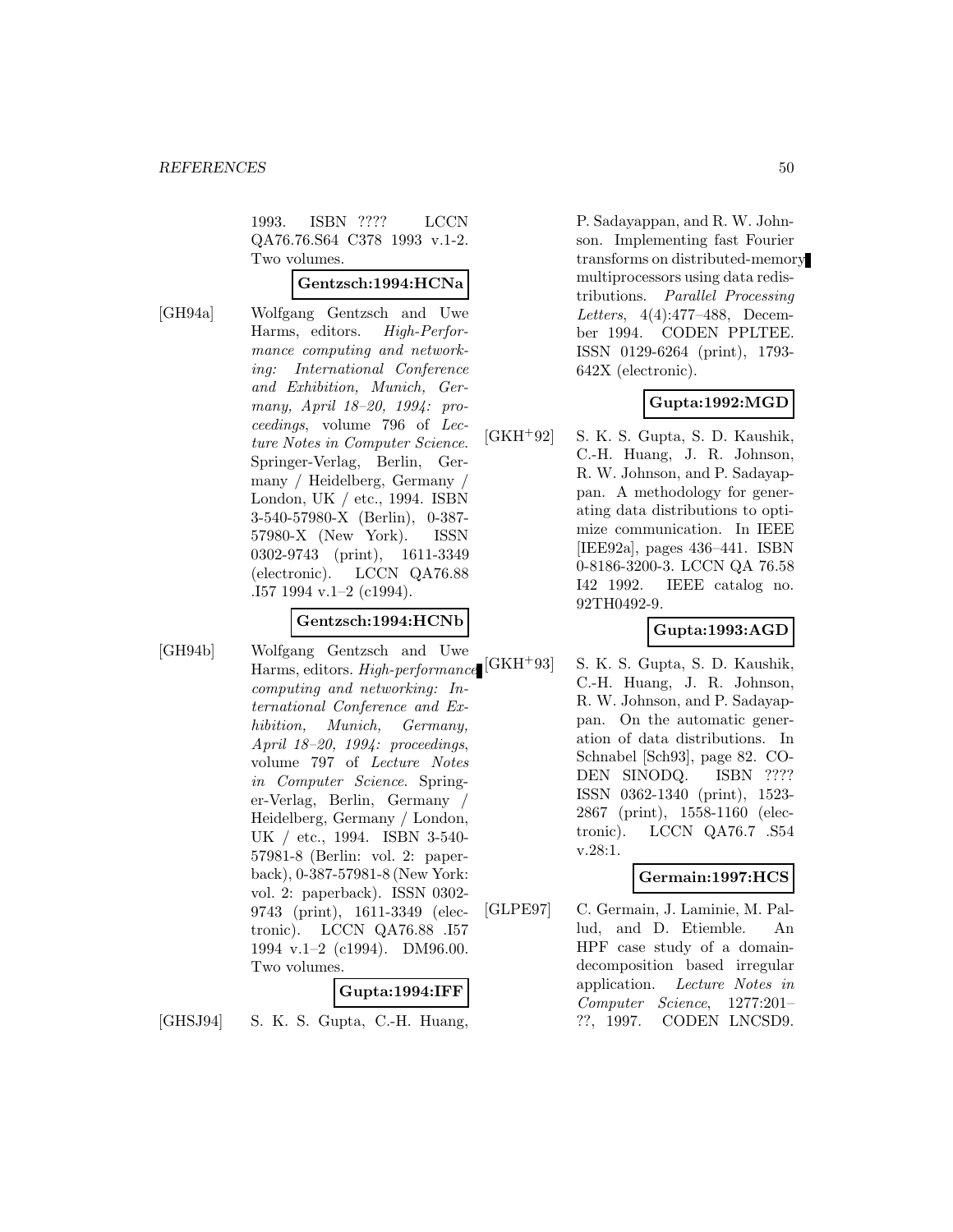ISSN 0302-9743 (print), 1611- 3349 (electronic).

**Gupta:1995:HCI**

[GMS<sup>+</sup>95] Manish Gupta, Sam Midkiff, Edith Schonberg, Ven Seshadri, David Shields, Ko-Yang Wang, Wai-Mee Ching, and Ton Ngo. An HPF compiler for the IBM SP2. In Karin [Kar95], page ?? ISBN 0-89791-816-9. URL http://www.supercomp.org/ sc95/proceedings/417\_SAMM/ SC95.HTM. These proceedings are not available in printed form. However, they are available on the World Wide Web, and on CD-ROM, available from ACM (ACM Press order number 415952) and IEEE (IEEE Computer Society Press order number FW07435).

# **Goda:1993:HPF**

[God93] O. Goda. High performance Fortran. Joho-Shori (J. Information Processing Soc. Japan), 34 (9):1179–1186, September 1993. CODEN JOSHA4. ISSN 0447- 8053.

# **Gross:1994:TPH**

[GOS94] Thomas Gross, David R. O'Hallaron, and Jaspal Subhlok. Task parallelism in a High Performance Fortran framework. IEEE parallel and distributed technology: systems and applications, 2(3):16–26, Fall 1994. CO-DEN IPDTEX. ISSN 1063-6552 (print), 1558-1861 (electronic).

## **Gustafsson:1995:PSH**

[GS95] N. Gustafsson and D. Salmond. A parallel spectral HIRLAM with the data parallel programming model and with message passing — a comparison (weather forecasting). In Hoffmann and Kreitz [HK95], pages 32–48. ISBN 981-02-2211-4. LCCN QC866.E26 1994.

# **Gupta:1997:SAR**

[GS97] M. Gupta and E. Schonberg. Static analysis to reduce synchronization costs of dataparallel programs with remote memory copy. Parallel Processing Letters, 7(2):145–156, June 1997. CODEN PPLTEE. ISSN 0129-6264 (print), 1793-642X (electronic).

## **Grelck:2001:HVS**

[GS01] Clemens Grelck and Sven-Bodo Scholz. HPF vs. SAC – A case study (research note). Lecture Notes in Computer Science, 1900:620-??, 2001. CODEN LNCSD9. ISSN 0302-9743 (print), 1611-3349 (electronic). URL http:// link.springer-ny.com/link/ service/series/0558/bibs/ 1900/19000620.htm; http: //link.springer-ny.com/link/ service/series/0558/papers/ 1900/19000620.pdf.

# **Guo:2001:DSH**

[Guo01] M. Guo. Denotational semantics of an HPF-like data-parallel language model. Parallel Processing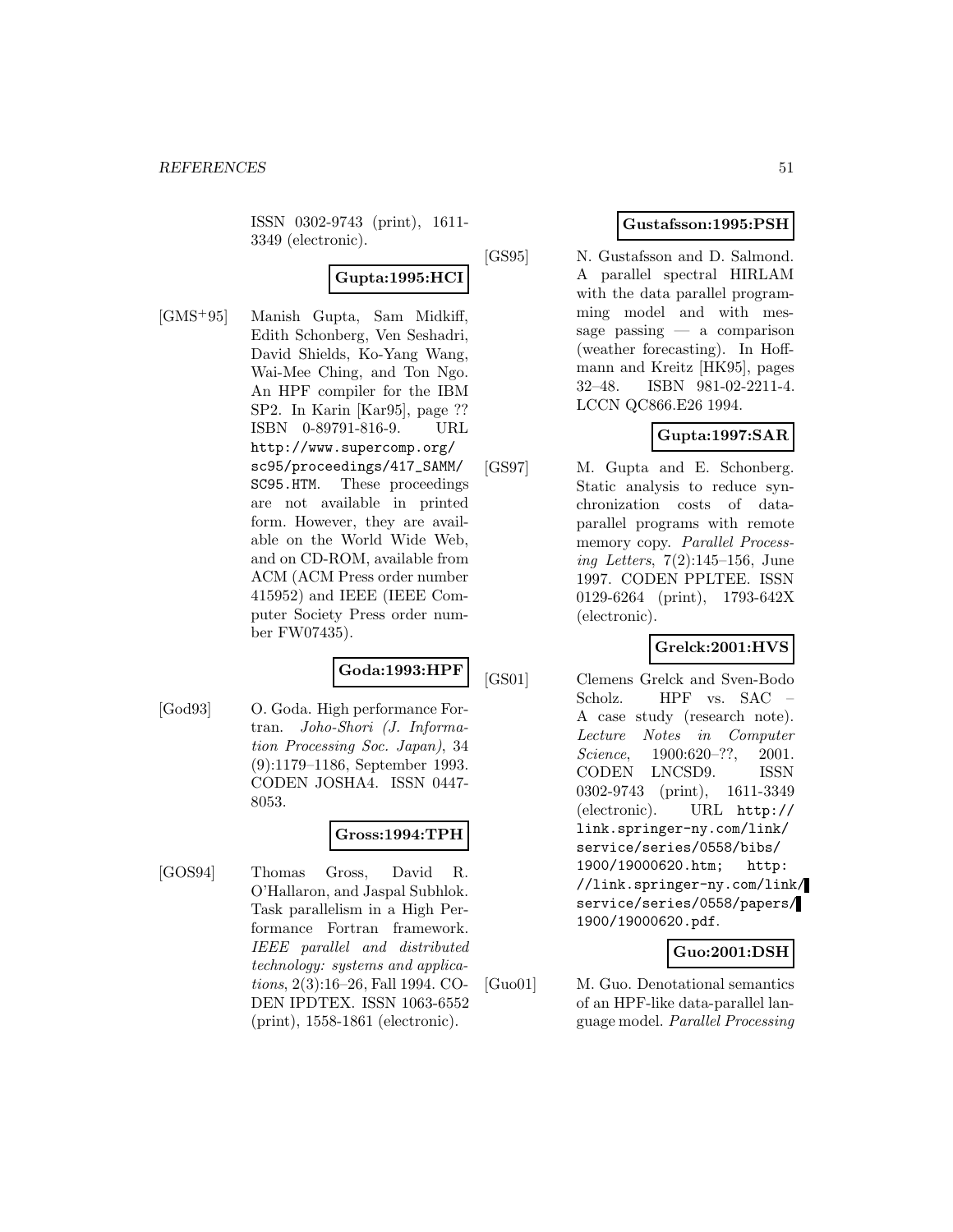Letters, 11(2–3):363–??, 2001. CODEN PPLTEE. ISSN 0129- 6264 (print), 1793-642X (electronic).

# **Haridi:1995:EPP**

[HAM95] Seif Haridi, Khayri Ali, and Peter Magnusson, editors. EURO-PAR '95 parallel processing: First International EURO PAR Conference, Stockholm, Sweden, August 29–31, 1995: proceedings, number 966 in Lecture Notes in Computer Science. Springer-Verlag, Berlin, Germany / Heidelberg, Germany / London, UK / etc., 1995. ISBN 3-540-60247-X. ISSN 0302-9743 (print), 1611-3349 (electronic). LCCN QA76.58.I553 1995.

# **Hansen:1998:EHP**

[Han98] Per Brinch Hansen. An evaluation of High Performance Fortran. ACM SIGPLAN Notices, 33(3):57–64, March 1998. CO-DEN SINODQ. ISSN 0362-1340 (print), 1523-2867 (print), 1558- 1160 (electronic). The author strongly criticizes HPF, and remarks "HPF has severe conceptual and practical limitations.".

## **Hatcher:1994:GEI**

[Hat94] Philip J. Hatcher. Guest Editor's introduction: The impact of High Performance Fortran. IEEE parallel and distributed technology: systems and applications, 2(3):13–??, Fall 1994. CO-DEN IPDTEX. ISSN 1063-6552 (print), 1558-1861 (electronic).

# **Harris:1995:CHP**

[HBB<sup>+</sup>95] Jonathan Harris, John A. Bircsak, M. Regina Bolduc, Jill Ann Diewald, Israel Gale, Neil W. Johnson, Shin Lee, C. Alexander Nelson, and Carl D. Offner. Compiling High Performance Fortran for distributed-memory systems. Digital Technical Journal, 7 (3):5–23, Fall 1995. CODEN DTJOEL. ISSN 0898-901X. URL ftp://ftp.digital.com/ pub/Digital/info/DTJ/v7n3\_ 03\_FORTRAN.pdf.

## **Hawick:1993:PUM**

 $[HBD+93]$  K. A. Hawick, R. S. Bell, A. Dickinson, P. D. Surry, and B. J. N. Wylie. Parallelisation of the unified model data assimilation scheme. In Hoffmann and Kauranne [HK93], pages 188– 203. ISBN 981-02-1429-4. LCCN QA76.58 E354 1992.

# **Huang:2008:FPM**

[HC08] Jih-Woei Huang and Chih-Ping Chu. A flexible processor mapping technique toward data localization for block-cyclic data redistribution. The Journal of Supercomputing, 45(2): 151–172, August 2008. CO-DEN JOSUED. ISSN 0920- 8542 (print), 1573-0484 (electronic). URL http://www. springerlink.com/openurl. asp?genre=article&issn=0920- 8542&volume=45&issue=2&spage= 151.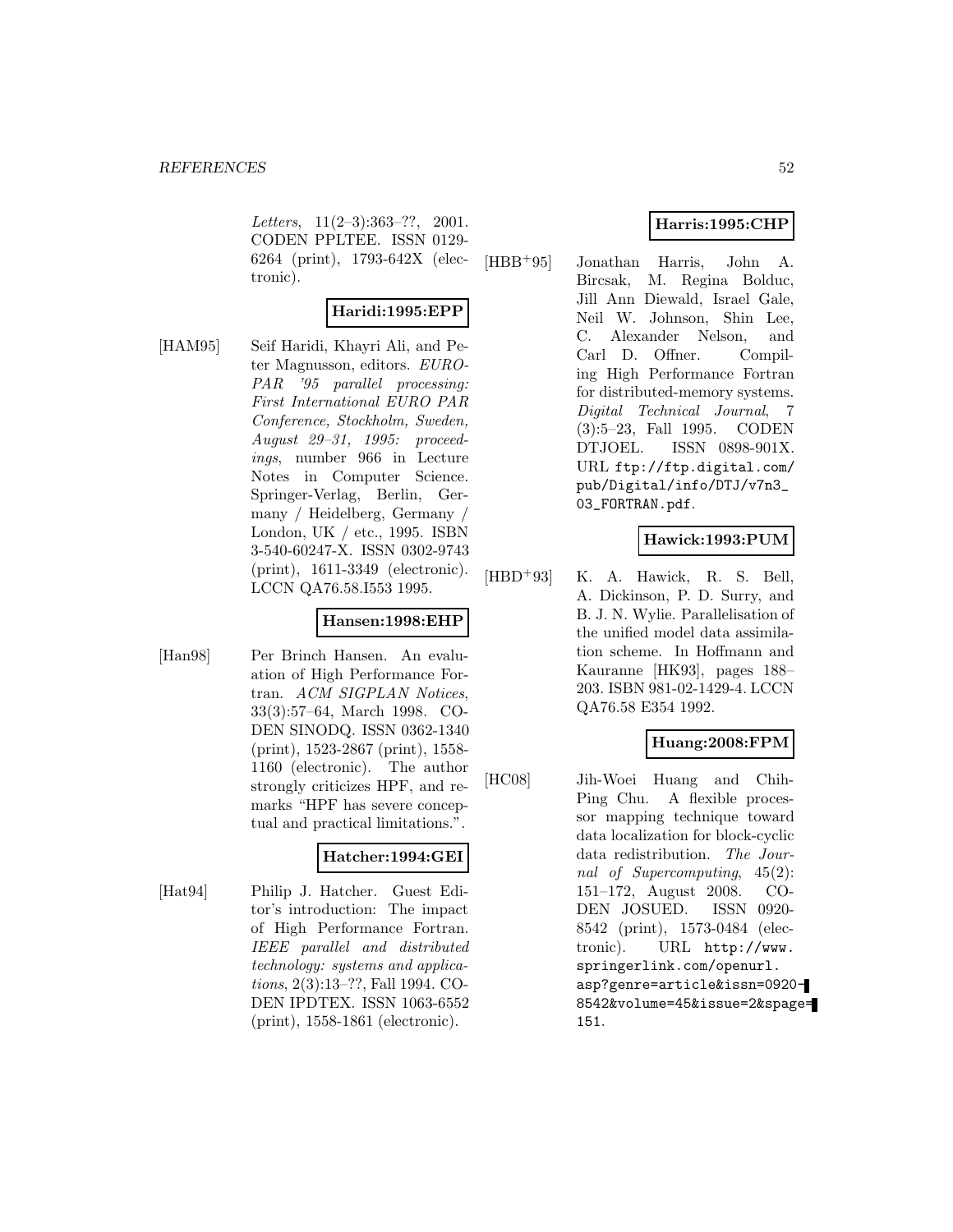## **Hwang:2003:SAE**

[HCLJ03] Gwan-Hwan Hwang, Cheng-Wei Chen, Jenq Kuen Lee, and Roy Dz-Ching Ju. Segmented alignment: An enhanced model to align data parallel programs of HPF. The Journal of Supercomputing, 25(1):17–41, May 2003. CODEN JOSUED. ISSN 0920-8542 (print), 1573- 0484 (electronic). URL http: //ipsapp009.kluweronline. com/content/getfile/5189/ 43/2/abstract.htm; http: //ipsapp009.kluweronline. com/content/getfile/5189/ 43/2/fulltext.pdf.

## **Hayashi:1994:AAS**

[HDH<sup>+</sup>94] Kenichi Hayashi, Tsunehisa Doi, Takeshi Horie, Yoichi Koyanagi, Osamu Shiraki, Nobutaka Imamura, Toshiyuki Shimizu, Hiroaki Ishihata, and Tatsuya Shindo. AP1000+: architectural support of PUT/GET interface for parallelizing compiler. In Anonymous [Ano94a], pages 196–207. CODEN SIN-ODQ. ISBN 0-89791-660-3. ISSN 0362-1340 (print), 1523- 2867 (print), 1558-1160 (electronic). LCCN QA76.9.A73 I558 1994. URL http://www. acm.org:80/pubs/citations/ proceedings/asplos/195473/ p196-hayashi/.

#### **Hayashi:1995:AAS**

[HDH<sup>+</sup>95] K. Hayashi, T. Doi, T. Horie, Y. Koyanagi, O. Shiraki, N. Imamura, T. Shimizu, H. Ishihata,

and T. Shindo. AP1000+: architectural support for parallelizing compilers. Transactions of the Information Processing Society of Japan, 36(7):1680–1690, July 1995. CODEN JSGRD5. ISSN 0387-5806.

#### **Hempel:1996:SMM**

[Hem96] R. Hempel. The status of the MPI message-passing standard and its relation to PVM. In Bode et al. [BDLS96], pages 14–21. ISBN 3-540-61779- 5. ISSN 0302-9743 (print), 1611-3349 (electronic). LCCN QA76.58.E975 1996.

# **Hey:1994:GEP**

[Hey94] Tony Hey. The Genesis Esprit project — An overview. Parallel Computing, 20(10–11):1605– 1612, November 3, 1994. CO-DEN PACOEJ. ISSN 0167- 8191 (print), 1872-7336 (electronic). URL http://www. elsevier.com/cgi-bin/cas/ tree/store/parco/cas\_sub/ browse/browse.cgi?year=1994& volume=20&issue=10-11&aid= 916.

#### **Hawick:1995:EHP**

[HF95] K. A. Hawick and G. C. Fox. Exploiting High Performance Fortran for computational fluid dynamics. In Hertzberger and Serazzi [HS95], pages 413–419. ISBN 3-540-59393-4 (paperback). ISSN 0302-9743 (print), 1611-3349 (electronic). LCCN QA76.88 .I57 1995.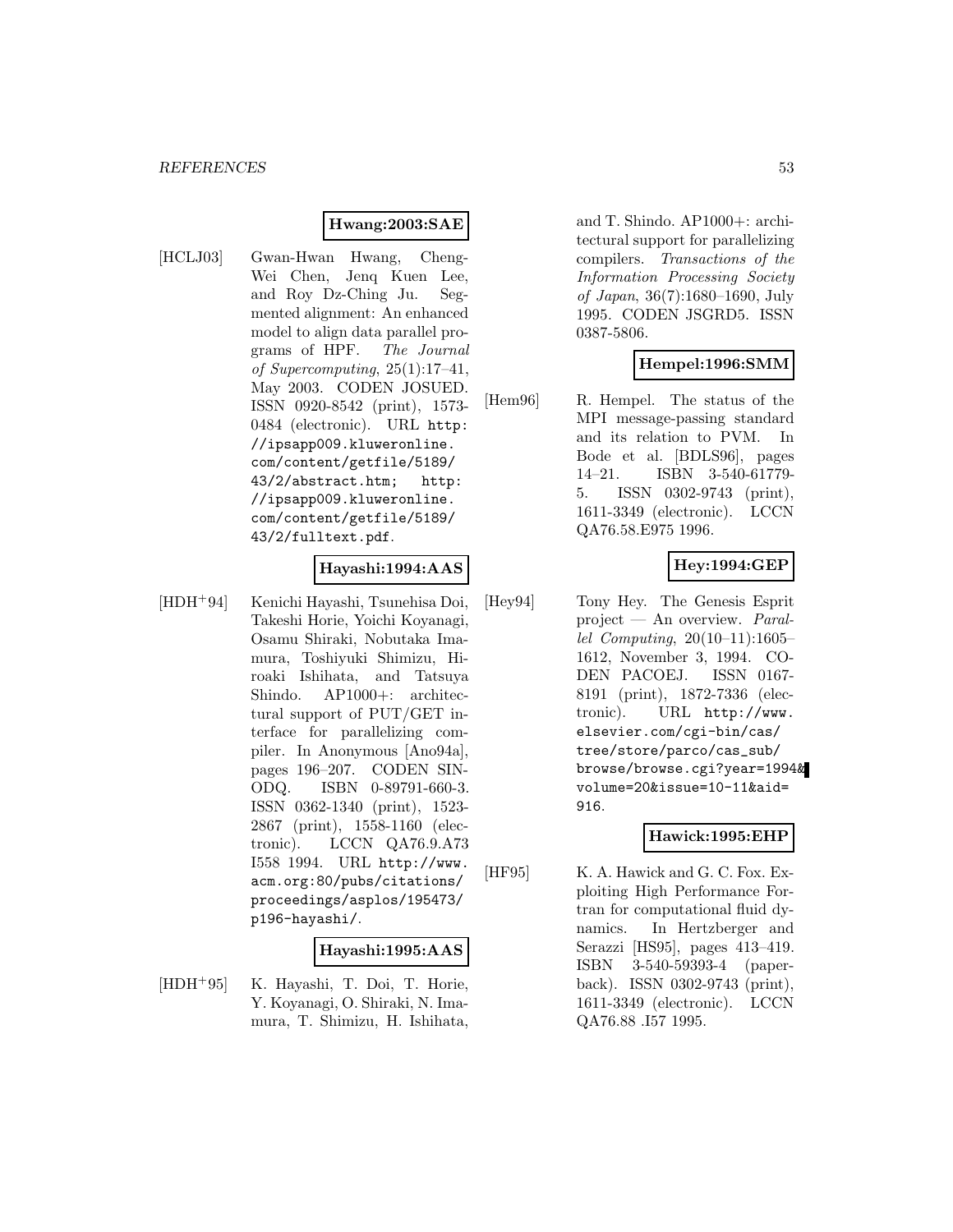#### **Horiguchi:1994:ISP**

[HHK94] S. Horiguchi, D. F. Hsu, and M. Kimura, editors. International Symposium on Parallel Architectures, Algorithms, and Networks (ISPAN): proceedings of the  $1994$ , December  $14-16$ , 1994, Kanazawa, Japan. IEEE Computer Society Press, 1109 Spring Street, Suite 300, Silver Spring, MD 20910, USA, 1994. ISBN 0-8186-6507-6. LCCN QA76.58 .I5673 1994. IEEE catalog no. 94TH0697-3.

#### **Hall:1996:ICF**

[HHKT96] Mary W. Hall, Seema Hiranandani, Ken Kennedy, and Chau-Wen Tseng. Interprocedural compilation of Fortran D. Journal of Parallel and Distributed Computing, 38(2):114– 129, November 1, 1996. CO-DEN JPDCER. ISSN 0743- 7315 (print), 1096-0848 (electronic). URL http://www. idealibrary.com/links/doi/ 10.1006/jpdc.1996.0135/production; http://www.idealibrary.com/ links/doi/10.1006/jpdc.1996. 0135/production/pdf.

# **HPFF:1992:HPF**

[Hig92] High Performance Fortran Forum, ???? High Performance Fortran Language Specification, Version 0.4, 1992.

#### **Forum:1993:HPF**

[Hig93] High Performance Fortran Forum. High Performance Fortran language specification. Sci-

entific Programming,  $2(1-2)$ :1-170, Spring–Summer 1993. CO-DEN SCIPEV. ISSN 1058-9244 (print), 1875-919X (electronic).

## **HPPF:1994:HPF**

[Hig94a] High Performance Fortran Forum. High Performance Fortran language specification (part III), Version 1.0, May 1993. ACM Fortran Forum, 13(3):22– 55, September 1994. CODEN ???? ISSN 1061-7264 (print), 1931-1311 (electronic).

#### **HPPF:1994:SIHa**

[Hig94b] High Performance Fortran Forum. Special issue: High Performance Fortran language specification, Version 1.0 (May 3, 1993): Part II. 5. intrinsic and library procedures. ACM Fortran Forum, 13(2):87–138, June 1994. CODEN ???? ISSN 1061-7264 (print), 1931-1311 (electronic).

## **HPPF:1994:SIHb**

High Performance Fortran Forum. Special issue: High Performance Fortran language specification, Version 1.0 (May 3, 1993): Part II. 6. extrinsic procedures. ACM Fortran Forum, 13(2):139–142, June 1994. CO-DEN ???? ISSN 1061-7264 (print), 1931-1311 (electronic).

#### **HPPF:1994:SIHc**

[Hig94d] High Performance Fortran Forum. Special issue: High Performance Fortran language specification, Version 1.0 (May 3, 1993): Part II. 7. storage and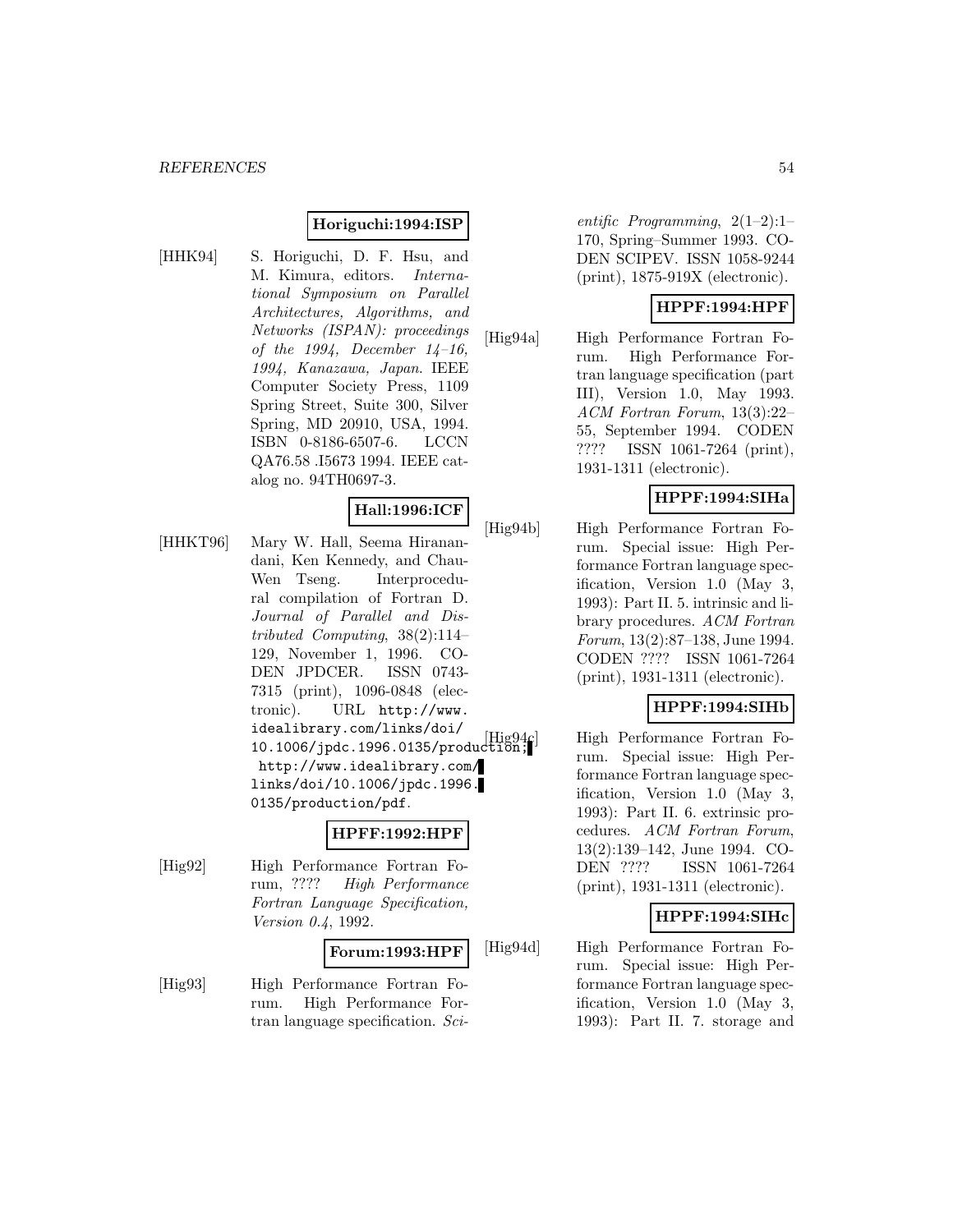sequence association. ACM Fortran Forum, 13(2):143–150, June 1994. CODEN ???? ISSN 1061-7264 (print), 1931- 1311 (electronic).

# **Hu:2000:HHP**

[HJJ<sup>+</sup>00] Y. Charlie Hu, Guohua Jin, S. Lennart Johnsson, Dimitris Kehagias, and Nadia Shalaby. HPFBench: a High Performance Fortran benchmark suite. ACM Transactions on Mathematical Software, 26(1): 99–149, March 2000. CODEN ACMSCU. ISSN 0098-3500 (print), 1557-7295 (electronic). URL http://www.acm.org/ pubs/citations/journals/toms/ 2000-26-1/p99-hu/; http: //www.acm.org/pubs/citations/ journals/toms/2000-26-1/p99 hu/p99-hu.pdf.

## **Hu:1997:HPF**

[HJT97] Y. Charlie Hu, S. Lennart Johnsson, and Shang-Hua Teng. High Performance Fortran for highly irregular problems. ACM SIGPLAN Notices, 32(7):13–24, July 1997. CODEN SINODQ. ISSN 0362-1340 (print), 1523- 2867 (print), 1558-1160 (electronic).

## **Hoffmann:1993:PFE**

[HK93] Geerd-R. Hoffmann and Tuomo Kauranne, editors. Proceedings of the Fifth ECMWF Workshop on the Use of Parallel Processors in Meteorology. Parallel Supercomputing in Atmospheric Science. World Scientific Publishing Co. Pte. Ltd., P. O. Box 128, Farrer Road, Singapore 9128, 1993. ISBN 981-02-1429-4. LCCN QA76.58 E354 1992.

# **Hoffmann:1995:CAP**

[HK95] Geerd-R. Hoffmann and Norbert Kreitz, editors. Coming of age: proceedings of the Sixth ECMWF Workshop on the Use of Parallel Processors in Meteorology, Reading, UK, November 21–25, 1994. World Scientific Publishing Co. Pte. Ltd., P. O. Box 128, Farrer Road, Singapore 9128, 1995. ISBN 981-02-2211-4. LCCN QC866.E26 1994.

# **Hayder:1998:CPL**

[HKM98] M. E. Hayder, D. E. Keyes, and P. Mehrotra. A comparison of PETSc library and HPF implementations of an archetypal PDS computation. Advances in Engineering Software, 29(3):415–423, April 1998. CO-DEN AESODT. ISSN 0045-7949 (print), 1879-2243 (electronic).

## **Hiranandani:1994:CTB**

[HKMCS94] S. Hiranandani, K. Kennedy, J. Mellor-Crummey, and A. Sethi. Compilation techniques for block-cyclic distributions. In ACM [ACM94], pages 392–403. ISBN 0-89791-665-4. LCCN ????

## **Hiranandani:1992:CFD**

[HKT92] Seema Hiranandani, Ken Kennedy, and Chau-Wen Tseng. Compiling Fortran D for MIMD distributed-memory machines.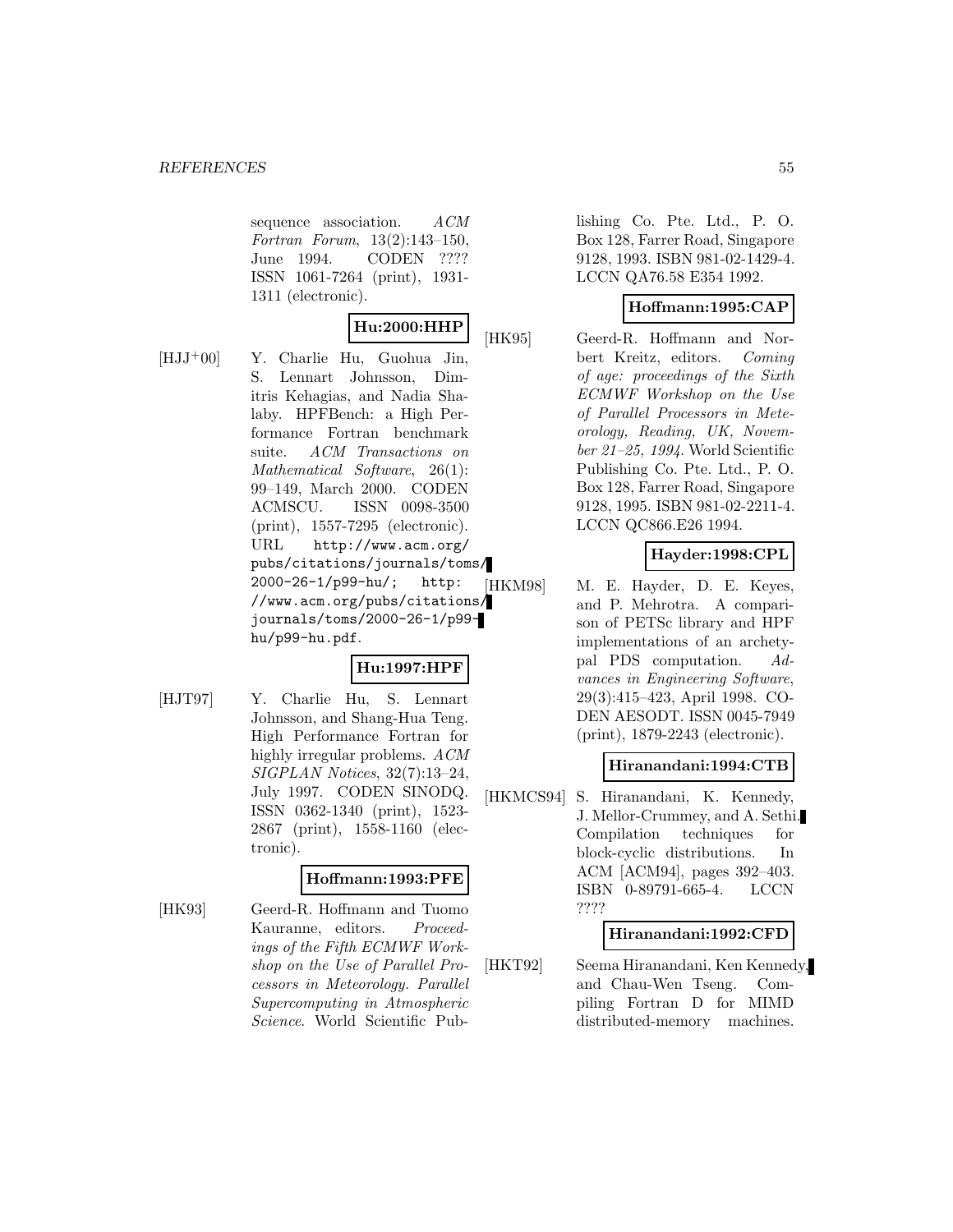Communications of the ACM, 35 (8):66–80, August 1992. CO-DEN CACMA2. ISSN 0001- 0782 (print), 1557-7317 (electronic). URL http://www.acm. org/pubs/toc/Abstracts/0001-[HLJ01] 0782/135230.html.

## **Hiranandani:1993:PEF**

[HKT93a] Seema Hiranandani, Ken Kennedy, and Chau-Wen Tseng. Preliminary experiences with the Fortran D compiler. In IEEE [IEE93c], pages 338–350. ISBN 0-8186-4340-4 (paperback), 0- 8186-4341-2 (microfiche), 0- 8186-4342-0 (hardback), 0-8186- 4346-3 (CD-ROM). ISSN 1063- 9535. LCCN QA76.5 .S96 1993.

#### **Hiranandani:1993:PEFb**

[HKT93b] Seema Hiranandani, Ken Kennedy, and Chau-Wen Tseng. Preliminary experiences with the Fortran D compiler. In IEEE [IEE93c], pages 338–350. ISBN 0-8186-4340-4 (paperback), 0- 8186-4341-2 (microfiche), 0- 8186-4342-0 (hardback), 0-8186- 4346-3 (CD-ROM). ISSN 1063- 9535. LCCN QA76.5 .S96 1993.

## **Hiranandani:1994:DEN**

[HKTW94] S. Hiranandani, K. Kennedy, Chau-Wen Tseng, and S. Warren. The D editor: a new interactive parallel programming tool. In IEEE [IEE94e], pages 733–742, 817. ISBN 0-8186-6605-6 (paper), 0-8186- 6606-4 (microfiche), 0-8186- 6607-2 (case). ISSN 1063- 9535. LCCN QA76.5 .S894 1994.

URL http://sc94.ameslab. gov/AP/contents.html. IEEE catalog number 94CH34819.

#### **Hwang:2001:AOS**

G-H. Hwang, J. K. Lee, and R. D. C. Ju. Array operation synthesis to optimize HPF programs on distributed memory machines. Journal of Parallel and Distributed Computing, 61 (4):467–500, April 2001. CO-DEN JPDCER. ISSN 0743-7315 (print), 1096-0848 (electronic).

#### **Hackstadt:1996:DAQ**

[HM96] S. T. Hackstadt and A. D. Malony. Distributed array query and visualization for High Performance Fortran. Lecture Notes in Computer Science, 1123:55–??, ???? 1996. CODEN LNCSD9. ISSN 0302-9743 (print), 1611- 3349 (electronic).

#### **Hackstadt:1998:DDA**

[HM98] Steven T. Hackstadt and Allen D. Malony. DAQV: Distributed Array Query and Visualization Framework. Theoretical Computer Science, 196 (1–2):289–317, April 06, 1998. CODEN TCSCDI. ISSN 0304-3975 (print), 1879-2294 (electronic). URL http:// www.elsevier.com/cas/tree/ store/tcs/sub/1998/196/1- 2/2741.pdf.

## **Halatsis:1994:PPA**

[HMPT94] C. Halatsis, D. Maritsas, G. Philokyprou, and S. Theodoridis, editors. PARLE '94: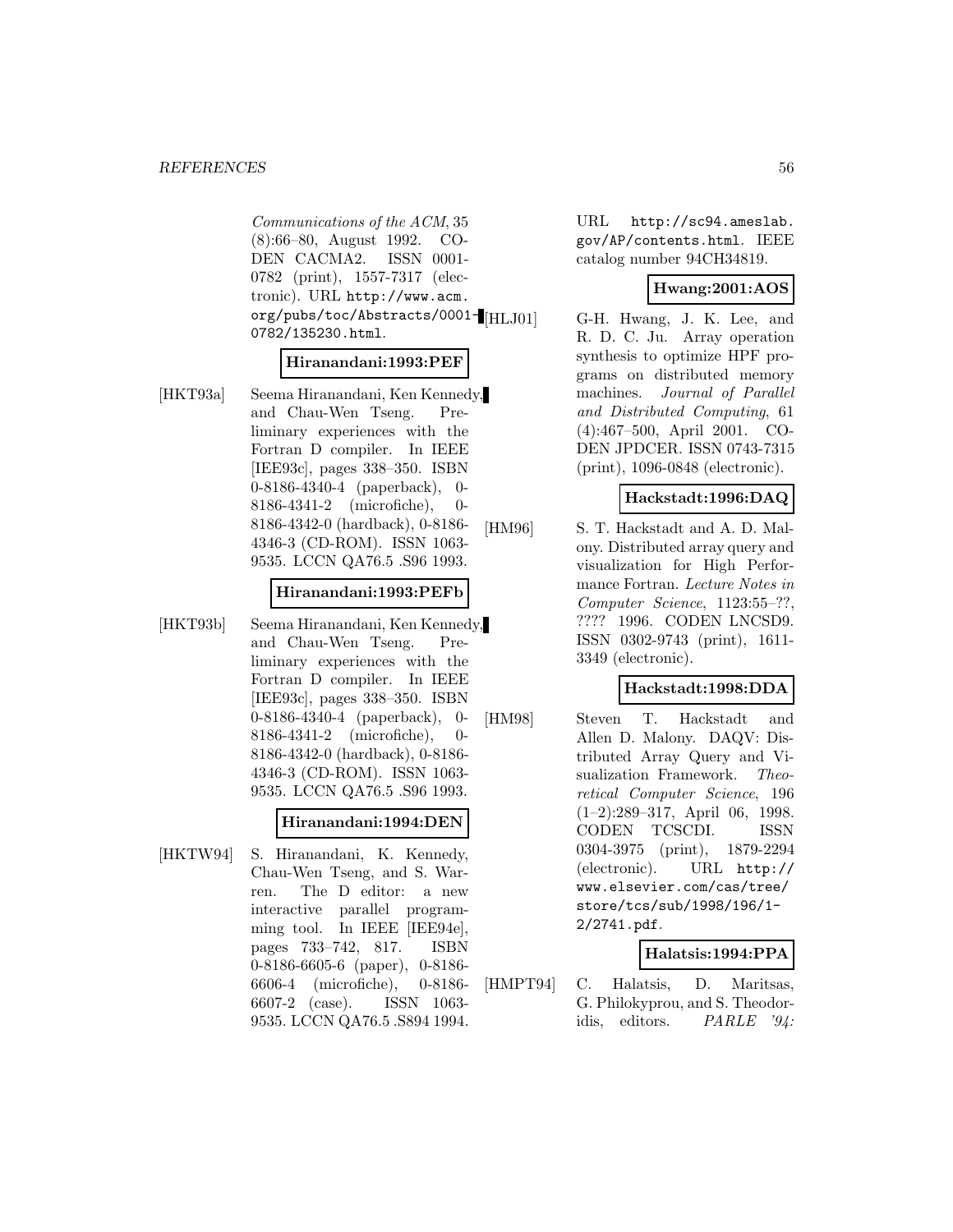#### *REFERENCES* 57

parallel architectures and languages Europe: 6th International PARLE Conference, Athens, Greece, July  $4-8$ , 1994: proceedings. Springer-Verlag, Berlin, Germany / Heidelberg, Germany / London, UK / etc., 1994. ISBN 3-540-58184-7. LCCN QA76.58 .I564 1994.

# **Hwang:1995:RLS**

[HMS<sup>+</sup>95] Yuan-Shin Hwang, Bongki Moon, S. D. Sharma, R. Ponnusamy, R. Das, and J. H. Saltz. Runtime and language support for compiling adaptive irregular programs on distributedmemory machines. Software —Practice and Experience, 25 (6):597–621, June 1995. CO-DEN SPEXBL. ISSN 0038-0644 (print), 1097-024X (electronic).

## **Hesham:1994:PTH**

[HS94] E.-R. Hesham and B. D. Shriver, editors. Proceedings of the Twenty-Seventh Hawaii International Conference on System Sciences. Vol.II: Software Technology, January  $4-7$ , 1994, Wailea, HI, USA, volume 27. IEEE Computer Society Press, 1109 Spring Street, Suite 300, Silver Spring, MD 20910, USA, 1994. ISBN 0-8186-5060-5. ISSN 1060-3425. LCCN ???? IEEE catalog no. 94TH0607-2.

#### **Hertzberger:1995:HCN**

[HS95] Bob Hertzberger and Giuseppe Serazzi, editors. High-Performance computing and networking: International Conference

and Exhibition, Milan, Italy, May  $3-5$ , 1995: proceedings, volume 919 of Lecture Notes in Computer Science. Springer-Verlag, Berlin, Germany / Heidelberg, Germany / London, UK / etc., 1995. ISBN 3- 540-59393-4 (paperback). ISSN 0302-9743 (print), 1611-3349 (electronic). LCCN QA76.88 .I57 1995.

## **Huang:1996:LCP**

[Hua96] C.-H. Huang, editor. Languages and compilers for parallel computing: 8th international workshop, LCPC '95, Columbus, Ohio, USA, August 10–12, 1995: proceedings, number 1033 in Lecture Notes in Computer Science. Springer-Verlag, Berlin, Germany / Heidelberg, Germany / London, UK / etc., 1996. ISBN 3-540-60765-X. ISSN 0302-9743 (print), 1611-3349 (electronic). LCCN QA76.58 .W656 1995.

## **Hellberg:1994:PPP**

[HZ94] S. A. Hellberg and E. Zaluska. A portable parallel programming environment based around PCTE. Information and Software Technology, 36(7):419–425, July 1994. CODEN ISOTE7. ISSN 0950-5849 (print), 1873- 6025 (electronic).

# **IEEE:1992:PFI**

[IEE92a] IEEE, editor. Proceedings of the Fourth IEEE Symposium on Parallel and Distributed Processing, December 1–4, 1992, Arlington, Texas. IEEE Computer Society Press, 1109 Spring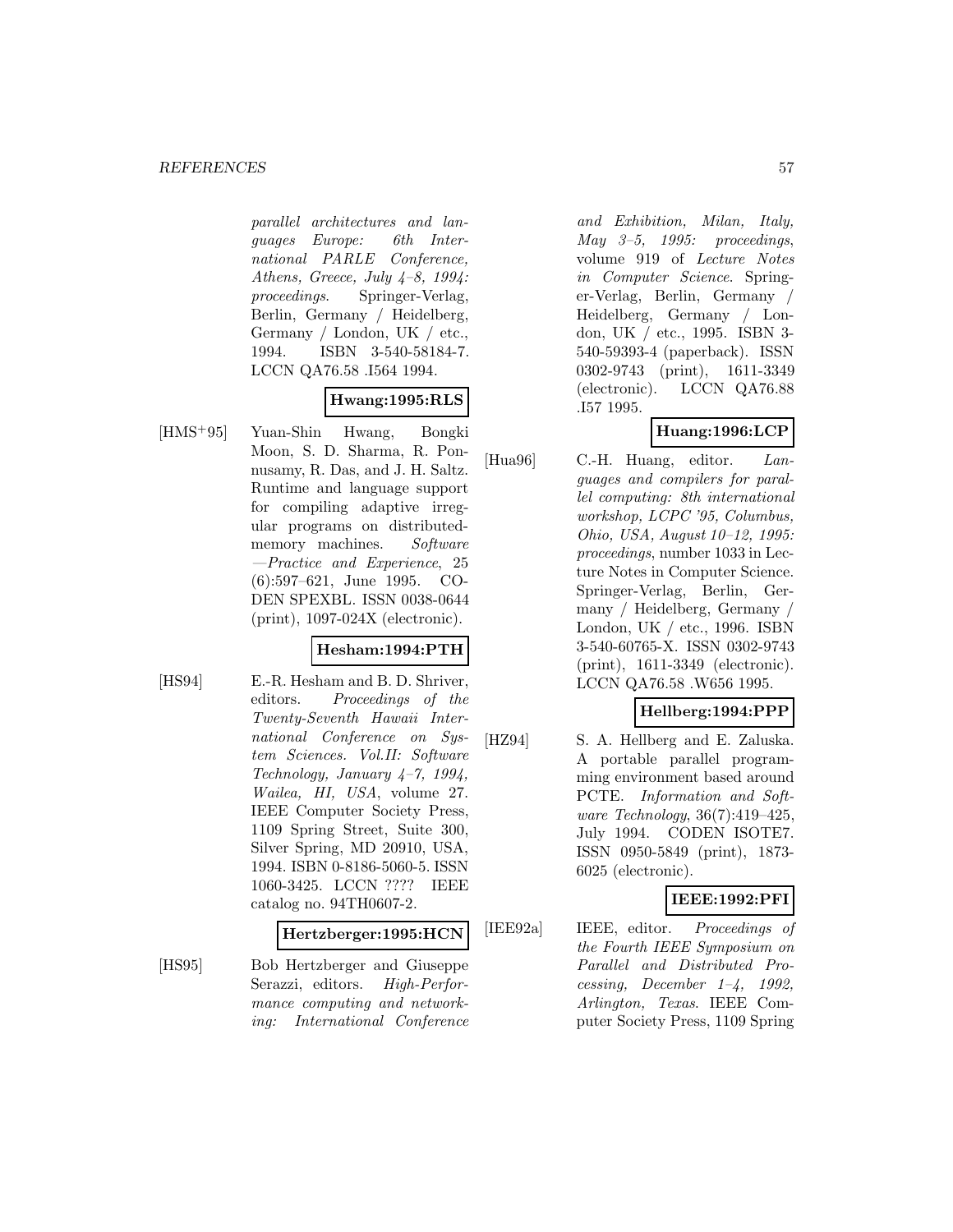Street, Suite 300, Silver Spring, MD 20910, USA, 1992. ISBN 0- 8186-3200-3. LCCN QA 76.58 I42 1992. IEEE catalog no. 92TH0492-9.

## **IEEE:1992:PSM**

[IEE92b] IEEE, editor. Proceedings, Supercomputing '92: Minneapolis, Minnesota, November 16– 20, 1992. IEEE Computer Society Press, 1109 Spring Street, Suite 300, Silver Spring, MD 20910, USA, 1992. ISBN 0- 8186-2630-5. LCCN QA76.5 .S894 1992. IEEE catalog no. 92CH3216-9.

#### **IEEE:1993:DPC**

[IEE93a] IEEE, editor. *Digest of papers:* Compcon spring '93, San Francisco, California, February 22– 26, 1993. IEEE Computer Society Press, 1109 Spring Street, Suite 300, Silver Spring, MD 20910, USA, 1993. ISBN 0-8186- 3400-6. LCCN QA75.5.C58 1993. IEEE catalog no. 93CH3251-6.

## **IEEE:1993:PFI**

[IEE93b] IEEE, editor. Proceedings of the Fifth IEEE Symposium on Parallel and Distributed Processing: December 1–4, 1993, Dallas, Texas. IEEE Computer Society Press, 1109 Spring Street, Suite 300, Silver Spring, MD 20910, USA, 1993. ISBN 0- 8186-4222-X. LCCN QA 76.58 I42 1993. IEEE catalog no. 93TH0584-3.

## **IEEE:1993:PSP**

[IEE93c] IEEE, editor. Proceedings, Supercomputing '93: Portland, Oregon, November 15–19, 1993. IEEE Computer Society Press, 1109 Spring Street, Suite 300, Silver Spring, MD 20910, USA, 1993. ISBN 0-8186-4340- 4 (paperback), 0-8186-4341- 2 (microfiche), 0-8186-4342-0 (hardback), 0-8186-4346-3 (CD-ROM). ISSN 1063-9535. LCCN QA76.5 .S96 1993.

## **IEEE:1994:FSF**

[IEE94a] IEEE, editor. Frontiers'95, the 5th Symposium on the Frontiers of Massively Parallel Computation: proceedings, February 6–9, 1995, McLean, Virginia. IEEE Computer Society Press, 1109 Spring Street, Suite 300, Silver Spring, MD 20910, USA, 1994. ISBN 0-8186-6965-9. LCCN QA76.58.S95 1994. IEEE catalog no. 95TH8024.

## **IEEE:1994:IPN**

[IEE94b] IEEE, editor. ICIP '94: proceedings, November 13–16, 1994, Austin Convention Center, Austin, Texas. IEEE Computer Society Press, 1109 Spring Street, Suite 300, Silver Spring, MD 20910, USA, 1994. ISBN 0-8186-6952-7 (casebound), 0-8186-6950-0 (paperback), 0-8186-6951-9 (microfiche). LCCN TA1637.I25 1994. Three volumes. IEEE catalog no. 94CH35708.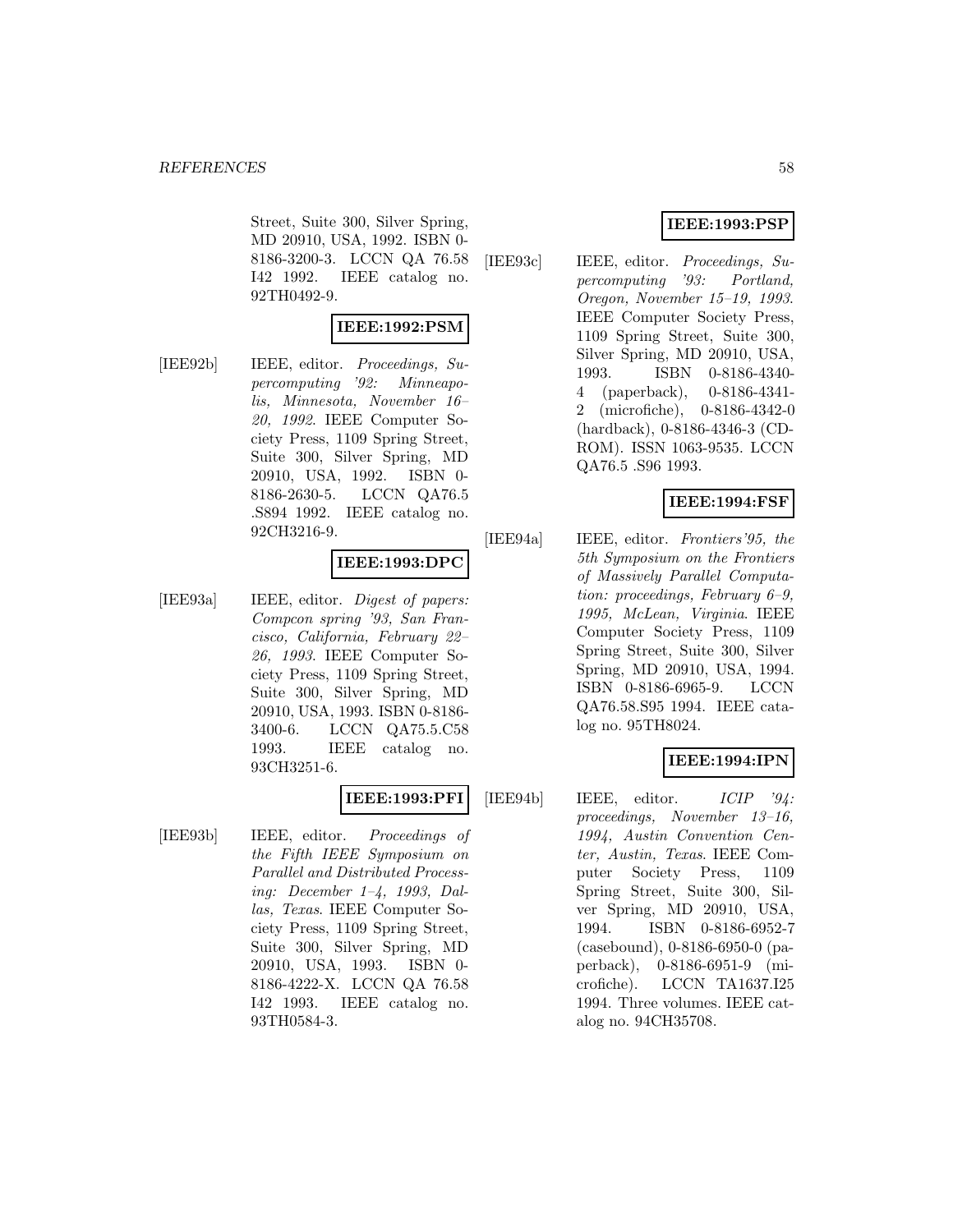## **IEEE:1994:PSH**

[IEE94c] IEEE, editor. Proceedings of the Scalable High-Performance Computing Conference, May 23–25, 1994, Knoxville, Tennessee, USA, Scalable High Performance Computing Conference. IEEE Computer Society Press, 1109 Spring Street, Suite 300, Silver Spring, MD 20910, USA, 1994. ISBN 0-8186-5680- 8, 0-8186-5681-6. LCCN QA76.5 .S244 1994. IEEE catalog no. 94TH0637-9.

#### **IEEE:1994:PSP**

[IEE94d] IEEE, editor. Proceedings of the Scalable Parallel Libraries Conference , October 6–8, 1993, Mississippi State, Mississippi. IEEE Computer Society Press, 1109 Spring Street, Suite 300, Silver Spring, MD 20910, USA, 1994. ISBN 0-8186-4980-1. LCCN QA76.58.S34 1993.

#### **IEEE:1994:PSW**

[IEE94e] IEEE, editor. Proceedings, Supercomputing '94: Washington, DC, November 14–18, 1994, Supercomputing. IEEE Computer Society Press, 1109 Spring Street, Suite 300, Silver Spring, MD 20910, USA, 1994. ISBN 0-8186-6605-6 (paper), 0-8186-6606-4 (microfiche), 0- 8186-6607-2 (case). ISSN 1063- 9535. LCCN QA76.5 .S894 1994. URL http://sc94.ameslab. gov/AP/contents.html. IEEE catalog number 94CH34819.

## **IEEE:1995:IIP**

[IEE95a] IEEE, editor. IPPS '95: 9th International parallel processing symposium —  $April 25-$ 28, 1995, Santa Barbara, CA, International Parallel Processing Symposium. IEEE Computer Society Press, 1109 Spring Street, Suite 300, Silver Spring, MD 20910, USA, 1995. ISBN 0-8186-7074-6. ISSN 1063-7133. LCCN QA76.58 .I58 1995.

## **IEEE:1995:PSP**

[IEE95b] IEEE, editor. Proceedings of the 1994 Scalable Parallel Libraries Conference: October 12– 14, 1994, Mississippi State University, Mississippi. IEEE Computer Society Press, 1109 Spring Street, Suite 300, Silver Spring, MD 20910, USA, 1995. ISBN 0-8186-6895-4. LCCN QA76.58 .S34 1994.

# **IEEE:1996:ICH**

[IEE96a] IEEE, editor. 3rd International Conference on High Performance Computing: proceedings, December 19–22, 1996, Trivandrum, India. IEEE Computer Society Press, 1109 Spring Street, Suite 300, Silver Spring, MD 20910, USA, 1996. ISBN 0-8186-7557-8. LCCN QA76.88.I575 1996. IEEE catalog number 96TB100074.

#### **IEEE:1996:FSS**

[IEE96b] IEEE, editor. Frontiers'96, the Sixth Symposium on the Frontiers of Massively Parallel Computation: October 27–31, 1996,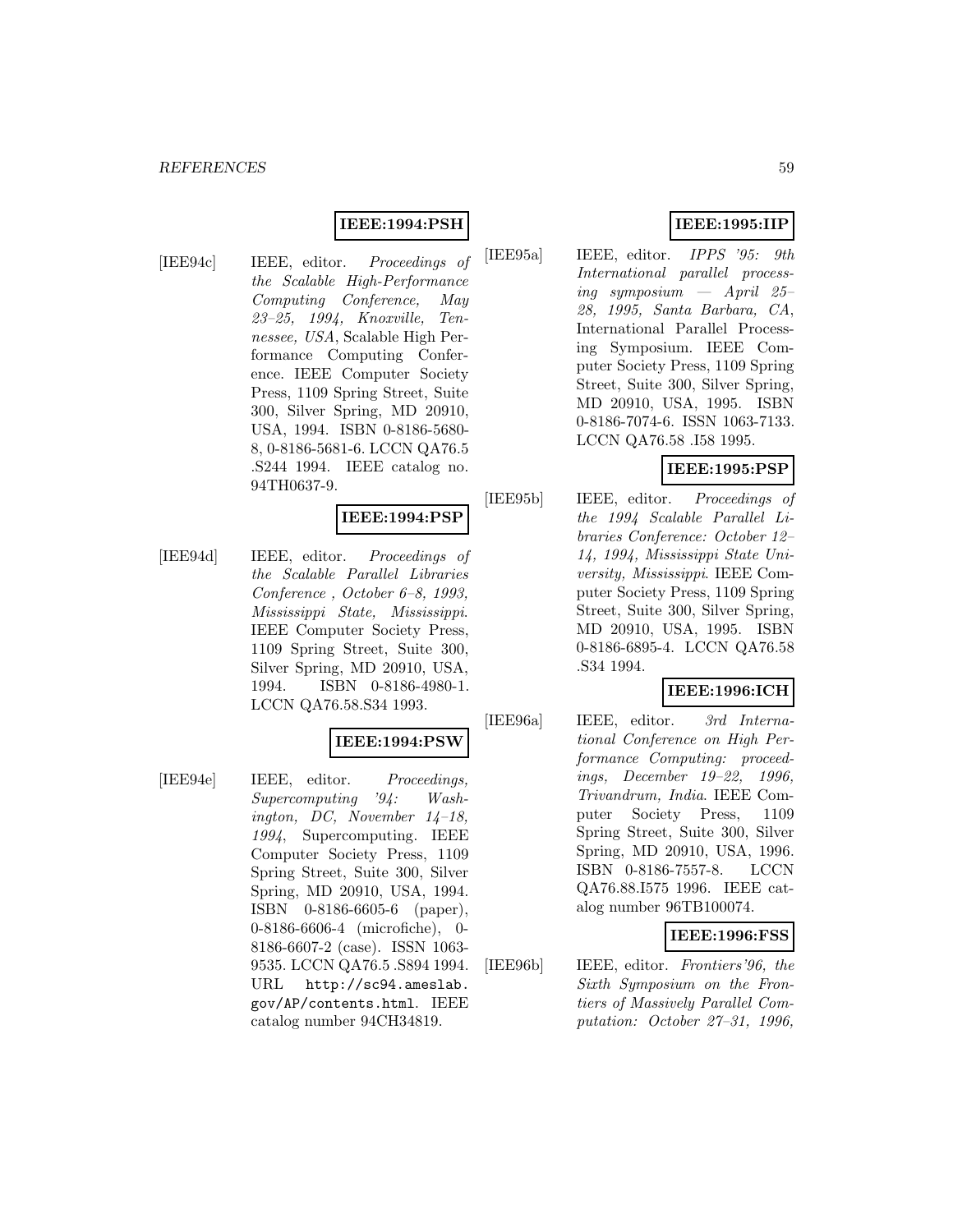Annapolis, Maryland: proceedings. IEEE Computer Society Press, 1109 Spring Street, Suite 300, Silver Spring, MD 20910, USA, 1996. ISBN 0-8186- 7551-9. LCCN QA76.58 .S95 1996. IEEE catalog number 96TB100062.

# **IEEE:1996:PSM**

[IEE96c] IEEE, editor. Proceedings. Second MPI Developer's Conference: Notre Dame, IN, USA, 1– 2 July 1996. IEEE Computer Society Press, 1109 Spring Street, Suite 300, Silver Spring, MD 20910, USA, 1996. ISBN 0-8186- 7533-0. LCCN QA76.642 .M67 1996.

#### **IEEE:2002:STI**

[IEE02] IEEE, editor. SC2002: From Terabytes to Insight. Proceedings of the IEEE ACM SC 2002 Conference, November 16–22, 2002, Baltimore, MD, USA. IEEE Computer Society Press, 1109 Spring Street, Suite 300, Silver Spring, MD 20910, USA, 2002. ISBN 0-7695-1524-X. LCCN ????

## **Iwashita:2002:TLH**

[IHKvW02] Hidetoshi Iwashita, Kohichiro Hotta, Sachio Kamiya, and Matthijs van Waveren. Towards a lightweight HPF compiler. Lecture Notes in Computer Science, 2327:526–??, 2002. CODEN LNCSD9. ISSN 0302-9743 (print), 1611-3349 (electronic). URL http:// link.springer-ny.com/link/ service/series/0558/bibs/

2327/23270526.htm; http: //link.springer-ny.com/link/ service/series/0558/papers/ 2327/23270526.pdf.

## **Ishizaki:1996:LPA**

[IK96] K. Ishizaki and H. Komatsu. A loop parallelization algorithm for HPF compilers. Lecture Notes in Computer Science, 1033:176–190, 1996. CO-DEN LNCSD9. ISSN 0302-9743 (print), 1611-3349 (electronic).

#### **Iwashita:2002:VFD**

[ISKvW02] Hidetoshi Iwashita, Naoki Sueyasu, Sachio Kamiya, and Matthijs van Waveren. VPP Fortran and the design of HPF/JA extensions. Concurrency and Computation: Practice and Experience, 14(8–9):575–588, July/August 2002. CODEN CCPEBO. ISSN 1532-0626 (print), 1532- 0634 (electronic). URL http: //www3.interscience.wiley. com/cgi-bin/abstract/95016131/ START; http://www3.interscience. wiley.com/cgi-bin/fulltext? ID=95016131{\&}PLACEBO=IE. pdf.

## **Iwashita:2000:RHA**

[Iwa00] Hidetoshi Iwashita. Report of HUG2000 [4th annual High Performance Fortran user group meeting, October 19–20, 2000, Tokyo, Japan]. ACM Fortran Forum, 19(3):21–22, December 2000. CODEN ???? ISSN 1061- 7264 (print), 1931-1311 (electronic).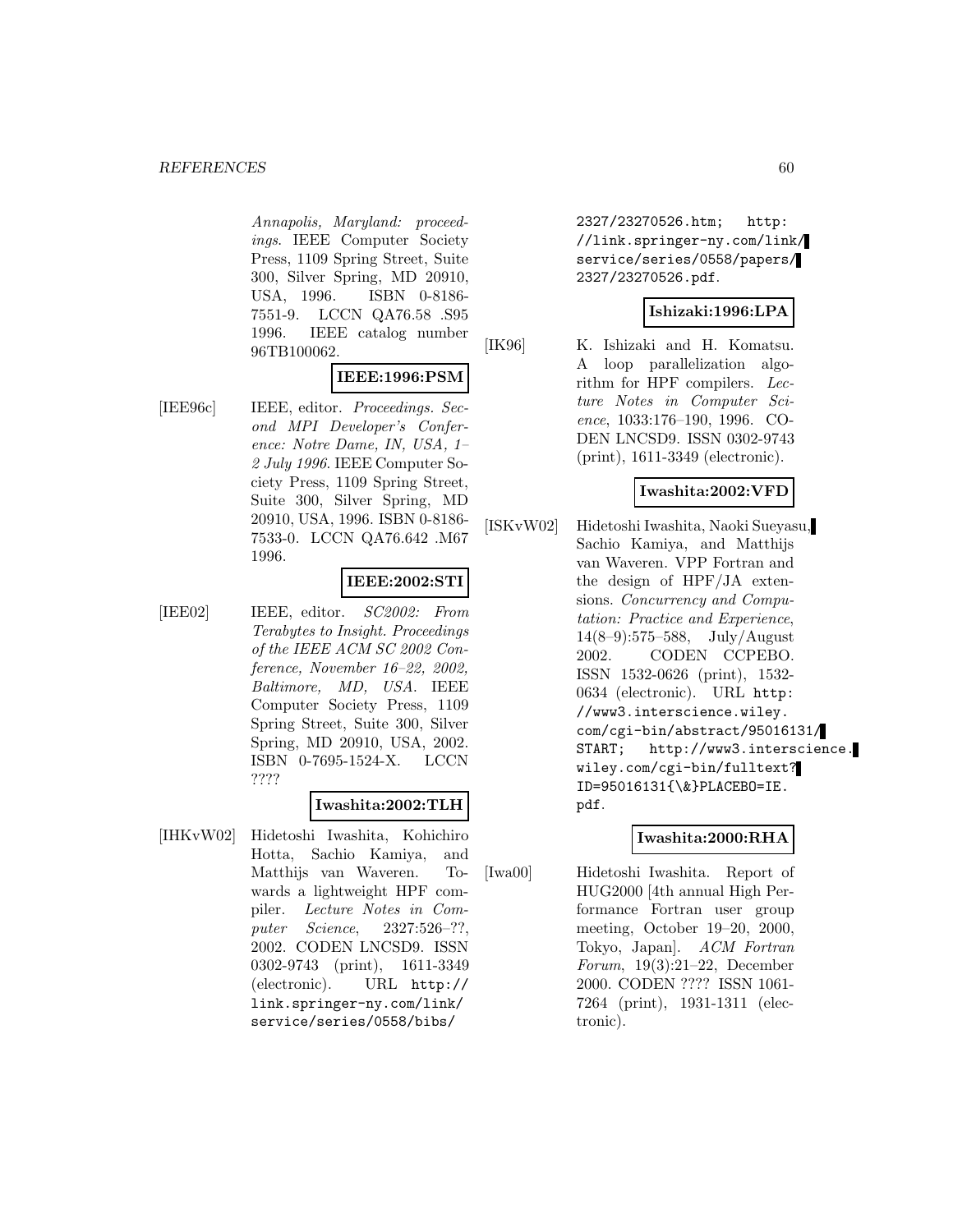#### **Jung:1992:HET**

[JA92] C. C.-D. Jung and D. Advani. HiPPI exploitation in TCP/IP environment. In IEEE [IEE92b], pages 610–615. ISBN 0-8186-2630-5. LCCN QA76.5 .S894 1992. IEEE catalog no. 92CH3216-9.

#### **Joisha:2001:ECO**

[JB01] Pramod G. Joisha and Prithviraj Banerjee. The efficient computation of ownership sets in HPF. IEEE Transactions on Parallel and Distributed Systems, 12(8):769–788, August 2001. CODEN ITD-SEO. ISSN 1045-9219 (print), 1558-2183 (electronic). URL http://dlib.computer.org/ td/books/td2001/pdf/l0769. pdf; http://www.computer. org/tpds/td2001/l0769abs. htm.

#### **Joubert:1995:FAH**

[Jou95] A. Joubert. Financial applications and HPF. In Dongarra [Don95], pages 317–336. ISBN 0-444-82163-5. ISSN 0927-5452. LCCN QA76.88 .H54 1995.

# **Karin:1995:PAI**

[Kar95] Sidney Karin, editor. Proceedings of the 1995 ACM/IEEE Supercomputing Conference, December 3–8, 1995, San Diego Convention Center, San Diego, CA, USA. ACM Press and IEEE Computer Society Press, New York, NY 10036, USA and 1109 Spring Street, Suite 300, Silver Spring, MD 20910, USA,

1995. ISBN 0-89791-816-9. URL http://www.supercomp.org/ sc95/proceedings/. These proceedings are not available in printed form. However, they are available on the World Wide Web, and on CD-ROM, available from ACM (ACM Press order number 415952) and IEEE (IEEE Computer Society Press order number FW07435).

#### **Kasahara:1993:SSP**

[Kas93] H. Kasahara. System software for parallel processing. Joho-Shori (J. Information Processing Soc. Japan), 34(9):1134– 1138, September 1993. CODEN JOSHA4. ISSN 0447-8053.

## **Kohn:1994:RPP**

[KB94] S. R. Kohn and S. B. Baden. A robust parallel programming model for dynamic nonuniform scientific computations. In IEEE [IEE94c], pages 509– 517. ISBN 0-8186-5680-8, 0- 8186-5681-6. LCCN QA76.5 .S244 1994. IEEE catalog no. 94TH0637-9.

#### **Kennedy:1994:IIF**

[KBKT94] J. G. Kennedy, M. Behr, V. Kalro, and T. E. Tezduyar. Implementation of implicit finite element methods for incompressible flows on the CM-5. In Anonymous [Ano94l], pages 95– 111. CODEN CMMECC. ISBN ???? ISSN 0045-7825, 0374- 2830. LCCN ????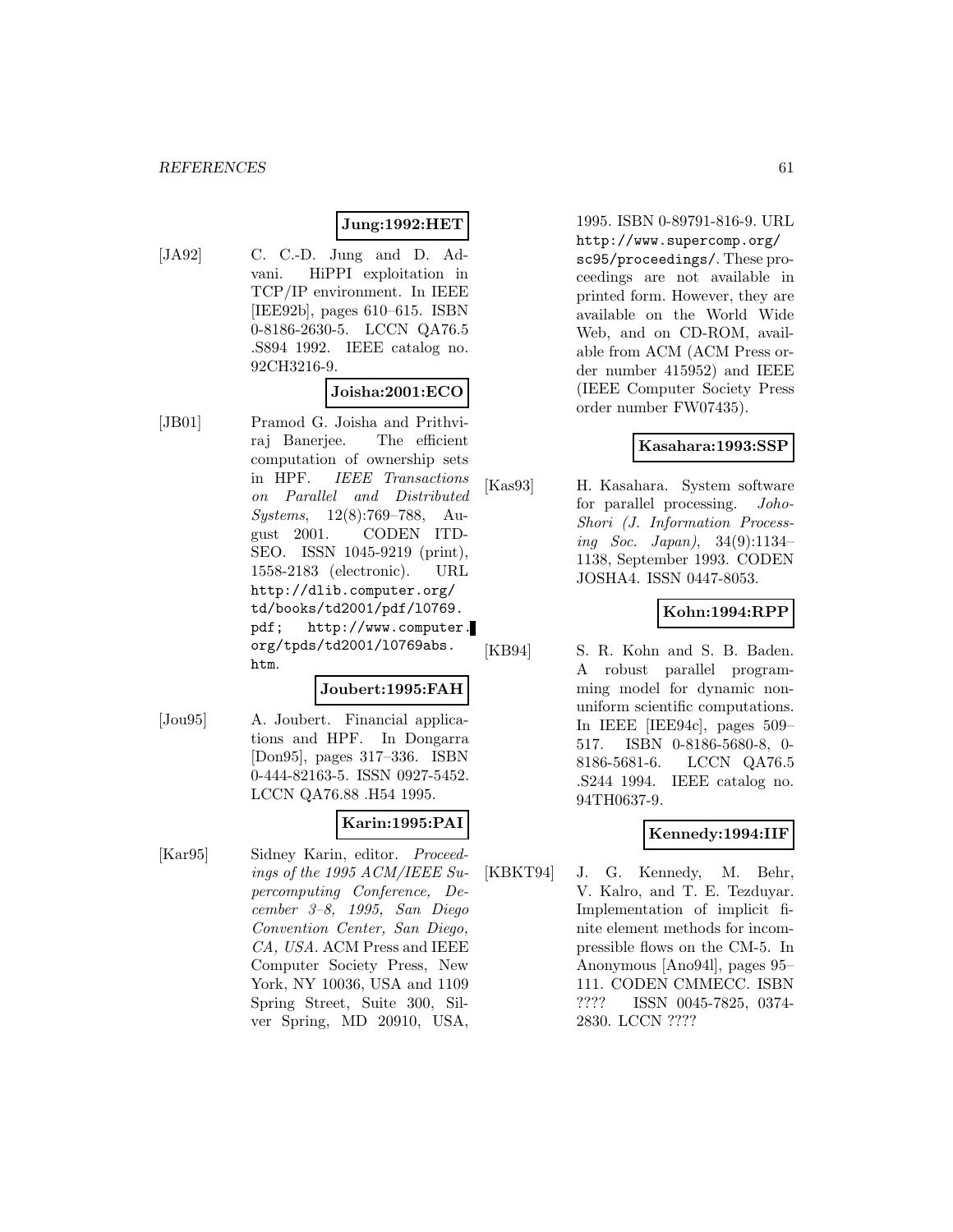#### **Klinker:1994:PPV**

[KC94] Gudrun J. Klinker and I-Yu Chen. PerfVisS: a performance visualizer for high performance Fortran programs on workstation farms. Technical report series / Cambridge Research Laboratory CRL 94/4, Digital Equipment Corp., Cambridge Research Laboratory, Cambridge, MA, USA, June 30, 1994. 18. pp.

#### **Kennedy:1994:CTM**

[Ken94a] K. Kennedy. Compiler technology for machine-independent parallel programming. International Journal of Parallel Programming, 22(1):79–98, February 1994. CODEN IJPPE5. ISSN 0885-7458 (print), 1573- 7640 (electronic).

#### **Kennedy:1994:PPS**

[Ken94b] K. Kennedy. Parallel programming support in Fortran D and High Performance Fortran. In Anonymous [Ano94b], pages 427–432.

# **Koppler:1997:VDD**

[KGV97] Rainer Koppler, Siegfried Grabner, and Jens Volkert. Visualization of distributed data structures for High Performance Fortran-like languages. Scientific Programming,  $6(1):115-$ 126, Spring 1997. CODEN SCIPEV. ISSN 1058-9244 (print), 1875-919X (electronic).

# **Kaushik:1994:ACD**

[KHJS94] S. D. Kaushik, C.-H. Huang, R. W. Johnson, and P. Sadayappan. An approach to communication-efficient data redistribution. In ACM [ACM94], pages 364–373. ISBN 0-89791- 665-4. LCCN ????

## **Kaushik:1995:MAR**

[KHRS95] S. D. Kaushik, C.-H. Huang, J. Ramanujam, and P. Sadayappan. Multi-phase array redistribution: modeling and evaluation. In IEEE [IEE95a], pages 441–445. ISBN 0-8186-7074- 6. ISSN 1063-7133. LCCN QA76.58 .I58 1995.

## **Kaushik:1995:IGI**

[KHS95] S. D. Kaushik, C.-H. Huang, and P. Sadayappan. Incremental generation of index sets for array statement execution on distributed-memory machines. In Pingali et al. [PBG<sup>+</sup>95], pages 251–265. ISBN 3-540- 58868-X. LCCN QA76.58 .W656 1994.

## **Kaushik:1996:EIS**

[KHS96] S. D. Kaushik, C.-H. Huang, and P. Sadayappan. Efficient index set generation for compiling HPF array statements on distributed-memory machines. Journal of Parallel and Distributed Computing, 38(2):237– 247, November 1, 1996. CO-DEN JPDCER. ISSN 0743- 7315 (print), 1096-0848 (electronic). URL http://www. idealibrary.com/links/doi/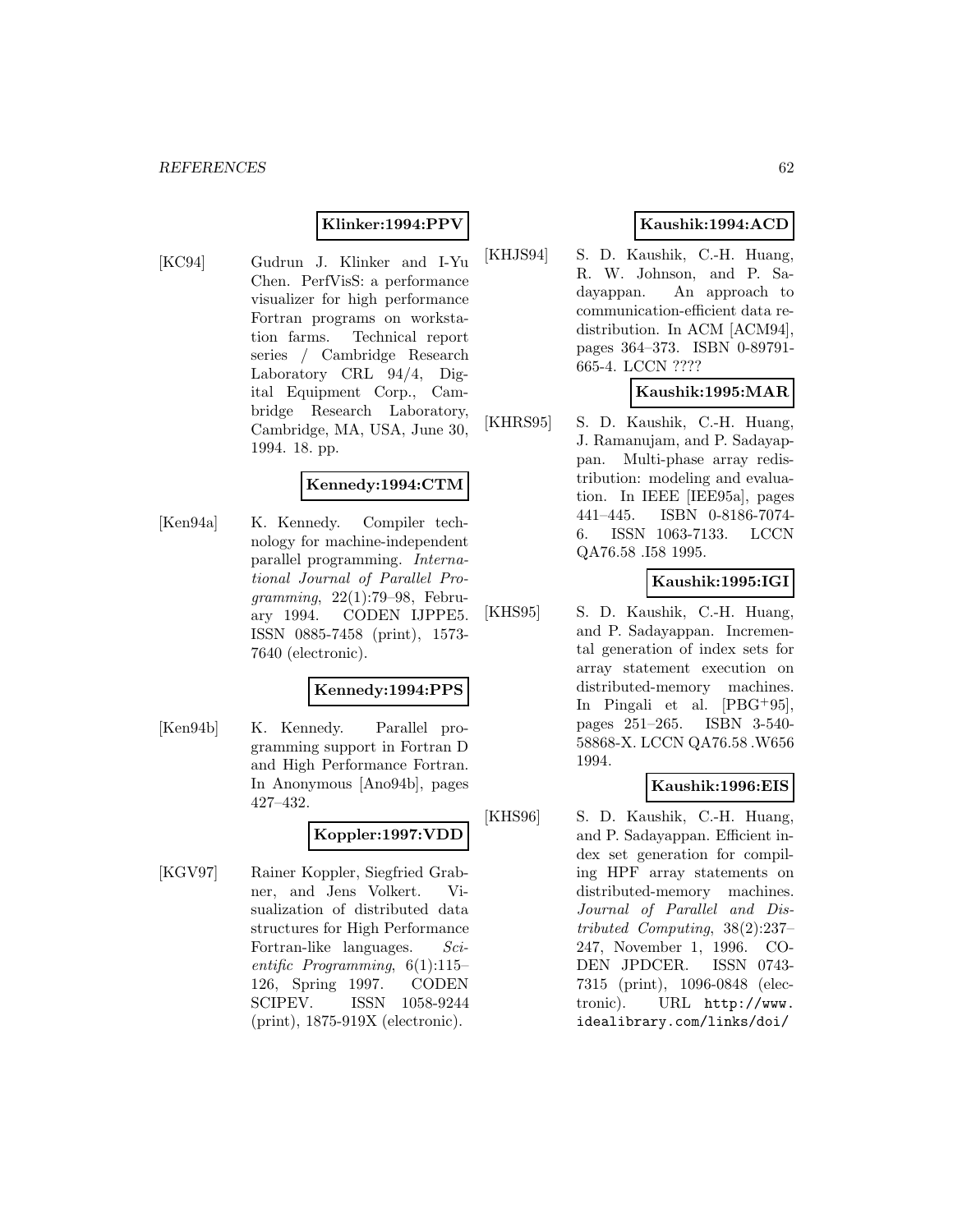10.1006/jpdc.1996.0144/production; http://www.idealibrary.com/ links/doi/10.1006/jpdc.1996. 0144/production/pdf.

# **Kwon:2012:HAO**

[KJEM12] Okwan Kwon, Fahed Jubair, Rudolf Eigenmann, and Samuel Midkiff. A hybrid approach of OpenMP for clusters. ACM SIGPLAN Notices, 47(8):75– 84, August 2012. CODEN SINODQ. ISSN 0362-1340 (print), 1523-2867 (print), 1558- 1160 (electronic). PPOPP '12 conference proceedings.

## **Kornkven:1994:EIH**

[KK94] E. Kornkven and L. V. Kale. Efficient implementation of High Performance Fortran via adaptive scheduling — an overview. In Kumar [Kum94], pages 136– 141. **ISBN** 0-07-462332-X. LCCN QA 76.58 I587 1994.

#### **Kennedy:1995:ADL**

[KK95a] Ken Kennedy and Ulrich Kremer. Automatic data layout for High Performance Fortran. In Karin [Kar95], page ?? ISBN 0-89791-816-9. URL http: //www.supercomp.org/sc95/ proceedings/580\_UKRE/SC95. HTM. These proceedings are not available in printed form. However, they are available on the World Wide Web, and on CD-ROM, available from ACM (ACM Press order number 415952) and IEEE (IEEE Computer Society Press order number FW07435).

## **Kornkven:1995:EIH**

E. Kornkven and L. V. Kale. Efficient implementation of High Performance Fortran via adaptive scheduling — an overview. In Prasanna [Pra95], pages 136– 141. ISBN 0-07-462332-X. LCCN ????

## **Kennedy:1998:ADL**

[KK98] Ken Kennedy and Ulrich Kremer. Automatic data layout for distributed-memory machines. ACM Transactions on Programming Languages and Systems, 20(4):869–916, July 1998. CO-DEN ATPSDT. ISSN 0164- 0925 (print), 1558-4593 (electronic). URL http://www. acm.org:80/pubs/citations/ journals/toplas/1998-20-4/ p869-kennedy/.

## **Kennedy:2001:CHP**

[KK01] Ken Kennedy and Charles Koelbel. Chapter 1. High Performance Fortran 2.0. Lecture Notes in Computer Science, 1808:3–??, 2001. CO-DEN LNCSD9. ISSN 0302-9743 (print), 1611-3349 (electronic). URL http://link.springerny.com/link/service/series/ 0558/bibs/1808/18080003.htm; http://link.springer-ny. com/link/service/series/0558/ papers/1808/18080003.pdf.

#### **Konovalav:1995:FDL**

[KKMP95] N. A. Konovalav, V. A. Kryukov, S. N. Mikhailov, and A. A. Pogrebtsov. Fortran DVM: a language for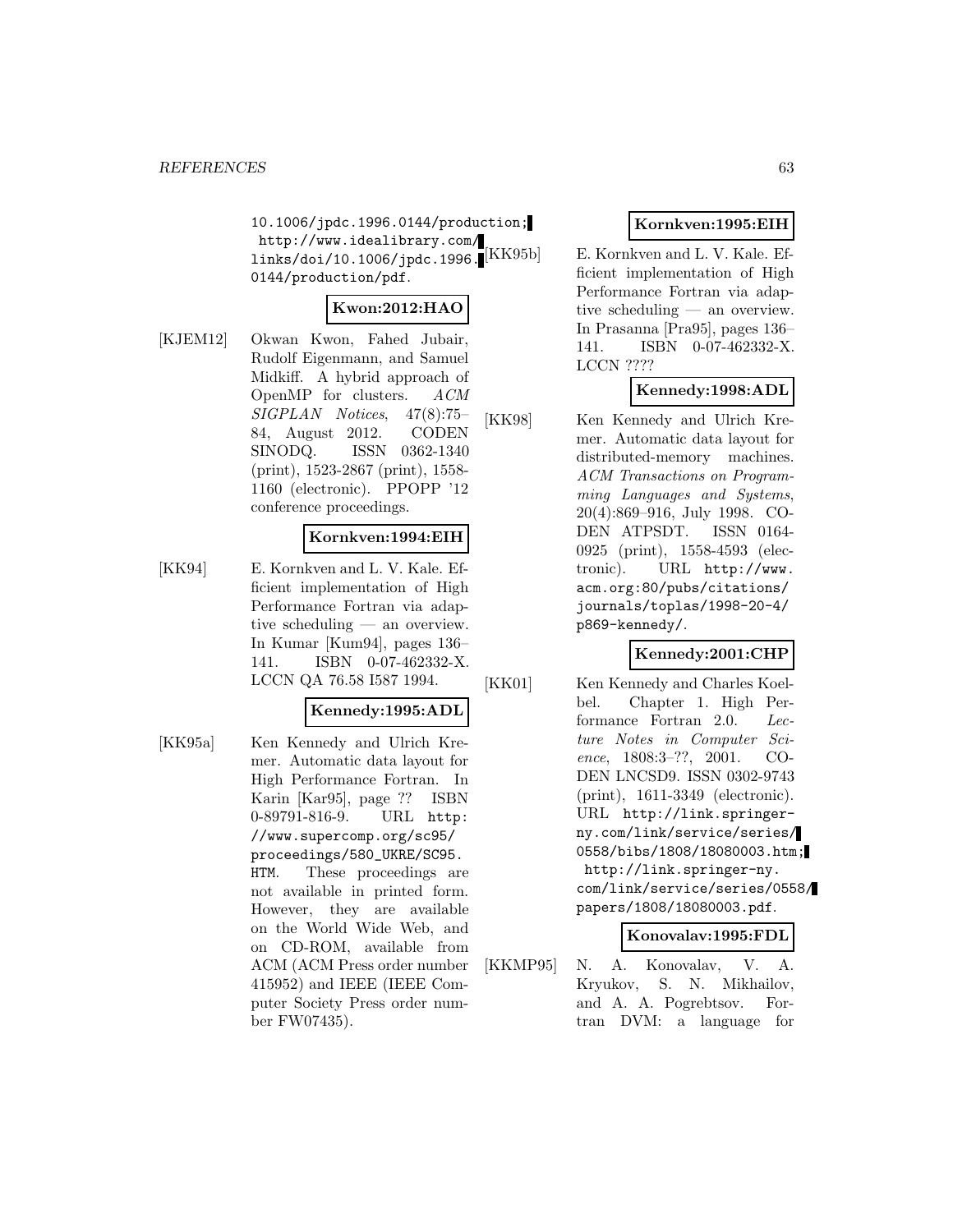portable parallel program development. Programming and Computer Software; translation of Programmirovaniye (Moscow, USSR) Plenum, 21(1):35–38, January–February 1995. CO-DEN PROGD3. ISSN 0132- 3474, 0361-7688.

## **Kamachi:1995:HCP**

[KKS<sup>+</sup>95] Tsunehiko Kamachi, Kazuhiro Kusano, Kenji Suehiro, Yoshiki Seo, Masanori Tamura, Shoichi Sakon, Yukimitsu Watanabe, and Yukimasa Shiroto. HPF compiler for parallel computers: implementation and performance evaluation on Cenju-3. Nippon Electric Company research and development, 36(2): 325–334, April 1995. CODEN NECRAU. ISSN 0048-0436.

## **Kennedy:2007:RFH**

[KKZ07] K. Kennedy, C. Koelbel, and H. Zima. The rise and fall of High Performance Fortran: An historical object lesson. In ACM [ACM07], pages 7.1–7.22. ISBN 1-59593-766-8. LCCN QA76.7 .H56 2007. URL http:// portal.acm.org/toc.cfm?id= 1238844.

## **Kennedy:2011:RFH**

[KKZ11] Ken Kennedy, Charles Koelbel, and Hans Zima. The rise and fall of High Performance Fortran. Communications of the ACM, 54(11):74–82, November 2011. CODEN CACMA2. ISSN 0001- 0782 (print), 1557-7317 (electronic).

# **Kim:1996:PSS**

[KMBK96] Taegeun Kim, Kyeongdeok Moon, Nanjoo Ban, and Jungkwon Kim. PPTran: Source to source translator for High Performance Fortran. Parallel Algorithms and Applications, 9(3–4):213–225, ???? 1996. CODEN PAAPEC. ISSN 1063-7192. URL http:// www.informaworld.com/smpp/ content~content=a778707980.

#### **Kamachi:1997:KPH**

[KMR<sup>+</sup>97] T. Kamachi, A. Muller, R. Ruhl, Y. Seo, K. Suehiro, and M. Tamura. Kemari: a portable High Performance Fortran system for distributed memory parallel processors. Scientific Programming,  $6(1):41-58$ , Spring 1997. CODEN SCIPEV. ISSN 1058-9244 (print), 1875-919X (electronic).

#### **Kimelman:1995:VEH**

[KMS<sup>+</sup>95] D. Kimelman, P. Mittal, E. Schonberg, P. F. Sweeney, Ko-Yang Wang, and D. Zernik. Visualizing the execution of High Performance Fortran (HPF) programs. In IEEE [IEE95a], pages 750– 759. ISBN 0-8186-7074-6. ISSN 1063-7133. LCCN QA76.58 .I58 1995.

#### **Kalns:1995:DPD**

[KN95a] E. T. Kalns and L. M. Ni. DaReL: a portable data redistribution library for distributedmemory machines. In IEEE [IEE95b], pages 78–87. ISBN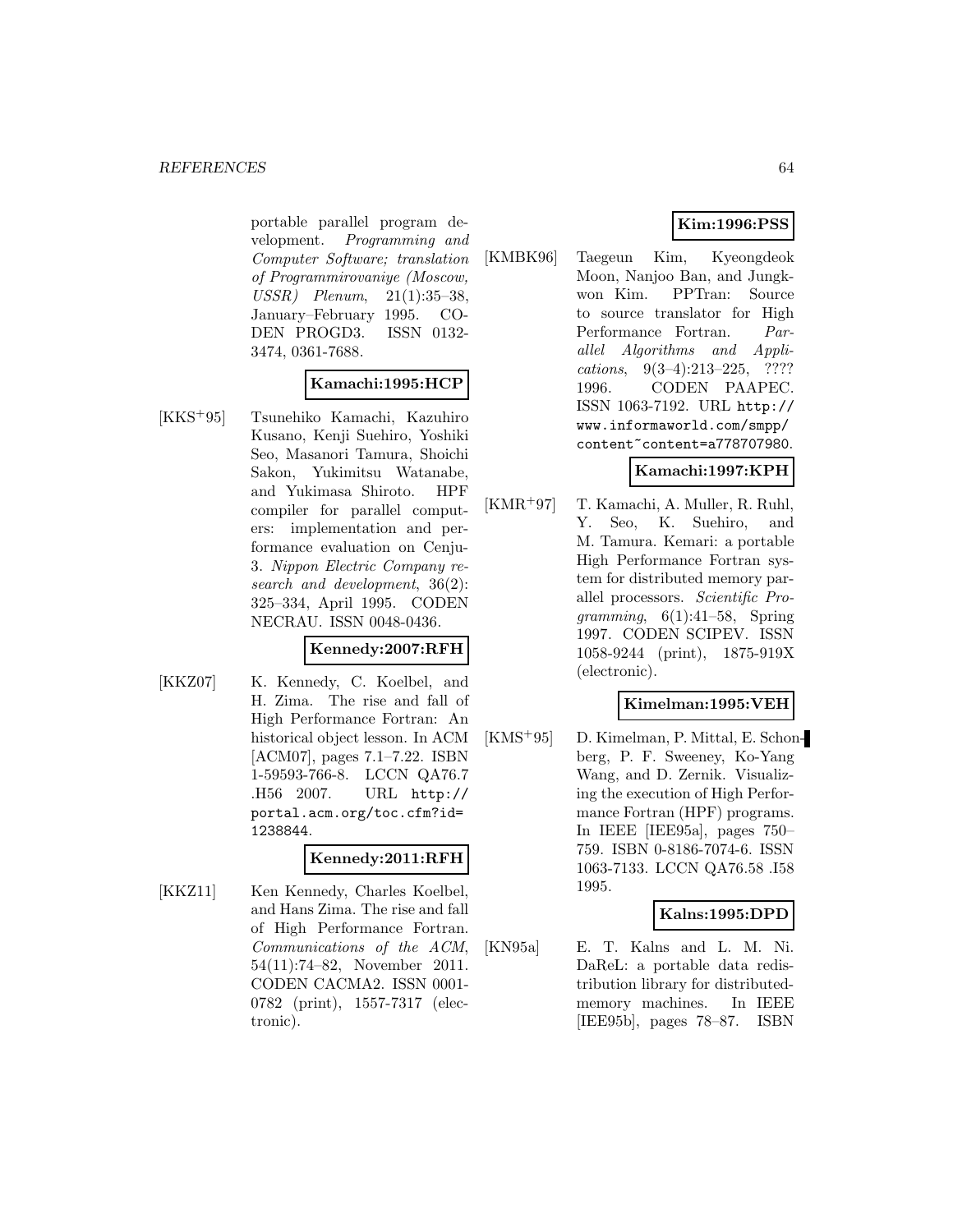0-8186-6895-4. LCCN QA76.58 .S34 1994.

## **Kalns:1995:PMT**

[KN95b] Edgar T. Kalns and Lionel M. Ni. Processor mapping techniques toward efficient data redistribution. IEEE Transactions on Parallel and Distributed Systems, 6(12):1234–1247, December 1995. CODEN ITDSEO. ISSN 1045-9219 (print), 1558- 2183 (electronic).

## **Kennedy:1995:LAC**

[KNS95a] K. Kennedy, N. Nedeljkovic, and A. Sethi. A linear-time algorithm for computing the memory access sequence in dataparallel programs. In Anonymous [Ano95b], pages 102–111. CODEN SINODQ. ISBN ???? ISSN 0362-1340 (print), 1523- 2867 (print), 1558-1160 (electronic). LCCN ????

#### **Kennedy:1995:LTA**

[KNS95b] Ken Kennedy, Nenad Nedeljkovic, and Ajay Sethi. A linear-time algorithm for computing the memory access sequence in dataparallel programs. ACM SIG-PLAN Notices, 30(8):102–111, August 1995. CODEN SIN-ODQ. ISSN 0362-1340 (print), 1523-2867 (print), 1558-1160 (electronic).

#### **Koelbel:1992:OHP**

[Koe92] Charles Koelbel. An overview of High Performance Fortran. ACM Fortran Forum, 11(4):9– ??, December 1, 1992. ISSN 1061-7264 (print), 1931-1311 (electronic).

## **Koelbel:1994:HPF**

[Koe94] Charles H. Koelbel. The High Performance Fortran handbook. Scientific and engineering computation. MIT Press, Cambridge, MA, USA, 1994. ISBN 0- 262-11185-3, 0-262-61094-9 (paperback).  $xiv + 329$  pp.

# **Knies:1993:HPF**

[KOM93] A. Knies, Michael (Michael A.) O'Keefe, and T. MacDonald. High Performance Fortran: a practical analysis. AHPCRC preprint 93-107, Army High Performance Computing Research Center, Minneapolis, MN, USA, 1993. ii  $+18$  pp.

# **Knies:1994:HPF**

[KOM94] Allan Knies, Matthew O'Keefe, and Tom MacDonald. High Performance Fortran: A practical analysis. Scientific Programming, 3(3):187–199, Fall 1994. CODEN SCIPEV. ISSN 1058- 9244 (print), 1875-919X (electronic).

# **Koniges:2000:ISP**

[Kon00] Alice E. Koniges, editor. Industrial Strength Parallel Computing. Morgan Kaufmann Publishers, Los Altos, CA 94022, USA, 2000. ISBN 1-55860-540-1. xxv + 597 pp. LCCN QA76.58 .I483 2000.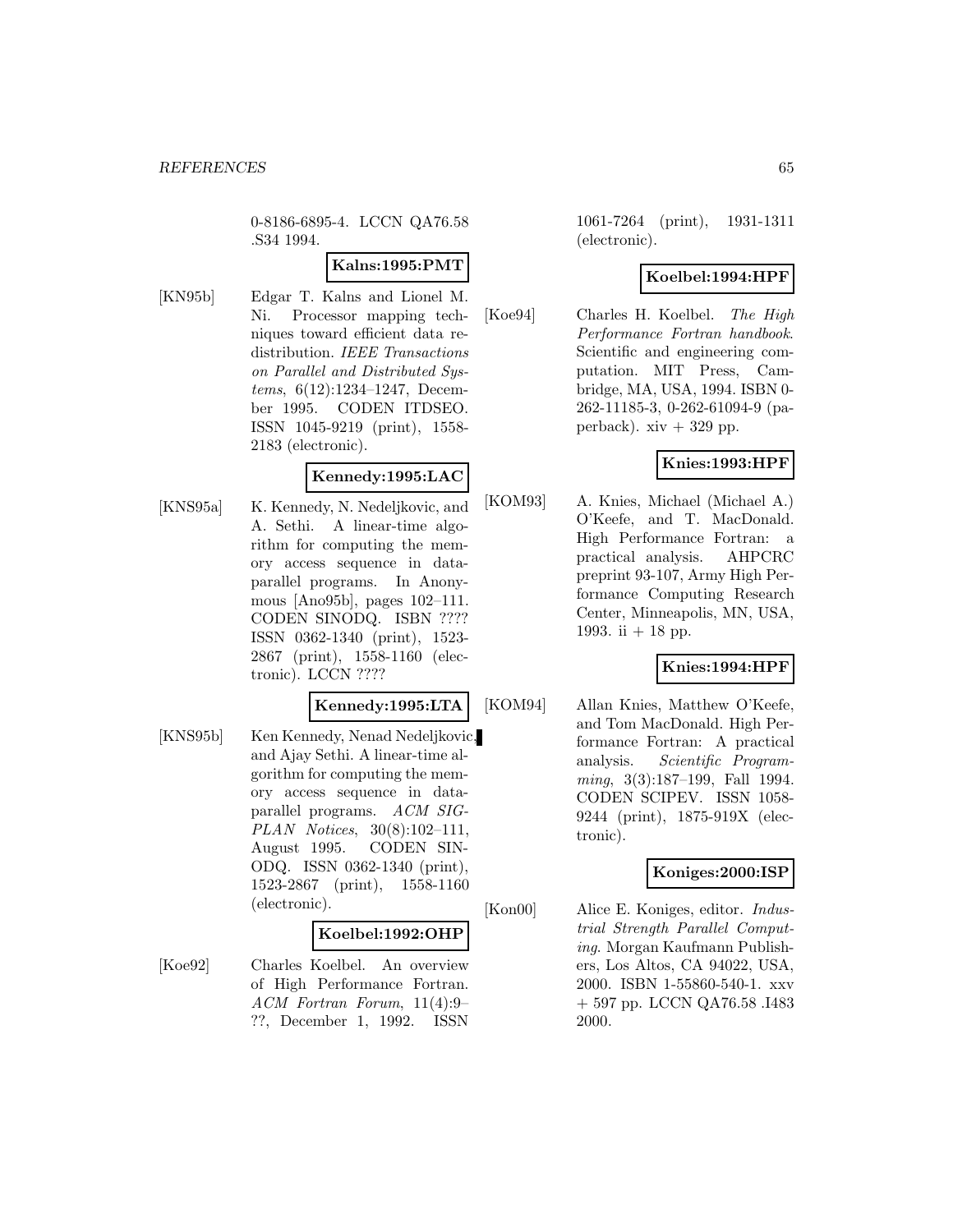#### **Kremer:1994:COR**

[KR94] Ulrich Kremer and Marcelo Ramé. Compositional oil reservoir simulation in Fortran D: A feasibility study on Intel iPSC/ 860. International Journal of Supercomputer Applications, 8 (2):119–128, Summer 1994. CO-DEN IJSAE9. ISSN 0890-2720. See erratum [KR95].

# **Kremer:1995:ECO**

[KR95] U. Kremer and M. Ramé. Erratum: Compositional Oil Reservoir Simulation in Fortran D: A Feasibility Study on Intel iPSC/ 860. International Journal of Supercomputer Applications and High Performance Computing, 9 (1):71, Spring 1995. CODEN IJSAE9. ISSN 0890-2720. See [KR94].

#### **Kennedy:2002:SIH**

[KS02] K. Kennedy and Y. Seo. Special issue: High Performance Fortran. Concurrency and Computation: Practice and Experience, 14(8–9):551–553, July/August 2002. CODEN CCPEBO. ISSN 1532-0626 (print), 1532- 0634 (electronic). URL http: //www3.interscience.wiley. com/cgi-bin/abstract/95016134/ START; http://www3.interscience. wiley.com/cgi-bin/fulltext? ID=95016134{\&}PLACEBO=IE. pdf.

#### **Keppens:2000:UHP**

[KT00] R. Keppens and G. Toth. Using High Performance Fortran for magnetohydrodynamic simulations. Parallel Computing, 26(6):705–722, May 2000. CO-DEN PACOEJ. ISSN 0167-8191 (print), 1872-7336 (electronic).

## **Kumar:1994:PPI**

[Kum94] V. K. Prasanna Kumar, editor. Parallel processing: 1st IWWP: proceedings of the First International Workshop on Parallel Processing (IWPP-94), December 26–31, 1994, Bangalore, India. Tata McGraw-Hill Pub. Co, New Delhi, India, 1994. ISBN 0- 07-462332-X. LCCN QA 76.58 I587 1994.

# **Kim:1994:CAM**

[KW94] I. Kim and M. Wolfe. Communication analysis for multicomputer compilers. In Cosnard et al. [CGS94], pages 101–109. CODEN ITATEC. ISBN 0-444- 81926-6. ISSN 0926-5473. LCCN QA76.58 .I46 1994.

## **Kolte:1995:ERA**

[KW95] Priyadarshan Kolte and Michael Wolfe. Elimination of redundant array subscript range checks. ACM SIGPLAN Notices, 30(6):270–278, June 1995. CODEN SINODQ. ISSN 0362-1340 (print), 1523- 2867 (print), 1558-1160 (electronic). URL http://www. acm.org:80/pubs/citations/ proceedings/pldi/207110/p270 kolte/.

## **Luecke:1997:HPF**

[LC97] G. R. Luecke and J. J. Coyle. High Performance Fortran ver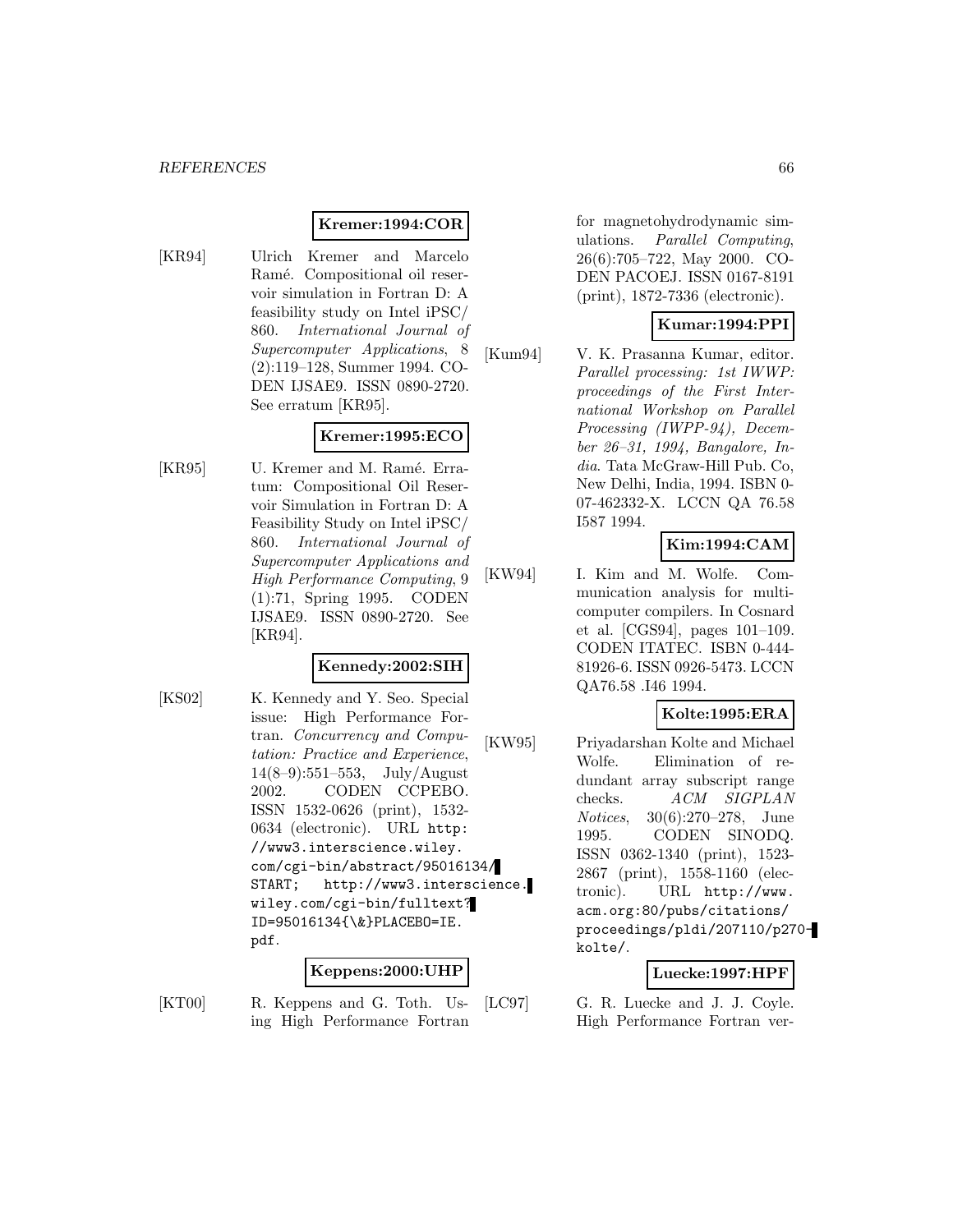sus explicit message passing on the IBM SP-2 for the parallel LU, QR, and Cholesky factorizations. Supercomputer, 13(2): 4–14, ???? 1997. CODEN SP-COEL. ISSN 0168-7875.

#### **Lefebvre:1998:VEH**

[Lef98] C. Lefebvre. Visual edition of HPF mappings with HPF-Builder. Lecture Notes in Computer Science, 1401:943– ??, 1998. CODEN LNCSD9. ISSN 0302-9743 (print), 1611- 3349 (electronic).

#### **Levesque:1994:APR**

[Lev94] John M. Levesque. Applied Parallel Research's xHPF system. IEEE parallel and distributed technology: systems and applications, 2(3):71, Fall 1994. CODEN IPDTEX. ISSN 1063- 6552 (print), 1558-1861 (electronic).

#### **LaFrance-Linden:1998:CDH**

[LL98] David C. P. LaFrance-Linden. Challenges in designing an HPF debugger. Digital Technical Journal, 9(3):50–??, ???? 1998. CODEN DTJOEL. ISSN 0898-901X. URL http: //www.digital.com:80/info/ DTJR04/DTJR04AH.HTM; http: //www.digital.com:80/info/ DTJR04/DTJR04HM.HTM; http: //www.digital.com:80/info/ DTJR04/DTJR04P8.PS; http: [Lov94] //www.digital.com:80/info/ DTJR04/DTJR04PF.PDF; http: //www.digital.com:80/info/ DTJR04/DTJR04SC.TXT.

## **Lorenzo:1996:HPF**

[LMMW96] P. A. R. Lorenzo, A. Mueller, Y. Murakami, and B. J. N. Wylie. High Performance Fortran interfacing to ScaLAPACK. Lecture Notes in Computer Science, 1184:457–??, 1996. CO-DEN LNCSD9. ISSN 0302-9743 (print), 1611-3349 (electronic).

## **Luksch:1997:SSE**

[LMR<sup>+</sup>97] Peter Luksch, Ursula Maier, Sabine Rathmayer, Matthias Weidmann, and Friedemann Unger. Sempa: Software engineering for parallel scientific computing. IEEE Concurrency,  $5(3):64-72$ ,  $\text{July}/$ September 1997. CODEN IECMFX. ISSN 1092-3063 (print), 1558-0849 (electronic). URL http://dlib.computer. org/pd/books/pd1997/pdf/p3064. pdf; http://www.computer. org/concurrency/pd1997/p3064abs. htm.

#### **Loveman:1993:HPF**

[Lov93] D. B. Loveman. High performance Fortran. IEEE parallel and distributed technology: systems and applications,  $1(1)$ : 25–42, February 1993. CO-DEN IPDTEX. ISSN 1063-6552 (print), 1558-1861 (electronic).

## **Loveman:1994:DHP**

D. B. Loveman. The DEC High Performance Fortran 90 compiler front end. In IEEE [IEE94a], pages 46–53. ISBN 0-8186-6965-9. LCCN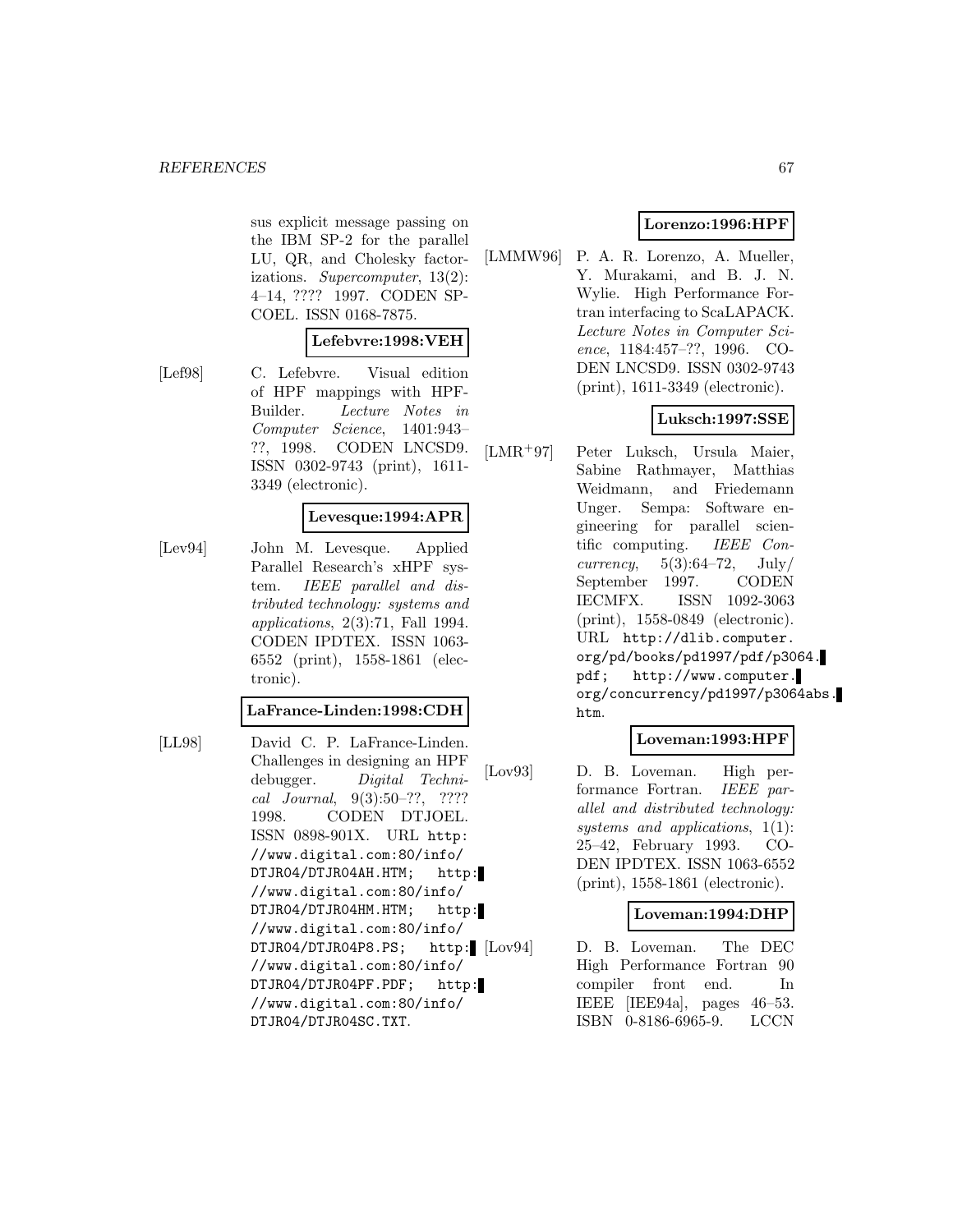QA76.58.S95 1994. IEEE catalog no. 95TH8024.

# **Li:1993:ANL**

[LP93] Wei Li and K. Pingali. Access normalization: loop restructuring for NUMA computers. ACM Transactions on Computer Systems, 11(4):353–375, November 1993. CODEN AC-SYEC. ISSN 0734-2071 (print), 1557-7333 (electronic).

# **LeFur:1995:APA**

[LPA95] M. Le Fur, J.-L. Pazat, and F. Andre. An array partitioning analysis for parallel loop distribution. In Haridi et al. [HAM95], pages 351–364. ISBN 3-540-60247-X. ISSN 0302-9743 (print), 1611-3349 (electronic). LCCN QA76.58.I553 1995.

# **Li:1997:EHC**

[LZ97] Konming Gary Li and Nabil M. Zamel. An evaluation of HPF compilers and the implementation of a parallel linear equation solver using HPF and MPI. In ACM [ACM97], page ?? ISBN 0-89791-985-8. LCCN ???? URL http://www.supercomp.org/ sc97/proceedings/TECH/LI/ INDEX.HTM. ACM SIGARCH order number 415972. IEEE Computer Society Press order number RS00160.

## **Murai:2002:IEH**

[MAH<sup>+</sup>02] Hitoshi Murai, Takuya Araki, Yasuharu Hayashi, Kenji Suehiro, and Yoshiki Seo. Implementation and evaluation

of HPF/SX V2. Concurrency and Computation: Practice and Experience, 14(8–9): 603–629, July/August 2002. CODEN CCPEBO. ISSN 1532-0626 (print), 1532-0634 (electronic). URL http:/ /www3.interscience.wiley. com/cgi-bin/abstract/95016132/ START; http://www3.interscience. wiley.com/cgi-bin/fulltext? ID=95016132{\&}PLACEBO=IE. pdf.

## **Marquet:1993:LED**

[Mar93] P. Marquet. Languages and expressions of data parallelism. Technique et Science Informatiques, 12(6):685–714, 1993. CO-DEN TTSIDJ. ISSN 0752-4072, 0264-7419.

## **Machacek:1995:HPF**

[MB95] M. Machacek and E. Bertschinger. A High Performance Fortran PM code for cosmological Nbody simulations. In Anonymous [Ano95a], page 2.07. ISSN 0002-7537.

## **Merlin:1998:MDP**

[MBFC98] J. H. Merlin, S. B. Baden, S. J. Fink, and B. M. Chapman. Multiple data parallelism with HPF and KeLP. Lecture Notes in Computer Science, 1401:828– ??, 1998. CODEN LNCSD9. ISSN 0302-9743 (print), 1611- 3349 (electronic).

# **Merlin:1999:MDP**

[MBFC99] John Merlin, Scott Baden, Stephen Fink, and Barbara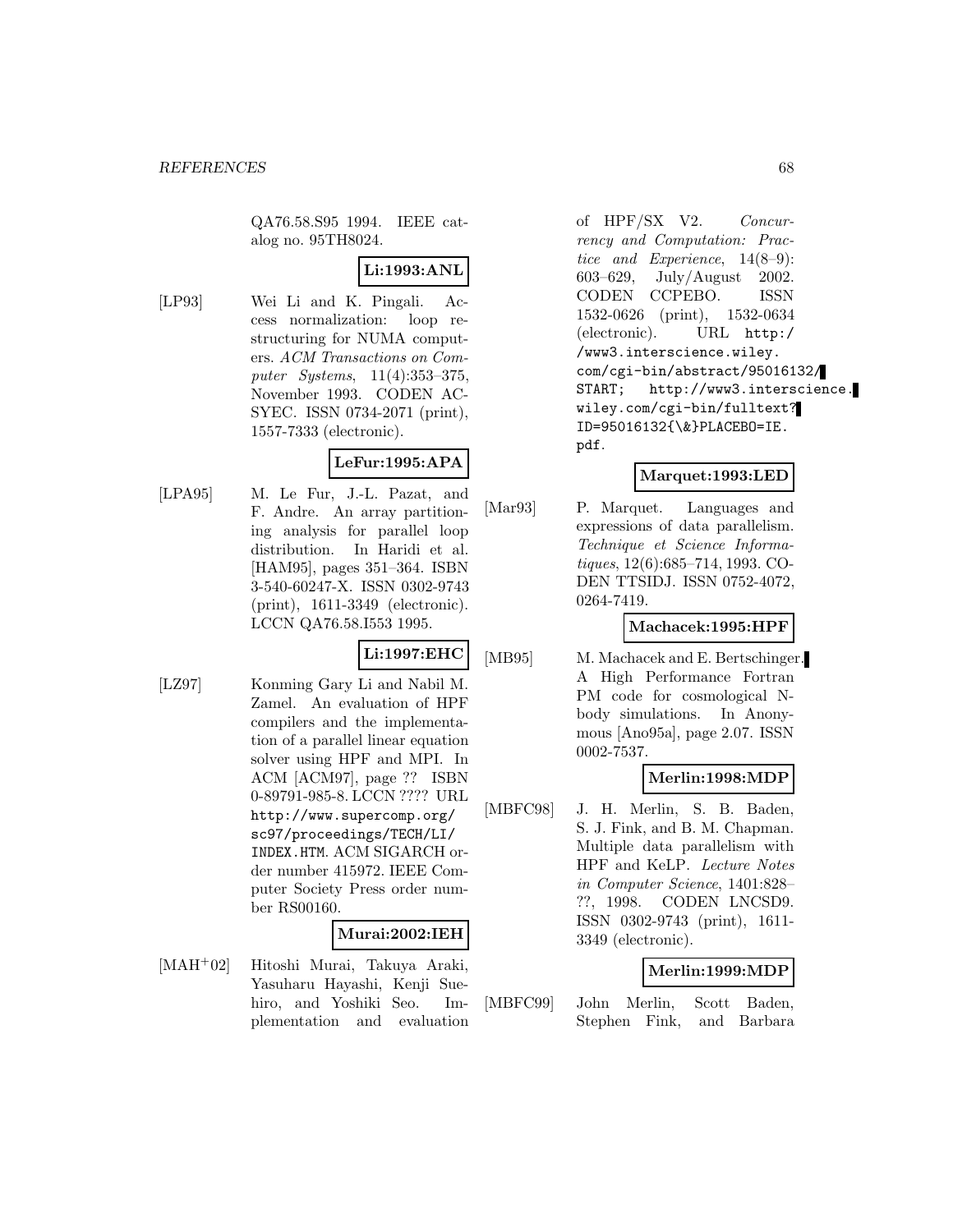Chapman. Multiple data parallelism with HPF and KeLP. Future Generation Computer Systems, 15(3):393–405, April 1, 1999. CODEN FGSEVI. ISSN 0167-739X (print), 1872-7115 (electronic).

## **Mellor-Crummey:2002:AOS**

[MCAB<sup>+</sup>02] J. Mellor-Crummey, V. Adve, B. Broom, D. Chavarría-Miranda, R. Fowler, G. Jin, K. Kennedy, and Q. Yi. Advanced optimization strategies in the Rice dHPF compiler. Concurrency and Computation: Practice and Experience, 14(8–9):741–767, July/August 2002. CODEN CCPEBO. ISSN 1532-0626 (print), 1532- 0634 (electronic). URL http: //www3.interscience.wiley. com/cgi-bin/abstract/95016130/ START; http://www3.interscience. wiley.com/cgi-bin/fulltext? [Meh93a] ID=95016130{\&}PLACEBO=IE. pdf.

## **Merlin:1996:SSH**

[MCH96] J. H. Merlin, D. B. Carpenter, and A. J. G. Hey. SHPF: a Subset High Performance Fortran compilation system. Fortran Journal, ??(??):??, March/ April 1996. ISSN 1060-0221.

#### **Moss:1995:CNF**

[MCL<sup>+</sup>95] Leonard J. Moss, William B. Clodius, Dave Lloyd, Michael Metcalf, Bernd R. Eggen, Chuck Ritz, Cliver Page, Marty Cohen, Emilio C. Lopes, and Jerrold L. Wagener. Captured

on the Net: Fortran is alive and well and living in London; where to find Fortran 90 varying string module; formal grammars for Fortran 77 and Fortran 90; linking modules without MAKE; Fortran 90 efficient storage for triangular matrices; email group welcomes participants; Fortran Journal wants more articles; downloadable Fortran 77 textbook (free); pass values, not variables (objects) as arguments; ELF linker — not to be confused with Essential Lahey Fortran; High Performance Fortran Forum meeting; latest Fortran 95 draft available on line. ACM Fortran Forum, 14 (4):1–3, December 1995. CO-DEN ???? ISSN 1061-7264 (print), 1931-1311 (electronic).

## **Mehrotra:1993:DPP**

P. Mehrotra. Data parallel programming: the promises and limitations of High Performance Fortran. In Volkert [Vol93], page 114. ISBN 3-540-57314- 3, 0-387-57314-3. ISSN 0302- 9743 (print), 1611-3349 (electronic). LCCN QA76.58 .I5 1993. DM58.00.

## **Mehrotra:1993:ILD**

[Meh93b] P. Mehrotra. Invited lecture: Data parallel programming: The promises and limitations of High Performance Fortran. In Volkert [Vol93], pages 114–?? ISBN 3-540-57314- 3, 0-387-57314-3. ISSN 0302- 9743 (print), 1611-3349 (elec-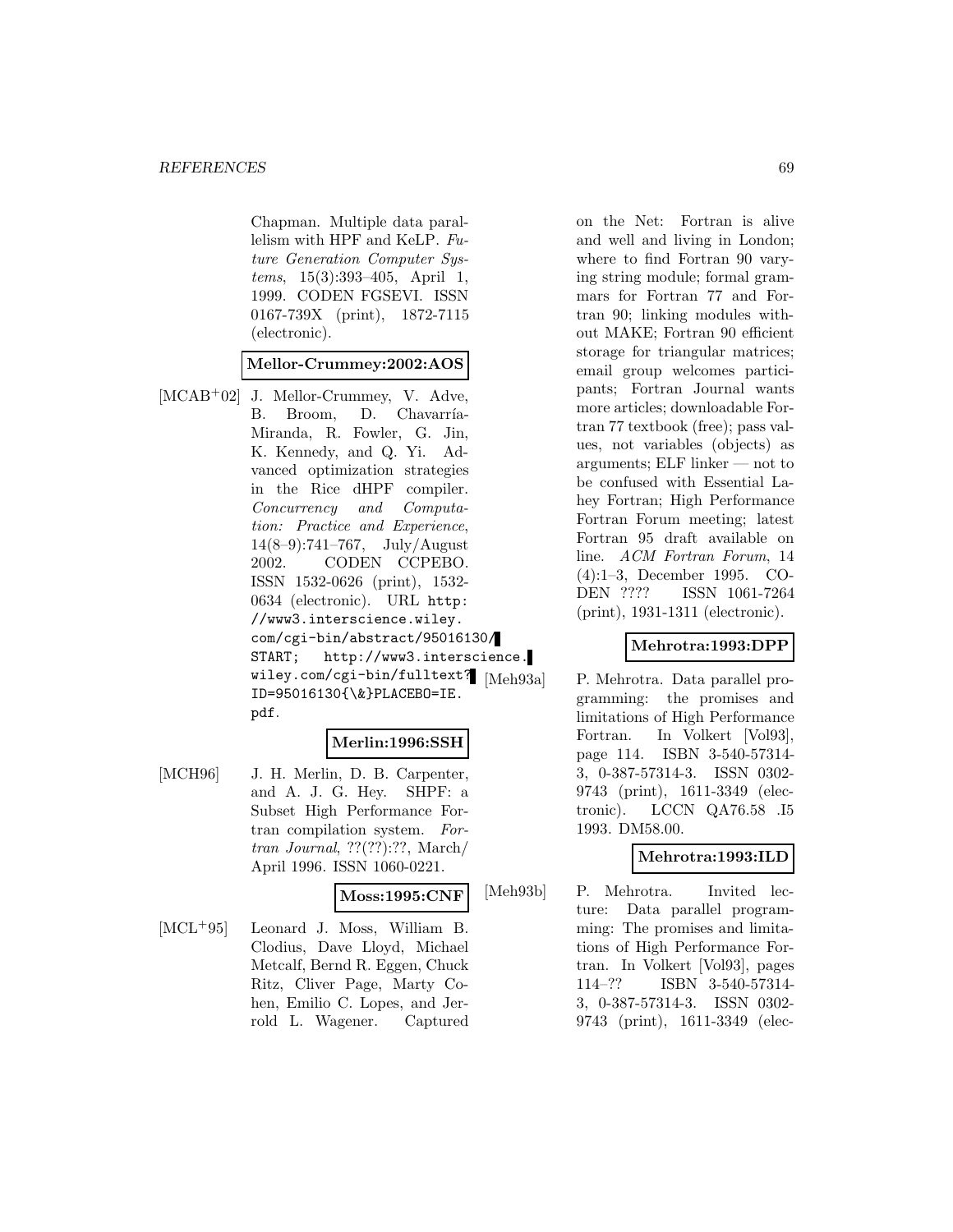tronic). LCCN QA76.58 .I5 1993. DM58.00.

#### **Mehrotra:1994:HPF**

[Meh94] P. Mehrotra. High Performance FORTRAN. In Wieseman [Wie94], pages 546–561. ISSN 0191-7811.

#### **Meissner:1994:EFF**

[Mei94] Loren P. Meissner. From the Editor: Fortran Forum schedule change; HPFF 1995 meeting. ACM Fortran Forum, 13 (4):1, December 1994. CODEN ???? ISSN 1061-7264 (print), 1931-1311 (electronic).

## **Metcalf:1995:HPF**

[Met95] M. Metcalf. High Performance Fortran. In Vandoni [Van95], pages 193–197. ISBN 92-9083- 076-X. ISSN 0007-8328. LCCN QC770 .E83 v.95, no. 5.

## **Metcalf:1999:FH**

[Met99a] Michael Metcalf. Fortran 90/95/ HPF. ACM SIGPLAN Notices, 34(12):24–29, December 1999. CODEN SINODQ. ISSN 0362- 1340 (print), 1523-2867 (print), 1558-1160 (electronic).

#### **Metcalf:1999:FHIa**

[Met99b] Michael Metcalf. Fortran 90/ 95/HPF information file (Part 1, compilers). ACM Fortran Forum, 18(1):22–23, April 1999. CODEN ???? ISSN 1061-7264 (print), 1931-1311 (electronic).

#### **Metcalf:1999:FHIb**

[Met99c] Michael Metcalf. Fortran 90/ 95/HPF information file (Part 2, utilities). ACM Fortran Forum, 18(2):26–27, August 1999. CODEN ???? ISSN 1061-7264 (print), 1931-1311 (electronic).

## **Metcalf:1999:FHIc**

[Met99d] Michael Metcalf. Fortran 90/ 95/HPF information file (Part 3, books in English). ACM Fortran Forum, 18(3):31, December 1999. CODEN ???? ISSN 1061- 7264 (print), 1931-1311 (electronic).

# **Metcalf:2000:FHIb**

[Met00a] Michael Metcalf. Fortran 90/ 95/HPF information file (Part 1, compilers). ACM Fortran Forum, 19(2):29–30, August 2000. CODEN ???? ISSN 1061-7264 (print), 1931-1311 (electronic).

## **Metcalf:2000:FHIc**

[Met00b] Michael Metcalf. Fortran 90/ 95/HPF information file (Part 2, tools). ACM Fortran Forum, 19 (3):27–28, December 2000. CO-DEN ???? ISSN 1061-7264 (print), 1931-1311 (electronic).

## **Metcalf:2000:FHIa**

[Met00c] Michael Metcalf. Fortran 90/ 95/HPF information file (Part 4, courses etc.). ACM Fortran Forum, 19(1):28–29, April 2000. CODEN ???? ISSN 1061-7264 (print), 1931-1311 (electronic).

## **Metcalf:2001:FHIc**

[Met01a] Michael Metcalf. Fortran 90/ 95/HPF information file (Part 1, compilers). ACM Fortran Forum, 20(3):29–30, December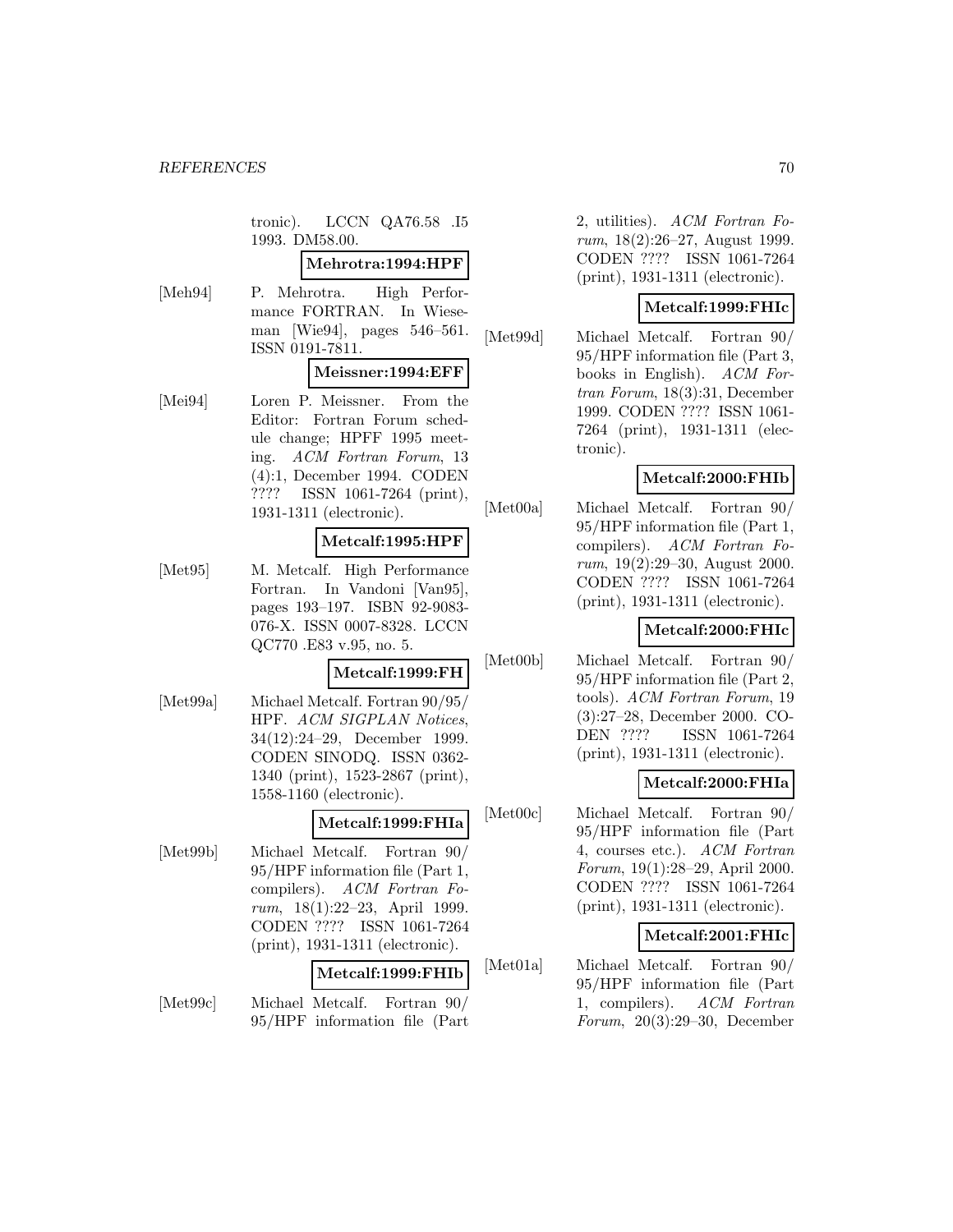2001. CODEN ???? ISSN 1061- 7264 (print), 1931-1311 (electronic).

# **Metcalf:2001:FHIa**

[Met01b] Michael Metcalf. Fortran 90/ 95/HPF information file (Part 3, books). ACM Fortran Forum, 20 (1):27–30, April 2001. CODEN ???? ISSN 1061-7264 (print), 1931-1311 (electronic).

#### **Metcalf:2001:FHIb**

[Met01c] Michael Metcalf. Fortran 90/ 95/HPF information file (Part 4, courses, etc.). ACM Fortran Forum, 20(2):10, August 2001. CODEN ???? ISSN 1061-7264 (print), 1931-1311 (electronic).

#### **Metcalf:2002:FHIa**

[Met02a] Michael Metcalf. Fortran 90/ 95/HPF information file (part 2, tools, etc.). ACM Fortran Forum, 21(1):30–31, April 2002. CODEN ???? ISSN 1061-7264 (print), 1931-1311 (electronic).

#### **Metcalf:2002:FHIb**

[Met02b] Michael Metcalf. Fortran 90/ 95/HPF information file (part 3, books). ACM Fortran Forum, 21 (3):27–29, December 2002. CO-DEN ???? ISSN 1061-7264 (print), 1931-1311 (electronic).

## **Merlin:1995:IHP**

[MH95] John Merlin and Anthony Hey. An introduction to High Performance Fortran. Scientific Pro $gramming, \quad 4(2):87-113, \quad Sum$ mer 1995. CODEN SCIPEV.

ISSN 1058-9244 (print), 1875- 919X (electronic).

#### **Mochizuki:1995:WML**

[MIN<sup>+</sup>95] M. Mochizuki, Y. Itoh, M. Nii, T. Takagi, and Y. Mitsui. A wideband monolithic lossy match power amplifier having an LPF/HPF-combined interstage network. IEICE Transactions on Electronics, E78-C(9):1252– 1254, September 1995. CODEN IELEEJ. ISSN 0916-8524.

## **McShan:1995:AIP**

[MKF95] D. L. McShan, M. L. Kessler, and B. A. Fraass. Advanced interactive planning techniques for conformal therapy: high level beam descriptions and volumetric mapping techniques. International Journal of Radiation Oncology, Biology, Physics, 33(5): 1061–1072, December 1, 1995. CODEN IOBPD3. ISSN 0360- 3016.

# **Moore:1994:MPP**

[MKS94] M. S. Moore, G. Karsai, and J. Sztipanovits. Model-based programming for parallel image processing. In IEEE [IEE94b], pages 811–815 (vol. 3). ISBN 0-8186-6952-7 (casebound), 0-8186-6950-0 (paperback), 0-8186-6951-9 (microfiche). LCCN TA1637.I25 1994. Three volumes. IEEE catalog no. 94CH35708.

## **Meadows:1994:MCF**

[MM94] L. Meadows and D. Miles. Migrating CM Fortran applications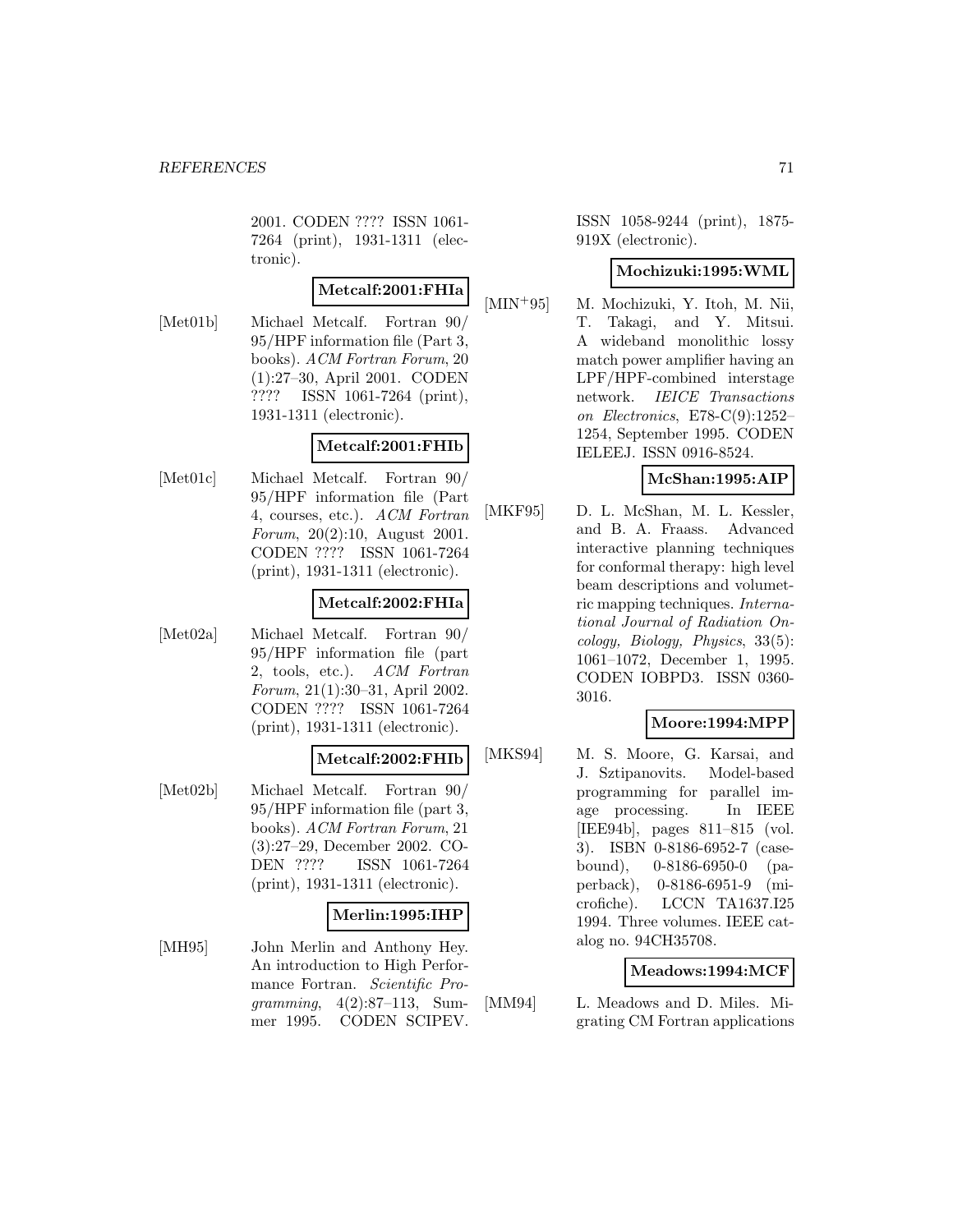to HPF. In IEEE [IEE94a], pages 37–40. ISBN 0-8186-6965- 9. LCCN QA76.58.S95 1994. IEEE catalog no. 95TH8024.

#### **Middleton:1995:EDS**

[MMV95] D. Middleton, P. Mehrotra, and J. Van Rosendale. Expressing direct simulation Monte Carlo methods in High Performance Fortran. In Bailey et al. [BBG<sup>+</sup>95], pages 698– 703. ISBN 0-89871-344-7. LCCN QA76.58.S55 1995.

## **Meadows:1995:PRS**

[MMY95a] L. F. Meadows, D. Miles, and M. Young. Performance results of several High Performance Fortran benchmarks. In IEEE [IEE95a], pages 516–517. ISBN 0-8186-7074-6. ISSN 1063-7133. LCCN QA76.58 .I58 1995.

## **Miles:1995:PRS**

[MMY95b] D. Miles, L. Meadows, and M. Young. Performance results of several High Performance Fortran benchmarks. In IEEE [IEE95a], pages 516–517. ISBN 0-8186-7074-6. ISSN 1063-7133. LCCN QA76.58 .I58 1995.

## **Mueller:1995:EHP**

[MR95] A. Mueller and R. Ruehl. Extending High Performance Fortran for the support of unstructured computations. In ACM [ACM95], pages 127–136. ISBN 0-89791-728-6. LCCN ????

#### **Muller:1996:CDI**

[MR96] A. Muller and R. Ruhl. Communicationbuffers for data-parallel, irregular computations. In Szymanski and Sinharoy [SS96], pages 295– 298. ISBN 0-7923-9635-9. LCCN QA76.58.L37 1996.

## **Mehrotra:1998:HPF**

[MVZ98a] P. Mehrotra, J. Van Rosendale, and H. Zima. High Performance Fortran: History, status and future. Parallel Computing, 24 (3):325–354, May 1998. CO-DEN PACOEJ. ISSN 0167-8191 (print), 1872-7336 (electronic).

#### **Mehrotra:1998:HPFb**

[MVZ98b] P. Mehrotra, J. Van Rosendale, and H. Zima. High Performance Fortran: Status and prospects. Lecture Notes in Computer Science, 1541:345–356, 1998. CO-DEN LNCSD9. ISSN 0302-9743 (print), 1611-3349 (electronic).

## **Mehrotra:1998:HPFa**

[MVZ98c] Piyush Mehrotra, John Van Rosendale, and Hans Zima. High Performance Fortran: History, status and future. Parallel Computing, 24(3–4):325–354, May 1, 1998. CODEN PACOEJ. ISSN 0167-8191 (print), 1872- 7336 (electronic). URL http:// www.elsevier.com/cas/tree/ store/parco/sub/1998/24/3- 4/1293.pdf.

## **Mehrotra:2000:HPF**

[MZ00] Piyush Mehrotra and Hans Zima. High Performance Fortran for aerospace applications. NASA contractor report NASA/CR-2000-210321, National Technical Information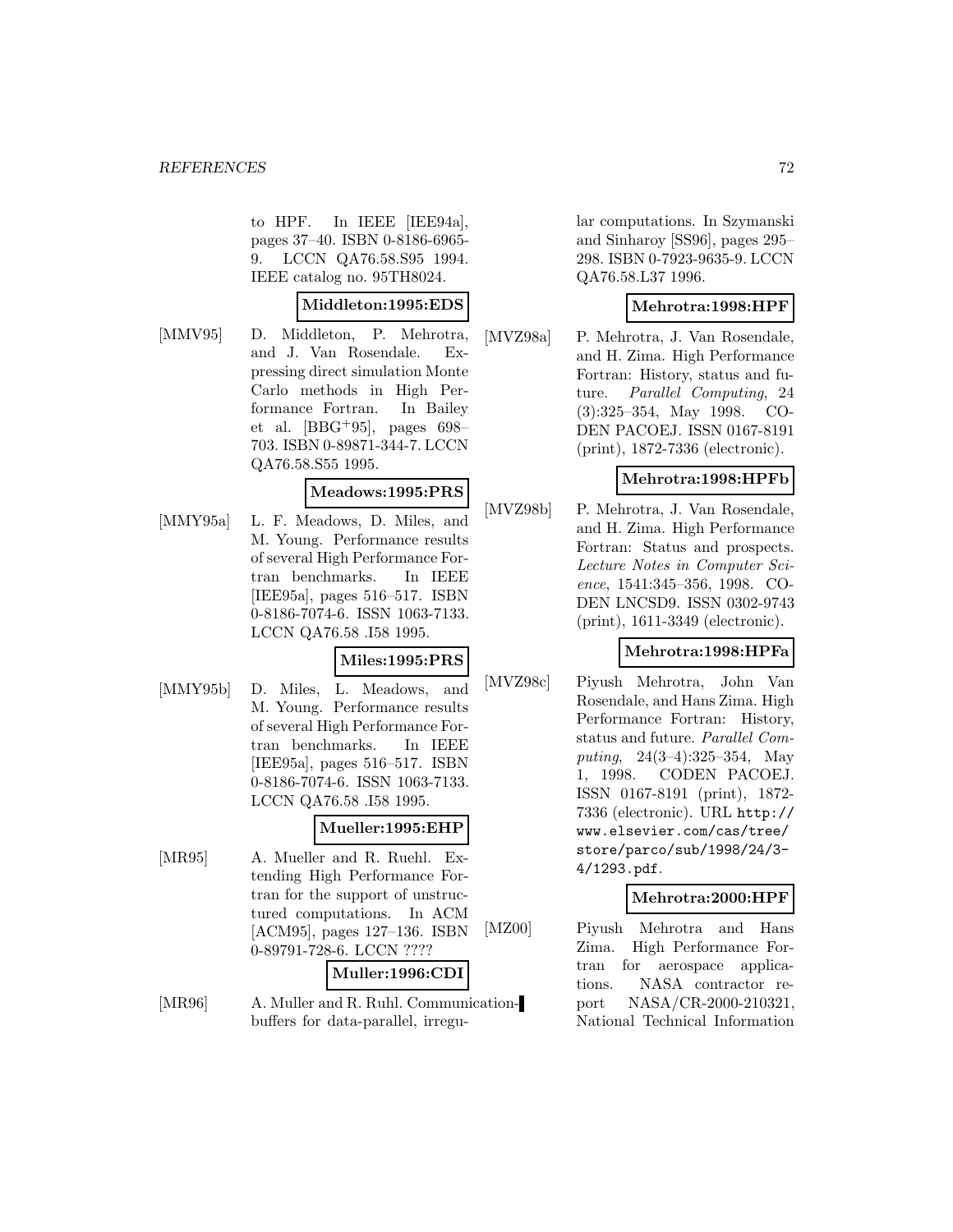Service, Washington, DC, USA, 2000. ???? pp. Shipping list number 2001-0362-M.

## **Mehrotra:2001:HPF**

[MZ01] Piyush Mehrotra and Hans Zima. High Performance Fortran for aerospace applications. Parallel Computing, 27(4):477– 501, March 2001. CODEN PACOEJ. ISSN 0167-8191 (print), 1872-7336 (electronic). URL http://www.elsevier. nl/gej-ng/10/35/21/47/28/ 30/abstract.html; http: //www.elsevier.nl/gej-ng/ 10/35/21/47/28/30/article. pdf.

## **Nakatani:1995:SIHb**

[Nak95a] T. Nakatani. Status and issues of HPF compilers. Transactions of the Institute of Electronics, Information and Communication Engineers D-I, J78D-I(2): 142–148, February 1995. CO-DEN DTRDES.

#### **Nakatani:1995:SIHa**

[Nak95b] Toshio Nakatani. Status and issues of HPF compilers. Systems and computers in Japan, 26(12): 1–??, ???? 1995. CODEN SC-JAEP. ISSN 0882-1666 (print), 1520-684X (electronic).

#### **Nelson:1996:COR**

[Nel96] C. A. Nelson. Compiler optimizations for red-black HPF codes. Lecture Notes in Computer Science, 1184:534–??, 1996. CODEN LNCSD9. ISSN 0302-9743 (print), 1611-3349 (electronic).

# **Nicolau:1991:ALC**

[Nic91] Alexandru Nicolau. Advances in languages and compilers for parallel processing. Research monographs in parallel and distributed computing. MIT Press, Cambridge, MA, USA, 1991. ISBN 0-262-64028-7. ISSN 0953- 7767. 467 pp. LCCN QA76.7 .A38 1991.

# **Niewels:1994:SDA**

[NJ94] J. Niewels and W. Jorden. Systematical development of an autonomous HPF driven and controlled inspection robot. In Chung et al. [CKMU94], pages 324–329. ISBN 1-880653-12-5, 1- 880653-10-9. LCCN ????

## **Nucciarone:1997:NLD**

[NOL97] Jeffrey J. Nucciarone, Yusuf Ozyoruk, and Lyle N. Long. New life in dusty decks: Results of porting a CM Fortranbased aeroacoustic model to High Performance Fortran. In ACM [ACM97], page ?? ISBN 0-89791-985-8. LCCN ???? URL http://www.supercomp. org/sc97/proceedings/TECH/ NUCCIARO/INDEX.HTM. ACM SIGARCH order number 415972. IEEE Computer Society Press order number RS00160.

## **Ning:1994:ADE**

[NVG94] Qi Ning, V. Van Dongen, and G. R. Gao. Automatic decomposition in EPPP compiler. In Botsford et al. [BGG<sup>+</sup>94], pages 283–291. ISBN ???? LCCN ????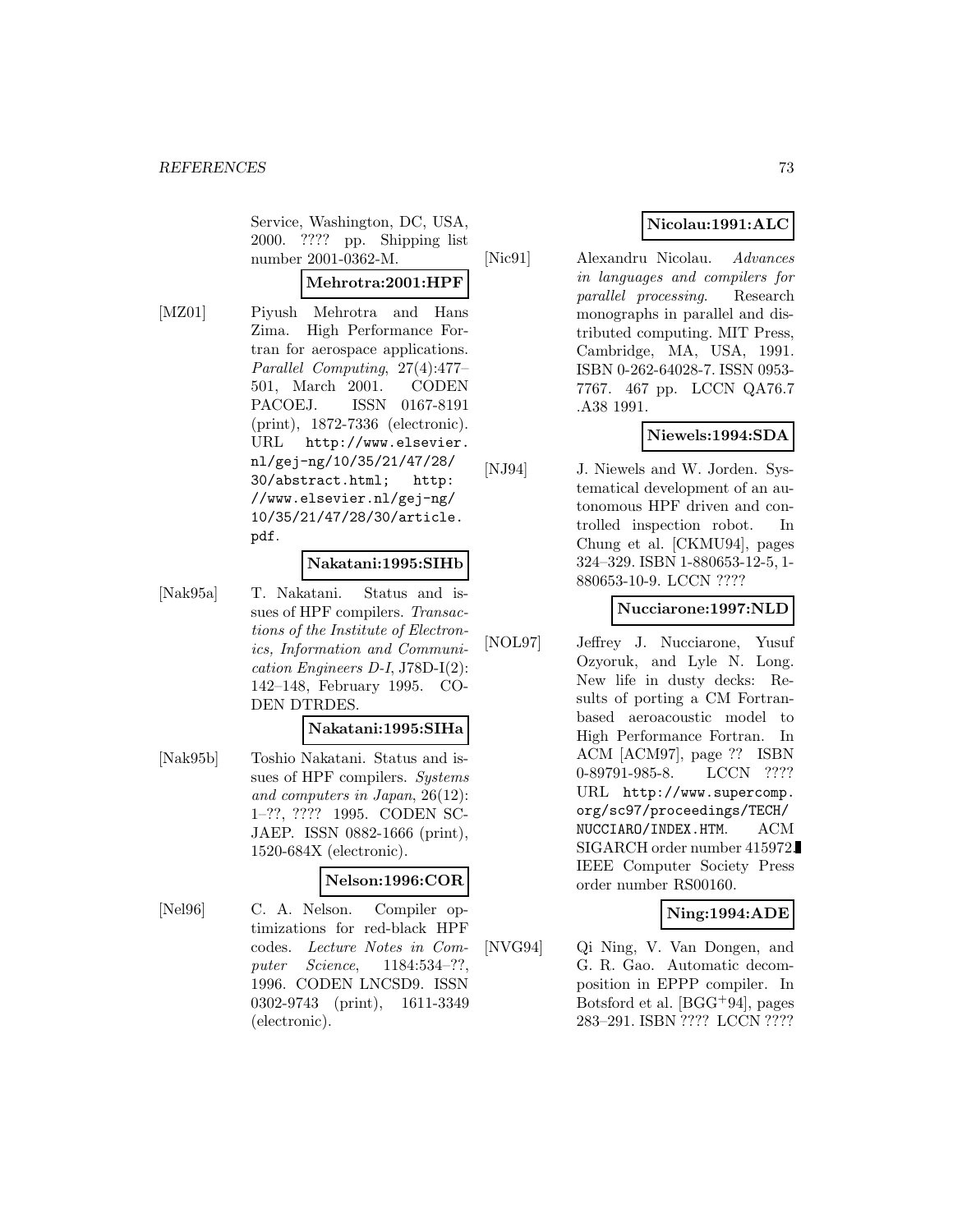# **Okuda:2002:OEE**

[OA02] Hiroshi Okuda and Norihisa Anan. Optimization of elementby-element FEM in HPF 1.1. Concurrency and Computation: Practice and Experience, 14(8–9):647–663, July/August 2002. CODEN CCPEBO. ISSN 1532-0626 (print), 1532- 0634 (electronic). URL http: //www3.interscience.wiley. com/cgi-bin/abstract/95016128/ START; http://www3.interscience. wiley.com/cgi-bin/fulltext? ID=95016128{\&}PLACEBO=IE. pdf.

## **Offner:1994:DSM**

[Off94] C. D. Offner. A data structure for managing parallel operations. In Hesham and Shriver [HS94], pages 33–42. ISBN 0- 8186-5060-5. ISSN 1060-3425. LCCN ???? IEEE catalog no. 94TH0607-2.

## **Offner:1998:PBH**

[Off98] Carl D. Offner. Per Brinch Hansen's concerns about High Performance Fortran. ACM SIGPLAN Notices, 33(8):34– 39, August 1998. CODEN SINODQ. ISSN 0362-1340 (print), 1523-2867 (print), 1558- 1160 (electronic).

## **Ogino:2002:TDG**

[Ogi02] Tatsuki Ogino. Three-dimensional global MHD simulation code for the Earth's magnetosphere using HPF/JA. Concurrency and Computation: Practice and Experience, 14(8–9):

631–646, July/August 2002. CODEN CCPEBO. ISSN 1532-0626 (print), 1532-0634 (electronic). URL http:/ /www3.interscience.wiley. com/cgi-bin/abstract/95016136/ START; http://www3.interscience. wiley.com/cgi-bin/fulltext? ID=95016136{\&}PLACEBO=IE. pdf.

#### **Orlando:1998:CLE**

S. Orlando and R. Perego. A coordination layer for exploiting task parallelism with HPF. Lecture Notes in Computer Science, 1511:386–??, 1998. CO-DEN LNCSD9. ISSN 0302-9743 (print), 1611-3349 (electronic).

#### **Orlando:1998:MBR**

[OP98b] S. Orlando and R. Perego. An MPI-based run-time support to coordinate HPF tasks. Lecture Notes in Computer Science, 1497:289–??, 1998. CO-DEN LNCSD9. ISSN 0302-9743 (print), 1611-3349 (electronic).

## **Orlando:1998:MRS**

[OP98c] S. Orlando and R. Perego. An MPI-based run-time support to coordinate HPF tasks. Lecture Notes in Computer Science, 1497:289–??, 1998. CO-DEN LNCSD9. ISSN 0302-9743 (print), 1611-3349 (electronic).

#### **Orlando:1999:CRT**

[OP99] Salvatore Orlando and Raffaele Perego.  $COLT_HPF$ , a run-time support for the high-level co-ordination of HPF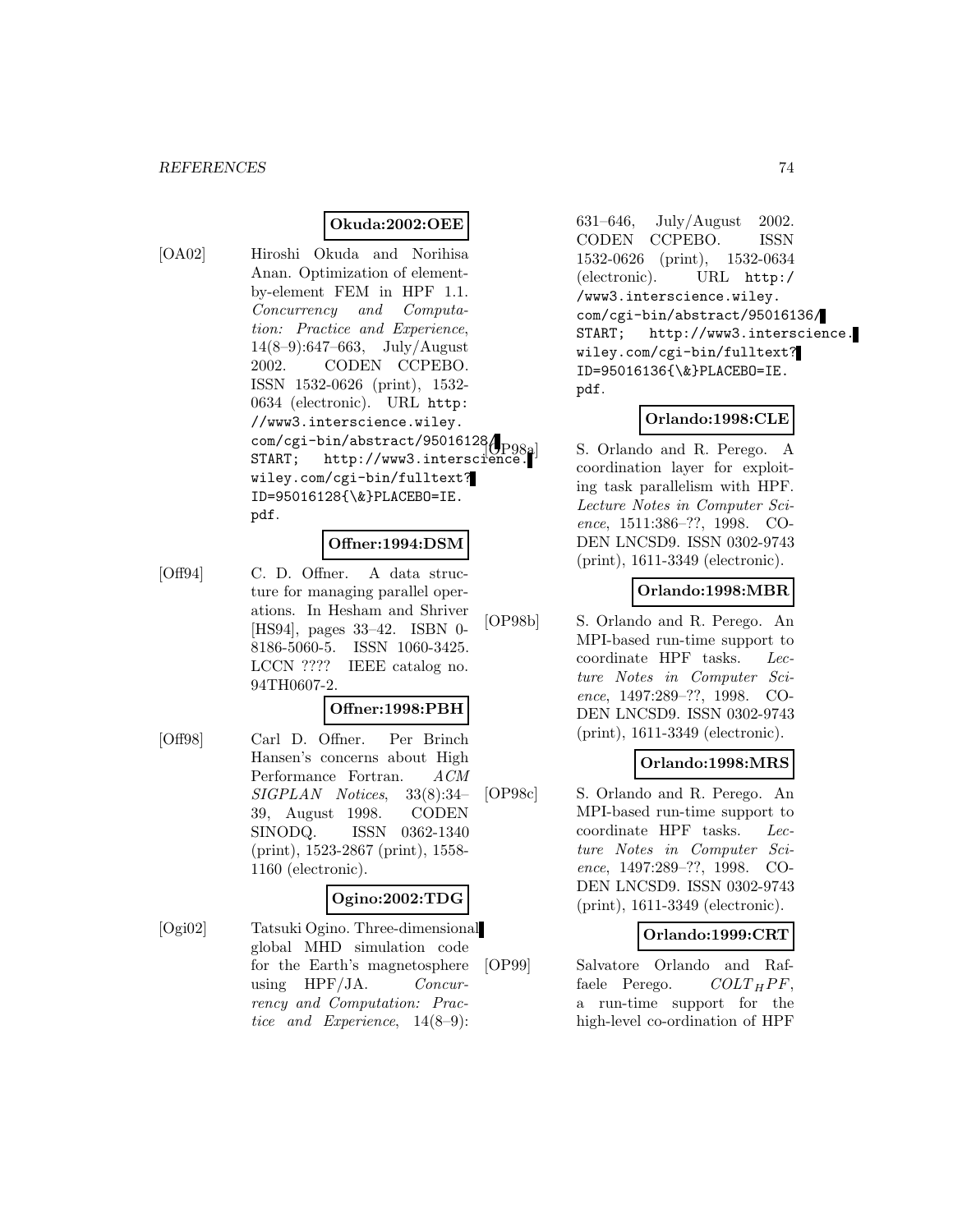#### *REFERENCES* 75

tasks. Concurrency: Practice and Experience, 11(8):407–434, July 1999. CODEN CPEXEI. ISSN 1040-3108. URL http: //www3.interscience.wiley. com/cgi-bin/abstract?ID=63000994; http://www3.interscience. wiley.com/cgi-bin/fulltext? ID=63000994&PLACEBO=IE.pdf.

#### **Orlando:2000:MDT**

[OPP00] S. Orlando, P. Palmerini, and R. Perego. Mixed data and task parallelism with HPF and PVM. Cluster Computing, 3(3): 201–213, 2000. CODEN ???? ISSN 1386-7857.

#### **Pazat:1996:THP**

[Paz96] J.-L Pazat. Tools for High Performance Fortran: A survey. Lecture Notes in Computer Science, 1132:134–??, 1996. CO-DEN LNCSD9. ISSN 0302-9743 (print), 1611-3349 (electronic).

## **Pingali:1995:LCP**

[PBG<sup>+</sup>95] K. Pingali, U. Banerjee, D. Gelernter, A. Nicolau, and D. Padua, editors. Languages and compilers for parallel computing: 7th International Workshop, Ithaca, NY, USA, August 8–10, 1994: proceedings, volume 892 of Lecture notes in computer science. Springer-Verlag, Berlin, Germany / Heidelberg, Germany / London, UK / etc., 1995. ISBN 3-540-58868-X. LCCN QA76.58 .W656 1994.

## **Perrin:1996:DPP**

[PD96] Guy-Rene Perrin and Alain Darte. The data parallel pro-

gramming model: foundations, HPF realization, and scientific applications, volume 1132 of Lecture Notes in Computer Science. Springer-Verlag, Berlin, Germany / Heidelberg, Germany / London, UK / etc., 1996. CODEN LNCSD9. ISBN 3- 540-61736-1. ISSN 0302-9743 (print), 1611-3349 (electronic). xv + 284 pp. LCCN QA76.642 .D38 1996.

#### **Ponnusamy:1993:UCD**

[PDS<sup>+</sup>93] R. Ponnusamy, R. Das, J. Saltz, D. Mavriplis, and A. Choudhary. Unstructured computations and the Dybbuk runtime system. In Tentner [Ten93], pages 170–175. ISBN 1-56555- 052-8. LCCN ????

## **Perrin:1994:SSA**

[Per94] G.-R. Perrin. Some synthesis aspects for data parallel programming. In Gentzsch and Harms [GH94a], pages 469–474. ISBN 3-540-57980-X (Berlin), 0- 387-57980-X (New York). ISSN 0302-9743 (print), 1611-3349 (electronic). LCCN QA76.88 .I57 1994 v.1–2 (c1994).

## **Pais:2004:UHP**

[PFS<sup>+</sup>04] V. A. Pais, N. Fournier, M. A. Sutton, K. J. Weston, and U. Dragosits. Using High Performance Fortran to parallelise a multi-layer atmospheric transport model. Parallel Computing, 30(1):21–33, January 2004. CO-DEN PACOEJ. ISSN 0167-8191 (print), 1872-7336 (electronic).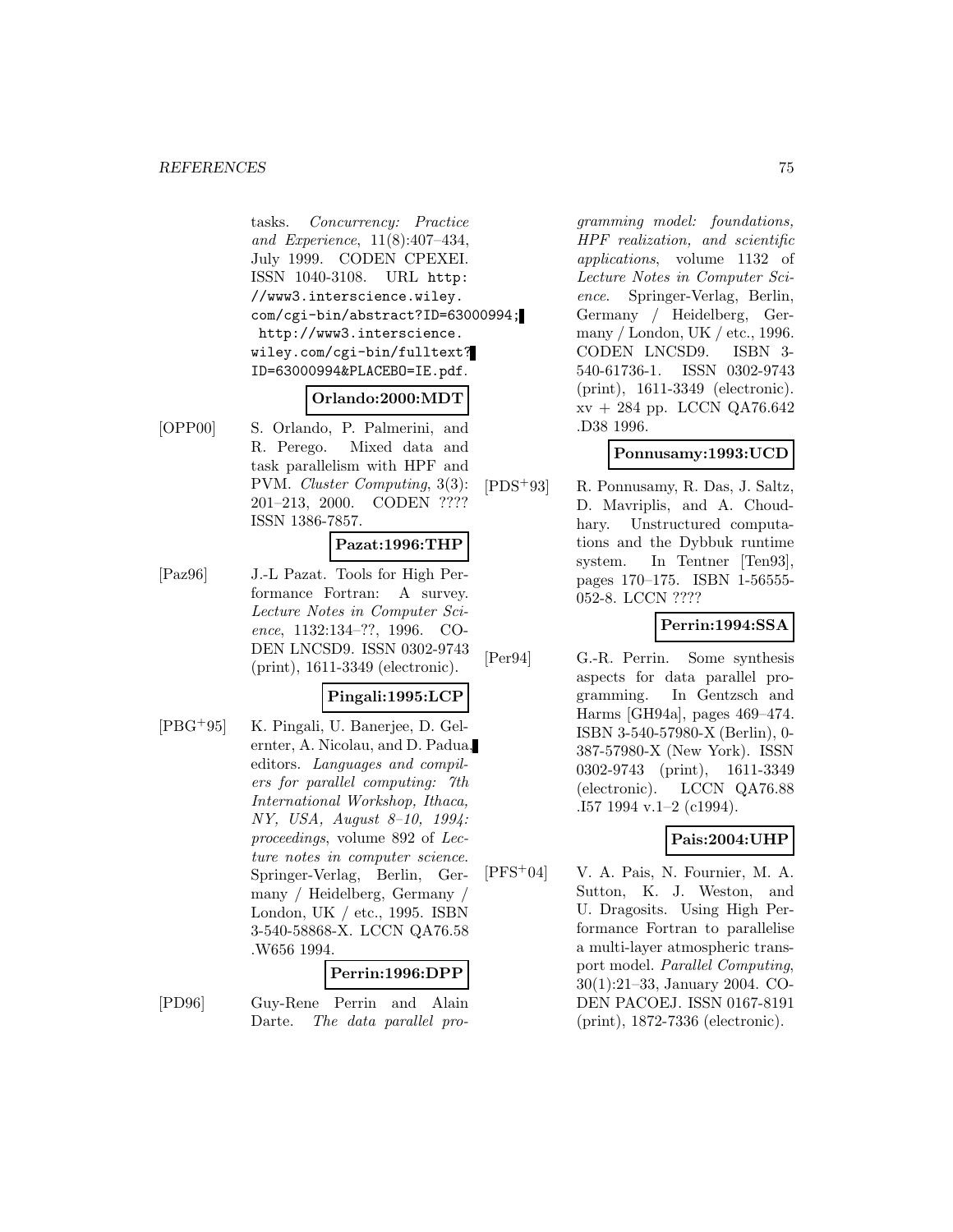#### **Parashar:1996:CPP**

[PH96a] Manish Parashar and Salim Hariri. Compile-time performance prediction of HPF/ Fortran 90D. IEEE parallel and distributed technology: systems and applications,  $4(1):57-??$ , ???? 1996. CODEN IPDTEX. ISSN 1063-6552 (print), 1558- 1861 (electronic).

# **Parashar:1996:CTP**

[PH96b] Manish Parashar and Salim Hariri. Compile-time performance prediction of HPF/ Fortran 90D. IEEE parallel and distributed technology: systems and applications,  $4(1)$ : 57–73, Spring 1996. CODEN IPDTEX. ISSN 1063-6552 (print), 1558-1861 (electronic). URL http://dlib.computer. org/pd/books/pd1996/pdf/p1057. pdf; http://www.computer. org/concurrency/pd1996/p1057abs. htm.

#### **Ponnusamy:1995:SID**

[PHD<sup>+</sup>95] Ravi Ponnusamy, Yuan-Shin Hwang, Raja Das, Joel H. Saltz, Alok Choudhary, and Geoffrey Fox. Supporting irregular distributions using dataparallel languages. IEEE parallel and distributed technology: systems and applications, 3(1):12–24, Spring 1995. CO-DEN IPDTEX. ISSN 1063-6552 (print), 1558-1861 (electronic). URL http://dlib.computer. org/pd/books/pd1995/pdf/h10012. pdf; http://www.computer.

org/concurrency/pd1995/p1012abs. htm.

#### **Parashar:1994:DAD**

[PHHF94a] M. Parashar, S. Hariri, T. Haupt, and G. C. Fox. Design of an application development toolkit for HPF/Fortran 90D. In Kumar [Kum94], pages 482–487. ISBN 0-07-462332-X. LCCN QA 76.58 I587 1994.

#### **Parashar:1994:IPH**

[PHHF94b] Manish Parashar, Salim Hariri, Tomasz Haupt, and Geoffrey C. Fox. Interpreting the performance of HPF/Fortran 90D. In IEEE [IEE94e], pages 743–752. ISBN 0-8186-6605-6 (paper), 0-8186-6606-4 (microfiche), 0- 8186-6607-2 (case). ISSN 1063- 9535. LCCN QA76.5 .S894 1994. URL http://sc94.ameslab. gov/AP/contents.html. IEEE catalog number 94CH34819.

#### **Parashar:1995:DAD**

[PHHF95] M. Parashar, S. Hariri, T. Haupt, and G. C. Fox. Design of an application development toolkit for HPF/Fortran 90D. In Prasanna [Pra95], pages 482–487. ISBN 0-07-462332-X. LCCN ????

#### **Ponnusamy:1994:SIDa**

[Pon94a] Ravi Ponnusamy. Supporting irregular distributions in FORTRAN 90D/HPF compilers. Computer science technical report series CS-TR-3268, University of Maryland, College Park, MD, USA, May 1994. 20 pp.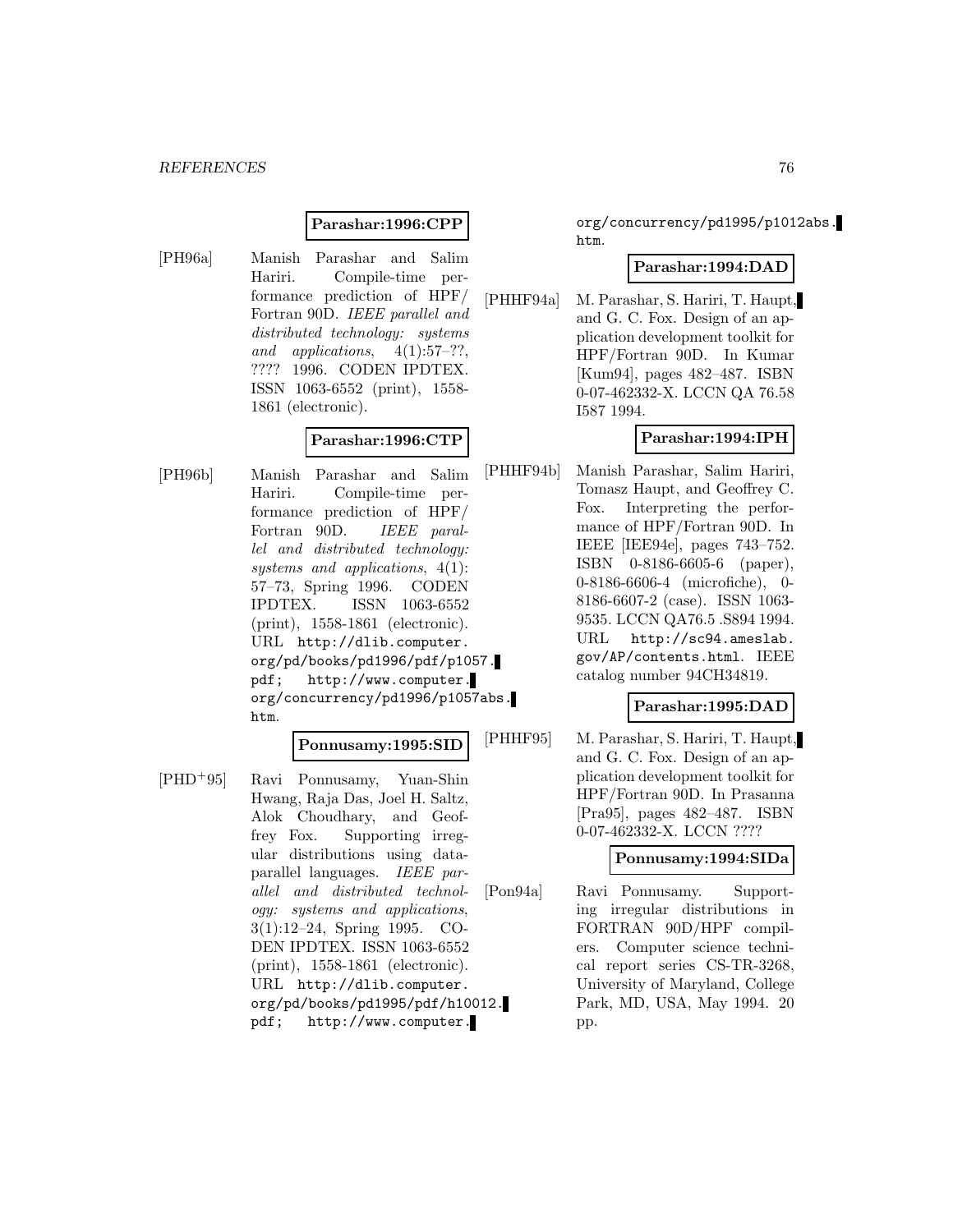#### **Ponnusamy:1994:SIDb**

[Pon94b] Ravi Ponnusamy. Supporting irregular distributions in FORTRAN 90D/HPF compilers. Computer science technical report series CS-TR-3268.1, University of Maryland, College Park, MD, USA, November 1994. 25 pp.

#### **Palmer:1994:WND**

[PPW94] D. W. Palmer, J. F. Prins, and S. Westfold. Work-efficient nested data-parallelism. In IEEE [IEE94a], pages 186–193. ISBN 0-8186-6965-9. LCCN QA76.58.S95 1994. IEEE catalog no. 95TH8024.

#### **Parsons:1994:RRT**

[PQ94] R. Parsons and D. Quinlan. Run-time recognition of task parallelism within the P++ parallel array class library. In IEEE [IEE94d], pages 77–86. ISBN 0-8186-4980-1. LCCN QA76.58.S34 1993.

#### **Prasanna:1995:PPI**

[Pra95] V. K. Prasanna, editor. Parallel processing: 1st International workshop — December  $1994$ , Bangalore, India, Parallel Processing — International Workshop. Tata McGraw-Hill Pub. Co., New Delhi, India, 1995. ISBN 0-07-462332-X. LCCN ????

#### **Ponnusamy:1993:DRS**

[PSC<sup>+</sup>93a] R. Ponnusamy, J. Saltz, A. Choudhary, R. Das, and D. Mavriplis. The Dybbuk runtime system.

In IEEE [IEE93a], pages 205– 212. ISBN 0-8186-3400-6. LCCN QA75.5.C58 1993. IEEE catalog no. 93CH3251-6.

#### **Ponnusamy:1993:RCT**

[PSC93b] Ravi Ponnusamy, Joel Saltz, and Alok Choudhary. Runtime compilation techniques for data partitioning and communication schedule reuse. In IEEE [IEE93c], pages 361–370. ISBN 0-8186-4340-4 (paperback), 0- 8186-4341-2 (microfiche), 0- 8186-4342-0 (hardback), 0-8186- 4346-3 (CD-ROM). ISSN 1063- 9535. LCCN QA76.5 .S96 1993.

#### **Ponnusamy:1995:RSC**

[PSC<sup>+</sup>95] R. Ponnusamy, J. Saltz, A. Choudhary, Yuan-Shin Hwang, and G. Fox. Runtime support and compilation methods for user-specified irregular data distributions. IEEE Transactions on Parallel and Distributed Systems, 6(8):815–831, August 1995. CODEN ITDSEO. ISSN 1045-9219 (print), 1558-2183 (electronic).

#### **Pan:2003:SHI**

[PSG03] Yi Pan, Joseph J. S. Shang, and Minyi Guo. A scalable HPF implementation of a finite-volume computational electromagnetics application on a CRAY T3E parallel system. Concurrency and Computation: Practice and Experience, 15(6): 607–621, May 2003. CODEN CCPEBO. ISSN 1532-0626 (print), 1532-0634 (electronic).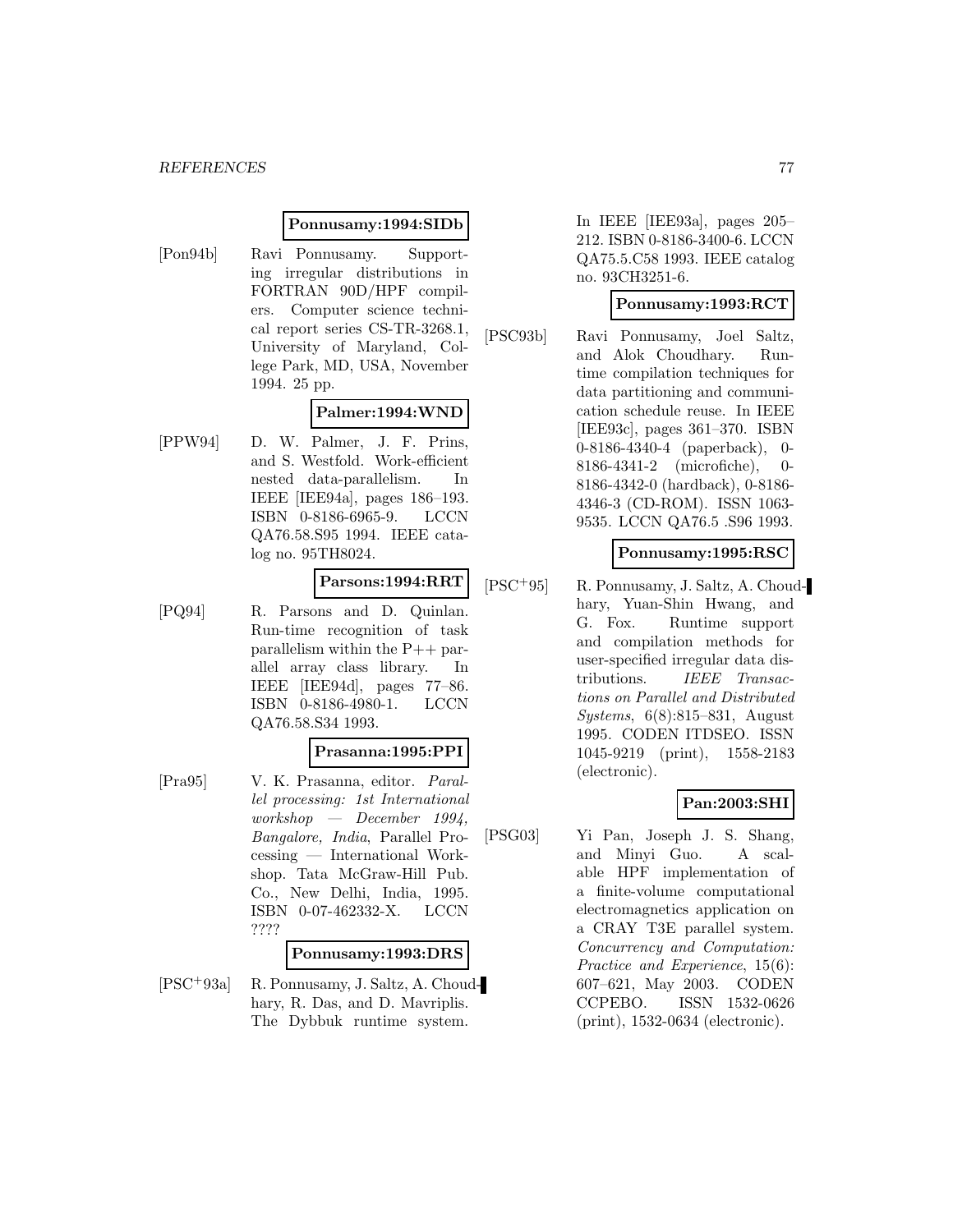# **Perrott:1993:LPD**

[PZA93] R. H. Perrott and A. Zarea-Aliabadi. Languages for programming distributed memory systems. Computing and Control Engineering Journal, 45(6): 269–276, December 1993. CO-DEN CCEJEL. ISSN 0956-3385 (print), 1741-0460 (electronic).

# **Qiang:2000:FIO**

[QRH00] J. Qiang, R. D. Ryne, and S. Habib. Fortran implementation of object-oriented design in parallel beam dynamics simulations. Computer Physics Communications, 133(1):18–33, December 1, 2000. CODEN CPHCBZ. ISSN 0010-4655 (print), 1879-2944 (electronic).

## **Raghavachari:1995:BRH**

[Rag95] Mukund Raghavachari. Book review: The High Performance Fortran Handbook by Charles Koelbel, David Loveman, Robert Schreiber, Guy Steele Jr., and Mary Zosel. ACM SIGPLAN Notices, 30(7):5, July 1995. CODEN SINODQ. ISSN 0362-1340 (print), 1523-2867 (print), 1558-1160 (electronic).

## **Rodriguez:1996:POW**

[RHH96] Bernardo Rodriguez, Leslie Hart, and Tom Henderson. Parallelizing operational weather forecast models for portable and fast execution. Journal of Parallel and Distributed Computing, 37(2):159–170, September 15, 1996. CODEN JPDCER. ISSN

0743-7315 (print), 1096-0848 (electronic). URL http://www. idealibrary.com/links/doi/ 10.1006/jpdc.1996.0116/production; http://www.idealibrary.com/ links/doi/10.1006/jpdc.1996. 0116/production/pdf.

# **Roth:1997:CSH**

[RMCKB97] Gerald Roth, John Mellor-Crummey, Ken Kennedy, and R. Gregg Brickner. Compiling stencils in High Performance Fortran. In ACM [ACM97], page ?? ISBN 0-89791-985-8. LCCN ???? URL http://www.supercomp. org/sc97/proceedings/TECH/ ROTH/INDEX.HTM. ACM SIGARCH order number 415972. IEEE Computer Society Press order number RS00160.

## **Ramaswamy:1997:FET**

[RSB97] S. Ramaswamy, S. Sapatnekar, and P. Banerjee. A framework for exploiting task and data parallelism on distributed memory multicomputers. IEEE Transactions on Parallel and Distributed Systems, 8(11):1098–1116, November 1997. CODEN ITD-SEO. ISSN 1045-9219 (print), 1558-2183 (electronic). URL http://dlib.computer.org/ td/books/td1997/pdf/l1098. pdf; http://www.computer. org/tpds/td1997/l1098abs. htm.

## **Sabot:1995:HPC**

[Sab95] Gary Sabot. High performance computing: problem solving with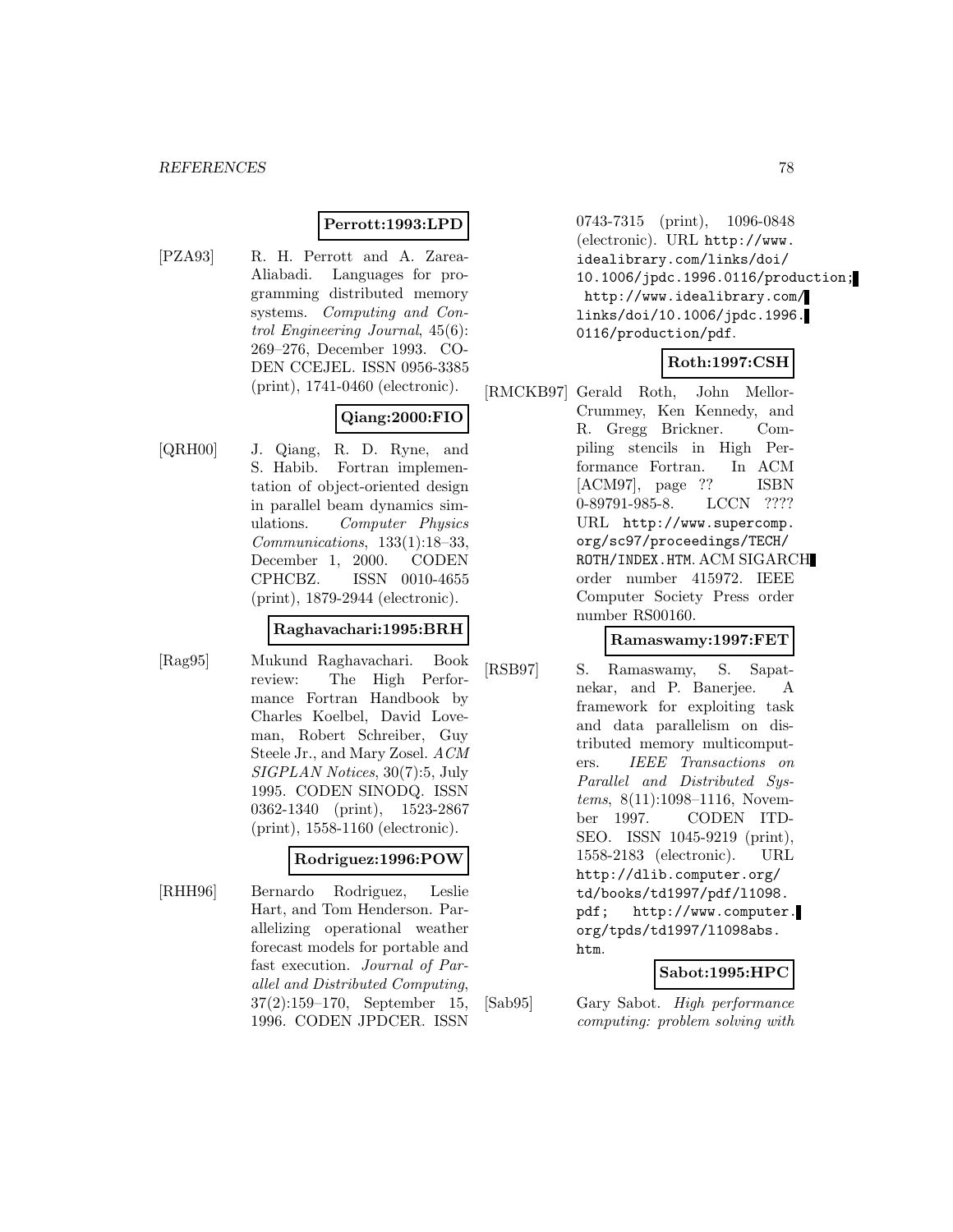parallel and vector architectures. Addison-Wesley, Reading, MA, USA, 1995. ISBN 0-201-59830- 2. xvi + 246 pp. LCCN QA76.5 .H4817 1995.

#### **Saini:1995:NEP**

[Sai95] Subhash Saini. NAS experiences of porting CM Fortran codes to HPF on IBM SP2 and SGI Power Challenge. Technical report NAS-95-010, NASA-CR 203382, National Technical Information Service, Washington, DC, USA, 1995. ?? pp.

#### **Schnabel:1993:WLC**

[Sch93] Robert B. Schnabel, editor. Workshop on Languages, Compilers, and Run-Time Environments for Distributed Memory Multiprocessors: Boulder, Colorado, September 30–October 2, 1992: extended abstracts of talks and poster presentations, volume 28(1) of ACM SIGPLAN Notices. ACM Press, New York, NY 10036, USA, January 1993. CODEN SINODQ. ISBN ???? ISSN 0362-1340 (print), 1523- 2867 (print), 1558-1160 (electronic). LCCN QA76.7 .S54 v.28:1.

#### **Schuster:1994:PPG**

[Sch94] Vincent J. Schuster. PGHPF from the Portland Group. IEEE parallel and distributed technology: systems and applications, 2(3):72, Fall 1994. CO-DEN IPDTEX. ISSN 1063-6552 (print), 1558-1861 (electronic).

## **Schreiber:1996:SIC**

[Sch96a] R. Schreiber. Support for irregular computation in High Performance Fortran. Lecture Notes in Computer Science, 1117:285–??, ???? 1996. CODEN LNCSD9. ISSN 0302-9743 (print), 1611- 3349 (electronic).

# **Schreiber:1996:IH**

[Sch96b] R. S. Schreiber. An introduction to HPF. Lecture Notes in Computer Science, 1132:27–??, 1996. CODEN LNCSD9. ISSN 0302- 9743 (print), 1611-3349 (electronic).

## **Schreiber:1997:HPF**

[Sch97] Robert Schreiber. High Performance Fortran, Version 2. Parallel Processing Letters, 7(4): 437–??, December 1997. CO-DEN PPLTEE. ISSN 0129-6264 (print), 1793-642X (electronic).

## **Sips:1998:ALE**

[SDv98] Henk J. Sips, Will Denissen, and Kees van Reeuwijk. Analysis of local enumeration and storage schemes in HPF. Parallel Computing, 24(3–4):355–382, May 1, 1998. CODEN PACOEJ. ISSN 0167-8191 (print), 1872- 7336 (electronic). URL http:// www.elsevier.com/cas/tree/ store/parco/sub/1998/24/3- 4/1294.pdf.

## **Sakagami:2002:PEJ**

[SF02] Hitoshi Sakagami and Shingo Furubayashi. Performance evaluation for Japanese HPF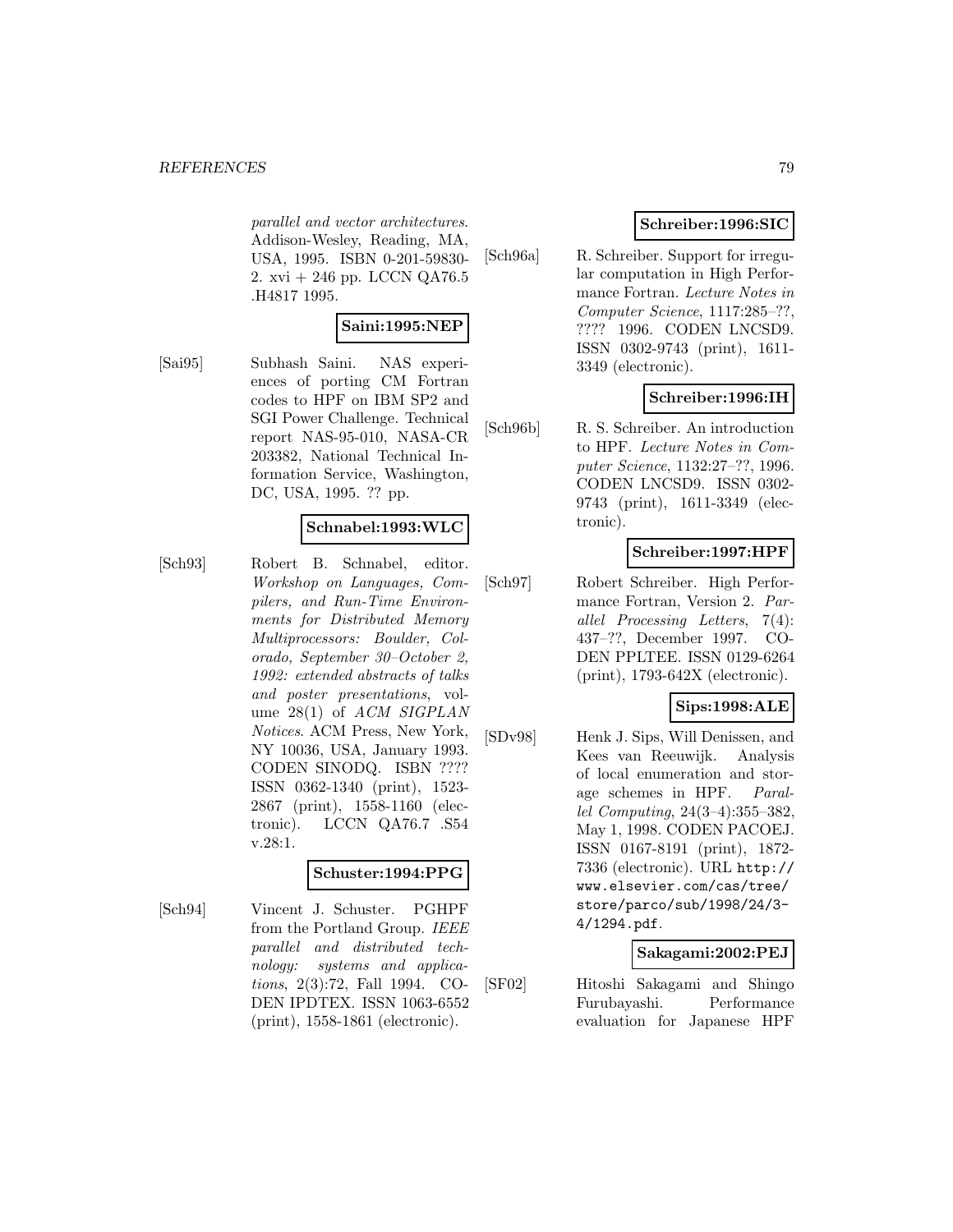compilers with special benchmark suite. Lecture Notes in Computer Science, 2327:491– ??, 2002. CODEN LNCSD9. ISSN 0302-9743 (print), 1611- 3349 (electronic). URL http:// link.springer-ny.com/link/ service/series/0558/bibs/ 2327/23270491.htm; http: //link.springer-ny.com/link/ service/series/0558/papers/ 2327/23270491.pdf.

# **Senkov:2013:HPF**

[SHZ13] R. A. Sen'kov, M. Horoi, and V. G. Zelevinsky. A highperformance Fortran code to calculate spin- and paritydependent nuclear level densities. Computer Physics Communications, 184(1):215– 221, January 2013. CO-DEN CPHCBZ. ISSN 0010- 4655 (print), 1879-2944 (electronic). URL http://www. sciencedirect.com/science/ article/pii/S0010465512002925.

#### **Shindo:1995:HCA**

[SIDH95] T. Shindo, H. Iwashita, T. Doi, and J. Hagiwara. HPF compiler for the AP1000. In ACM [ACM95], pages 190–194. ISBN 0-89791-728-6. LCCN ????

## **Siegal:1994:PEI**

[Sie94a] Howard Jay Siegal, editor. Proceedings / Eighth International Parallel Processing Symposium, April 26–29, 1994, Cancun, Mexico. IEEE Computer Society Press, 1109 Spring Street, Suite 300, Silver Spring, MD 20910,

USA, 1994. ISBN 0-8186-5602-6. LCCN QA76.58.I58 1994. IEEE catalog no. 94CH34819.

## **Siegel:1994:PEI**

[Sie94b] Howard Jay Siegel, editor. Proceedings / Eighth International Parallel Processing Symposium, April 26–29, 1994, Cancun, Mexico. IEEE Computer Society Press, 1109 Spring Street, Suite 300, Silver Spring, MD 20910, USA, 1994. ISBN 0-8186-5602-6, 0-8186-5601-8. ISSN 1063-7133. LCCN QA 76.58 I56 1994.

## **Seo:2002:HJE**

[SIOS02] Yoshiki Seo, Hidetoshi Iwashita, Hiroshi Ohta, and Hitoshi Sakagami. HPF/JA: extensions of High Performance Fortran for accelerating real-world applications. Concurrency and Computation: Practice and Experience, 14(8–9):555–573, July/August 2002. CODEN CCPEBO. ISSN 1532-0626 (print), 1532- 0634 (electronic). URL http: //www3.interscience.wiley. com/cgi-bin/abstract/95016127/ START; http://www3.interscience. wiley.com/cgi-bin/fulltext? ID=95016127{\&}PLACEBO=IE. pdf.

# **Sakagami:2002:CCP**

[SM02a] H. Sakagami and T. Mizuno. Compatibility comparison and performance evaluation for Japanese HPF compilers using scientific applications. *Concur*rency and Computation: Practice and Experience, 14(8–9):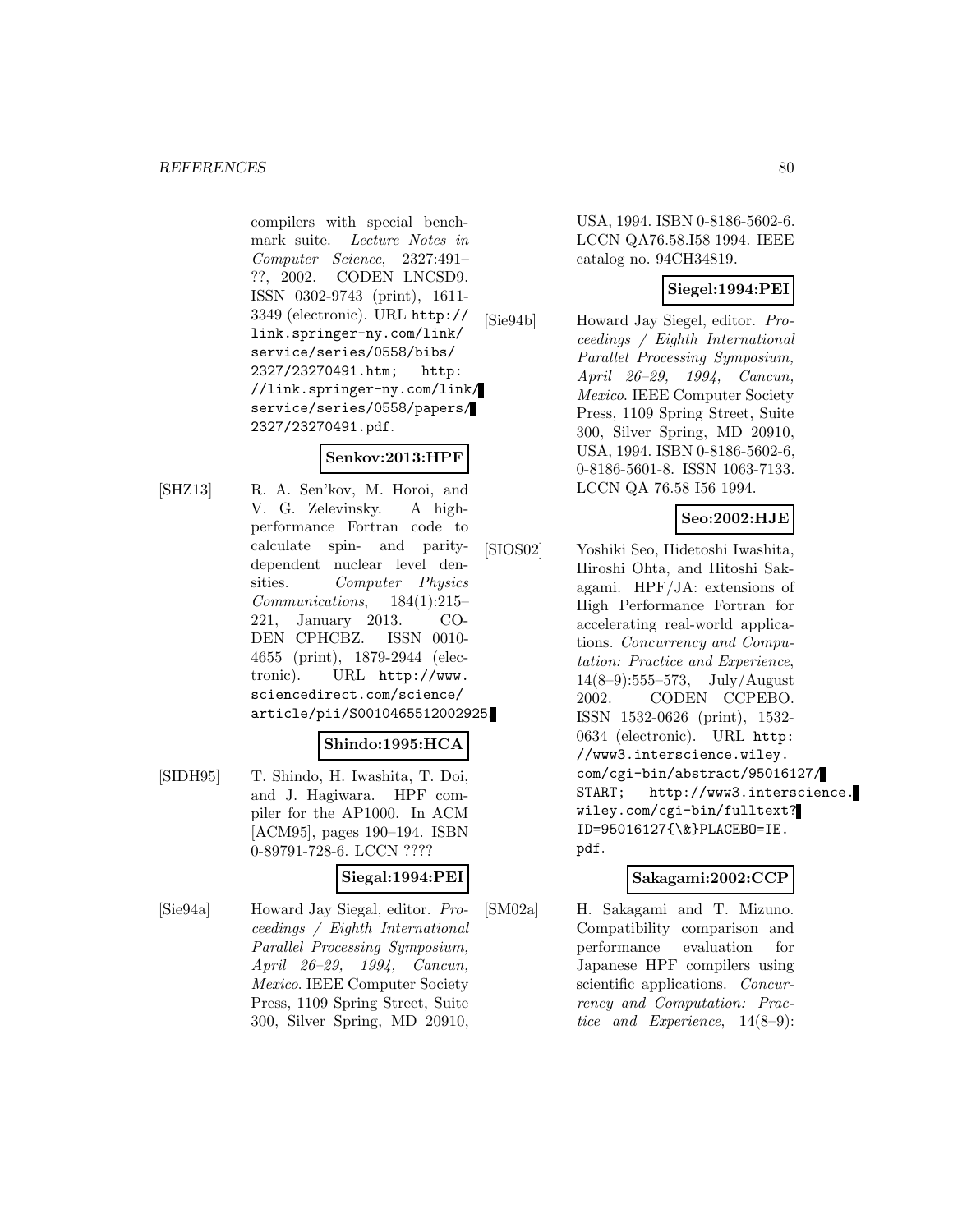679–689, July/August 2002. CODEN CCPEBO. ISSN 1532-0626 (print), 1532-0634 (electronic). URL http:/ /www3.interscience.wiley. com/cgi-bin/abstract/95016123/ START; http://www3.interscience. wiley.com/cgi-bin/fulltext? ID=95016123{\&}PLACEBO=IE. pdf.

# **Shires:2002:EHM**

[SM02b] D. Shires and R. Mohan. An evaluation of HPF and MPI approaches and performance in unstructured finite element simulations. Journal of Mathematical Modelling and Algorithms, 1 (3):153–167, 2002. CODEN ???? ISSN 1570-1166.

## **Smith:1995:WHA**

[Smi95] Brian T. Smith. Workshop: HPF: A user's perspective. In Karin [Kar95], page ?? ISBN 0-89791-816-9. URL http: //www.supercomp.org/sc95/ proceedings/MISC/WORKSHOP. HTM#HPF. These proceedings are not available in printed form. However, they are available on the World Wide Web, and on CD-ROM, available from ACM (ACM Press order number 415952) and IEEE (IEEE Computer Society Press order number FW07435).

# **Sakagami:2002:TTD**

[SMSY02] Hitoshi Sakagami, Hitoshi Murai, Yoshiki Seo, and Mitsuo Yokokawa. 14.9 TFLOPS three-dimensional fluid simulation for fusion science with

HPF on the Earth Simulator. In IEEE [IEE02], page ?? ISBN 0-7695-1524-X. LCCN ???? URL http://www. sc-2002.org/paperpdfs/pap. pap147.pdf.

# **Sumana:1994:PRA**

[SN94] S. Sumana and U. Nagaraj Shenoy. Porting realistic applications to  $HPF - A$  case study. In Kumar [Kum94], pages 370–375. ISBN 0-07-462332-X. LCCN QA 76.58 I587 1994.

# **Sumana:1995:PRA**

[SN95] S. Sumana and U. Nagaraj Shenoy. Porting realistic applications to  $HPF - A$  case study. In Prasanna [Pra95], pages 370–375. ISBN 0-07- 462332-X. LCCN ????

# **Snir:1992:PI**

[Sni92] Marc Snir. Proposal for IO. Posted to HPFF I/O Forum, August 31, 1992. Second Draft.

# **Satoh:2006:ATL**

[SNK06] Makoto Satoh, Kiyoshi Negishi, and Atsushi Kobayashi. Analysis of two-level data mapping in an HPF compiler for distributed-memory machines. Parallel Computing, 32(4):280– 300, April 2006. CODEN PA-COEJ. ISSN 0167-8191 (print), 1872-7336 (electronic).

# **Schuster:1993:RHP**

[SNMC93] V. J. Schuster, S. Nakamoto, L. Meadows, and A. Choudhary. Retargetable High Performance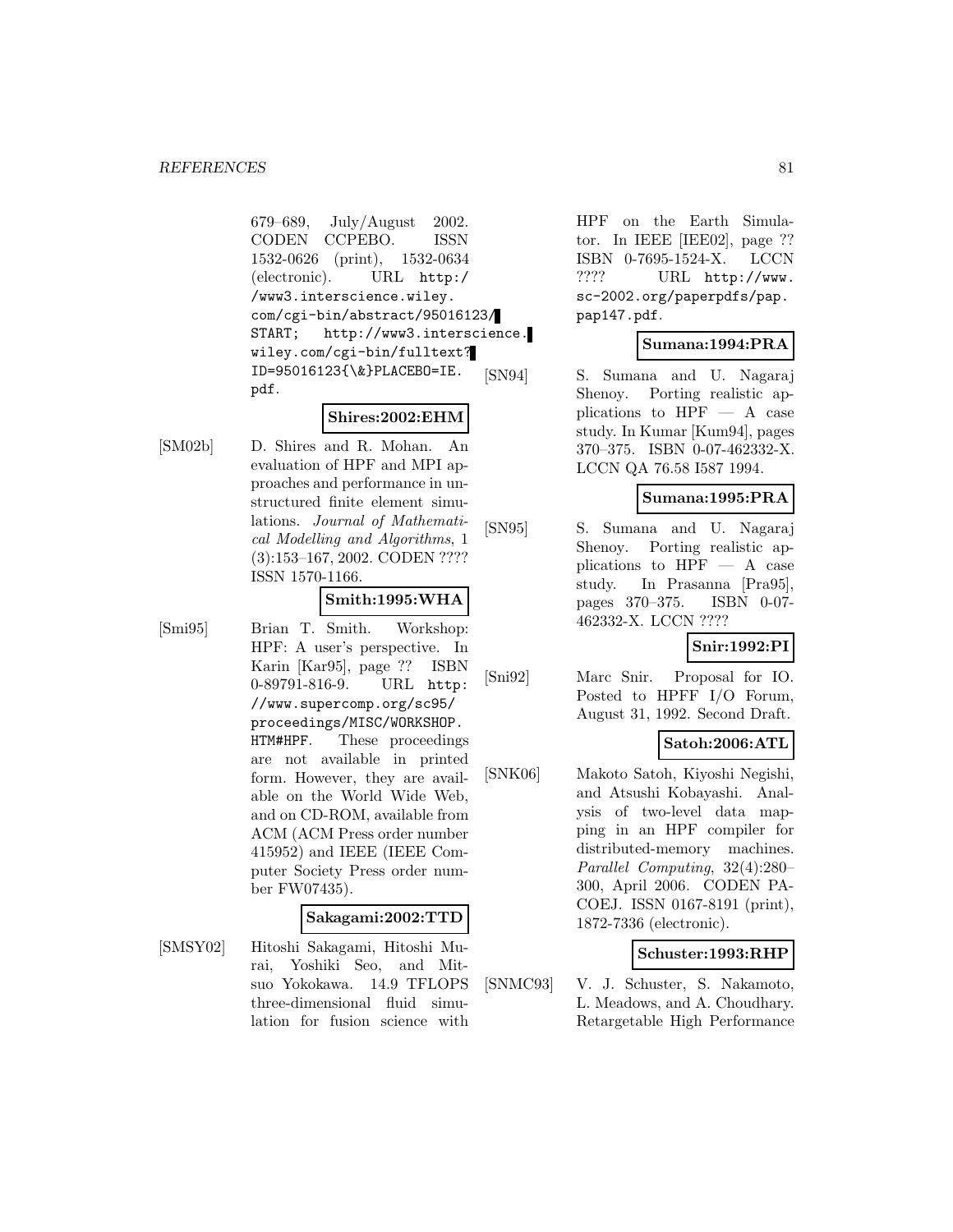Fortran compilers. In Anonymous [Ano93l], pages 111–123. ISBN ???? LCCN ????

## **Stichnoth:1994:GCA**

[SOG94] James M. Stichnoth, David O'Hallaron, and Thomas R. Gross. Generating communication for array statements: Design, implementation, and evaluation. Journal of Parallel and Distributed Computing, 21 (1):150–159, April 1994. CO-DEN JPDCER. ISSN 0743- 7315 (print), 1096-0848 (electronic). URL http://www. idealibrary.com/links/doi/ 10.1006/jpdc.1994.1048/production; http://www.idealibrary.com/ links/doi/10.1006/jpdc.1994.

1048/production/pdf.

#### **Sharma:1994:RCS**

- 
- [SPM<sup>+</sup>94] S. D. Sharma, R. Ponnusamy, B. Moon, Yuan-Shin Hwang, R. Das, and J. Saltz. Runtime and compile-time support for adaptive irregular problems. In IEEE [IEE94e], pages 97–106. ISBN 0-8186-6605-6 (paper), 0-8186-6606-4 (microfiche), 0- 8186-6607-2 (case). ISSN 1063- 9535. LCCN QA76.5 .S894 1994. URL http://sc94.ameslab. gov/AP/contents.html. IEEE catalog number 94CH34819.

## **Spoerl:1994:SHC**

[Spo94] James R. Spoerl. SofTech's HPF compiler. IEEE parallel and distributed technology: systems and applications, 2(3):75, Fall 1994. CODEN IPDTEX. ISSN 10636552 (print), 1558-1861 (electronic).

## **Sivaraman:1995:PSP**

[SR95] H. Sivaraman and C. S. Raghavendra. Parallelizing sequential programs to a cluster of workstations. In Agrawal [Agr95], pages 38–41. ISBN 0-8493-2618-4. LCCN QA76.58.I34 1995.

## **Sivaraman:1996:AAD**

[SR96] H. Sivaraman and C. S. Raghavendra. ADDT: Automatic data distribution tool for porting programs to PVM. In El-Rewini and Shriver [ERS96], pages 557–564. ISBN 0-8186- 7324-9. ISSN 1060-3425. LCCN ???? Five volumes.

## **Souravlas:2004:PTD**

[SR04] Stavros Souravlas and Manos Roumeliotis. A pipeline technique for dynamic data transfer on a multiprocessor Grid. International Journal of Parallel Programming, 32(5):361– 388, October 2004. CO-DEN IJPPE5. ISSN 0885- 7458 (print), 1573-7640 (electronic). URL http://www. springerlink.com/openurl. asp?genre=article&issn=0885- 7458&volume=32&issue=5&spage= 361.

## **Szymanski:1996:LCR**

[SS96] Boleslaw K. Szymanski and Balaram Sinharoy, editors. Languages, Compilers and Run-Time Systems for Scalable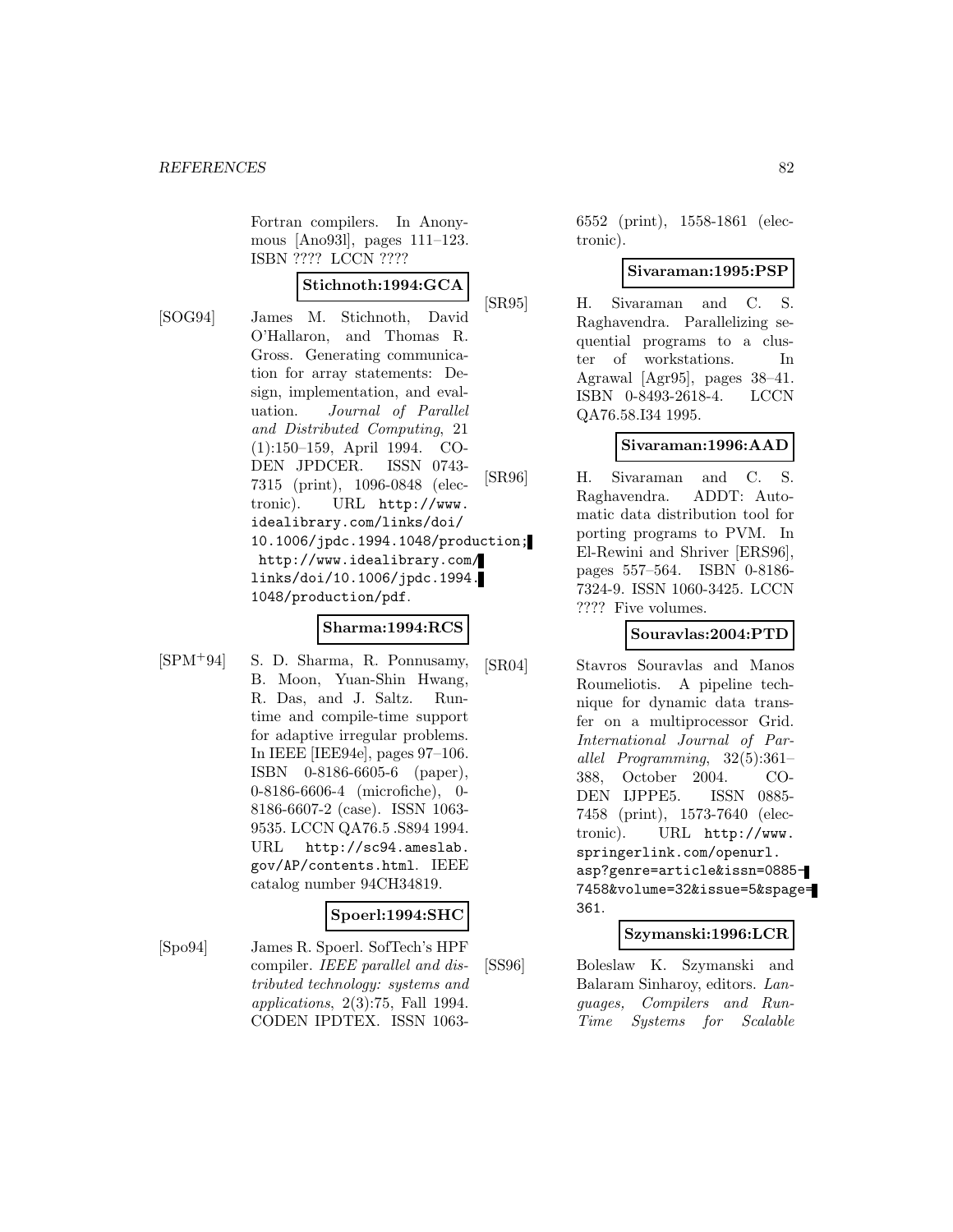Computers, 22–24 May 1995, Troy, NY, USA. Kluwer Academic Publishers Group, Norwell, MA, USA, and Dordrecht, The Netherlands, 1996. ISBN 0-7923-9635-9. LCCN QA76.58.L37 1996.

#### **Sturler:1997:SPH**

[SS97] E. De Sturler and V. Strumpen. Scientific programming with High Performance Fortran: A case study using the xHPF compiler. Scientific Programming, 6(1):127–152, 1997. CO-DEN SCIPEV. ISSN 1058-9244 (print), 1875-919X (electronic).

#### **Subhlok:2000:APM**

[SS00] J. Subhlok and P. Steenkiste. Airshed pollution modeling in an HPF style environment. Journal of Parallel and Distributed Computing, 60(6):690–715, June 2000. CODEN JPDCER. ISSN 0743-7315 (print), 1096-0848 (electronic).

## **Shih:2000:EAG**

[SSC00] K-P. Shih, J-P. Sheu, and C-Y. Chang. Efficient address generation for affine subscripts in dataparallel programs. The Journal of Supercomputing, 17(2):205– 227, January 2000. CODEN JO-SUED. ISSN 0920-8542 (print), 1573-0484 (electronic).

#### **Suzuoka:1994:PDB**

[SSG94] T. Suzuoka, J. Subhlok, and T. Gross. Performance debugging based on scalability analysis. In IEEE [IEE94a], pages

406–413. ISBN 0-8186-6965-9. LCCN QA76.58.S95 1994. IEEE catalog no. 95TH8024.

#### **Suzuoka:1997:PDT**

[SSG97] Takashi Suzuoka, Jaspal Subhlok, and Thomas Gross. A performance debugging tool for high performance Fortran programs. Concurrency: Practice and Experience, 9(10):927–945, October 1997. CODEN CPEXEI. ISSN 1040-3108. URL http: //www3.interscience.wiley. com/cgi-bin/abstract?ID=13809; http://www3.interscience. wiley.com/cgi-bin/fulltext? ID=13809&PLACEBO=IE.pdf.

## **Stanford:1994:PQC**

[Sta94] N. Stanford. Portable QCD codes for massively parallel processors. In Anonymous [Ano94g], pages 817–819. CO-DEN NPBSE7. ISBN ???? ISSN 0920-5632 (print), 1873- 3832 (electronic). LCCN ????

# **Steele:1993:HPF**

[Ste93] Guy L. Steele, Jr. High Performance Fortran: status report. In Schnabel [Sch93], pages 1–4. CODEN SINODQ. ISBN ???? ISSN 0362-1340 (print), 1523- 2867 (print), 1558-1160 (electronic). LCCN QA76.7 .S54 v.28:1.

## **Stewart:1995:RAD**

[Ste95] A. Stewart. Reasoning about data-parallel array assignment. Journal of Parallel and Distributed Computing, 27(1):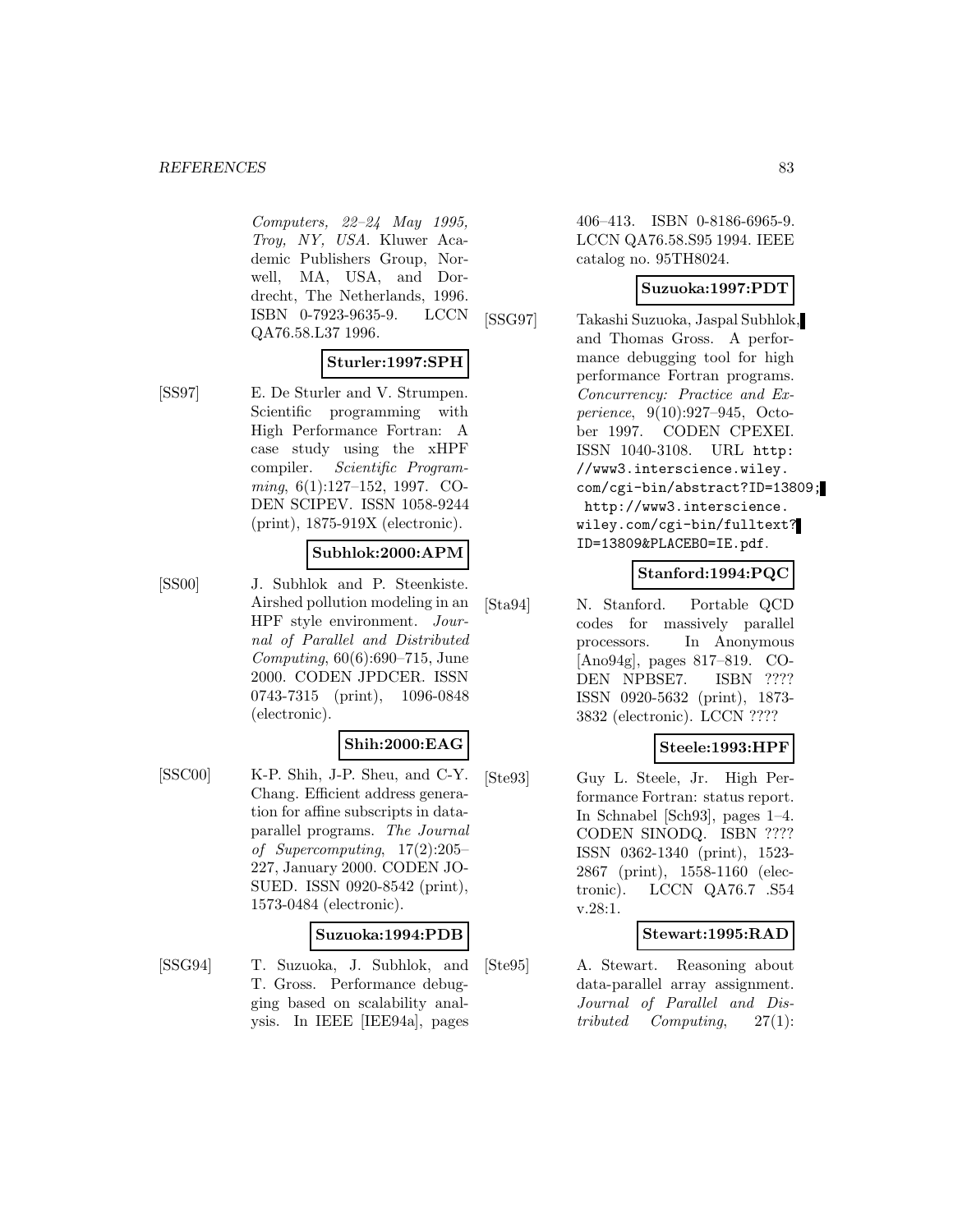79–85, May 1995. CO-DEN JPDCER. ISSN 0743- 7315 (print), 1096-0848 (electronic). URL http://www. idealibrary.com/links/doi/ 10.1006/jpdc.1995.1073/production; http://www.idealibrary.com/ links/doi/10.1006/jpdc.1995. 1073/production/pdf.

# **Strok:1994:NJI**

[Str94] Dale C. Strok. In the news: Jupiter impacts: Resolution makes a big difference. supercomputer farming down under. HPF Forum welcomes comments. Smithsonian Awards honor computational scientists. low-life computer viruses. PVM developers get R&D-100 award. the eyes have it. neural nets detect breast cancer. better cars through cooperation. parallel version of global climate model. Lockheed to run Idaho National Engineering Lab. public-private partners: new drugs, new software. IEEE Computational Science & Engineering,  $1(3):88-90$ , Fall 1994. CODEN ISCEE4. ISSN 1070-9924 (print), 1558- 190X (electronic).

# **Sullivan:1988:RHU**

[Sul88] Kevin M. (Kevin Maurice) Sullivan. The redefinition of HP-FORTRAN and its use in the translation from VAX-11 FOR-TRAN to Microsoft FORTRAN 77. Thesis (m.s.), Auburn University, Auburn, AL, USA, 1988. vii  $+ 67$  pp.

# **Subhlok:1995:OMS**

[SV95] Jaspal Subhlok and Gary Vondran. Optimal mapping of sequences of data parallel tasks. In Anonymous [Ano95b], pages 134–143. CODEN SINODQ. ISBN ???? ISSN 0362-1340 (print), 1523-2867 (print), 1558- 1160 (electronic). LCCN ????

## **Sips:1996:ALE**

[SVD96] H. J. Sips, K. Van Reeuwijk, and W. Denissen. Analysis of local enumeration and storage schemes in HPF. In ACM [ACM96a], pages 10–17. ISBN 0-89791-803-7. LCCN QA76.5 I61 1996. ACM order number 415961.

#### **Schulz-Ziemer:1995:HIP**

[SZG95] G. Schulz-Ziemer and A. Geiger. HPF on Intel Paragon and CRAFT on CRAY T3D: basic performance measurements and experiments with a block-sparse CG-algorithm. In Hertzberger and Serazzi [HS95], pages 618– 625. ISBN 3-540-59393-4 (paperback). ISSN 0302-9743 (print), 1611-3349 (electronic). LCCN QA76.88 .I57 1995.

# **Sarma:1998:UHP**

[SZM98] G. Sarma, T. Zacharia, and D. Miles. Using High Performance Fortran for parallel programming. Computers and Mathematics with Applications, 35(12):41–57, June 1998. CO-DEN CMAPDK. ISSN 0898- 1221 (print), 1873-7668 (electronic). URL http://www.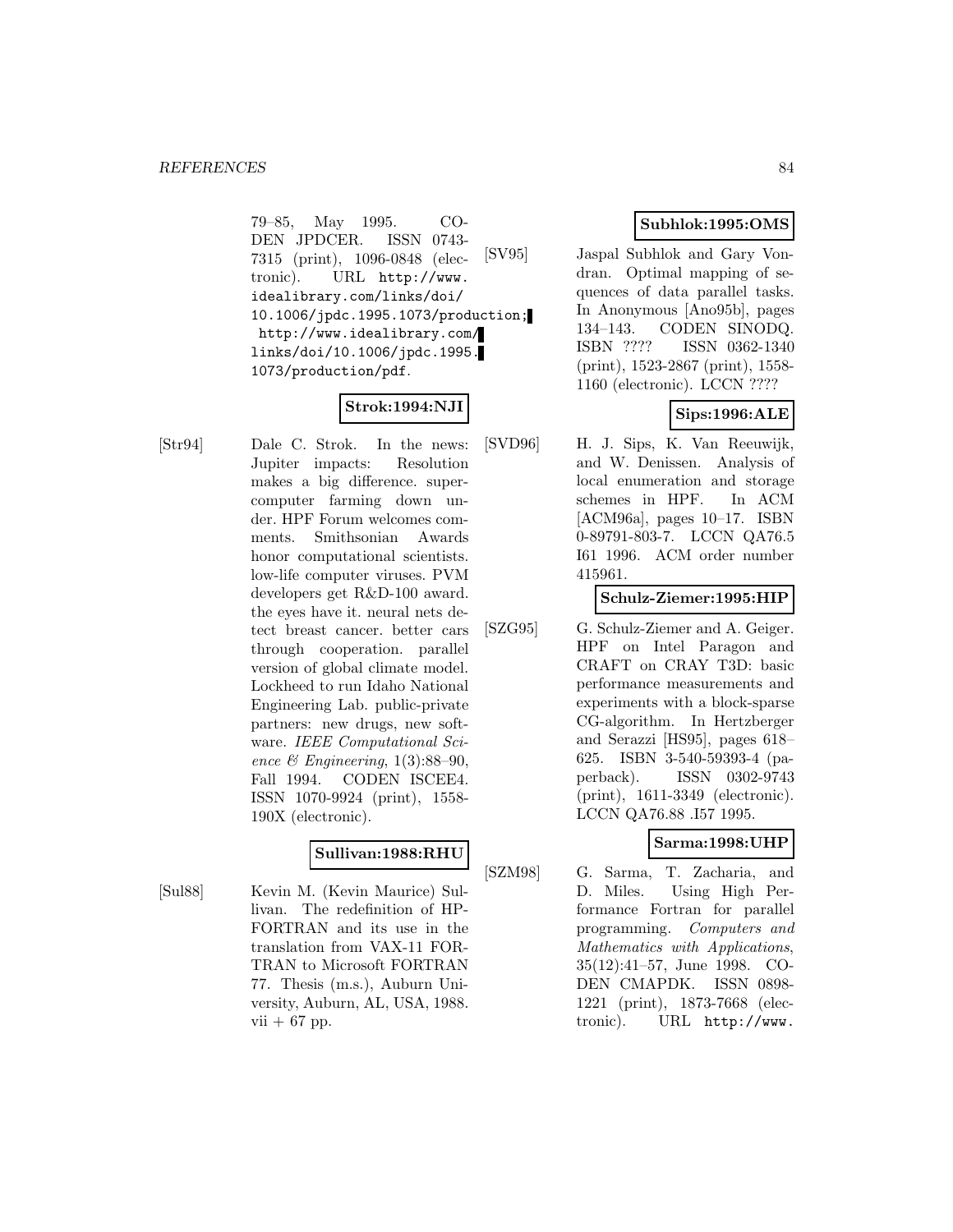sciencedirect.com/science/ article/pii/S0898122198000959.

# **Thakur:1994:COD**

[TBC94a] R. Thakur, R. Bordawekar, and A. Choudhary. Compilation of out-of-core data, parallel programs for distributed memory machines. ACM SIGARCH Computer Architecture News, 22 (4):23–28, September 1994. CO-DEN CANED2. ISSN 0163-5964 (print), 1943-5851 (electronic).

## **Thakur:1994:CRS**

[TBC94b] R. Thakur, R. Bordawekar, and A. Choudhury (or Choudhary??). Compiler and runtime support for out-of-core HPF programs. In ACM [ACM94], pages 382–391. ISBN 0-89791-665-4. LCCN ????

## **Thakur:1994:RAR**

[TCF94] R. Thakur, A. Choudhary, and G. Fox. Runtime array redistribution in HPF programs. In IEEE [IEE94c], pages 309– 316. ISBN 0-8186-5680-8, 0- 8186-5681-6. LCCN QA76.5 .S244 1994. IEEE catalog no. 94TH0637-9.

## **Thakur:1996:EAA**

[TCR96] Rajeev Thakur, Alok Choudhary, and J. Ramanujam. Efficient algorithms for array redistribution. IEEE Transactions on Parallel and Distributed Systems, 7(6):587–594, June 1996. CODEN ITDSEO. ISSN 1045- 9219 (print), 1558-2183 (electronic). URL http://www.

computer.org/tpds/td1996/ l0587abs.htm.

#### **Tentner:1993:HPC**

[Ten93] Adrien Michel Tentner, editor. High Performance Computing Symposium 1993. Grand Challenges in Computer Simulation. Proceedings of the 1993 Simulation Multiconference on the High Performance Computing Symposium. SCS, San Diego, CA, USA, 1993. ISBN 1-56555-052- 8. LCCN ????

# **Thole:1993:HPF**

[Tho93] C. A. Thole. High Performance Fortran. In Anonymous [Ano93j], pages 885–892 (or 885– 891??). ISBN ???? ISSN 0254- 6213. LCCN ????

**Thirumalai:1996:ECA**

[TR96] Ashwath Thirumalai and J. Ramanujam. Efficient computation of address sequences in data parallel programs using closed forms for basis vectors. Journal of Parallel and Distributed Computing, 38(2):188– 203, November 1, 1996. CO-DEN JPDCER. ISSN 0743- 7315 (print), 1096-0848 (electronic). URL http://www. idealibrary.com/links/doi/ 10.1006/jpdc.1996.0140/production; http://www.idealibrary.com/ links/doi/10.1006/jpdc.1996. 0140/production/pdf.

## **Thirumalai:1996:CGO**

[TRV96] A. Thirumalai, J. Ramanujam, and A. Venkatachar. Communication generation and optimiza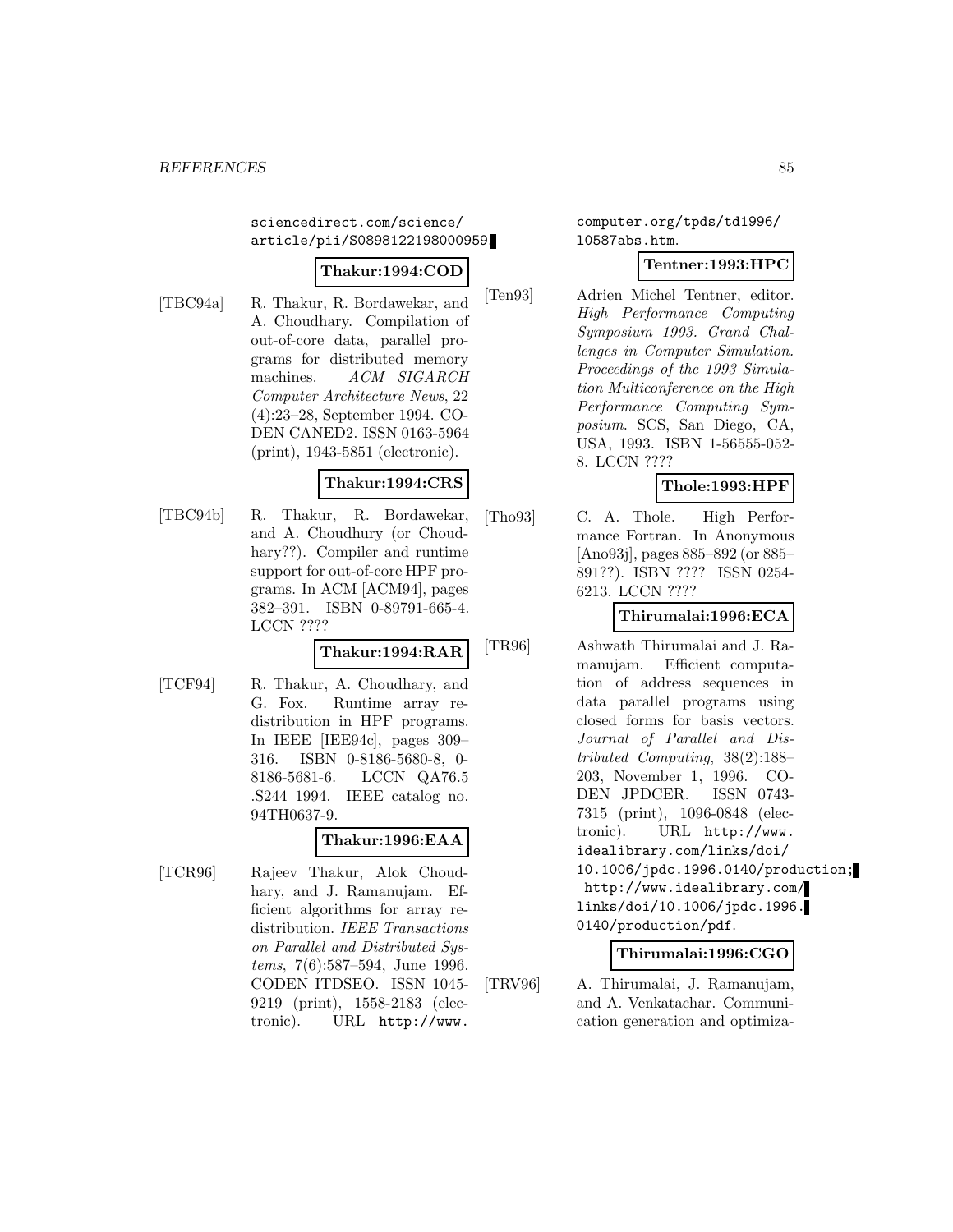tion for HPF. In Szymanski and Sinharoy [SS96], pages 311– 316. ISBN 0-7923-9635-9. LCCN QA76.58.L37 1996.

# **Ulberg:1994:BRC**

[UMM94] Dima E. Ulberg, A. John Mallinckrodt, and Susan McKay. Book review: Charles H. Koelbel, David B. Loveman, Robert S. Schreiber, Guy L. Steele, Jr., and Mary E. Zosel, The High Performance Fortran Handbook. Computers in Physics, 8(4): 428–??, July 1994. CODEN CPHYE2. ISSN 0894-1866 (print), 1558-4208 (electronic). URL https://aip.scitation. org/doi/10.1063/1.4823319.

#### **Ujaldon:1995:NDL**

[UZCZ95] M. Ujaldon, E. L. Zapata, B. M. Chapman, and H. P. Zima. New data-parallel language features for sparse matrix computations. In IEEE [IEE95a], pages 742– 749. ISBN 0-8186-7074-6. ISSN 1063-7133. LCCN QA76.58 .I58 1995.

#### **Ujaldon:1996:DLF**

[UZCZ96] M. Ujaldon, E. L. Zapata, B. M. Chapman, and H. P. Zima. Data-parallel language features for sparse codes. In Szymanski and Sinharoy [SS96], pages 253– 264. ISBN 0-7923-9635-9. LCCN QA76.58.L37 1996.

## **Ujaldon:1997:VFH**

[UZCZ97] M. Ujaldon, E. L. Zapata, B. M. Chapman, and H. P. Zima. Vienna-Fortran/HPF extensions for sparse and irregular problems and their compilation. IEEE Transactions on Parallel and Distributed Systems, 8(10):1068–1083, October 1997. CODEN ITD-SEO. ISSN 1045-9219 (print), 1558-2183 (electronic). URL http://dlib.computer.org/ td/books/td1997/pdf/l1068. pdf; http://www.computer. org/tpds/td1997/l1068abs. htm.

#### **vanWaveren:1994:HPF**

[van94a] G. M. van Waveren. High Performance Fortran. In Gentzsch and Harms [GH94a], pages 429–433. ISBN 3-540- 57980-X (Berlin), 0-387-57980- X (New York). ISSN 0302-9743 (print), 1611-3349 (electronic). LCCN QA76.88 .I57 1994 v.1–2 (c1994).

## **Vanderlip:1994:PSV**

[Van94b] Jeff Vanderlip. Pacific Sierra's VAST-HPF and VAST/77toHPF. IEEE parallel and distributed technology: systems and applications, 2(3):74, Fall 1994. CO-DEN IPDTEX. ISSN 1063-6552 (print), 1558-1861 (electronic).

## **Vandoni:1995:SCA**

[Van95] C. E. Vandoni, editor. 1995 CERN School of Computing: Arles, France, 20 August – 2 September 1995: proceedings, number 5 in CERN European Organization for Nuclear Research — Reports. CERN, Geneva, Switzerland,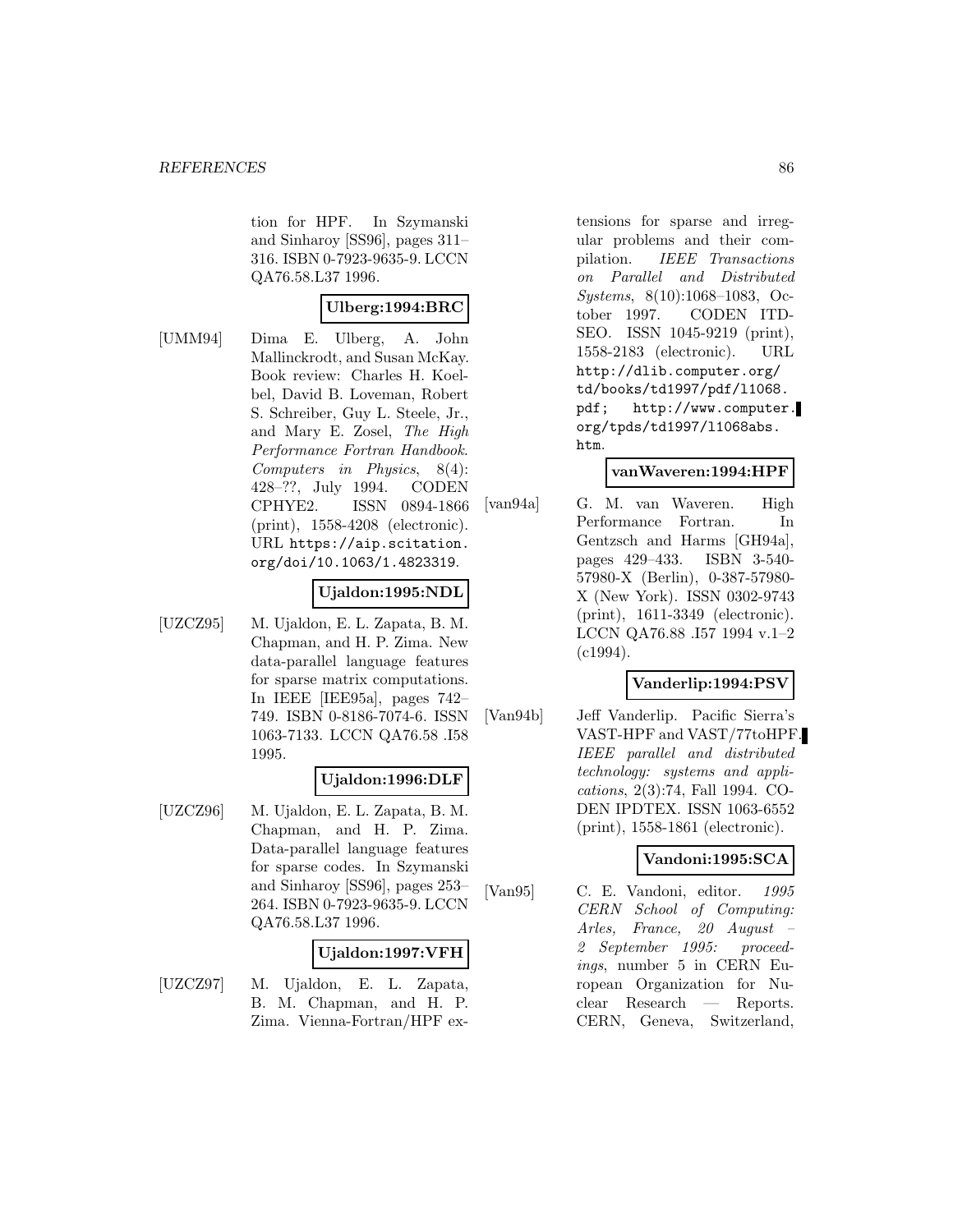1995. ISBN 92-9083-076-X. ISSN 0007-8328. LCCN QC770 .E83 v.95, no. 5.

#### **VanderPloeg:1998:PBT**

[Van98] A. Van der Ploeg. Parallelization of a block tridiagonal solver in HPF on an IBM SP2. Lecture Notes in Computer Science, 1401:242–??, 1998. CO-DEN LNCSD9. ISSN 0302-9743 (print), 1611-3349 (electronic).

## **vanReeuwijk:1996:IFH**

[vDSP96] Kees van Reeuwijk, Will Denissen, Henk J. Sips, and Edwin M. R. M. Paalvast. An implementation framework for HPF distributed arrays on messagepassing parallel computer systems. IEEE Transactions on Parallel and Distributed Systems, 7(9):897–914, September 1996. CODEN ITDSEO. ISSN 1045-9219 (print), 1558-2183 (electronic). URL http://www. computer.org/tpds/td1996/ l0897abs.htm.

## **Veen:1994:PHP**

[Vee94] Arthur H. Veen. The Prepare HPF programming environment. IEEE parallel and distributed technology: systems and applications, 2(3):73, Fall 1994. CODEN IPDTEX. ISSN 1063- 6552 (print), 1558-1861 (electronic).

## **vonHanxleden:2000:BCP**

[vHK00] Reinhard von Hanxleden and Ken Kennedy. A balanced code placement framework.

ACM Transactions on Programming Languages and Systems, 22(5):816–860, 2000. CODEN ATPSDT. ISSN 0164-0925 (print), 1558-4593 (electronic). URL http:// www.acm.org/pubs/articles/ journals/toplas/2000-22-5/ p816-von\_hanxleden/p816-von\_ hanxleden.pdf; http://www. acm.org/pubs/citations/journals/ toplas/2000-22-5/p816-von\_ hanxleden/.

## **vonHanxleden:1994:VDA**

[vHKS94] R. von Hanxleden, K. Kennedy, and J. Saltz. Value-based distributions and alignments in Fortran D. Journal of Programming Languages, 2(3):259– 282, September 1994. CODEN JPLAER. ISSN 0963-9306.

# **Volkert:1993:PCS**

[Vol93] Jens Volkert, editor. Parallel computation: Second International ACPC Conference, Gmunden, Austria, October 4– 6, 1993: proceedings, volume 734 of Lecture Notes in Computer Science. Springer-Verlag, Berlin, Germany / Heidelberg, Germany / London, UK / etc., 1993. ISBN 3-540-57314- 3, 0-387-57314-3. ISSN 0302- 9743 (print), 1611-3349 (electronic). LCCN QA76.58 .I5 1993. DM58.00.

## **Venkatachar:1997:CGB**

[VRT97] A. Venkatachar, J. Ramanujam, and A. Thirumalai. Communication generation for blockcyclic distributions. Paral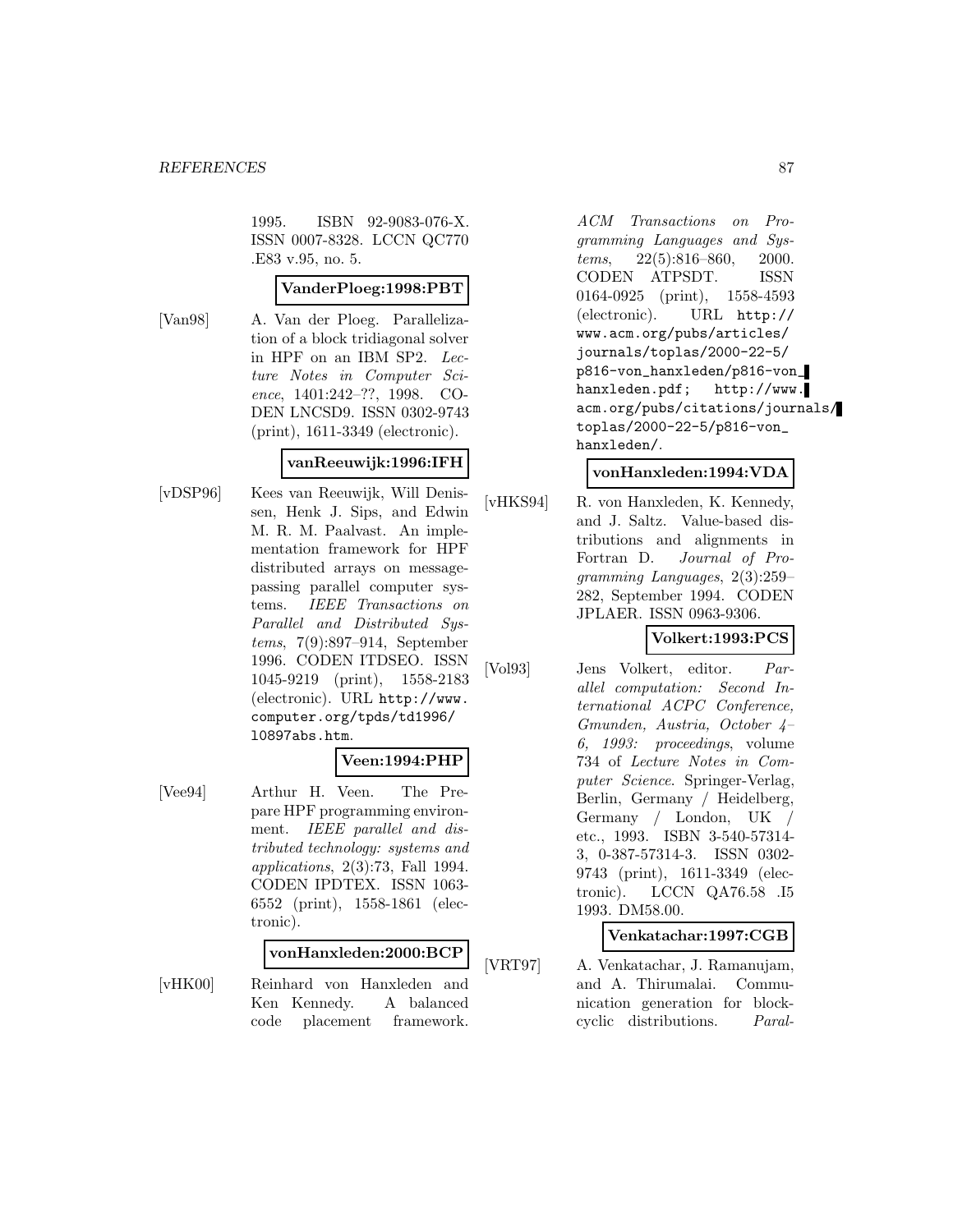lel Processing Letters, 7(2):195– 202, June 1997. CODEN PPLTEE. ISSN 0129-6264 (print), 1793-642X (electronic).

#### **vanWaveren:2002:CGH**

[vWAH<sup>+</sup>02] Matthijs van Waveren, Cliff Addison, Peter Harrison, Dave Orange, Norman Brown, and Hidetoshi Iwashita. Code generator for the HPF Library and Fortran 95 transformational functions. Concurrency and Computation: Practice and Experience, 14(8–9): 589–602, July/August 2002. CODEN CCPEBO. ISSN 1532-0626 (print), 1532-0634 (electronic). URL http:/ /www3.interscience.wiley. com/cgi-bin/abstract/95016135/ START; http://www3.interscience. wiley.com/cgi-bin/fulltext? ID=95016135{\&}PLACEBO=IE. pdf.

## **Wagenbreth:1994:AAH**

[Wag94] G. Wagenbreth. APR's approach to High Performance Fortran for distributed memory multiprocessor systems. In IEEE [IEE94a], pages 41–45. ISBN 0-8186-6965-9. LCCN QA76.58.S95 1994. IEEE catalog no. 95TH8024.

#### **Wu:1999:CFF**

[WCC99] Jan-Jan Wu, Marina Chen, and James Cowie. CRAFT: a framework for F90/HPF compiler optimizations. Concurrency: Practice and Experience, 11(10):529–569, August

25, 1999. CODEN CPEXEI. ISSN 1040-3108. URL http: //www3.interscience.wiley. com/cgi-bin/abstract?ID=63003393; http://www3.interscience. wiley.com/cgi-bin/fulltext? ID=63003393&PLACEBO=IE.pdf.

#### **Wolfe:1994:AAA**

[WI94] M. Wolfe and M. Ikei. Automatic array alignment for distributed memory multicomputers. In Hesham and Shriver [HS94], pages 23–32. ISBN 0- 8186-5060-5. ISSN 1060-3425. LCCN ???? IEEE catalog no. 94TH0607-2.

## **Wieseman:1994:RCR**

C. D. Wieseman, editor. Role of computers in research and development at Langley Research Center: Workshop entitled "The role of computers in  $LARC \, R \, and \, D" - June \, 1994,$ Hampton, VA, number 10159 in NASA Conference Publication. National Aeronautics and Space Administration, Washington, DC, USA, 1994. ISSN 0191- 7811.

## **Walker:1996:RBC**

[WO96] D. W. Walker and S. W. Otto. Redistribution of block-cyclic data distributions using MPI. Concurrency: Practice and Experience, 8(9):707–728, November 1996. CODEN CPEXEI. ISSN 1040-3108. URL http: //www3.interscience.wiley. com/cgi-bin/abstract?ID=23305.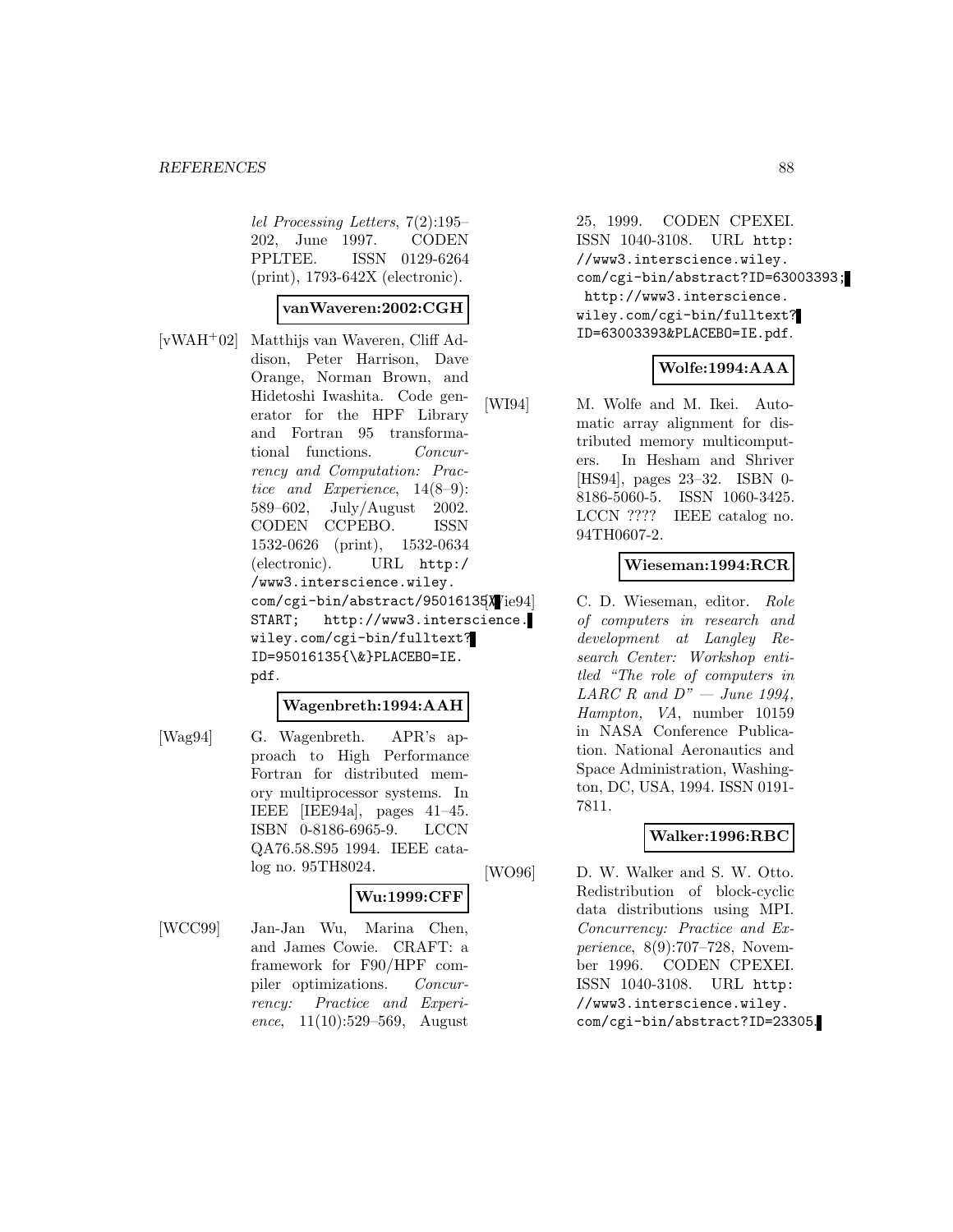## **Wholey:1994:TMP**

[WSL94] Skef Wholey, Richard Shapiro, and David Loshin. Thinking Machines' plans for HPF. IEEE parallel and distributed technology: systems and applications, 2(3):76, Fall 1994. CO-DEN IPDTEX. ISSN 1063-6552 (print), 1558-1861 (electronic).

## **Wakatani:1994:NAA**

[WW94] A. Wakatani and M. Wolfe. A new approach to array redistribution: strip mining redistribution. In Halatsis et al. [HMPT94], pages 323–335. ISBN 3-540-58184-7. LCCN QA76.58 .I564 1994.

#### **Wakatani:1995:OAR**

[WW95] Akiyoshi Wakatani and Michael Wolfe. Optimization of array redistribution for distributed memory multicomputers. Parallel Computing, 21(9):1485– 1490, September 12, 1995. CO-DEN PACOEJ. ISSN 0167- 8191 (print), 1872-7336 (electronic). URL http://www. elsevier.com/cgi-bin/cas/ tree/store/parco/cas\_sub/ browse/browse.cgi?year=1995& volume=21&issue=9&aid=1006.

## **Yau:1997:EHP**

[YFH97] H. W. Yau, G. C. Fox, and K. A. Hawick. Evaluation of High Performance Fortran through application kernels. Lecture Notes in Computer Science, 1225:772– ??, 1997. CODEN LNCSD9. ISSN 0302-9743 (print), 1611- 3349 (electronic).

# **Yang:1994:HPF**

[YGS<sup>+</sup>94] S. X. Yang, D. Gannon, S. Srinivas, F. Bodin, and P. Bode. High Performance Fortran interface to the parallel  $C++$ . In IEEE [IEE94c], pages 301– 308. ISBN 0-8186-5680-8, 0- 8186-5681-6. LCCN QA76.5 .S244 1994. IEEE catalog no. 94TH0637-9.

# **Yang:1995:PCM**

[YO95] Bwolen Yang and D. R. O'Hallaron. Procedure call models for distributed parameters in data parallel programs. In IEEE [IEE95b], pages 157–164. ISBN 0-8186-6895-4. LCCN QA76.58 .S34 1994.

## **Yang:1994:DIP**

[YWS<sup>+</sup>94] B. Yang, J. Webb, J. M. Stichnoth, D. R. O'Hallaron, and T. Gross. Do and Merge: integrating parallel loops and reductions. In Banerjee et al. [BGNP94], pages 169–183. ISBN 3-540-57659-2. LCCN QA76.58 .W656 1993.

#### **Zarea-Aliabadi:1993:LPD**

Adib Zarea-Aliabadi. Languages for programming distributed memory systems. Computing and Control Engineering Journal, 4(6):269–??, December 1, 1993. CODEN CCEJEL. ISSN 0956-3385 (print), 1741- 0460 (electronic).

# **Zima:1994:SVF**

[ZBC94] H. P. Zima, P. Brezany, and B. M. Chapman. SUPERB